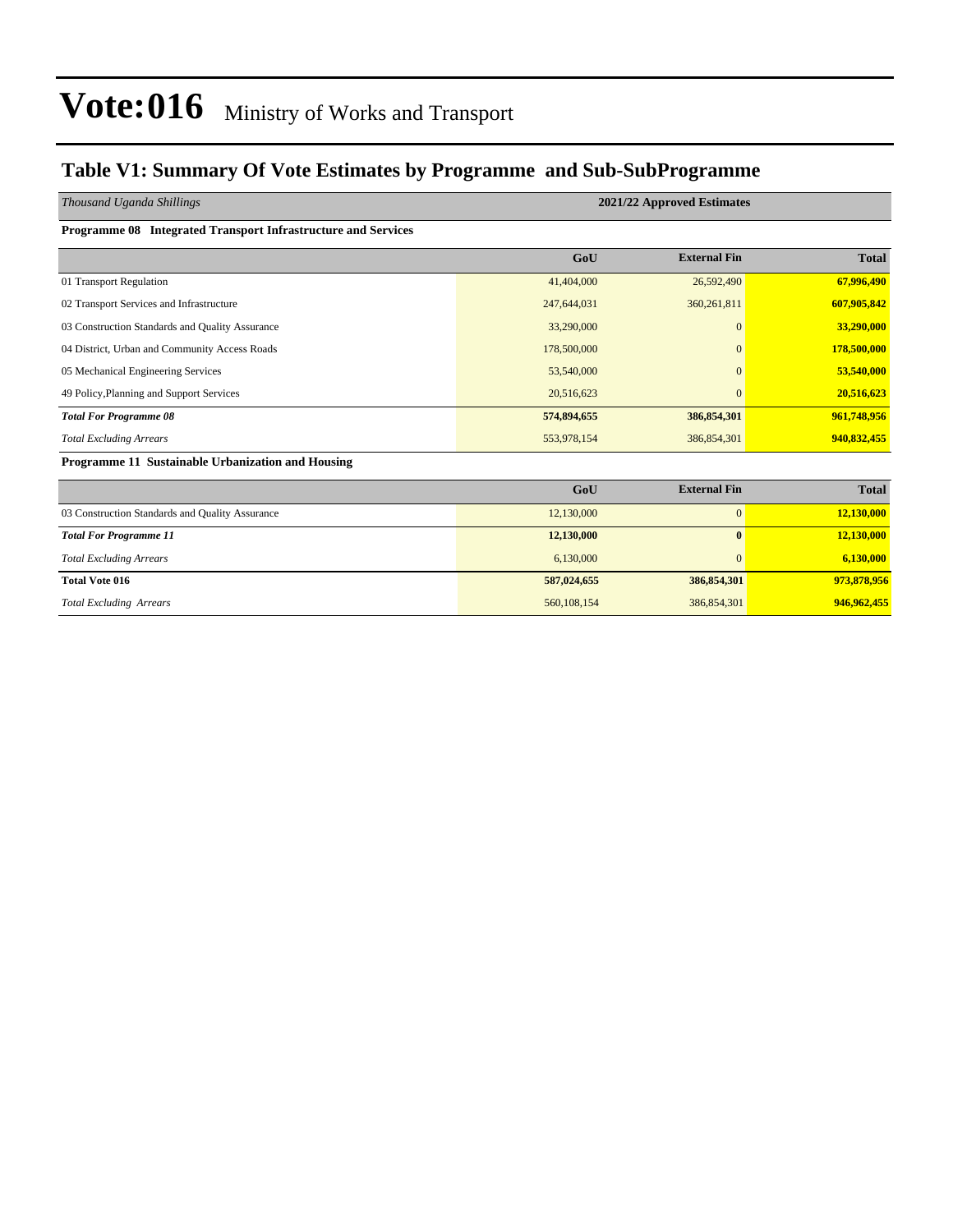#### **Table V2: Summary Of Vote Estimates by Sub-SubProgramme,Department and Project**

| Thousand Uganda Shillings                                                 |                  | 2020/21 Approved Budget |                  |               |              | 2021/22 Approved Estimates    |              |
|---------------------------------------------------------------------------|------------------|-------------------------|------------------|---------------|--------------|-------------------------------|--------------|
| <b>Sub-SubProgramme 01 Transport Regulation</b>                           |                  |                         |                  |               |              |                               |              |
| <b>Recurrent Budget Estimates</b>                                         | Wage             | <b>Non-Wage</b>         | AIA              | <b>Total</b>  | <b>Wage</b>  | <b>Non-Wage</b>               | <b>Total</b> |
| 07 Transport Regulation and Safety                                        | 800,000          | 8,200,000               | $\boldsymbol{0}$ | 9,000,000     | 800,000      | 6,950,000                     | 7.750,000    |
| 16 Maritime                                                               | 500,000          | 780,342                 | $\boldsymbol{0}$ | 1,280,342     | 500,000      | 280,000                       | 780,000      |
| <b>Total Recurrent Budget Estimates for Sub-</b><br><b>SubProgramme</b>   | 1,300,000        | 8,980,342               | $\bf{0}$         | 10,280,342    | 1,300,000    | 7,230,000                     | 8,530,000    |
| Development Budget Estimates                                              | <b>GoU Dev't</b> | <b>External Fin</b>     | <b>AIA</b>       | <b>Total</b>  |              | <b>GoU Dev't External Fin</b> | <b>Total</b> |
| 1096 Support to Computerised Driving Permits                              | 29,200,000       | $\mathbf{0}$            | $\boldsymbol{0}$ | 29,200,000    | 30,374,000   | $\mathbf{0}$                  | 30,374,000   |
| 1456 Multinational Lake Victoria Maritime Comm.<br>&Transport Project     | 1,000,000        | 25,186,627              | $\boldsymbol{0}$ | 26,186,627    | 2,500,000    | 26,592,490                    | 29,092,490   |
| <b>Total Development Budget Estimates for Sub-</b><br><b>SubProgramme</b> | 30,200,000       | 25,186,627              | $\bf{0}$         | 55,386,627    | 32,874,000   | 26,592,490                    | 59,466,490   |
|                                                                           | GoU              | <b>External Fin</b>     | <b>AIA</b>       | <b>Total</b>  | GoU          | <b>External Fin</b>           | <b>Total</b> |
| <b>Total For Sub-SubProgramme 01</b>                                      | 40,480,342       | 25,186,627              | $\bf{0}$         | 65,666,969    | 41,404,000   | 26,592,490                    | 67,996,490   |
| <b>Total Excluding Arrears</b>                                            | 40,480,342       | 25,186,627              | $\boldsymbol{0}$ | 65,666,969    | 41,404,000   | 26,592,490                    | 67,996,490   |
| Sub-SubProgramme 02 Transport Services and Infrastructure                 |                  |                         |                  |               |              |                               |              |
| <b>Recurrent Budget Estimates</b>                                         | <b>Wage</b>      | Non-Wage                | AIA              | <b>Total</b>  | <b>Wage</b>  | <b>Non-Wage</b>               | <b>Total</b> |
| 11 Transport Infrastructure and Services                                  | 3,200,000        | 22,772,475              | $\boldsymbol{0}$ | 25,972,475    | 3,200,000    | 17,530,000                    | 20,730,000   |
| <b>Total Recurrent Budget Estimates for Sub-</b><br><b>SubProgramme</b>   | 3,200,000        | 22,772,475              | $\bf{0}$         | 25,972,475    | 3,200,000    | 17,530,000                    | 20,730,000   |
| Development Budget Estimates                                              | <b>GoU Dev't</b> | <b>External Fin</b>     | <b>AIA</b>       | <b>Total</b>  |              | <b>GoU Dev't External Fin</b> | <b>Total</b> |
| 1097 New Standard Gauge Railway Line                                      | 19,000,000       | $\mathbf{0}$            | $\boldsymbol{0}$ | 19,000,000    | 39,788,031   | $\mathbf{0}$                  | 39,788,031   |
| 1284 Development of new Kampala Port in Bukasa                            | 5,309,900        | 92,036,439              | $\mathbf{0}$     | 97,346,339    | 15,000,000   | 95,997,248                    | 110,997,248  |
| 1373 Entebbe Airport Rehabilitation Phase 1                               | $\bf{0}$         | 149,683,950             | $\mathbf{0}$     | 149,683,950   | $\mathbf{0}$ | 60,902,396                    | 60,902,396   |
| 1375 Improvement of Gulu Municipal Council Roads<br>(Preparatory Survey)  | 700,000          | $\boldsymbol{0}$        | $\boldsymbol{0}$ | 700,000       | $\mathbf{0}$ | $\mathbf{0}$                  | $\bf{0}$     |
| 1430 Bus Rapid Transit for Greater Kampala Metropolitan<br>Area           | 500,000          | $\mathbf{0}$            | $\boldsymbol{0}$ | 500,000       | $\mathbf{0}$ | $\mathbf{0}$                  | $\bf{0}$     |
| 1489 Development of Kabaale Airport                                       | 3,000,000        | 292,843,215             | $\boldsymbol{0}$ | 295, 843, 215 | 6,000,000    | 166,394,883                   | 172,394,883  |
| 1512 Uganda National Airline Project                                      | 558,319,100      | $\mathbf{0}$            | $\boldsymbol{0}$ | 558,319,100   | 117,626,000  | $\mathbf{0}$                  | 117,626,000  |
| 1563 URC Capacity Building Project                                        | 2,000,000        | 49,894,650              | $\boldsymbol{0}$ | 51,894,650    | 37,000,000   | 15,848,617                    | 52,848,617   |
| 1659 Rehabilitation of the Tororo – Gulu railway line                     | 2,600,000        | 16,311,712              | $\boldsymbol{0}$ | 18,911,712    | 11,500,000   | 21,118,667                    | 32,618,667   |
| <b>Total Development Budget Estimates for Sub-</b><br>SubProgramme        | 591,429,000      | 600,769,966             | 0                | 1,192,198,966 | 226,914,031  | 360,261,811                   | 587,175,842  |
|                                                                           |                  | <b>GoU</b> External Fin | AIA              | <b>Total</b>  | GoU          | <b>External Fin</b>           | <b>Total</b> |
| <b>Total For Sub-SubProgramme 02</b>                                      | 617,401,475      | 600,769,966             | $\bf{0}$         | 1,218,171,441 | 247,644,031  | 360,261,811                   | 607,905,842  |
| <b>Total Excluding Arrears</b>                                            | 617,401,475      | 600,769,966             | 0                | 1,218,171,441 | 226,856,000  | 360,261,811                   | 587,117,811  |
| Sub-SubProgramme 03 Construction Standards and Quality Assurance          |                  |                         |                  |               |              |                               |              |
| Recurrent Budget Estimates                                                | <b>Wage</b>      | Non-Wage                | AIA              | <b>Total</b>  | <b>Wage</b>  | <b>Non-Wage</b>               | <b>Total</b> |
| 12 Roads and Bridges                                                      | 1,700,000        | 14,040,900              | $\boldsymbol{0}$ | 15,740,900    | 1,700,000    | 15,108,000                    | 16,808,000   |
| 14 Construction Standards                                                 | 1,200,000        | 1,927,000               | $\boldsymbol{0}$ | 3,127,000     | 1,200,000    | 1,242,000                     | 2,442,000    |
| 15 Public Structures                                                      | 1,000,000        | 5,993,395               | $\boldsymbol{0}$ | 6,993,395     | 1,000,000    | 11,130,000                    | 12,130,000   |
| <b>Total Recurrent Budget Estimates for Sub-</b>                          | 3,900,000        | 21,961,295              | $\bf{0}$         | 25,861,295    | 3,900,000    | 27,480,000                    | 31,380,000   |

**SubProgramme** *Development Budget Estimates* **GoU Dev't External Fin AIA Total GoU Dev't External Fin Total** 1421 Development of the Construction Industry 11,140,000 0 0 0 11,140,000 0 14,040,000 0 14,040,000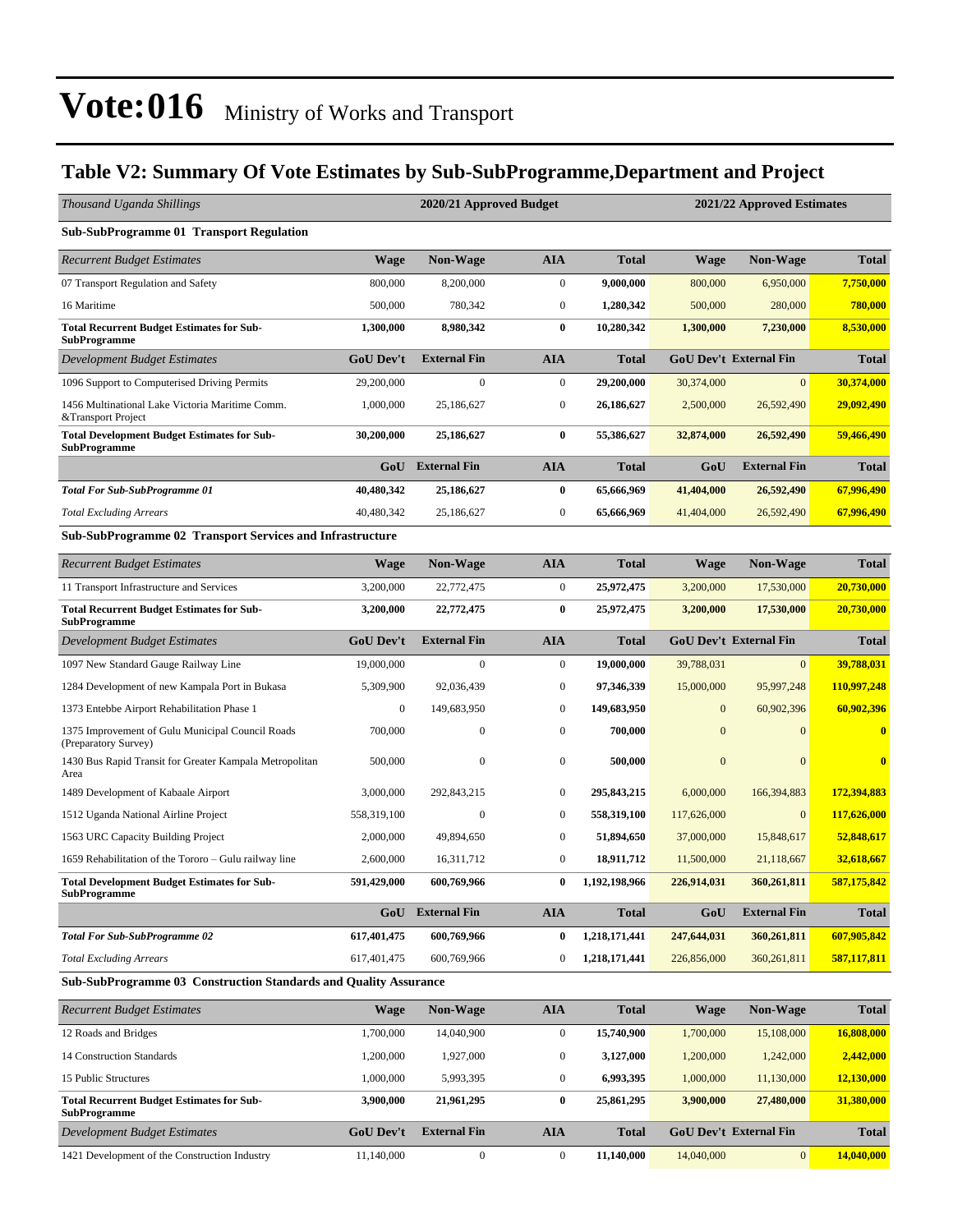| <b>Total Development Budget Estimates for Sub-</b><br><b>SubProgramme</b> | 11,140,000       | $\mathbf{0}$        | $\bf{0}$         | 11,140,000    | 14,040,000  | $\bf{0}$                      | 14,040,000   |
|---------------------------------------------------------------------------|------------------|---------------------|------------------|---------------|-------------|-------------------------------|--------------|
|                                                                           | GoU              | <b>External Fin</b> | <b>AIA</b>       | <b>Total</b>  | GoU         | <b>External Fin</b>           | <b>Total</b> |
| <b>Total For Sub-SubProgramme 03</b>                                      | 37,001,295       | $\bf{0}$            | $\bf{0}$         | 37,001,295    | 45,420,000  | $\bf{0}$                      | 45,420,000   |
| <b>Total Excluding Arrears</b>                                            | 37,001,295       | $\boldsymbol{0}$    | 0                | 37,001,295    | 39,420,000  | $\mathbf{0}$                  | 39,420,000   |
| Sub-SubProgramme 04 District, Urban and Community Access Roads            |                  |                     |                  |               |             |                               |              |
| Development Budget Estimates                                              | <b>GoU Dev't</b> | <b>External Fin</b> | <b>AIA</b>       | <b>Total</b>  |             | <b>GoU Dev't External Fin</b> | <b>Total</b> |
| 1558 Rural Bridges Infrastructure Development                             | 34,811,545       | $\overline{0}$      | $\boldsymbol{0}$ | 34,811,545    | 20,600,000  | $\mathbf{0}$                  | 20,600,000   |
| 1564 Community Roads Improvement Project                                  | 135,920,427      | $\theta$            | 0                | 135,920,427   | 46,010,000  | $\mathbf{0}$                  | 46,010,000   |
| 1703 Rehabilitation of District Roads Project                             | $\Omega$         | $\mathbf{0}$        | $\boldsymbol{0}$ | $\bf{0}$      | 85,090,000  | $\mathbf{0}$                  | 85,090,000   |
| 1705 Rehabilitation and Upgrading of Urban Roads Project                  | $\overline{0}$   | $\mathbf{0}$        | $\overline{0}$   | $\bf{0}$      | 26,800,000  | $\overline{0}$                | 26,800,000   |
| <b>Total Development Budget Estimates for Sub-</b><br>SubProgramme        | 170,731,971      | $\bf{0}$            | $\bf{0}$         | 170,731,971   | 178,500,000 | $\bf{0}$                      | 178,500,000  |
|                                                                           | GoU              | <b>External Fin</b> | <b>AIA</b>       | <b>Total</b>  | GoU         | <b>External Fin</b>           | <b>Total</b> |
| <b>Total For Sub-SubProgramme 04</b>                                      | 170,731,971      | $\bf{0}$            | 0                | 170,731,971   | 178,500,000 | $\bf{0}$                      | 178,500,000  |
| <b>Total Excluding Arrears</b>                                            | 170,620,427      | $\boldsymbol{0}$    | $\boldsymbol{0}$ | 170,620,427   | 178,500,000 | $\mathbf{0}$                  | 178,500,000  |
| Sub-SubProgramme 05 Mechanical Engineering Services                       |                  |                     |                  |               |             |                               |              |
| Recurrent Budget Estimates                                                | <b>Wage</b>      | <b>Non-Wage</b>     | <b>AIA</b>       | <b>Total</b>  | Wage        | <b>Non-Wage</b>               | <b>Total</b> |
| 13 Mechanical Engineering Services                                        | 2,000,000        | 55,544,538          | $\boldsymbol{0}$ | 57,544,538    | 2,000,000   | 51,540,000                    | 53,540,000   |
| <b>Total Recurrent Budget Estimates for Sub-</b><br>SubProgramme          | 2,000,000        | 55,544,538          | $\bf{0}$         | 57,544,538    | 2,000,000   | 51,540,000                    | 53,540,000   |
|                                                                           | GoU              | <b>External Fin</b> | <b>AIA</b>       | <b>Total</b>  | GoU         | <b>External Fin</b>           | <b>Total</b> |
| Total For Sub-SubProgramme 05                                             | 57,544,538       | $\bf{0}$            | 0                | 57,544,538    | 53,540,000  | $\bf{0}$                      | 53,540,000   |
| <b>Total Excluding Arrears</b>                                            | 57,544,538       | $\boldsymbol{0}$    | $\boldsymbol{0}$ | 57,544,538    | 53,540,000  | $\mathbf{0}$                  | 53,540,000   |
| Sub-SubProgramme 49 Policy, Planning and Support Services                 |                  |                     |                  |               |             |                               |              |
| Recurrent Budget Estimates                                                | Wage             | Non-Wage            | <b>AIA</b>       | <b>Total</b>  | Wage        | <b>Non-Wage</b>               | <b>Total</b> |
| 01 Headquarters                                                           | 930,803          | 12,950,618          | $\boldsymbol{0}$ | 13,881,421    | 1,021,414   | 11,588,469                    | 12,609,883   |
| 09 Policy and Planning                                                    | 500,000          | 1,991,540           | 0                | 2,491,540     | 500,000     | 744,314                       | 1,244,314    |
| 10 Internal Audit                                                         | 35,000           | 218,995             | $\boldsymbol{0}$ | 253,995       | 35,000      | 200,000                       | 235,000      |
| <b>Total Recurrent Budget Estimates for Sub-</b><br>SubProgramme          | 1,465,803        | 15, 161, 153        | 0                | 16,626,956    | 1,556,414   | 12,532,783                    | 14,089,197   |
| Development Budget Estimates                                              | <b>GoU Dev't</b> | <b>External Fin</b> | AIA              | <b>Total</b>  |             | <b>GoU Dev't External Fin</b> | <b>Total</b> |
| 1617 Retooling of Ministry of Works and Transport                         | 6,160,000        | $\boldsymbol{0}$    | $\boldsymbol{0}$ | 6,160,000     | 6,427,427   | $\mathbf{0}$                  | 6,427,427    |
| <b>Total Development Budget Estimates for Sub-</b><br><b>SubProgramme</b> | 6,160,000        | $\bf{0}$            | $\bf{0}$         | 6,160,000     | 6,427,427   | $\bf{0}$                      | 6,427,427    |
|                                                                           | GoU              | <b>External Fin</b> | <b>AIA</b>       | <b>Total</b>  | GoU         | <b>External Fin</b>           | <b>Total</b> |
| <b>Total For Sub-SubProgramme 49</b>                                      | 22,786,956       | $\bf{0}$            | $\bf{0}$         | 22,786,956    | 20,516,623  | $\bf{0}$                      | 20,516,623   |
| <b>Total Excluding Arrears</b>                                            | 22,148,968       | $\boldsymbol{0}$    | 0                | 22,148,968    | 20,388,154  | $\boldsymbol{0}$              | 20,388,154   |
| <b>Total Vote 016</b>                                                     | 945,946,576      | 625,956,594         | $\bf{0}$         | 1,571,903,170 | 587,024,655 | 386,854,301                   | 973,878,956  |
| <b>Total Excluding Arrears</b>                                            | 945,197,044      | 625,956,594         | 0                | 1,571,153,638 | 560,108,154 | 386,854,301                   | 946,962,455  |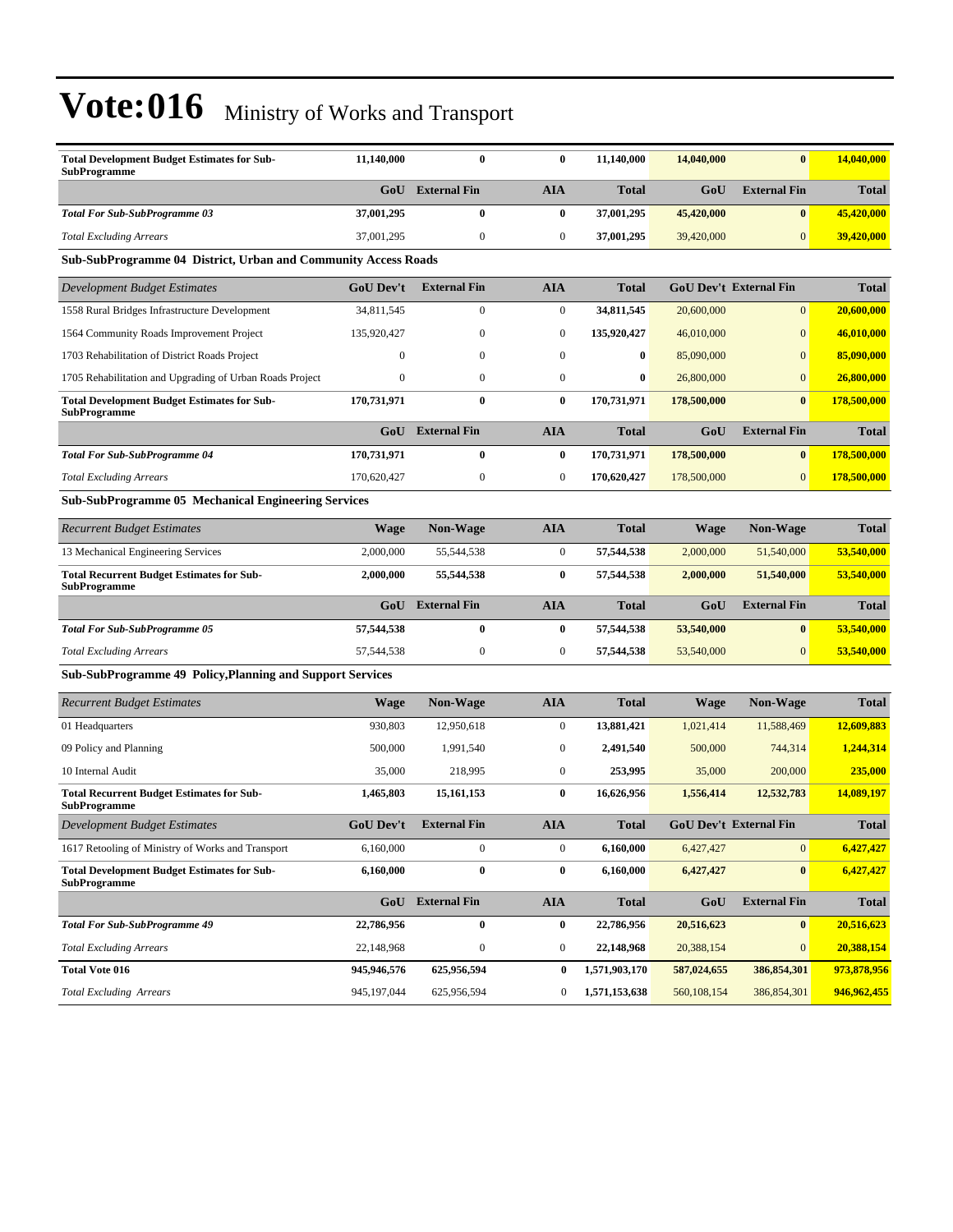#### **Table V3: Summary Vote Estimates by Item**

| Thousand Uganda Shillings                                   |             | 2020/21 Approved Budget<br>2021/22 Approved Estimates |                  |              |             |                  |              |
|-------------------------------------------------------------|-------------|-------------------------------------------------------|------------------|--------------|-------------|------------------|--------------|
|                                                             | GoU         | External Fin                                          | AIA              | <b>Total</b> | GoU         | External Fin     | <b>Total</b> |
| <b>Employees, Goods and Services (Outputs Provided)</b>     | 109,344,061 | 37,081,277                                            | $\bf{0}$         | 146,425,339  | 115,150,251 | 26,592,490       | 141,742,742  |
| 211101 General Staff Salaries                               | 11,865,803  | 0                                                     | $\bf{0}$         | 11,865,803   | 11,956,414  | $\bf{0}$         | 11,956,414   |
| 211102 Contract Staff Salaries                              | 4,275,648   | $\bf{0}$                                              | $\bf{0}$         | 4,275,648    | 9,319,506   | $\bf{0}$         | 9,319,506    |
| 211103 Allowances (Inc. Casuals, Temporary)                 | 3,115,216   | 0                                                     | $\bf{0}$         | 3,115,216    | 3,082,120   | $\bf{0}$         | 3,082,120    |
| 212101 Social Security Contributions                        | 427,565     | $\bf{0}$                                              | $\bf{0}$         | 427,565      | 884,880     | $\bf{0}$         | 884,880      |
| 212102 Pension for General Civil Service                    | 7,840,007   | $\bf{0}$                                              | $\bf{0}$         | 7,840,007    | 8,031,985   | $\bf{0}$         | 8,031,985    |
| 212106 Validation of old Pensioners                         | 180,000     | 0                                                     | $\bf{0}$         | 180,000      | 285,000     | $\bf{0}$         | 285,000      |
| 213001 Medical expenses (To employees)                      | 20,000      | $\bf{0}$                                              | $\bf{0}$         | 20,000       | 346,660     | $\bf{0}$         | 346,660      |
| 213002 Incapacity, death benefits and funeral expenses      | 88,000      | $\bf{0}$                                              | $\bf{0}$         | 88,000       | 40,000      | $\bf{0}$         | 40,000       |
| 213003 Retrenchment costs                                   | 28,768      | $\bf{0}$                                              | $\bf{0}$         | 28,768       | $\bf{0}$    | $\bf{0}$         | $\bf{0}$     |
| 213004 Gratuity Expenses                                    | 1,140,909   | $\bf{0}$                                              | $\bf{0}$         | 1,140,909    | 843,270     | $\bf{0}$         | 843,270      |
| 221001 Advertising and Public Relations                     | 721,440     | 0                                                     | $\bf{0}$         | 721,440      | 551,900     | $\bf{0}$         | 551,900      |
| 221002 Workshops and Seminars                               | 1,714,200   | $\bf{0}$                                              | $\bf{0}$         | 1,714,200    | 964,000     | $\bf{0}$         | 964,000      |
| 221003 Staff Training                                       | 1,651,140   | 60,000                                                | $\bf{0}$         | 1,711,140    | 740,000     | $\bf{0}$         | 740,000      |
| 221005 Hire of Venue (chairs, projector, etc)               | 40,000      | $\bf{0}$                                              | $\bf{0}$         | 40,000       | 2,500       | $\bf{0}$         | 2,500        |
| 221007 Books, Periodicals & Newspapers                      | 126,500     | 0                                                     | $\bf{0}$         | 126,500      | 61,225      | $\bf{0}$         | 61,225       |
| 221008 Computer supplies and Information Technology<br>(TT) | 3,026,159   | 0                                                     | $\bf{0}$         | 3,026,159    | 1,134,000   | $\bf{0}$         | 1,134,000    |
| 221009 Welfare and Entertainment                            | 408,796     | $\bf{0}$                                              | $\bf{0}$         | 408,796      | 430,078     | $\bf{0}$         | 430,078      |
| 221011 Printing, Stationery, Photocopying and Binding       | 1,549,380   | $\bf{0}$                                              | $\bf{0}$         | 1,549,380    | 1,260,005   | $\bf{0}$         | 1,260,005    |
| 221012 Small Office Equipment                               | 320,260     | $\bf{0}$                                              | $\bf{0}$         | 320,260      | 443,000     | $\bf{0}$         | 443,000      |
| 221016 IFMS Recurrent costs                                 | 112,000     | $\bf{0}$                                              | $\boldsymbol{0}$ | 112,000      | 250,000     | $\bf{0}$         | 250,000      |
| 221017 Subscriptions                                        | 117,000     | $\bf{0}$                                              | $\bf{0}$         | 117,000      | 201,190     | $\bf{0}$         | 201,190      |
| 221020 IPPS Recurrent Costs                                 | 190,000     | $\bf{0}$                                              | $\boldsymbol{0}$ | 190,000      | 389,845     | $\bf{0}$         | 389,845      |
| 222001 Telecommunications                                   | 66,500      | $\bf{0}$                                              | $\bf{0}$         | 66,500       | 94,000      | $\bf{0}$         | 94,000       |
| 222002 Postage and Courier                                  | 17,040      | $\bf{0}$                                              | 0                | 17,040       | 42,000      | $\bf{0}$         | 42,000       |
| 222003 Information and communications technology<br>(ICT)   | 332,500     | $\bf{0}$                                              | $\boldsymbol{0}$ | 332,500      | 3,999,030   | 300,000          | 4,299,030    |
| 223003 Rent – (Produced Assets) to private entities         | $\bf{0}$    | $\bf{0}$                                              | $\bf{0}$         | $\bf{0}$     | 916,860     | $\bf{0}$         | 916,860      |
| 223004 Guard and Security services                          | 666,142     | $\bf{0}$                                              | 0                | 666,142      | 876,526     | $\bf{0}$         | 876,526      |
| 223005 Electricity                                          | 280,380     | 0                                                     | $\bf{0}$         | 280,380      | 301,764     | $\bf{0}$         | 301,764      |
| 223006 Water                                                | 216,980     | 0                                                     | $\bf{0}$         | 216,980      | 217,000     | $\boldsymbol{0}$ | 217,000      |
| 224004 Cleaning and Sanitation                              | 201,000     | $\bf{0}$                                              | $\bf{0}$         | 201,000      | 244,962     | $\bf{0}$         | 244,962      |
| 224005 Uniforms, Beddings and Protective Gear               | 52,000      | $\bf{0}$                                              | $\bf{0}$         | 52,000       | 84,000      | $\bf{0}$         | 84,000       |
| 225001 Consultancy Services- Short term                     | 8,932,000   | 2,929,608                                             | $\bf{0}$         | 11,861,608   | 636,400     | $\bf{0}$         | 636,400      |
| 225002 Consultancy Services-Long-term                       | 41,199,080  | 11,894,650                                            | $\bf{0}$         | 53,093,730   | 44,944,720  | $\bf{0}$         | 44,944,720   |
| 226001 Insurances                                           | 600,000     | $\bf{0}$                                              | $\bf{0}$         | 600,000      | 410,000     | $\bf{0}$         | 410,000      |
| 226002 Licenses                                             | 20,000      | $\bf{0}$                                              | $\bf{0}$         | 20,000       | $\pmb{0}$   | $\boldsymbol{0}$ | $\bf{0}$     |
| 227001 Travel inland                                        | 2,908,847   | 0                                                     | $\bf{0}$         | 2,908,847    | 3,871,112   | $\bf{0}$         | 3,871,112    |
| 227002 Travel abroad                                        | 1,446,552   | $\bf{0}$                                              | $\bf{0}$         | 1,446,552    | 578,868     | $\bf{0}$         | 578,868      |
| 227004 Fuel, Lubricants and Oils                            | 1,877,785   | $\bf{0}$                                              | $\bf{0}$         | 1,877,785    | 3,201,350   | $\bf{0}$         | 3,201,350    |
| 228001 Maintenance - Civil                                  | 9,404,000   | 13,131,020                                            | $\bf{0}$         | 22,535,020   | 8,338,960   | $\bf{0}$         | 8,338,960    |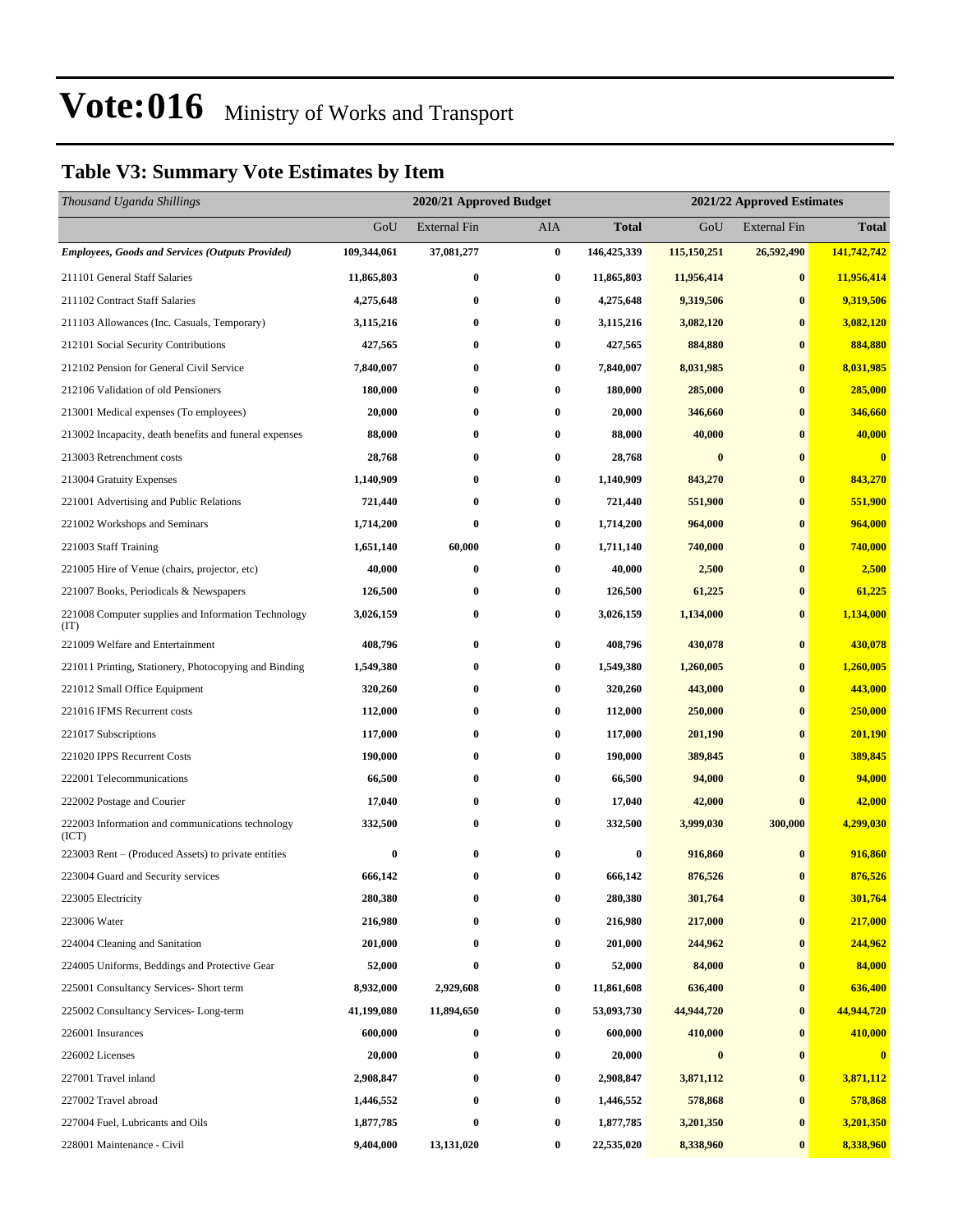| 228002 Maintenance - Vehicles                                          | 858,363     | 66,000       | $\bf{0}$         | 924,363          | 1,130,007    | $\bf{0}$      | 1,130,007   |
|------------------------------------------------------------------------|-------------|--------------|------------------|------------------|--------------|---------------|-------------|
| 228003 Maintenance – Machinery, Equipment &<br>Furniture               | 391,600     | 8,999,999    | 0                | 9,391,599        | 92,000       | $\bf{0}$      | 92,000      |
| 228004 Maintenance – Other                                             | 583,500     | $\bf{0}$     | 0                | 583,500          | 250,000      | $\bf{0}$      | 250,000     |
| 273101 Medical expenses (To general Public)                            | 10,000      | $\bf{0}$     | 0                | 10,000           | $\mathbf{0}$ |               | $\bf{0}$    |
| 273102 Incapacity, death benefits and funeral expenses                 | 13,000      | 0            | 0                | 13,000           | 0            |               | $\bf{0}$    |
| 273103 Retrenchment costs                                              | 8,000       | 0            | 0                | 8,000            | $\bf{0}$     |               | $\bf{0}$    |
| 281503 Engineering and Design Studies & Plans for<br>capital works     | 300,000     | 0            | 0                | 300,000          | 840,000      | 25,692,490    | 26,532,490  |
| 281504 Monitoring, Supervision & Appraisal of Capital<br>work          | $\bf{0}$    | $\bf{0}$     | 0                | $\bf{0}$         | 2,863,113    | 600,000       | 3,463,113   |
| <b>Grants, Transfers and Subsides (Outputs Funded)</b>                 | 85,513,600  | 149,683,950  | $\bf{0}$         | 235,197,550      | 166,106,900  | 60,902,396    | 227,009,296 |
| 241002 Commitment Charges                                              | 10,000      | $\bf{0}$     | 0                | 10,000           | $\bf{0}$     | $\mathbf{0}$  | $\bf{0}$    |
| 262101 Contributions to International Organisations<br>(Current)       | 30,000      | $\bf{0}$     | 0                | 30,000           | 30,000       |               | 30,000      |
| 263104 Transfers to other govt. Units (Current)                        | 25,060,370  | $\bf{0}$     | 0                | 25,060,370       | 23,649,000   | $\bf{0}$      | 23,649,000  |
| 263204 Transfers to other govt. Units (Capital)                        | 13,984,200  | 149,683,950  | 0                | 163,668,150      | 102,626,000  | 60,902,396    | 163,528,396 |
| 263321 Conditional trans. Autonomous Inst (Wage<br>subvention          | 31,838,930  | $\bf{0}$     | 0                | 31,838,930       | 27,344,900   | $\bf{0}$      | 27,344,900  |
| 263323 Conditional transfers for feeder roads<br>maintenance workshops | 14,535,100  | $\bf{0}$     | 0                | 14,535,100       | 12,392,000   | $\bf{0}$      | 12,392,000  |
| 264101 Contributions to Autonomous Institutions                        | 30,000      | $\bf{0}$     | $\bf{0}$         | 30,000           | 30,000       | $\bf{0}$      | 30,000      |
| 264201 Contributions to Autonomous Institutions                        | 25,000      | $\bf{0}$     | 0                | 25,000           | 35,000       | $\bf{0}$      | 35,000      |
| <b>Investment</b> (Capital Purchases)                                  | 750,339,383 | 439,191,366  | 0                | 1,189,530,749    | 278,851,003  | 299,359,414   | 578,210,417 |
| 281501 Environment Impact Assessment for Capital<br>Works              | 660,000     | $\bf{0}$     | 0                | 660,000          | 380,000      | $\bf{0}$      | 380,000     |
| 281502 Feasibility Studies for Capital Works                           | 2,000,000   | 0            | 0                | 2,000,000        | 660,000      | $\bf{0}$      | 660,000     |
| 281503 Engineering and Design Studies & Plans for<br>capital works     | 3,700,000   | $\bf{0}$     | 0                | 3,700,000        | 4,250,000    | 0             | 4,250,000   |
| 281504 Monitoring, Supervision & Appraisal of Capital<br>work          | 3,680,000   | $\bf{0}$     | 0                | 3,680,000        | 7,485,000    | $\bf{0}$      | 7,485,000   |
| 311101 Land                                                            | 3,350,000   | $\bf{0}$     | 0                | 3,350,000        | 19,439,299   | $\bf{0}$      | 19,439,299  |
| 312101 Non-Residential Buildings                                       | 8,370,000   | $\bf{0}$     | 0                | 8,370,000        | 23,710,000   | $\bf{0}$      | 23,710,000  |
| 312103 Roads and Bridges.                                              | 156,456,956 | 54, 311, 712 | 0                | 210,768,668      | 170,376,500  | 26,548,014    | 196,924,514 |
| 312104 Other Structures                                                | 2,589,900   | 384,879,654  | 0                | 387,469,554      | 6,780,000    | 262,392,131   | 269,172,131 |
| 312201 Transport Equipment                                             | 5,520,000   | 0            | 0                | 5,520,000        | 36,344,547   | 10,419,270    | 46,763,817  |
| 312202 Machinery and Equipment                                         | 520,000     |              |                  | 520,000          | $\bf{0}$     | $\bf{0}$      |             |
| 312203 Furniture & Fixtures                                            | 313,500     | $\bf{0}$     | 0                | 313,500          | 400,000      | $\bf{0}$      | 400,000     |
| 312205 Aircrafts                                                       | 539,719,100 | $\bf{0}$     | 0                | 539,719,100      | $\bf{0}$     | $\bf{0}$      | $\bf{0}$    |
| 312211 Office Equipment                                                | 299,427     | $\bf{0}$     | 0                | 299,427          | 180,000      | $\bf{0}$      | 180,000     |
| 312213 ICT Equipment                                                   | 22,160,500  | $\bf{0}$     | 0                | 22,160,500       | 7,845,657    | $\bf{0}$      | 7,845,657   |
| 312214 Laboratory Equipments                                           | 1,000,000   | $\bf{0}$     | 0                | 1,000,000        | 1,000,000    | $\bf{0}$      | 1,000,000   |
| <b>Arrears</b>                                                         | 749,532     | $\bf{0}$     | $\bf{0}$         | 749,532          | 26,916,501   | $\bf{0}$      | 26,916,501  |
| 321605 Domestic arrears (Budgeting)                                    | 111,545     | $\bf{0}$     | $\bf{0}$         | 111,545          | 26,788,031   | $\bf{0}$      | 26,788,031  |
| 321608 General Public Service Pension arrears<br>(Budgeting)           | 637,988     | $\bf{0}$     | $\bf{0}$         | 637,988          | $\bf{0}$     | $\mathbf{0}$  | $\bf{0}$    |
| 321617 Salary Arrears (Budgeting)                                      | $\bf{0}$    | $\bf{0}$     | 0                | $\boldsymbol{0}$ | 128,469      | $\bf{0}$      | 128,469     |
| <b>Grand Total Vote 016</b>                                            | 945,946,576 | 625,956,594  | $\bf{0}$         | 1,571,903,170    | 587,024,655  | 386, 854, 301 | 973,878,956 |
| <b>Total Excluding Arrears</b>                                         | 945,197,044 | 625,956,594  | $\boldsymbol{0}$ | 1,571,153,638    | 560,108,154  | 386,854,301   | 946,962,455 |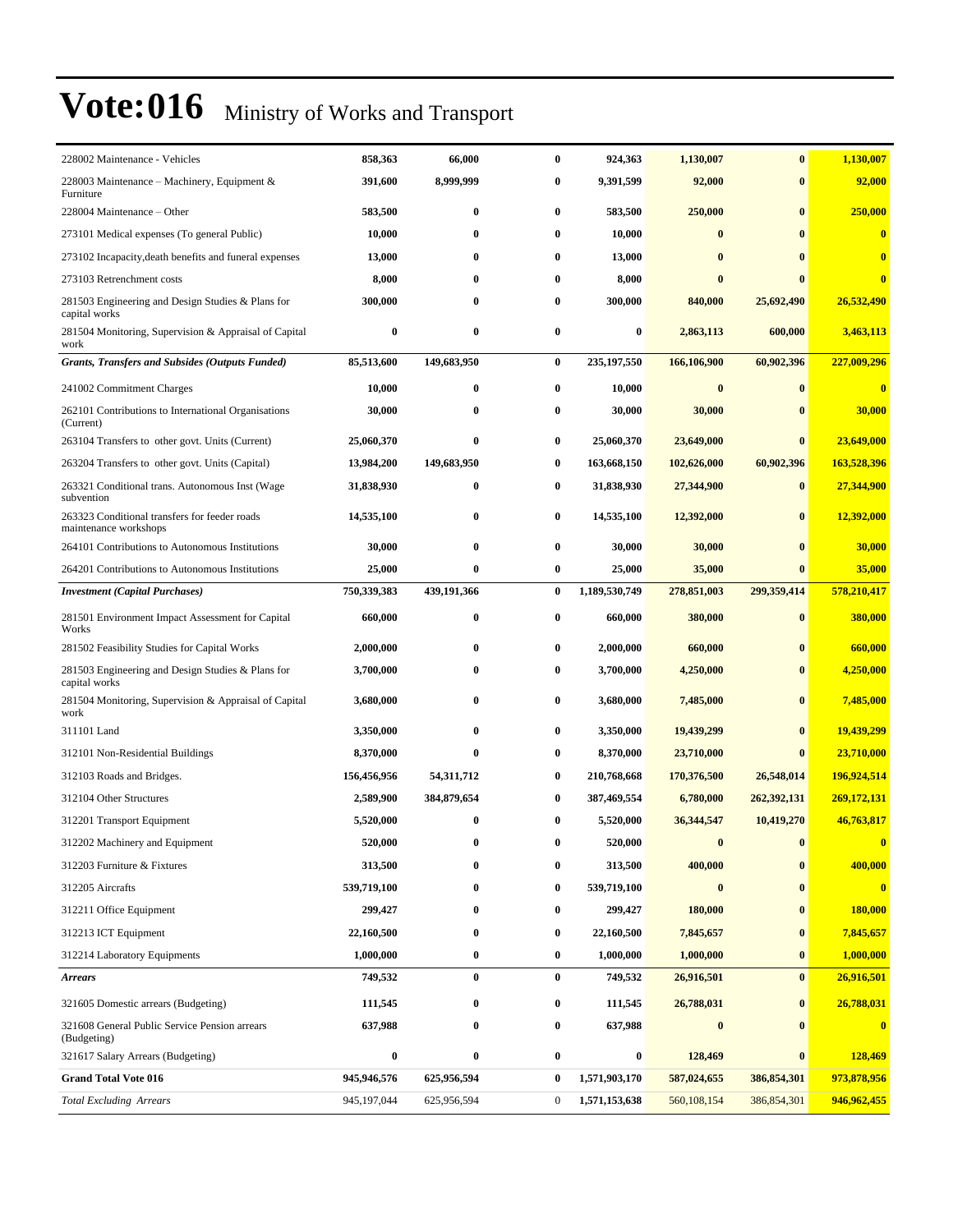#### **Table V4: Detailed Estimates by Sub-SubProgramme, Department,Project and Budget Output and Item**

#### *Sub-SubProgrammme 01 Transport Regulation*

*Recurrent Budget Estimates*

#### **Department 07 Transport Regulation and Safety**

| Thousand Uganda Shillings                                                       |                  | 2020/21 Approved Budget |                  |              |                  | 2021/22 Approved Estimates |               |  |
|---------------------------------------------------------------------------------|------------------|-------------------------|------------------|--------------|------------------|----------------------------|---------------|--|
| <b>Outputs Provided</b>                                                         | Wage             | Non Wage                | AIA              | <b>Total</b> | Wage             | Non Wage                   | <b>Total</b>  |  |
| Budget Output 040101 Policies, laws, guidelines, plans and strategies developed |                  |                         |                  |              |                  |                            |               |  |
| 211101 General Staff Salaries                                                   | 800,000          | $\boldsymbol{0}$        | $\boldsymbol{0}$ | 800,000      | 800,000          | $\mathbf{0}$               | 800,000       |  |
| 211103 Allowances (Inc. Casuals, Temporary)                                     | $\boldsymbol{0}$ | 90,000                  | $\boldsymbol{0}$ | 90,000       | $\mathbf{0}$     | 50,000                     | 50,000        |  |
| 221001 Advertising and Public Relations                                         | $\boldsymbol{0}$ | 34,500                  | $\boldsymbol{0}$ | 34,500       | $\boldsymbol{0}$ | 20,000                     | 20,000        |  |
| 221008 Computer supplies and Information Technology (IT)                        | $\boldsymbol{0}$ | 2,300,000               | $\boldsymbol{0}$ | 2,300,000    | $\mathbf{0}$     | 120,000                    | 120,000       |  |
| 221009 Welfare and Entertainment                                                | $\boldsymbol{0}$ | 25,000                  | $\boldsymbol{0}$ | 25,000       | $\mathbf{0}$     | 10,000                     | <b>10,000</b> |  |
| 221011 Printing, Stationery, Photocopying and Binding                           | $\boldsymbol{0}$ | 4,330                   | $\boldsymbol{0}$ | 4,330        | $\boldsymbol{0}$ | 110,000                    | 110,000       |  |
| 221012 Small Office Equipment                                                   | $\boldsymbol{0}$ | 20,000                  | $\boldsymbol{0}$ | 20,000       | $\mathbf{0}$     | 20,000                     | 20,000        |  |
| 222001 Telecommunications                                                       | $\boldsymbol{0}$ | 5,000                   | $\boldsymbol{0}$ | 5,000        | $\mathbf{0}$     | 5,000                      | 5,000         |  |
| 222003 Information and communications technology (ICT)                          | $\boldsymbol{0}$ | 15,000                  | $\boldsymbol{0}$ | 15,000       | $\mathbf{0}$     | 30,000                     | 30,000        |  |
| 223004 Guard and Security services                                              | $\boldsymbol{0}$ | 20,000                  | $\boldsymbol{0}$ | 20,000       | $\mathbf{0}$     | 60,500                     | 60,500        |  |
| 223005 Electricity                                                              | $\boldsymbol{0}$ | 5,000                   | $\boldsymbol{0}$ | 5,000        | $\boldsymbol{0}$ | 35,000                     | 35,000        |  |
| 223006 Water                                                                    | $\boldsymbol{0}$ | 7,000                   | $\boldsymbol{0}$ | 7,000        | $\mathbf{0}$     | 55,000                     | 55,000        |  |
| 224004 Cleaning and Sanitation                                                  | $\boldsymbol{0}$ | 3,500                   | $\boldsymbol{0}$ | 3,500        | $\mathbf{0}$     | 43,500                     | 43,500        |  |
| 225001 Consultancy Services- Short term                                         | $\boldsymbol{0}$ | 300,000                 | $\boldsymbol{0}$ | 300,000      | $\mathbf{0}$     | $\boldsymbol{0}$           | $\bf{0}$      |  |
| 225002 Consultancy Services-Long-term                                           | $\boldsymbol{0}$ | 1,900,000               | $\boldsymbol{0}$ | 1,900,000    | $\mathbf{0}$     | 2,580,000                  | 2,580,000     |  |
| 227001 Travel inland                                                            | $\boldsymbol{0}$ | 15,000                  | $\boldsymbol{0}$ | 15,000       | $\boldsymbol{0}$ | 50,000                     | 50,000        |  |
| 227002 Travel abroad                                                            | $\boldsymbol{0}$ | 75,670                  | $\boldsymbol{0}$ | 75,670       | $\mathbf{0}$     | 51,000                     | 51,000        |  |
| 227004 Fuel, Lubricants and Oils                                                | $\boldsymbol{0}$ | 30,000                  | $\boldsymbol{0}$ | 30,000       | $\mathbf{0}$     | 30,000                     | 30,000        |  |
| 228001 Maintenance - Civil                                                      | $\boldsymbol{0}$ | $\mathbf{0}$            | $\boldsymbol{0}$ | $\bf{0}$     | $\mathbf{0}$     | 50,000                     | 50,000        |  |
| 228002 Maintenance - Vehicles                                                   | $\boldsymbol{0}$ | $\overline{0}$          | $\boldsymbol{0}$ | $\bf{0}$     | $\boldsymbol{0}$ | 30,000                     | 30,000        |  |
| <b>Total Cost of Budget Output 01</b>                                           | 800,000          | 4,850,000               | 0                | 5,650,000    | 800,000          | 3,350,000                  | 4,150,000     |  |
| <b>Budget Output 040102 Road Safety Programmes Coordinated and Monitored</b>    |                  |                         |                  |              |                  |                            |               |  |
| 211103 Allowances (Inc. Casuals, Temporary)                                     | $\boldsymbol{0}$ | 100,000                 | $\boldsymbol{0}$ | 100,000      | $\mathbf{0}$     | 10,000                     | 10,000        |  |
| 221001 Advertising and Public Relations                                         | $\boldsymbol{0}$ | 5,000                   | $\boldsymbol{0}$ | 5,000        | $\mathbf{0}$     | 5,000                      | 5,000         |  |
| 221002 Workshops and Seminars                                                   | $\boldsymbol{0}$ | 50,000                  | $\boldsymbol{0}$ | 50,000       | $\mathbf{0}$     | 60,000                     | 60,000        |  |
| 221003 Staff Training                                                           | $\boldsymbol{0}$ | 15,000                  | $\boldsymbol{0}$ | 15,000       | $\boldsymbol{0}$ | $\boldsymbol{0}$           | $\bf{0}$      |  |
| 221007 Books, Periodicals & Newspapers                                          | $\boldsymbol{0}$ | 10,000                  | $\boldsymbol{0}$ | 10,000       | $\mathbf{0}$     | 2,800                      | 2,800         |  |
| 221008 Computer supplies and Information Technology (IT)                        | $\boldsymbol{0}$ | 20,000                  | $\boldsymbol{0}$ | 20,000       | $\boldsymbol{0}$ | 520,000                    | 520,000       |  |
| 221009 Welfare and Entertainment                                                | $\boldsymbol{0}$ | 3,000                   | $\boldsymbol{0}$ | 3,000        | $\mathbf{0}$     | 3,200                      | 3,200         |  |
| 221011 Printing, Stationery, Photocopying and Binding                           | $\boldsymbol{0}$ | 7,000                   | $\boldsymbol{0}$ | 7,000        | $\mathbf{0}$     | 5,000                      | 5,000         |  |
| 225001 Consultancy Services- Short term                                         | $\boldsymbol{0}$ | 780,000                 | $\boldsymbol{0}$ | 780,000      | $\boldsymbol{0}$ | $\boldsymbol{0}$           | $\bf{0}$      |  |
| 225002 Consultancy Services-Long-term                                           | $\boldsymbol{0}$ | $\boldsymbol{0}$        | $\boldsymbol{0}$ | $\pmb{0}$    | $\boldsymbol{0}$ | 879,000                    | 879,000       |  |
| 227001 Travel inland                                                            | $\boldsymbol{0}$ | 60,000                  | $\boldsymbol{0}$ | 60,000       | $\mathbf{0}$     | 49,992                     | 49,992        |  |
| 227002 Travel abroad                                                            | $\boldsymbol{0}$ | 20,000                  | $\boldsymbol{0}$ | 20,000       | $\mathbf{0}$     | 5,008                      | 5,008         |  |
| 227004 Fuel, Lubricants and Oils                                                | $\boldsymbol{0}$ | 30,000                  | $\boldsymbol{0}$ | 30,000       | $\mathbf{0}$     | 30,000                     | 30,000        |  |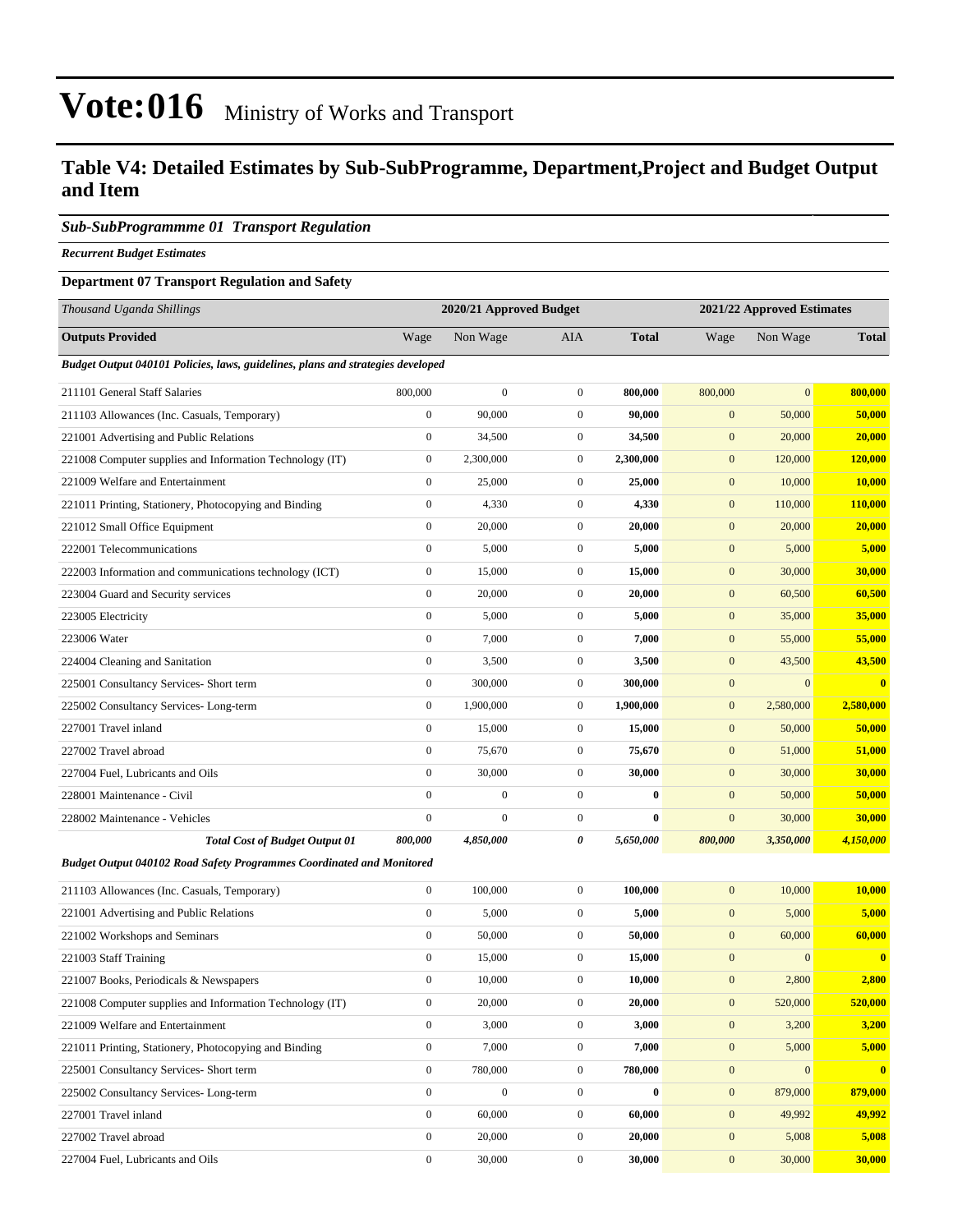| 228002 Maintenance - Vehicles                                                          | $\boldsymbol{0}$      | 30,000           | $\boldsymbol{0}$ | 30,000    | $\mathbf{0}$<br>30,000             | 30,000        |
|----------------------------------------------------------------------------------------|-----------------------|------------------|------------------|-----------|------------------------------------|---------------|
| <b>Total Cost of Budget Output 02</b>                                                  | $\boldsymbol{\theta}$ | 1,130,000        | 0                | 1,130,000 | $\boldsymbol{\theta}$<br>1,600,000 | 1,600,000     |
| <b>Budget Output 040104 Air Transport Programmes coordinated and Monitored</b>         |                       |                  |                  |           |                                    |               |
| 211103 Allowances (Inc. Casuals, Temporary)                                            | $\boldsymbol{0}$      | 20,000           | $\mathbf{0}$     | 20,000    | $\mathbf{0}$<br>30,000             | 30,000        |
| 221001 Advertising and Public Relations                                                | $\mathbf{0}$          | 5,000            | $\mathbf{0}$     | 5,000     | $\mathbf{0}$<br>2,000              | 2,000         |
| 221002 Workshops and Seminars                                                          | $\boldsymbol{0}$      | 20,000           | $\mathbf{0}$     | 20,000    | $\mathbf{0}$<br>$\mathbf{0}$       | $\bf{0}$      |
| 221003 Staff Training                                                                  | $\boldsymbol{0}$      | 50,000           | $\mathbf{0}$     | 50,000    | $\mathbf{0}$<br>10,000             | 10,000        |
| 221008 Computer supplies and Information Technology (IT)                               | $\boldsymbol{0}$      | 12,000           | $\mathbf{0}$     | 12,000    | $\mathbf{0}$<br>10,000             | 10,000        |
| 221011 Printing, Stationery, Photocopying and Binding                                  | $\boldsymbol{0}$      | 4,000            | $\mathbf{0}$     | 4,000     | $\mathbf{0}$<br>4,000              | 4,000         |
| 221012 Small Office Equipment                                                          | $\mathbf{0}$          | $\boldsymbol{0}$ | $\mathbf{0}$     | $\bf{0}$  | $\mathbf{0}$<br>10,000             | <b>10,000</b> |
| 222003 Information and communications technology (ICT)                                 | $\boldsymbol{0}$      | 3,000            | $\overline{0}$   | 3,000     | $\boldsymbol{0}$<br>$\mathbf{0}$   | $\bf{0}$      |
| 223004 Guard and Security services                                                     | $\mathbf{0}$          | $\boldsymbol{0}$ | $\overline{0}$   | $\bf{0}$  | $\mathbf{0}$<br>1,000              | 1,000         |
| 223005 Electricity                                                                     | $\mathbf{0}$          | $\boldsymbol{0}$ | $\overline{0}$   | $\bf{0}$  | $\mathbf{0}$<br>1,000              | 1,000         |
| 224004 Cleaning and Sanitation                                                         | $\boldsymbol{0}$      | 4,000            | $\mathbf{0}$     | 4,000     | $\mathbf{0}$<br>2,000              | 2,000         |
| 225001 Consultancy Services- Short term                                                | $\boldsymbol{0}$      | 96,000           | $\mathbf{0}$     | 96,000    | $\mathbf{0}$<br>$\mathbf{0}$       | $\bf{0}$      |
| 225002 Consultancy Services-Long-term                                                  | $\boldsymbol{0}$      | $\boldsymbol{0}$ | $\mathbf{0}$     | $\bf{0}$  | $\mathbf{0}$<br>250,000            | 250,000       |
| 227001 Travel inland                                                                   | $\boldsymbol{0}$      | 80,000           | $\mathbf{0}$     | 80,000    | $\mathbf{0}$<br>80,000             | 80,000        |
| 227002 Travel abroad                                                                   | $\mathbf{0}$          | 60,000           | $\mathbf{0}$     | 60,000    | $\mathbf{0}$<br>$\mathbf{0}$       | $\bf{0}$      |
| 227004 Fuel, Lubricants and Oils                                                       | $\boldsymbol{0}$      | 20,000           | $\mathbf{0}$     | 20,000    | $\mathbf{0}$<br>40,000             | 40,000        |
| 228002 Maintenance - Vehicles                                                          | $\mathbf{0}$          | 8,000            | $\mathbf{0}$     | 8,000     | $\mathbf{0}$<br>10,000             | <b>10,000</b> |
| 228003 Maintenance – Machinery, Equipment & Furniture                                  | $\boldsymbol{0}$      | 18,000           | $\mathbf{0}$     | 18,000    | $\mathbf{0}$<br>$\mathbf{0}$       | $\bf{0}$      |
| <b>Total Cost of Budget Output 04</b>                                                  | 0                     | 400,000          | 0                | 400,000   | $\boldsymbol{\theta}$<br>450,000   | 450,000       |
| <b>Budget Output 040108 Technical Compliance Inspections Coordinated and Monitored</b> |                       |                  |                  |           |                                    |               |
| 221001 Advertising and Public Relations                                                | $\boldsymbol{0}$      | 10,000           | $\mathbf{0}$     | 10,000    | $\mathbf{0}$<br>$\mathbf{0}$       | $\bf{0}$      |
| 221002 Workshops and Seminars                                                          | $\boldsymbol{0}$      | 10,000           | $\mathbf{0}$     | 10,000    | $\mathbf{0}$<br>25,000             | 25,000        |
| 221003 Staff Training                                                                  | $\mathbf{0}$          | 34,860           | $\mathbf{0}$     | 34,860    | $\mathbf{0}$<br>$\mathbf{0}$       | $\bf{0}$      |
| 221008 Computer supplies and Information Technology (IT)                               | $\boldsymbol{0}$      | 53,900           | $\mathbf{0}$     | 53,900    | $\mathbf{0}$<br>5,000              | 5,000         |
| 221011 Printing, Stationery, Photocopying and Binding                                  | $\boldsymbol{0}$      | 4,500            | $\mathbf{0}$     | 4,500     | $\mathbf{0}$<br>5,000              | 5,000         |
| 221012 Small Office Equipment                                                          | $\boldsymbol{0}$      | 27,260           | $\mathbf{0}$     | 27,260    | $\mathbf{0}$<br>12,000             |               |
| 222003 Information and communications technology (ICT)                                 |                       |                  |                  |           |                                    | 12,000        |
|                                                                                        | $\boldsymbol{0}$      | 5,000            | $\mathbf{0}$     | 5,000     | $\mathbf{0}$<br>$\mathbf{0}$       | $\bf{0}$      |
| 223005 Electricity                                                                     | $\boldsymbol{0}$      | $\bf{0}$         | $\overline{0}$   |           | $\mathbf{0}$<br>2,000              | 2,000         |
| 223006 Water                                                                           | $\boldsymbol{0}$      | $\boldsymbol{0}$ | $\mathbf{0}$     | $\bf{0}$  | 1,000<br>$\mathbf{0}$              | 1,000         |
| 225001 Consultancy Services- Short term                                                | $\boldsymbol{0}$      | 165,000          | $\boldsymbol{0}$ | 165,000   | $\boldsymbol{0}$<br>$\mathbf{0}$   | $\bf{0}$      |
| 225002 Consultancy Services-Long-term                                                  | $\boldsymbol{0}$      | $\boldsymbol{0}$ | $\boldsymbol{0}$ | $\bf{0}$  | $\mathbf{0}$<br>280,000            | 280,000       |
| 227001 Travel inland                                                                   | $\boldsymbol{0}$      | 102,000          | $\boldsymbol{0}$ | 102,000   | $\mathbf{0}$<br>168,000            | 168,000       |
| 227002 Travel abroad                                                                   | $\boldsymbol{0}$      | 35,880           | $\boldsymbol{0}$ | 35,880    | $\mathbf{0}$<br>$\mathbf{0}$       | $\bf{0}$      |
| 227004 Fuel, Lubricants and Oils                                                       | $\boldsymbol{0}$      | 21,600           | $\boldsymbol{0}$ | 21,600    | $\mathbf{0}$<br>$\mathbf{0}$       | $\bf{0}$      |
| 228002 Maintenance - Vehicles                                                          | $\boldsymbol{0}$      | $\boldsymbol{0}$ | $\boldsymbol{0}$ | $\bf{0}$  | $\mathbf{0}$<br>2,000              | 2,000         |
| <b>Total Cost of Budget Output 08</b>                                                  | $\pmb{\theta}$        | 470,000          | 0                | 470,000   | $\boldsymbol{\theta}$<br>500,000   | 500,000       |
| <b>Budget Output 040109 Public Service Vehicles Licensed</b>                           |                       |                  |                  |           |                                    |               |
| 211103 Allowances (Inc. Casuals, Temporary)                                            | $\boldsymbol{0}$      | 50,038           | $\boldsymbol{0}$ | 50,038    | $\mathbf{0}$<br>$\mathbf{0}$       | $\bf{0}$      |
| 221002 Workshops and Seminars                                                          | $\boldsymbol{0}$      | 26,000           | $\boldsymbol{0}$ | 26,000    | $\mathbf{0}$<br>25,000             | 25,000        |
| 221008 Computer supplies and Information Technology (IT)                               | $\boldsymbol{0}$      | 40,000           | $\boldsymbol{0}$ | 40,000    | $\mathbf{0}$<br>$\mathbf{0}$       | $\bf{0}$      |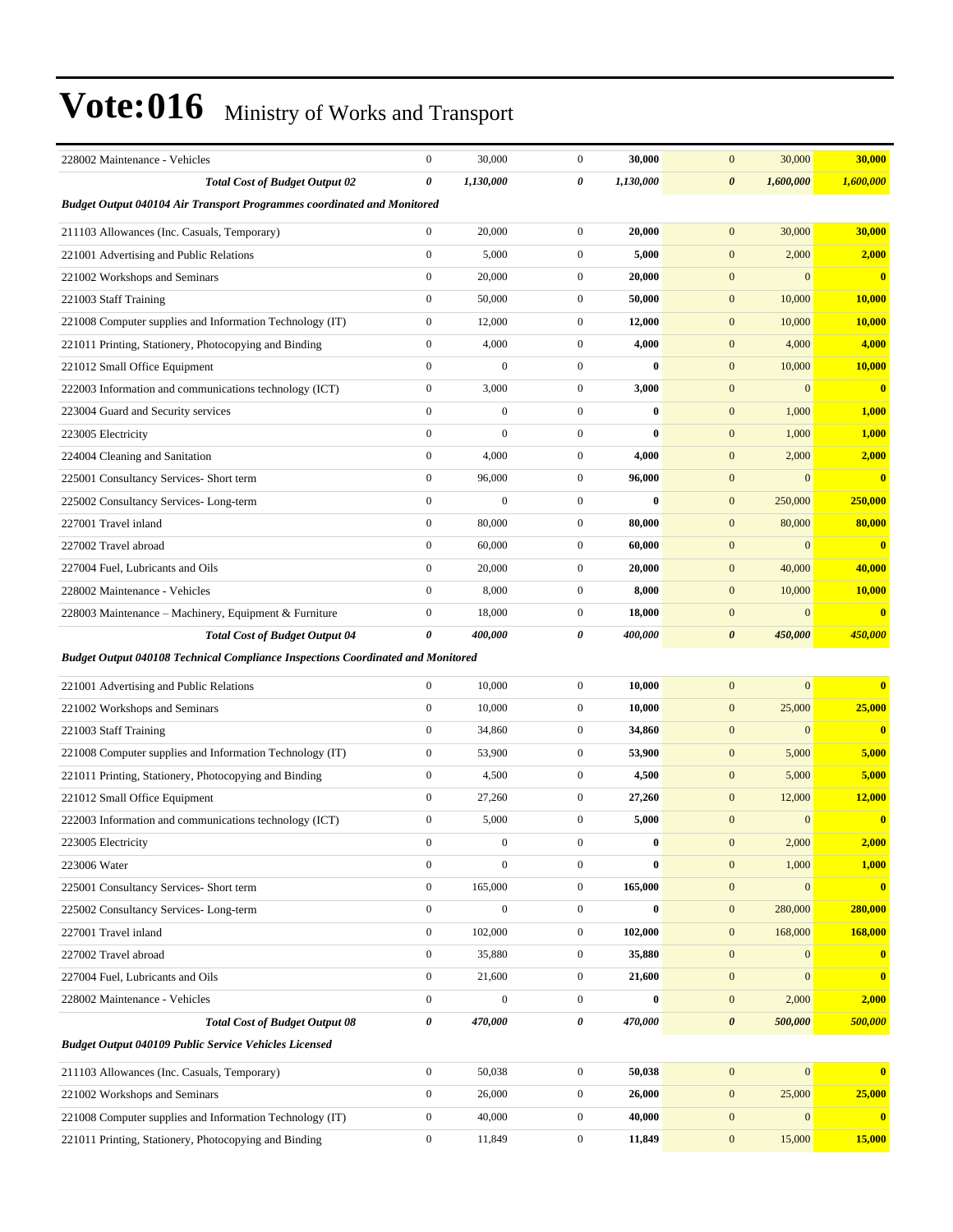| <b>Total Cost of Budget Output 09</b><br><b>Budget Output 040110 Rail Transport Programmes Co-ordinated and Monitored</b> | 0            | 1,200,000    | 0              | 1,200,000 | $\boldsymbol{\theta}$ | 1,000,000    | 1,000,000    |
|---------------------------------------------------------------------------------------------------------------------------|--------------|--------------|----------------|-----------|-----------------------|--------------|--------------|
| 228002 Maintenance - Vehicles                                                                                             | $\mathbf{0}$ | 15,000       | $\overline{0}$ | 15,000    | $\mathbf{0}$          | 10,000       | 10,000       |
| 228001 Maintenance - Civil                                                                                                | $\mathbf{0}$ | 350,000      | $\overline{0}$ | 350,000   | $\mathbf{0}$          | $\Omega$     | $\mathbf{0}$ |
| 227004 Fuel, Lubricants and Oils                                                                                          | $\mathbf{0}$ | 30,000       | $\overline{0}$ | 30,000    | $\mathbf{0}$          | 30,000       | 30,000       |
| 227002 Travel abroad                                                                                                      | $\mathbf{0}$ | 61,937       | $\overline{0}$ | 61,937    | $\mathbf{0}$          | $\Omega$     | $\mathbf{0}$ |
| 227001 Travel inland                                                                                                      | $\mathbf{0}$ | 86,676       | $\overline{0}$ | 86,676    | $\mathbf{0}$          | 309,000      | 309,000      |
| 225002 Consultancy Services-Long-term                                                                                     | $\mathbf{0}$ | $\mathbf{0}$ | $\overline{0}$ | $\bf{0}$  | $\mathbf{0}$          | 600,000      | 600,000      |
| 225001 Consultancy Services- Short term                                                                                   | $\mathbf{0}$ | 520,000      | $\overline{0}$ | 520,000   | $\overline{0}$        | $\mathbf{0}$ | $\mathbf{0}$ |
| 224004 Cleaning and Sanitation                                                                                            | $\mathbf{0}$ | 2,500        | $\overline{0}$ | 2,500     | $\overline{0}$        | $\mathbf{0}$ | $\mathbf{0}$ |
| 223006 Water                                                                                                              | $\mathbf{0}$ | 2,000        | 0              | 2,000     | $\mathbf{0}$          | 5,000        | 5,000        |
| 223005 Electricity                                                                                                        | $\mathbf{0}$ | 4,000        | 0              | 4,000     | $\mathbf{0}$          | 6,000        | 6,000        |

| 211103 Allowances (Inc. Casuals, Temporary)            | $\mathbf{0}$   | $\mathbf{0}$ | $\Omega$       | $\mathbf{0}$ | $\overline{0}$ | 8,000          | 8,000                   |
|--------------------------------------------------------|----------------|--------------|----------------|--------------|----------------|----------------|-------------------------|
| 221001 Advertising and Public Relations                | $\overline{0}$ | 1,000        | $\overline{0}$ | 1,000        | $\overline{0}$ | $\overline{0}$ | $\mathbf{0}$            |
| 221002 Workshops and Seminars                          | $\overline{0}$ | 40,000       | $\overline{0}$ | 40,000       | $\mathbf{0}$   | $\Omega$       | $\overline{0}$          |
| 221003 Staff Training                                  | $\mathbf{0}$   | 30,000       | $\overline{0}$ | 30,000       | $\mathbf{0}$   | $\Omega$       | $\overline{0}$          |
| 221011 Printing, Stationery, Photocopying and Binding  | 0              | 1,000        | 0              | 1,000        | $\mathbf{0}$   | 1,000          | 1,000                   |
| 222003 Information and communications technology (ICT) | $\overline{0}$ | 1,000        | $\mathbf{0}$   | 1,000        | $\mathbf{0}$   | $\Omega$       | $\overline{\mathbf{0}}$ |
| 223005 Electricity                                     | $\overline{0}$ | 1,000        | $\mathbf{0}$   | 1,000        | $\mathbf{0}$   | 1,000          | 1,000                   |
| 223006 Water                                           | $\overline{0}$ | 1,000        | $\mathbf{0}$   | 1,000        | $\mathbf{0}$   | $\overline{0}$ | $\overline{0}$          |
| 225001 Consultancy Services- Short term                | $\overline{0}$ | 16,000       | $\overline{0}$ | 16.000       | $\overline{0}$ | $\Omega$       | $\overline{0}$          |
| 227001 Travel inland                                   | $\Omega$       | 24,000       | $\Omega$       | 24,000       | $\mathbf{0}$   | 20,000         | 20,000                  |
| 227002 Travel abroad                                   | $\overline{0}$ | 30,000       | $\overline{0}$ | 30,000       | $\overline{0}$ | $\Omega$       | $\overline{0}$          |
| 227004 Fuel, Lubricants and Oils                       | $\overline{0}$ | 3,000        | $\overline{0}$ | 3,000        | $\mathbf{0}$   | 8,000          | 8,000                   |
| 228002 Maintenance - Vehicles                          | $\overline{0}$ | 1,000        | $\overline{0}$ | 1,000        | $\mathbf{0}$   | 12,000         | 12,000                  |
| 273102 Incapacity, death benefits and funeral expenses | 0              | 1,000        | $\overline{0}$ | 1,000        | $\mathbf{0}$   | $\Omega$       | $\overline{0}$          |
| <b>Total Cost of Budget Output 10</b>                  | 0              | 150,000      | 0              | 150,000      | 0              | 50,000         | 50,000                  |
| <b>Total Cost Of Outputs Provided</b>                  | 800,000        | 8,200,000    | $\bf{0}$       | 9,000,000    | 800,000        | 6,950,000      | 7,750,000               |
| <b>Total Cost for Department 07</b>                    | 800,000        | 8,200,000    | $\bf{0}$       | 9,000,000    | 800,000        | 6,950,000      | 7,750,000               |
| <b>Total Excluding Arrears</b>                         | 800,000        | 8,200,000    | $\mathbf{0}$   | 9,000,000    | 800,000        | 6,950,000      | 7,750,000               |

**Department 16 Maritime**

| Thousand Uganda Shillings                                                       | 2021/22 Approved Estimates<br>2020/21 Approved Budget |              |                |              |              |                 |                |  |  |  |
|---------------------------------------------------------------------------------|-------------------------------------------------------|--------------|----------------|--------------|--------------|-----------------|----------------|--|--|--|
| <b>Outputs Provided</b>                                                         | Wage                                                  | Non Wage     | <b>AIA</b>     | <b>Total</b> | Wage         | Non Wage        | <b>Total</b>   |  |  |  |
| Budget Output 040101 Policies, laws, guidelines, plans and strategies developed |                                                       |              |                |              |              |                 |                |  |  |  |
| 211101 General Staff Salaries                                                   | 500,000                                               | $\mathbf{0}$ | $\overline{0}$ | 500,000      | 500,000      | $\vert 0 \vert$ | 500,000        |  |  |  |
| 221002 Workshops and Seminars                                                   | $\mathbf{0}$                                          | 42,000       | $\mathbf{0}$   | 42,000       | $\mathbf{0}$ | $\overline{0}$  | $\overline{0}$ |  |  |  |
| 223004 Guard and Security services                                              | $\mathbf{0}$                                          | $\mathbf{0}$ | $\mathbf{0}$   | $\bf{0}$     | $\mathbf{0}$ | 12,000          | 12,000         |  |  |  |
| 223005 Electricity                                                              | $\Omega$                                              | $\Omega$     | $\Omega$       | $\mathbf{0}$ | $\mathbf{0}$ | 6,000           | 6,000          |  |  |  |
| 223006 Water                                                                    | $\mathbf{0}$                                          | $\mathbf{0}$ | $\overline{0}$ | $\mathbf{0}$ | $\mathbf{0}$ | 12,000          | 12,000         |  |  |  |
| 225001 Consultancy Services- Short term                                         | $\mathbf{0}$                                          | 120,000      | $\overline{0}$ | 120,000      | $\mathbf{0}$ | 50,000          | 50,000         |  |  |  |
| 227001 Travel inland                                                            | $\mathbf{0}$                                          | 40,000       | $\mathbf{0}$   | 40,000       | $\mathbf{0}$ | 10,000          | 10,000         |  |  |  |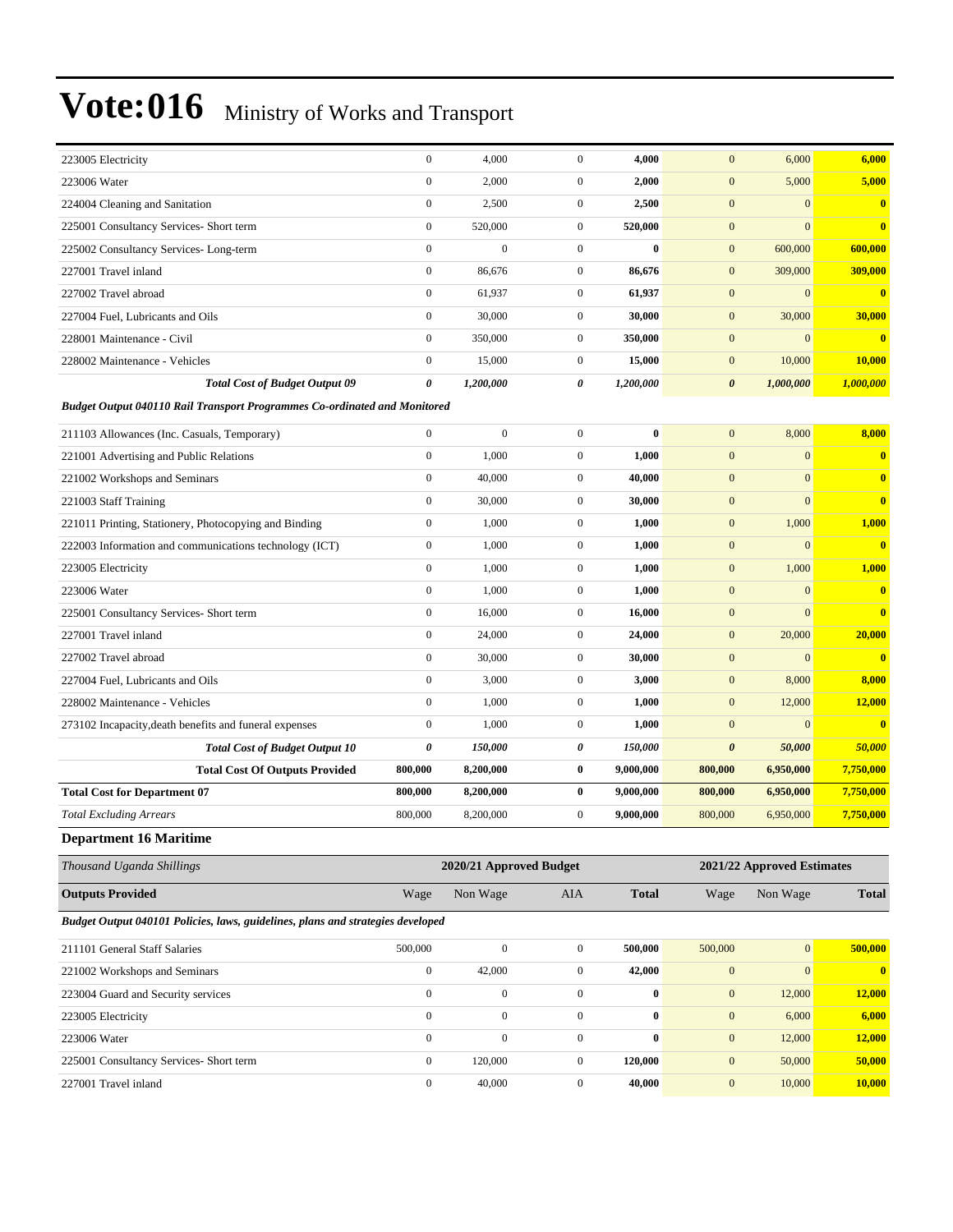| 227004 Fuel, Lubricants and Oils                                                                   | $\mathbf{0}$     | 13,000           | $\mathbf{0}$     | 13,000       | $\mathbf{0}$          | 10,000                | 10,000                  |  |  |  |
|----------------------------------------------------------------------------------------------------|------------------|------------------|------------------|--------------|-----------------------|-----------------------|-------------------------|--|--|--|
| <b>Total Cost of Budget Output 01</b>                                                              | 500,000          | 215,000          | 0                | 715,000      | 500,000               | 100,000               | 600,000                 |  |  |  |
| Budget Output 040103 Public Service Vehicles & Inland water Transport vessels Inspected & licensed |                  |                  |                  |              |                       |                       |                         |  |  |  |
| 221001 Advertising and Public Relations                                                            | $\boldsymbol{0}$ | 10,000           | $\mathbf{0}$     | 10,000       | $\mathbf{0}$          | $\mathbf{0}$          | $\bf{0}$                |  |  |  |
| 221002 Workshops and Seminars                                                                      | $\boldsymbol{0}$ | 28,000           | $\mathbf{0}$     | 28,000       | $\mathbf{0}$          | $\mathbf{0}$          | $\bf{0}$                |  |  |  |
| 221011 Printing, Stationery, Photocopying and Binding                                              | $\boldsymbol{0}$ | 6,705            | $\mathbf{0}$     | 6,705        | $\mathbf{0}$          | $\mathbf{0}$          | $\bf{0}$                |  |  |  |
| 223005 Electricity                                                                                 | $\mathbf{0}$     | 2,000            | $\boldsymbol{0}$ | 2,000        | $\mathbf{0}$          | $\overline{0}$        | $\bf{0}$                |  |  |  |
| 224004 Cleaning and Sanitation                                                                     | $\boldsymbol{0}$ | 2,000            | $\boldsymbol{0}$ | 2,000        | $\mathbf{0}$          | $\mathbf{0}$          | $\bf{0}$                |  |  |  |
| 225001 Consultancy Services- Short term                                                            | $\mathbf{0}$     | 120,000          | $\boldsymbol{0}$ | 120,000      | $\mathbf{0}$          | $\mathbf{0}$          | $\bf{0}$                |  |  |  |
| 227004 Fuel, Lubricants and Oils                                                                   | $\boldsymbol{0}$ | 20,000           | $\mathbf{0}$     | 20,000       | $\mathbf{0}$          | $\mathbf{0}$          | $\bf{0}$                |  |  |  |
| 228002 Maintenance - Vehicles                                                                      | $\boldsymbol{0}$ | 10,000           | $\mathbf{0}$     | 10,000       | $\mathbf{0}$          | $\mathbf{0}$          | $\bf{0}$                |  |  |  |
| <b>Total Cost of Budget Output 03</b>                                                              | 0                | 198,705          | 0                | 198,705      | $\boldsymbol{\theta}$ | $\boldsymbol{\theta}$ | $\boldsymbol{\theta}$   |  |  |  |
| Budget Output 040105 Water and Rail Transport Programmes Coordinated and Monitored.                |                  |                  |                  |              |                       |                       |                         |  |  |  |
| 227001 Travel inland                                                                               | $\boldsymbol{0}$ | $\boldsymbol{0}$ | $\boldsymbol{0}$ | $\bf{0}$     | $\mathbf{0}$          | 35,000                | 35,000                  |  |  |  |
| 227004 Fuel, Lubricants and Oils                                                                   | $\boldsymbol{0}$ | $\boldsymbol{0}$ | $\boldsymbol{0}$ | $\bf{0}$     | $\mathbf{0}$          | 15,000                | 15,000                  |  |  |  |
| <b>Total Cost of Budget Output 05</b>                                                              | 0                | 0                | 0                | 0            | $\boldsymbol{\theta}$ | 50,000                | 50,000                  |  |  |  |
| <b>Budget Output 040106 Ships and Ports programs coordinated and monitored</b>                     |                  |                  |                  |              |                       |                       |                         |  |  |  |
| 221002 Workshops and Seminars                                                                      | $\mathbf{0}$     | 40,000           | $\mathbf{0}$     | 40,000       | $\mathbf{0}$          | $\mathbf{0}$          | $\bf{0}$                |  |  |  |
| 221011 Printing, Stationery, Photocopying and Binding                                              | $\mathbf{0}$     | 1,000            | $\boldsymbol{0}$ | 1,000        | $\mathbf{0}$          | $\mathbf{0}$          | $\bf{0}$                |  |  |  |
| 223006 Water                                                                                       | $\mathbf{0}$     | 4,000            | $\mathbf{0}$     | 4,000        | $\mathbf{0}$          | $\mathbf{0}$          | $\bf{0}$                |  |  |  |
| 225001 Consultancy Services- Short term                                                            | $\boldsymbol{0}$ | 80,000           | $\boldsymbol{0}$ | 80,000       | $\mathbf{0}$          | $\mathbf{0}$          | $\bf{0}$                |  |  |  |
| 227001 Travel inland                                                                               | $\boldsymbol{0}$ | 20,000           | $\mathbf{0}$     | 20,000       | $\mathbf{0}$          | 35,000                | 35,000                  |  |  |  |
| 227002 Travel abroad                                                                               | $\boldsymbol{0}$ | 10,000           | $\mathbf{0}$     | 10,000       | $\mathbf{0}$          | $\mathbf{0}$          | $\overline{\mathbf{0}}$ |  |  |  |
| 227004 Fuel, Lubricants and Oils                                                                   | $\mathbf{0}$     | $\mathbf{0}$     | $\boldsymbol{0}$ | $\bf{0}$     | $\mathbf{0}$          | 15,000                | 15,000                  |  |  |  |
| <b>Total Cost of Budget Output 06</b>                                                              | 0                | 155,000          | 0                | 155,000      | $\boldsymbol{\theta}$ | 50,000                | 50,000                  |  |  |  |
| Budget Output 040107 Safety of navigation programs coordinated and monitored                       |                  |                  |                  |              |                       |                       |                         |  |  |  |
| 221002 Workshops and Seminars                                                                      | $\boldsymbol{0}$ | 25,000           | $\boldsymbol{0}$ | 25,000       | $\boldsymbol{0}$      | $\mathbf{0}$          | $\bf{0}$                |  |  |  |
| 225001 Consultancy Services- Short term                                                            | $\boldsymbol{0}$ | 100,000          | $\mathbf{0}$     | 100,000      | $\mathbf{0}$          | $\mathbf{0}$          | $\bf{0}$                |  |  |  |
| 227001 Travel inland                                                                               | $\boldsymbol{0}$ | 14,437           | 0                | 14,437       | $\mathbf{0}$          | 35,000                | 35,000                  |  |  |  |
| 227002 Travel abroad                                                                               | $\boldsymbol{0}$ | 27,200           | $\overline{0}$   | 27,200       | $\mathbf{0}$          | $\mathbf{0}$          | $\bf{0}$                |  |  |  |
| 227004 Fuel, Lubricants and Oils                                                                   | $\boldsymbol{0}$ | 12,000           | $\boldsymbol{0}$ | 12,000       | $\boldsymbol{0}$      | 15,000                | 15,000                  |  |  |  |
| 228002 Maintenance - Vehicles                                                                      | $\boldsymbol{0}$ | 3,000            | $\boldsymbol{0}$ | 3,000        | $\boldsymbol{0}$      | $\mathbf{0}$          | $\bullet$               |  |  |  |
| <b>Total Cost of Budget Output 07</b>                                                              | $\pmb{\theta}$   | 181,637          | 0                | 181,637      | $\boldsymbol{\theta}$ | 50,000                | 50,000                  |  |  |  |
| <b>Total Cost Of Outputs Provided</b>                                                              | 500,000          | 750,342          | 0                | 1,250,342    | 500,000               | 250,000               | 750,000                 |  |  |  |
| <b>Outputs Funded</b>                                                                              | Wage             | Non Wage         | AIA              | <b>Total</b> | Wage                  | Non Wage              | <b>Total</b>            |  |  |  |
| Budget Output 040152 Contributions to National, Regional and International Organizations           |                  |                  |                  |              |                       |                       |                         |  |  |  |
| 262101 Contributions to International Organisations (Current)                                      | $\boldsymbol{0}$ | 30,000           | $\mathbf{0}$     | 30,000       | $\boldsymbol{0}$      | 30,000                | 30,000                  |  |  |  |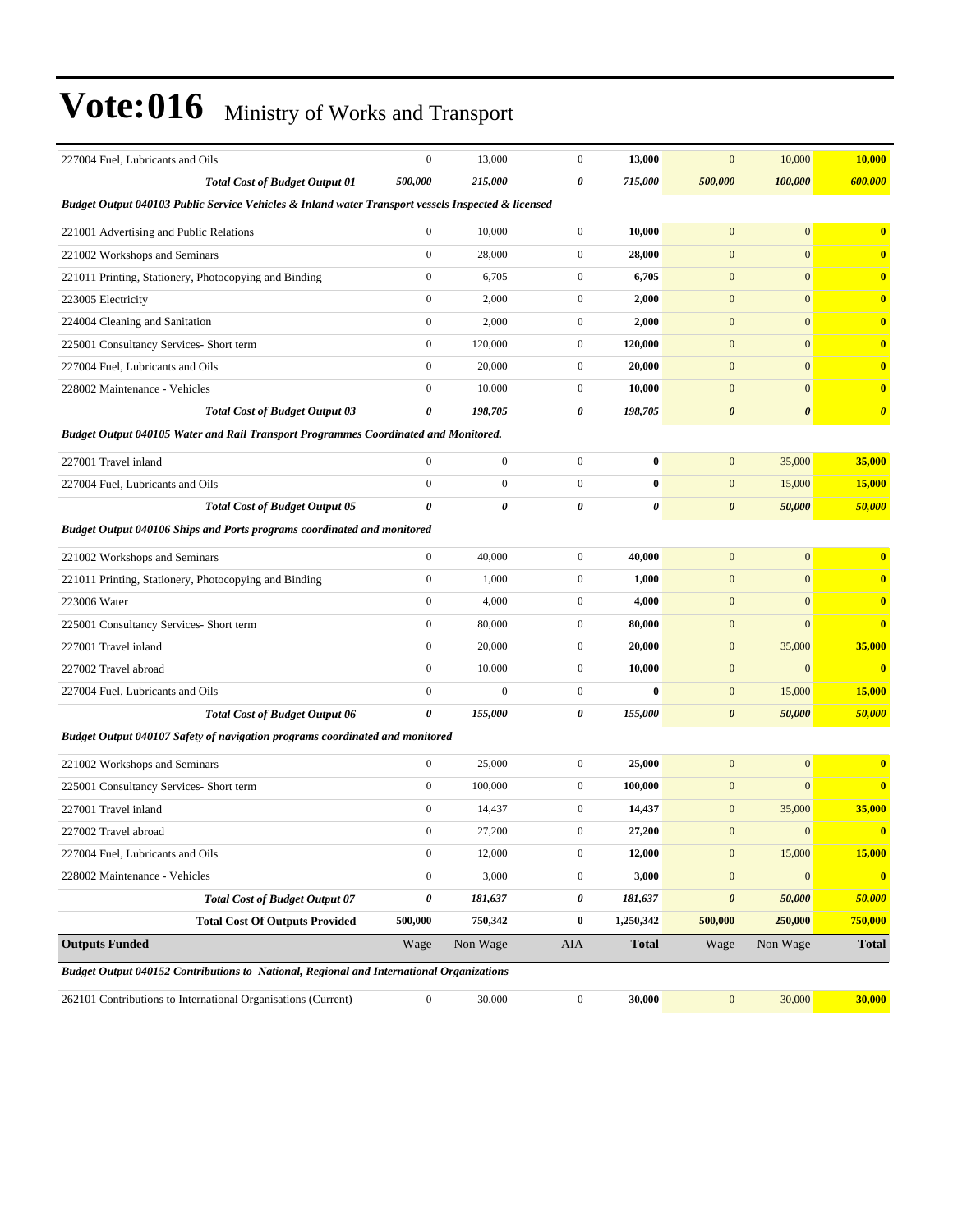| o/w Annual subscription to International Maritime<br>Organisation (IMO) | 0            | 30,000   | 0            | 30,000       | $\theta$              | $\theta$ | $\mathbf{0}$ |
|-------------------------------------------------------------------------|--------------|----------|--------------|--------------|-----------------------|----------|--------------|
| o/w Annual subscription to International Maritime<br>Organisation (IMO) | 0            | $\theta$ | $\theta$     | $\mathbf{0}$ | $\theta$              | 30,000   | 30,000       |
| <b>Total Cost of Budget Output 52</b>                                   | 0            | 30,000   | 0            | 30,000       | $\boldsymbol{\theta}$ | 30,000   | 30,000       |
| <b>Total Cost Of Outputs Funded</b>                                     | $\mathbf{0}$ | 30,000   | $\mathbf{0}$ | 30,000       | $\bf{0}$              | 30,000   | 30,000       |
| <b>Total Cost for Department 16</b>                                     | 500,000      | 780,342  |              | 1,280,342    | 500,000               | 280,000  | 780,000      |
| <b>Total Excluding Arrears</b>                                          | 500,000      | 780,342  | $\Omega$     | 1,280,342    | 500,000               | 280,000  | 780,000      |
| $\mathbf{r}$ $\mathbf{r}$<br>$\mathbf{r}$                               |              |          |              |              |                       |          |              |

*Development Budget Estimates*

#### **Project 1096 Support to Computerised Driving Permits**

| Thousand Uganda Shillings                                                   | 2020/21 Approved Budget       |                  |                       |                       | 2021/22 Approved Estimates |                        |              |  |
|-----------------------------------------------------------------------------|-------------------------------|------------------|-----------------------|-----------------------|----------------------------|------------------------|--------------|--|
| <b>Outputs Provided</b>                                                     | <b>GoU Dev't External Fin</b> |                  | <b>AIA</b>            | <b>Total</b>          |                            | GoU Dev't External Fin | <b>Total</b> |  |
| Budget Output 040102 Road Safety Programmes Coordinated and Monitored       |                               |                  |                       |                       |                            |                        |              |  |
| 211102 Contract Staff Salaries                                              | 492,000                       | $\boldsymbol{0}$ | $\boldsymbol{0}$      | 492,000               | 240,000                    | $\overline{0}$         | 240,000      |  |
| 211103 Allowances (Inc. Casuals, Temporary)                                 | $\mathbf{0}$                  | $\overline{0}$   | $\mathbf{0}$          | $\mathbf{0}$          | 40,000                     | $\overline{0}$         | 40,000       |  |
| 212101 Social Security Contributions                                        | 49,200                        | $\boldsymbol{0}$ | $\boldsymbol{0}$      | 49,200                | 24,000                     | $\overline{0}$         | 24,000       |  |
| 221011 Printing, Stationery, Photocopying and Binding                       | 14,800                        | $\boldsymbol{0}$ | $\boldsymbol{0}$      | 14,800                | 16,000                     | $\overline{0}$         | 16,000       |  |
| 221012 Small Office Equipment                                               | $\mathbf{0}$                  | $\overline{0}$   | $\mathbf{0}$          | $\bf{0}$              | 50,000                     | $\mathbf{0}$           | 50,000       |  |
| 222003 Information and communications technology (ICT)                      | 44,000                        | $\boldsymbol{0}$ | $\boldsymbol{0}$      | 44,000                | 3,654,000                  | $\overline{0}$         | 3,654,000    |  |
| 227001 Travel inland                                                        | 20,000                        | $\boldsymbol{0}$ | $\boldsymbol{0}$      | 20,000                | 100,000                    | $\overline{0}$         | 100,000      |  |
| 227002 Travel abroad                                                        | $\boldsymbol{0}$              | $\boldsymbol{0}$ | $\boldsymbol{0}$      | $\bf{0}$              | 100,000                    | $\overline{0}$         | 100,000      |  |
| 227004 Fuel, Lubricants and Oils                                            | 20,000                        | $\boldsymbol{0}$ | $\boldsymbol{0}$      | 20,000                | 20,000                     | $\overline{0}$         | 20,000       |  |
| 228002 Maintenance - Vehicles                                               | $\mathbf{0}$                  | $\overline{0}$   | $\mathbf{0}$          | $\bf{0}$              | 20,000                     | $\overline{0}$         | 20,000       |  |
| 228003 Maintenance – Machinery, Equipment & Furniture                       | 60,000                        | $\boldsymbol{0}$ | $\boldsymbol{0}$      | 60,000                | $\overline{0}$             | $\mathbf{0}$           | $\bf{0}$     |  |
| Total Cost Of Budget Output 040102                                          | 700,000                       | $\theta$         | $\boldsymbol{\theta}$ | 700,000               | 4,264,000                  | $\boldsymbol{\theta}$  | 4,264,000    |  |
| Budget Output 040104 Air Transport Programmes coordinated and Monitored     |                               |                  |                       |                       |                            |                        |              |  |
| 211102 Contract Staff Salaries                                              | $\mathbf{0}$                  | $\boldsymbol{0}$ | $\boldsymbol{0}$      | $\bf{0}$              | 360,000                    | $\overline{0}$         | 360,000      |  |
| 211103 Allowances (Inc. Casuals, Temporary)                                 | $\overline{0}$                | $\boldsymbol{0}$ | $\mathbf{0}$          | $\bf{0}$              | 40,000                     | $\overline{0}$         | 40,000       |  |
| 212101 Social Security Contributions                                        | $\mathbf{0}$                  | $\boldsymbol{0}$ | $\boldsymbol{0}$      | $\bf{0}$              | 36,000                     | $\overline{0}$         | 36,000       |  |
| 221012 Small Office Equipment                                               | $\boldsymbol{0}$              | $\boldsymbol{0}$ | $\boldsymbol{0}$      | $\bf{0}$              | 50,000                     | $\overline{0}$         | 50,000       |  |
| 222003 Information and communications technology (ICT)                      | $\mathbf{0}$                  | $\boldsymbol{0}$ | $\mathbf{0}$          | $\bf{0}$              | 52,000                     | $\overline{0}$         | 52,000       |  |
| 227001 Travel inland                                                        | $\overline{0}$                | $\boldsymbol{0}$ | $\boldsymbol{0}$      | $\bf{0}$              | 86,000                     | $\mathbf{0}$           | 86,000       |  |
| 227002 Travel abroad                                                        | $\theta$                      | $\mathbf{0}$     | $\mathbf{0}$          | $\bf{0}$              | 50,000                     | $\overline{0}$         | 50,000       |  |
| 227004 Fuel, Lubricants and Oils                                            | $\mathbf{0}$                  | $\boldsymbol{0}$ | $\mathbf{0}$          | $\bf{0}$              | 20,000                     | $\overline{0}$         | 20,000       |  |
| 228001 Maintenance - Civil                                                  | $\mathbf{0}$                  | $\boldsymbol{0}$ | $\boldsymbol{0}$      | $\bf{0}$              | 50,000                     | $\overline{0}$         | 50,000       |  |
| 228002 Maintenance - Vehicles                                               | $\theta$                      | $\overline{0}$   | $\mathbf{0}$          | $\bf{0}$              | 30,000                     | $\overline{0}$         | 30,000       |  |
| 281504 Monitoring, Supervision & Appraisal of Capital work                  | $\boldsymbol{0}$              | $\boldsymbol{0}$ | $\boldsymbol{0}$      | $\bf{0}$              | 600,000                    | $\mathbf{0}$           | 600,000      |  |
| <b>Total Cost Of Budget Output 040104</b>                                   | $\theta$                      | 0                | 0                     | $\boldsymbol{\theta}$ | 1,374,000                  | $\boldsymbol{\theta}$  | 1,374,000    |  |
| <b>Total Cost for Outputs Provided</b>                                      | 700,000                       | $\mathbf{0}$     | $\mathbf{0}$          | 700,000               | 5,638,000                  | $\overline{0}$         | 5,638,000    |  |
| <b>Capital Purchases</b>                                                    | <b>GoU Dev't External Fin</b> |                  | <b>AIA</b>            | <b>Total</b>          |                            | GoU Dev't External Fin | <b>Total</b> |  |
| Budget Output 040172 Government Buildings and Administrative Infrastructure |                               |                  |                       |                       |                            |                        |              |  |
| 312101 Non-Residential Buildings                                            | 6,000,000                     | $\boldsymbol{0}$ | $\boldsymbol{0}$      | 6,000,000             | 19,500,000                 | $\mathbf{0}$           | 19,500,000   |  |
| <b>Total Cost Of Budget Output 040172</b>                                   | 6,000,000                     | 0                | 0                     | 6,000,000             | 19,500,000                 | $\boldsymbol{\theta}$  | 19,500,000   |  |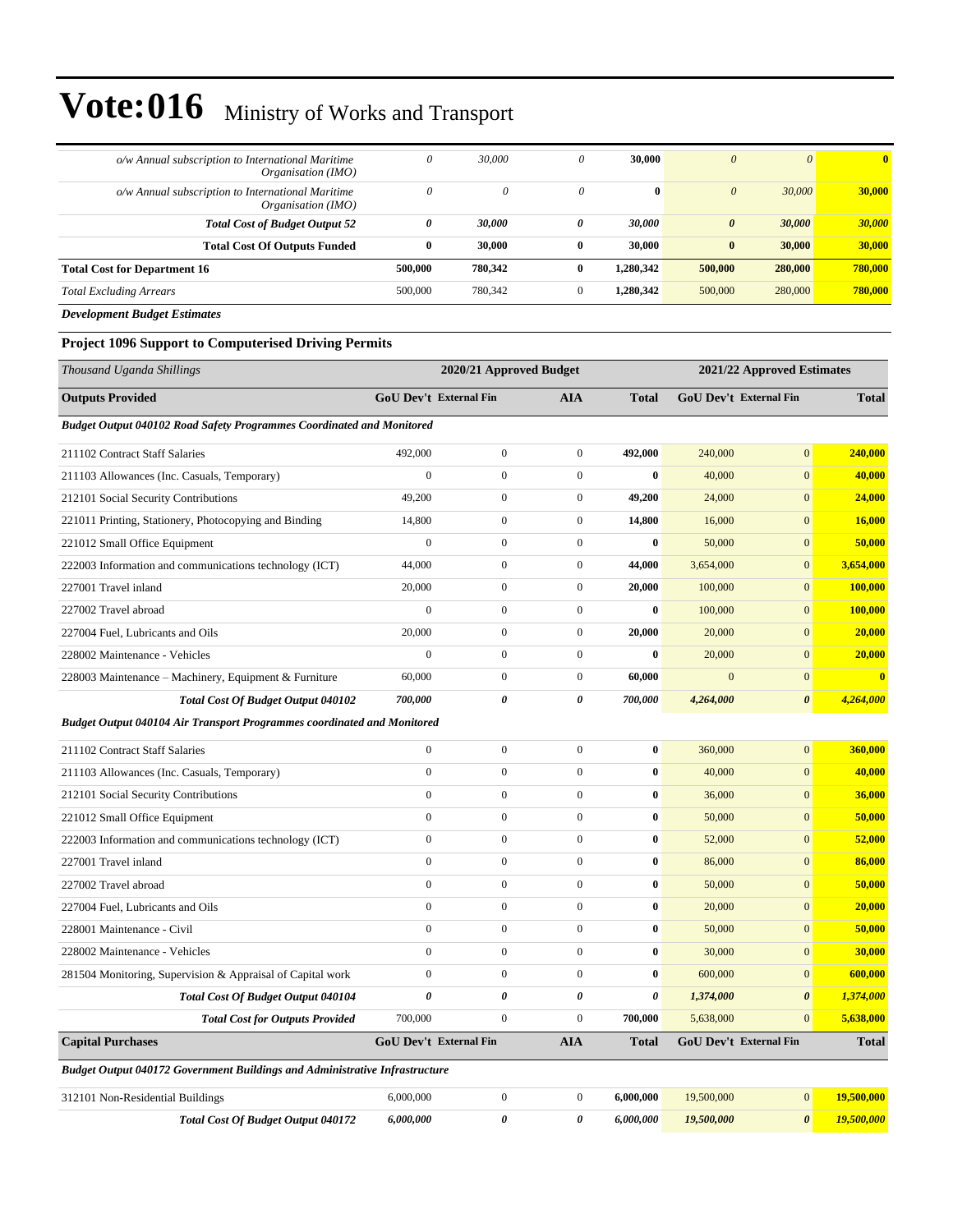| 312213 ICT Equipment                                                                               | 21,000,000       | $\mathbf{0}$                  | $\boldsymbol{0}$        | 21,000,000   | 5,236,000             | $\mathbf{0}$                  | 5,236,000               |
|----------------------------------------------------------------------------------------------------|------------------|-------------------------------|-------------------------|--------------|-----------------------|-------------------------------|-------------------------|
| Total Cost Of Budget Output 040176                                                                 | 21,000,000       | $\pmb{\theta}$                | 0                       | 21,000,000   | 5,236,000             | $\pmb{\theta}$                | 5,236,000               |
| <b>Budget Output 040177 Purchase of Specialised Machinery &amp; Equipment</b>                      |                  |                               |                         |              |                       |                               |                         |
| 312201 Transport Equipment                                                                         | 1,500,000        | $\boldsymbol{0}$              | $\boldsymbol{0}$        | 1,500,000    | $\mathbf{0}$          | $\mathbf{0}$                  | $\overline{\mathbf{0}}$ |
| <b>Total Cost Of Budget Output 040177</b>                                                          | 1,500,000        | $\pmb{\theta}$                | 0                       | 1,500,000    | $\boldsymbol{\theta}$ | $\boldsymbol{\theta}$         | $\boldsymbol{\theta}$   |
| <b>Total Cost for Capital Purchases</b>                                                            | 28,500,000       | $\overline{0}$                | $\mathbf{0}$            | 28,500,000   | 24,736,000            | $\overline{0}$                | 24,736,000              |
| <b>Total Cost for Project: 1096</b>                                                                | 29,200,000       | $\boldsymbol{0}$              | $\boldsymbol{0}$        | 29,200,000   | 30,374,000            | $\mathbf{0}$                  | 30,374,000              |
| <b>Total Excluding Arrears</b>                                                                     | 29,200,000       | $\boldsymbol{0}$              | $\mathbf{0}$            | 29,200,000   | 30,374,000            | $\mathbf{0}$                  | 30,374,000              |
| Project 1456 Multinational Lake Victoria Maritime Comm. & Transport Project                        |                  |                               |                         |              |                       |                               |                         |
| Thousand Uganda Shillings                                                                          |                  |                               | 2020/21 Approved Budget |              |                       | 2021/22 Approved Estimates    |                         |
| <b>Outputs Provided</b>                                                                            |                  | <b>GoU Dev't External Fin</b> | <b>AIA</b>              | <b>Total</b> |                       | <b>GoU Dev't External Fin</b> | <b>Total</b>            |
| Budget Output 040101 Policies, laws, guidelines, plans and strategies developed                    |                  |                               |                         |              |                       |                               |                         |
| 211102 Contract Staff Salaries                                                                     | 90,000           | $\boldsymbol{0}$              | $\mathbf{0}$            | 90,000       | 216,000               | $\overline{0}$                | 216,000                 |
| 212101 Social Security Contributions                                                               | 9,000            | $\boldsymbol{0}$              | $\mathbf{0}$            | 9,000        | 21,600                | $\mathbf{0}$                  | 21,600                  |
| 213004 Gratuity Expenses                                                                           | $\boldsymbol{0}$ | $\boldsymbol{0}$              | $\boldsymbol{0}$        | $\bf{0}$     | 15,000                | $\mathbf{0}$                  | 15,000                  |
| 221001 Advertising and Public Relations                                                            | $\theta$         | $\boldsymbol{0}$              | $\mathbf{0}$            | $\bf{0}$     | 24,000                | $\mathbf{0}$                  | 24,000                  |
| 221002 Workshops and Seminars                                                                      | 151,000          | $\boldsymbol{0}$              | $\mathbf{0}$            | 151,000      | $\mathbf{0}$          | $\overline{0}$                | $\bf{0}$                |
| 225002 Consultancy Services-Long-term                                                              | $\mathbf{0}$     | $\boldsymbol{0}$              | $\boldsymbol{0}$        | $\bf{0}$     | 110,000               | $\mathbf{0}$                  | 110,000                 |
| Total Cost Of Budget Output 040101                                                                 | 250,000          | $\boldsymbol{\theta}$         | 0                       | 250,000      | 386,600               | $\boldsymbol{\theta}$         | 386,600                 |
| Budget Output 040103 Public Service Vehicles & Inland water Transport vessels Inspected & licensed |                  |                               |                         |              |                       |                               |                         |
| 211102 Contract Staff Salaries                                                                     | 60,000           | $\mathbf{0}$                  | $\boldsymbol{0}$        | 60,000       | $\overline{0}$        | $\overline{0}$                | $\bf{0}$                |
| 212101 Social Security Contributions                                                               | 6,000            | $\boldsymbol{0}$              | $\boldsymbol{0}$        | 6,000        | $\boldsymbol{0}$      | $\mathbf{0}$                  | $\bf{0}$                |
| 221001 Advertising and Public Relations                                                            | 20,000           | $\boldsymbol{0}$              | $\mathbf{0}$            | 20,000       | $\boldsymbol{0}$      | $\mathbf{0}$                  | $\overline{\mathbf{0}}$ |
| 221012 Small Office Equipment                                                                      | 6,000            | $\mathbf{0}$                  | $\boldsymbol{0}$        | 6,000        | $\boldsymbol{0}$      | $\overline{0}$                | $\mathbf{0}$            |
| 222003 Information and communications technology (ICT)                                             | 6,000            | $\mathbf{0}$                  | $\mathbf{0}$            | 6,000        | $\overline{0}$        | $\overline{0}$                | $\overline{\mathbf{0}}$ |
| 226002 Licenses                                                                                    | 20,000           | $\mathbf{0}$                  | $\mathbf{0}$            | 20,000       | $\overline{0}$        | $\overline{0}$                | $\overline{\mathbf{0}}$ |
| 227001 Travel inland                                                                               | 40,000           | $\boldsymbol{0}$              | $\boldsymbol{0}$        | 40,000       | $\mathbf{0}$          | $\mathbf{0}$                  | $\overline{\mathbf{0}}$ |
| 227002 Travel abroad                                                                               | 60,000           | $\boldsymbol{0}$              | $\boldsymbol{0}$        | 60,000       | $\mathbf{0}$          | $\overline{0}$                | $\overline{\mathbf{0}}$ |
| 227004 Fuel, Lubricants and Oils                                                                   | 32,000           | $\boldsymbol{0}$              | $\boldsymbol{0}$        | 32,000       | $\boldsymbol{0}$      | $\mathbf{0}$                  | $\overline{\mathbf{0}}$ |
| Total Cost Of Budget Output 040103                                                                 | 250,000          | $\boldsymbol{\theta}$         | $\boldsymbol{\theta}$   | 250,000      | $\boldsymbol{\theta}$ | $\boldsymbol{\theta}$         | $\boldsymbol{\theta}$   |
| Budget Output 040105 Water and Rail Transport Programmes Coordinated and Monitored.                |                  |                               |                         |              |                       |                               |                         |
| $212004$ Cropins Expanses                                                                          | $\Omega$         |                               | $\Omega$                | $\mathbf{v}$ | 15.000                | $\Omega$                      | 15.000                  |

#### *Budget Output 040176 Purchase of Office and ICT Equipment, including Software*

| 213004 Gratuity Expenses                                           | $\Omega$     | $\mathbf{0}$   | $\Omega$     | $\bf{0}$     | 15,000       | $\overline{0}$ | 15,000     |
|--------------------------------------------------------------------|--------------|----------------|--------------|--------------|--------------|----------------|------------|
| 221001 Advertising and Public Relations                            | $\mathbf{0}$ | $\overline{0}$ | $\theta$     | $\bf{0}$     | 40,000       | $\mathbf{0}$   | 40,000     |
| 221011 Printing, Stationery, Photocopying and Binding              | $\Omega$     | $\mathbf{0}$   | $\Omega$     | $\bf{0}$     | 130,000      | $\overline{0}$ | 130,000    |
| 222001 Telecommunications                                          | $\mathbf{0}$ | $\mathbf{0}$   | $\mathbf{0}$ | $\bf{0}$     | 80,000       | $\overline{0}$ | 80,000     |
| 222003 Information and communications technology (ICT)             | $\mathbf{0}$ | $\mathbf{0}$   | $\Omega$     | $\bf{0}$     | $\mathbf{0}$ | 300,000        | 300,000    |
| 225001 Consultancy Services- Short term                            | $\Omega$     | $\mathbf{0}$   | $\Omega$     | $\mathbf{0}$ | 104,400      | $\overline{0}$ | 104,400    |
| 227001 Travel inland                                               | $\Omega$     | $\mathbf{0}$   | $\Omega$     | $\mathbf{0}$ | 100,000      | $\overline{0}$ | 100,000    |
| 227004 Fuel, Lubricants and Oils                                   | $\Omega$     | $\mathbf{0}$   | $\Omega$     | $\mathbf{0}$ | 90,000       | $\mathbf{0}$   | 90,000     |
| 228002 Maintenance - Vehicles                                      | $\Omega$     | $\mathbf{0}$   | $\Omega$     | $\mathbf{0}$ | 20,000       | $\overline{0}$ | 20,000     |
| 281503 Engineering and Design Studies & Plans for capital<br>works | $\mathbf{0}$ | $\mathbf{0}$   | $\Omega$     | $\mathbf{0}$ | 160,000      | 25,692,490     | 25,852,490 |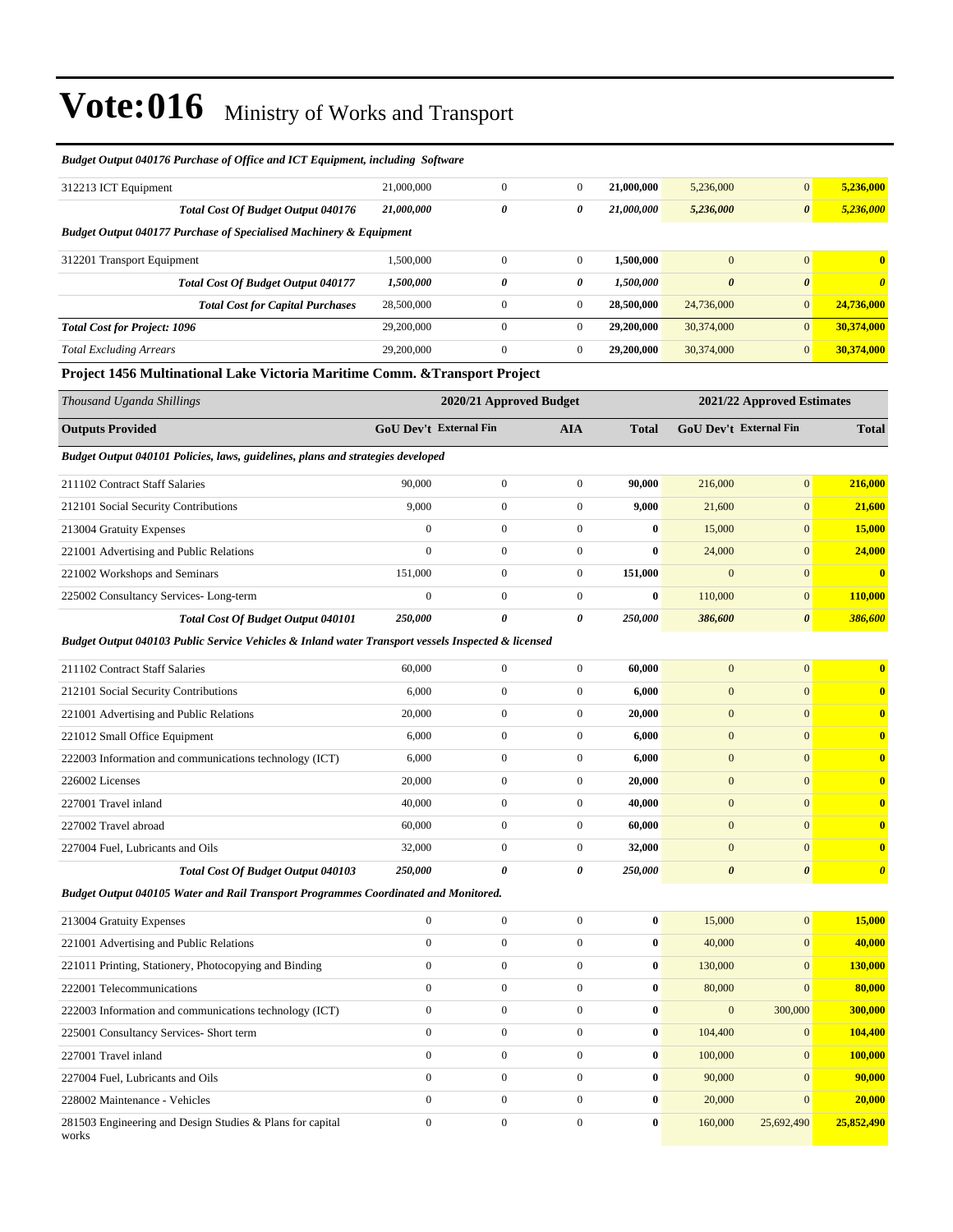| 281504 Monitoring, Supervision & Appraisal of Capital work                     | $\mathbf{0}$     | $\overline{0}$        | $\mathbf{0}$     | $\bf{0}$              | 160,000        | 600,000               | 760,000                 |
|--------------------------------------------------------------------------------|------------------|-----------------------|------------------|-----------------------|----------------|-----------------------|-------------------------|
| Total Cost Of Budget Output 040105                                             | 0                | $\boldsymbol{\theta}$ | 0                | $\boldsymbol{\theta}$ | 899,400        | 26,592,490            | 27,491,890              |
| <b>Budget Output 040106 Ships and Ports programs coordinated and monitored</b> |                  |                       |                  |                       |                |                       |                         |
| 225001 Consultancy Services- Short term                                        | 200,000          | $\boldsymbol{0}$      | $\boldsymbol{0}$ | 200,000               | $\overline{0}$ | $\overline{0}$        | $\mathbf{0}$            |
| 225002 Consultancy Services-Long-term                                          | $\mathbf{0}$     | $\overline{0}$        | $\mathbf{0}$     | $\bf{0}$              | 112,000        | $\mathbf{0}$          | 112,000                 |
| 227001 Travel inland                                                           | $\overline{0}$   | $\boldsymbol{0}$      | $\mathbf{0}$     | $\bf{0}$              | 100,000        | $\mathbf{0}$          | 100,000                 |
| 227002 Travel abroad                                                           | $\mathbf{0}$     | $\mathbf{0}$          | $\mathbf{0}$     | $\bf{0}$              | 20,000         | $\overline{0}$        | 20,000                  |
| 228001 Maintenance - Civil                                                     | $\Omega$         | $\boldsymbol{0}$      | $\boldsymbol{0}$ | $\bf{0}$              | 160,000        | $\mathbf{0}$          | 160,000                 |
| 228003 Maintenance - Machinery, Equipment & Furniture                          | $\overline{0}$   | $\overline{0}$        | $\mathbf{0}$     | $\bf{0}$              | 20,000         | $\mathbf{0}$          | 20,000                  |
| 281504 Monitoring, Supervision & Appraisal of Capital work                     | $\overline{0}$   | $\boldsymbol{0}$      | $\boldsymbol{0}$ | $\bf{0}$              | 40,000         | $\overline{0}$        | 40,000                  |
| <b>Total Cost Of Budget Output 040106</b>                                      | 200,000          | $\pmb{\theta}$        | 0                | 200,000               | 452,000        | $\boldsymbol{\theta}$ | 452,000                 |
| Budget Output 040107 Safety of navigation programs coordinated and monitored   |                  |                       |                  |                       |                |                       |                         |
| 221003 Staff Training                                                          | $\mathbf{0}$     | 60,000                | $\mathbf{0}$     | 60,000                | $\mathbf{0}$   | $\overline{0}$        | $\bf{0}$                |
| 221011 Printing, Stationery, Photocopying and Binding                          | 5,000            | $\boldsymbol{0}$      | $\boldsymbol{0}$ | 5,000                 | $\mathbf{0}$   | $\mathbf{0}$          | $\bf{0}$                |
| 223005 Electricity                                                             | 4,000            | $\boldsymbol{0}$      | $\boldsymbol{0}$ | 4,000                 | $\mathbf{0}$   | $\mathbf{0}$          | $\bf{0}$                |
| 223006 Water                                                                   | 3,000            | $\overline{0}$        | $\overline{0}$   | 3,000                 | $\mathbf{0}$   | $\overline{0}$        | $\overline{\mathbf{0}}$ |
| 225001 Consultancy Services- Short term                                        | 250,000          | 2,929,608             | $\boldsymbol{0}$ | 3,179,608             | 82,000         | $\overline{0}$        | 82,000                  |
| 227001 Travel inland                                                           | 20,000           | $\boldsymbol{0}$      | $\boldsymbol{0}$ | 20,000                | 50,000         | $\mathbf{0}$          | 50,000                  |
| 227002 Travel abroad                                                           | 18,000           | $\overline{0}$        | $\mathbf{0}$     | 18,000                | $\mathbf{0}$   | $\overline{0}$        | $\bf{0}$                |
| 227004 Fuel, Lubricants and Oils                                               | $\mathbf{0}$     | $\mathbf{0}$          | $\mathbf{0}$     | $\bf{0}$              | 30,000         | $\overline{0}$        | 30,000                  |
| 228001 Maintenance - Civil                                                     | $\boldsymbol{0}$ | 13,131,020            | $\boldsymbol{0}$ | 13,131,020            | $\mathbf{0}$   | $\overline{0}$        | $\bf{0}$                |
| 228002 Maintenance - Vehicles                                                  | $\boldsymbol{0}$ | 66,000                | $\boldsymbol{0}$ | 66,000                | 20,000         | $\overline{0}$        | 20,000                  |
| 228003 Maintenance - Machinery, Equipment & Furniture                          | $\mathbf{0}$     | 8,999,999             | $\mathbf{0}$     | 8,999,999             | $\mathbf{0}$   | $\overline{0}$        | $\bf{0}$                |
| 281503 Engineering and Design Studies & Plans for capital<br>works             | $\mathbf{0}$     | $\mathbf{0}$          | $\mathbf{0}$     | $\bf{0}$              | 380,000        | $\overline{0}$        | 380,000                 |
| 281504 Monitoring, Supervision & Appraisal of Capital work                     | $\mathbf{0}$     | $\mathbf{0}$          | $\mathbf{0}$     | $\bf{0}$              | 200,000        | $\overline{0}$        | 200,000                 |
| <b>Total Cost Of Budget Output 040107</b>                                      | 300,000          | 25,186,627            | 0                | 25,486,627            | 762,000        | $\boldsymbol{\theta}$ | 762,000                 |
| <b>Total Cost for Outputs Provided</b>                                         | 1,000,000        | 25,186,627            | $\boldsymbol{0}$ | 26,186,627            | 2,500,000      | 26,592,490            | 29,092,490              |
| <b>Total Cost for Project: 1456</b>                                            | 1,000,000        | 25,186,627            | $\boldsymbol{0}$ | 26,186,627            | 2,500,000      | 26,592,490            | 29,092,490              |
| <b>Total Excluding Arrears</b>                                                 | 1,000,000        | 25,186,627            | $\mathbf{0}$     | 26,186,627            | 2,500,000      | 26,592,490            | 29,092,490              |
|                                                                                | GoU              | <b>External Fin</b>   | <b>AIA</b>       | <b>Total</b>          | GoU            | <b>External Fin</b>   | <b>Total</b>            |
| <b>Total Cost for Sub-SubProgramme 01</b>                                      | 40,480,342       | 25,186,627            | $\bf{0}$         | 65,666,969            | 41,404,000     | 26,592,490            | 67,996,490              |
| <b>Total Excluding Arrears</b>                                                 | 40,480,342       | 25,186,627            | $\mathbf{0}$     | 65,666,969            | 41,404,000     | 26,592,490            | 67,996,490              |
| <b>Sub-SubProgrammme 02 Transport Services and Infrastructure</b>              |                  |                       |                  |                       |                |                       |                         |

*Recurrent Budget Estimates*

#### **Department 11 Transport Infrastructure and Services**

| Thousand Uganda Shillings                                             |              | 2020/21 Approved Budget |              |              |                | 2021/22 Approved Estimates |              |  |
|-----------------------------------------------------------------------|--------------|-------------------------|--------------|--------------|----------------|----------------------------|--------------|--|
| <b>Outputs Provided</b>                                               | Wage         | Non Wage                | <b>AIA</b>   | <b>Total</b> | Wage           | Non Wage                   | <b>Total</b> |  |
| Budget Output 040201 Policies, laws, guidelines, plans and strategies |              |                         |              |              |                |                            |              |  |
| 211101 General Staff Salaries                                         | 3.200.000    | $\Omega$                | $\mathbf{0}$ | 3.200.000    | $\mathbf{0}$   | $\Omega$                   | $\mathbf{0}$ |  |
| 211103 Allowances (Inc. Casuals, Temporary)                           | $\mathbf{0}$ | 10.000                  | $\mathbf{0}$ | 10,000       | $\overline{0}$ | $\Omega$                   | $\mathbf{0}$ |  |
| 221001 Advertising and Public Relations                               | $\mathbf{0}$ | 2,000                   | $\mathbf{0}$ | 2,000        | $\overline{0}$ | $\Omega$                   | $\mathbf{0}$ |  |
| 221012 Small Office Equipment                                         | $\mathbf{0}$ | 50,000                  | $\mathbf{0}$ | 50,000       | $\mathbf{0}$   | $\overline{0}$             | $\mathbf{0}$ |  |
| 222001 Telecommunications                                             | $\mathbf{0}$ | 5,000                   | $\mathbf{0}$ | 5,000        | $\mathbf{0}$   | $\Omega$                   | $\mathbf{0}$ |  |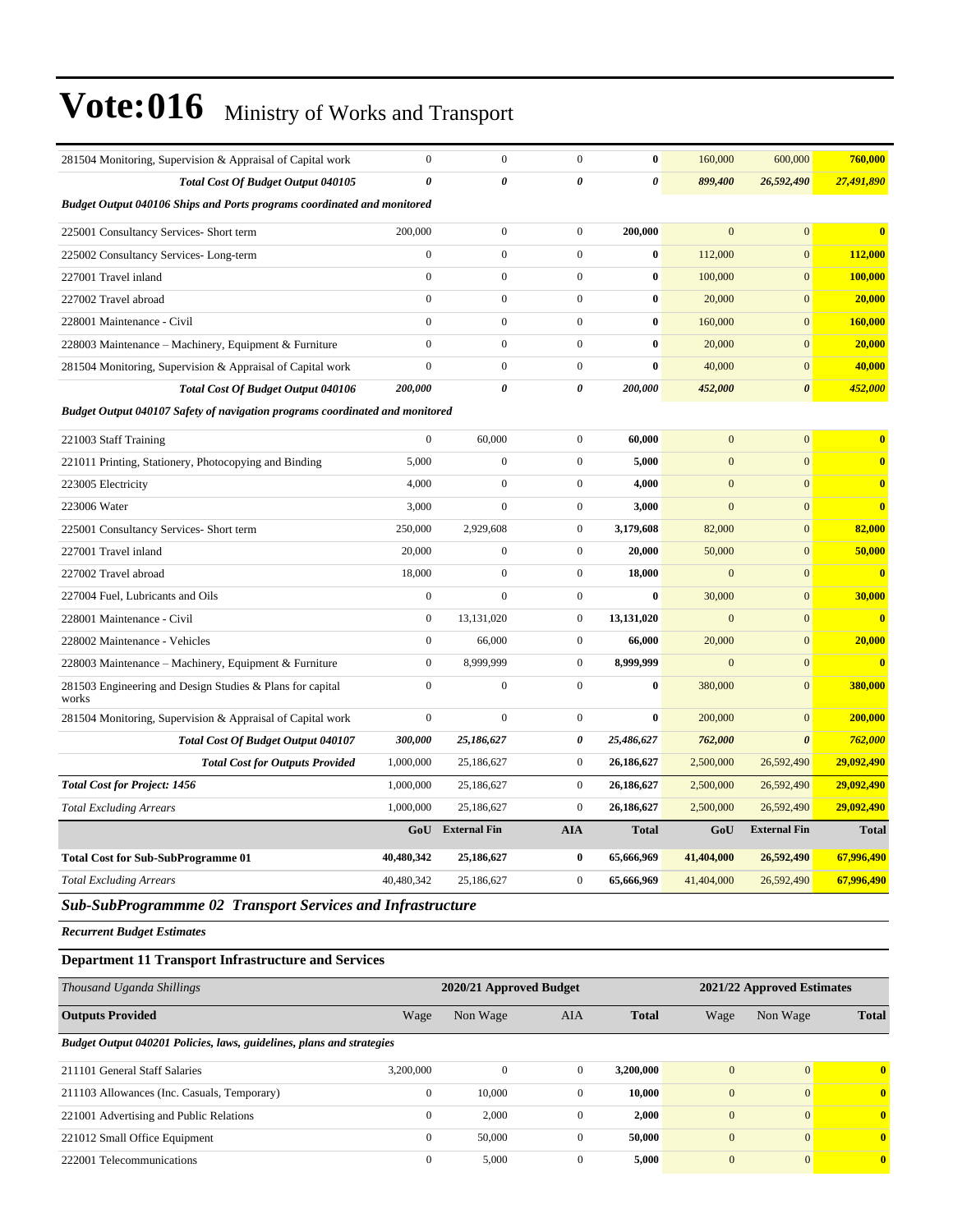| 222003 Information and communications technology (ICT)                     | $\boldsymbol{0}$      | 20,000                    | $\mathbf{0}$     | 20,000       | $\mathbf{0}$              | $\boldsymbol{0}$          | $\bf{0}$                |
|----------------------------------------------------------------------------|-----------------------|---------------------------|------------------|--------------|---------------------------|---------------------------|-------------------------|
| 223004 Guard and Security services                                         | $\boldsymbol{0}$      | 110,000                   | $\boldsymbol{0}$ | 110,000      | $\mathbf{0}$              | $\mathbf{0}$              | $\mathbf{0}$            |
| 223005 Electricity                                                         | $\boldsymbol{0}$      | 55,000                    | $\boldsymbol{0}$ | 55,000       | $\mathbf{0}$              | $\mathbf{0}$              | $\mathbf{0}$            |
| 223006 Water                                                               | $\mathbf{0}$          | 40,000                    | $\boldsymbol{0}$ | 40,000       | $\mathbf{0}$              | $\mathbf{0}$              | $\mathbf{0}$            |
| 227001 Travel inland                                                       | $\boldsymbol{0}$      | 10,000                    | $\boldsymbol{0}$ | 10,000       | $\mathbf{0}$              | $\mathbf{0}$              | $\mathbf{0}$            |
| 227002 Travel abroad                                                       | $\boldsymbol{0}$      | 3,975                     | $\mathbf{0}$     | 3,975        | $\mathbf{0}$              | $\mathbf{0}$              | $\mathbf{0}$            |
| 227004 Fuel, Lubricants and Oils                                           | $\mathbf{0}$          | 15,000                    | $\boldsymbol{0}$ | 15,000       | $\mathbf{0}$              | $\mathbf{0}$              | $\mathbf{0}$            |
| 228002 Maintenance - Vehicles                                              | $\boldsymbol{0}$      | 3,000                     | $\boldsymbol{0}$ | 3,000        | $\boldsymbol{0}$          | $\mathbf{0}$              | $\mathbf{0}$            |
| <b>Total Cost of Budget Output 01</b>                                      | 3,200,000             | 323,975                   | 0                | 3,523,975    | $\boldsymbol{\theta}$     | $\boldsymbol{\theta}$     | $\boldsymbol{\theta}$   |
| <b>Budget Output 040202 Monitoring and Capacity Building</b>               |                       |                           |                  |              |                           |                           |                         |
| 211101 General Staff Salaries                                              | $\boldsymbol{0}$      | $\boldsymbol{0}$          | $\mathbf{0}$     | $\bf{0}$     | 3,200,000                 | $\boldsymbol{0}$          | 3,200,000               |
| 211103 Allowances (Inc. Casuals, Temporary)                                | $\boldsymbol{0}$      | $\boldsymbol{0}$          | $\mathbf{0}$     | $\bf{0}$     | $\boldsymbol{0}$          | 10,000                    | 10,000                  |
| 221001 Advertising and Public Relations                                    | $\mathbf{0}$          | $\mathbf{0}$              | $\mathbf{0}$     | $\bf{0}$     | $\mathbf{0}$              | 2,000                     | 2,000                   |
| 221002 Workshops and Seminars                                              | $\mathbf{0}$          | 20,000                    | $\boldsymbol{0}$ | 20,000       | $\mathbf{0}$              | $\mathbf{0}$              | $\bf{0}$                |
| 222001 Telecommunications                                                  | $\mathbf{0}$          | $\boldsymbol{0}$          | $\mathbf{0}$     | $\bf{0}$     | $\mathbf{0}$              | 2,000                     | 2,000                   |
| 222003 Information and communications technology (ICT)                     | $\boldsymbol{0}$      | $\boldsymbol{0}$          | $\boldsymbol{0}$ | $\bf{0}$     | $\mathbf{0}$              | 5,000                     | 5,000                   |
| 223004 Guard and Security services                                         | $\boldsymbol{0}$      | $\boldsymbol{0}$          | $\mathbf{0}$     | $\bf{0}$     | $\mathbf{0}$              | 85,000                    | 85,000                  |
| 223005 Electricity                                                         | $\mathbf{0}$          | $\boldsymbol{0}$          | $\mathbf{0}$     | $\bf{0}$     | $\mathbf{0}$              | 5,000                     | 5,000                   |
| 223006 Water                                                               | $\mathbf{0}$          | $\mathbf{0}$              | $\mathbf{0}$     | $\bf{0}$     | $\mathbf{0}$              | 5,000                     | 5,000                   |
| 225002 Consultancy Services-Long-term                                      | $\mathbf{0}$          | $\mathbf{0}$              | $\mathbf{0}$     | $\bf{0}$     | $\mathbf{0}$              | 1,753,000                 | 1,753,000               |
| 227001 Travel inland                                                       | $\boldsymbol{0}$      | 68,500                    | $\boldsymbol{0}$ | 68,500       | $\mathbf{0}$              | 10,000                    | 10,000                  |
| 227004 Fuel, Lubricants and Oils                                           | $\boldsymbol{0}$      | 40,000                    | $\boldsymbol{0}$ | 40,000       | $\mathbf{0}$              | 10,000                    | 10,000                  |
| 228002 Maintenance - Vehicles                                              | $\boldsymbol{0}$      | $\mathbf{0}$              | $\boldsymbol{0}$ | $\bf{0}$     | $\mathbf{0}$              | 2,000                     | 2,000                   |
| <b>Total Cost of Budget Output 02</b>                                      | 0                     | 128,500                   | 0                | 128,500      | 3,200,000                 | 1,889,000                 | 5,089,000               |
| <b>Budget Output 040207 Feasibility/Design Studies</b>                     |                       |                           |                  |              |                           |                           |                         |
| 211103 Allowances (Inc. Casuals, Temporary)                                | $\boldsymbol{0}$      | 20,000                    | $\mathbf{0}$     | 20,000       | $\overline{0}$            | $\mathbf{0}$              | $\mathbf{0}$            |
| 225001 Consultancy Services- Short term                                    | $\boldsymbol{0}$      | 410,000                   | $\mathbf{0}$     | 410,000      | $\mathbf{0}$              | $\mathbf{0}$              | $\mathbf{0}$            |
| 225002 Consultancy Services-Long-term                                      | $\boldsymbol{0}$      | 1,810,000                 | $\boldsymbol{0}$ | 1,810,000    | $\mathbf{0}$              | $\mathbf{0}$              | $\mathbf{0}$            |
| 227001 Travel inland                                                       | $\mathbf{0}$          | 80,000                    | $\mathbf{0}$     | 80,000       | $\mathbf{0}$              | $\boldsymbol{0}$          | $\mathbf{0}$            |
| <b>Total Cost of Budget Output 07</b>                                      | 0                     | 2,320,000                 | 0                | 2,320,000    | $\boldsymbol{\theta}$     | $\boldsymbol{\theta}$     | $\boldsymbol{\theta}$   |
| <b>Total Cost Of Outputs Provided</b>                                      | 3,200,000             | 2,772,475                 | 0                | 5,972,475    | 3,200,000                 | 1,889,000                 | 5,089,000               |
| <b>Outputs Funded</b>                                                      | Wage                  | Non Wage                  | AIA              | <b>Total</b> | Wage                      | Non Wage                  | <b>Total</b>            |
| <b>Budget Output 040251 Maintenance of Aircrafts and Buildings (EACAA)</b> |                       |                           |                  |              |                           |                           |                         |
| 263104 Transfers to other govt. Units (Current)                            | $\boldsymbol{0}$      | 7,880,000                 | $\boldsymbol{0}$ | 7,880,000    | $\boldsymbol{0}$          | 8,380,000                 | 8,380,000               |
| o/w Maintenance of Aircrafts and Buildings (EACAA)                         | $\boldsymbol{\theta}$ | 7,880,000                 | $\mathcal O$     | 7,880,000    | $\boldsymbol{\mathit{0}}$ | $\boldsymbol{\mathit{0}}$ | $\overline{\mathbf{0}}$ |
| o/w Maintenance of Aircrafts and Buildings (EACAA)                         | $\boldsymbol{\theta}$ | $\boldsymbol{\mathit{0}}$ | 0                | $\bf{0}$     | $\boldsymbol{\theta}$     | 8,380,000                 | 8,380,000               |
| 263321 Conditional trans. Autonomous Inst (Wage subvention                 | $\boldsymbol{0}$      | 1,620,000                 | $\boldsymbol{0}$ | 1,620,000    | $\boldsymbol{0}$          | 1,620,000                 | 1,620,000               |
| o/w Wages for EACAA staff                                                  | $\boldsymbol{\theta}$ | 1,620,000                 | 0                | 1,620,000    | $\boldsymbol{\mathit{0}}$ | $\boldsymbol{\theta}$     | $\mathbf{0}$            |
| o/w Wages for EACAA staff                                                  | $\boldsymbol{\theta}$ | $\boldsymbol{\mathit{0}}$ | 0                | $\pmb{0}$    | $\boldsymbol{\theta}$     | 1,620,000                 | 1,620,000               |
| <b>Total Cost of Budget Output 51</b>                                      | 0                     | 9,500,000                 | 0                | 9,500,000    | $\pmb{\theta}$            | 10,000,000                | 10,000,000              |
| <b>Budget Output 040252 Rehabilitation of Upcountry Aerodromes (CAA)</b>   |                       |                           |                  |              |                           |                           |                         |
| 263104 Transfers to other govt. Units (Current)                            | $\boldsymbol{0}$      | 3,000,000                 | $\boldsymbol{0}$ | 3,000,000    | $\boldsymbol{0}$          | 2,289,000                 | 2,289,000               |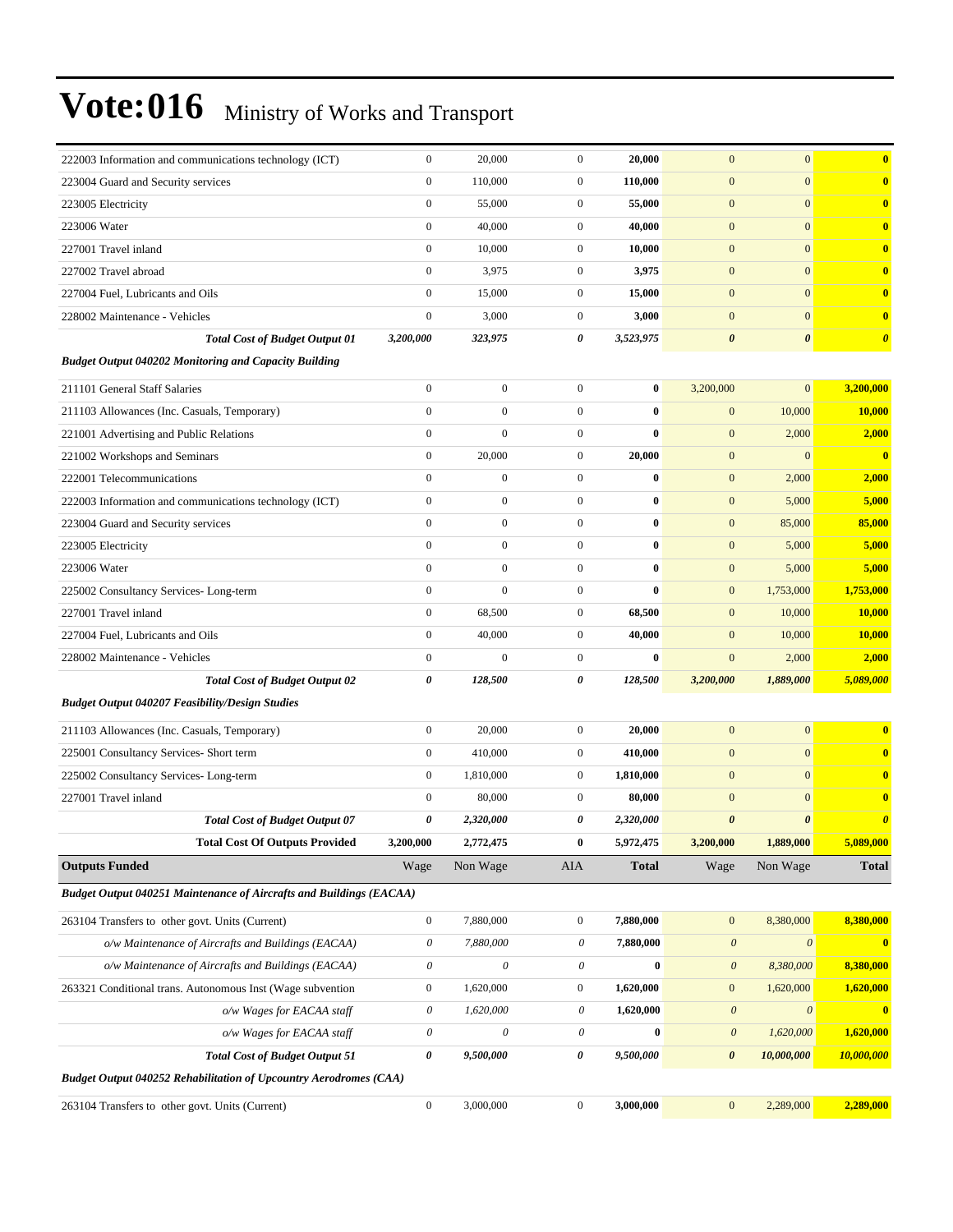| o/w Rehabilitation of Upcountry Aerodromes (CAA                       | 0                             | 3,000,000                 | $\boldsymbol{\theta}$ | 3,000,000    | $\boldsymbol{\theta}$         | $\theta$                   | $\bf{0}$     |
|-----------------------------------------------------------------------|-------------------------------|---------------------------|-----------------------|--------------|-------------------------------|----------------------------|--------------|
| o/w Development of Upcountry aerodromes                               | 0                             | 0                         | $\theta$              | $\bf{0}$     | $\boldsymbol{\theta}$         | 2,289,000                  | 2,289,000    |
| <b>Total Cost of Budget Output 52</b>                                 | 0                             | 3,000,000                 | 0                     | 3,000,000    | $\boldsymbol{\theta}$         | 2,289,000                  | 2,289,000    |
| <b>Budget Output 040253 Institutional Support to URC</b>              |                               |                           |                       |              |                               |                            |              |
| 263104 Transfers to other govt. Units (Current)                       | $\boldsymbol{0}$              | 7,500,000                 | $\boldsymbol{0}$      | 7,500,000    | $\mathbf{0}$                  | 3,352,000                  | 3,352,000    |
| o/w Institutional Support to URC                                      | 0                             | 7,500,000                 | 0                     | 7,500,000    | $\boldsymbol{\theta}$         | $\boldsymbol{\theta}$      | $\bf{0}$     |
| o/w Institutional Support to URC                                      | 0                             | $\boldsymbol{\mathit{0}}$ | 0                     | $\bf{0}$     | $\boldsymbol{\theta}$         | 3,352,000                  | 3,352,000    |
| <b>Total Cost of Budget Output 53</b>                                 | 0                             | 7,500,000                 | 0                     | 7,500,000    | $\boldsymbol{\theta}$         | 3,352,000                  | 3,352,000    |
| <b>Total Cost Of Outputs Funded</b>                                   | $\bf{0}$                      | 20,000,000                | 0                     | 20,000,000   | $\bf{0}$                      | 15,641,000                 | 15,641,000   |
| <b>Total Cost for Department 11</b>                                   | 3,200,000                     | 22,772,475                | 0                     | 25,972,475   | 3,200,000                     | 17,530,000                 | 20,730,000   |
| <b>Total Excluding Arrears</b>                                        | 3,200,000                     | 22,772,475                | $\boldsymbol{0}$      | 25,972,475   | 3,200,000                     | 17,530,000                 | 20,730,000   |
| <b>Development Budget Estimates</b>                                   |                               |                           |                       |              |                               |                            |              |
| Project 1097 New Standard Gauge Railway Line                          |                               |                           |                       |              |                               |                            |              |
| Thousand Uganda Shillings                                             |                               | 2020/21 Approved Budget   |                       |              |                               | 2021/22 Approved Estimates |              |
| <b>Outputs Provided</b>                                               | <b>GoU Dev't External Fin</b> |                           | <b>AIA</b>            | <b>Total</b> | <b>GoU Dev't External Fin</b> |                            | <b>Total</b> |
| Budget Output 040201 Policies, laws, guidelines, plans and strategies |                               |                           |                       |              |                               |                            |              |
| 211102 Contract Staff Salaries                                        | $\boldsymbol{0}$              | $\boldsymbol{0}$          | $\boldsymbol{0}$      | $\bf{0}$     | 4,234,676                     | $\mathbf{0}$               | 4,234,676    |
| 212101 Social Security Contributions                                  | $\mathbf{0}$                  | $\boldsymbol{0}$          | $\boldsymbol{0}$      | $\bf{0}$     | 376,397                       | $\mathbf{0}$               | 376,397      |
| 213001 Medical expenses (To employees)                                | $\boldsymbol{0}$              | $\mathbf{0}$              | $\boldsymbol{0}$      | $\bf{0}$     | 326,660                       | $\boldsymbol{0}$           | 326,660      |
| 213004 Gratuity Expenses                                              | $\boldsymbol{0}$              | $\boldsymbol{0}$          | $\boldsymbol{0}$      | $\bf{0}$     | 557,100                       | $\mathbf{0}$               | 557,100      |
| 221007 Books, Periodicals & Newspapers                                | $\boldsymbol{0}$              | $\boldsymbol{0}$          | $\boldsymbol{0}$      | $\bf{0}$     | 4,925                         | $\mathbf{0}$               | 4,925        |
| 221009 Welfare and Entertainment                                      | $\mathbf{0}$                  | $\boldsymbol{0}$          | $\boldsymbol{0}$      | $\bf{0}$     | 218,879                       | $\mathbf{0}$               | 218,879      |
| 221011 Printing, Stationery, Photocopying and Binding                 | $\mathbf{0}$                  | $\boldsymbol{0}$          | $\boldsymbol{0}$      | $\bf{0}$     | 43,185                        | $\mathbf{0}$               | 43,185       |
| 222003 Information and communications technology (ICT)                | $\boldsymbol{0}$              | $\mathbf{0}$              | $\boldsymbol{0}$      | $\bf{0}$     | 98,030                        | $\mathbf{0}$               | 98,030       |
| 223003 Rent – (Produced Assets) to private entities                   | $\boldsymbol{0}$              | $\boldsymbol{0}$          | $\boldsymbol{0}$      | $\bf{0}$     | 916,860                       | $\mathbf{0}$               | 916,860      |
| 223004 Guard and Security services                                    | $\boldsymbol{0}$              | $\boldsymbol{0}$          | $\boldsymbol{0}$      | $\bf{0}$     | 211,026                       | $\mathbf{0}$               | 211,026      |
| 223005 Electricity                                                    | $\boldsymbol{0}$              | $\boldsymbol{0}$          | $\boldsymbol{0}$      | $\bf{0}$     | 21,384                        | $\mathbf{0}$               | 21,384       |
| 224004 Cleaning and Sanitation                                        | $\mathbf{0}$                  | $\boldsymbol{0}$          | $\boldsymbol{0}$      | $\bf{0}$     | 44,462                        | $\mathbf{0}$               | 44,462       |
| 227001 Travel inland                                                  | $\boldsymbol{0}$              | $\boldsymbol{0}$          | $\boldsymbol{0}$      | $\bf{0}$     | 101,120                       | $\boldsymbol{0}$           | 101,120      |
| 227002 Travel abroad                                                  | $\mathbf{0}$                  | $\overline{0}$            | $\mathbf{0}$          | $\bf{0}$     | 179,860                       | $\boldsymbol{0}$           | 179,860      |
| 227004 Fuel, Lubricants and Oils                                      | $\mathbf{0}$                  | $\boldsymbol{0}$          | $\boldsymbol{0}$      | $\bf{0}$     | 467,336                       | $\mathbf{0}$               | 467,336      |
| 228002 Maintenance - Vehicles                                         | $\boldsymbol{0}$              | $\boldsymbol{0}$          | $\boldsymbol{0}$      | $\bf{0}$     | 310,000                       | $\mathbf{0}$               | 310,000      |
| Total Cost Of Budget Output 040201                                    | $\pmb{\theta}$                | 0                         | 0                     | 0            | 8,111,901                     | $\boldsymbol{\theta}$      | 8,111,901    |
| <b>Budget Output 040202 Monitoring and Capacity Building</b>          |                               |                           |                       |              |                               |                            |              |
| 221017 Subscriptions                                                  | $\boldsymbol{0}$              | $\boldsymbol{0}$          | $\boldsymbol{0}$      | $\bf{0}$     | 90,190                        | $\boldsymbol{0}$           | 90,190       |
| 281504 Monitoring, Supervision & Appraisal of Capital work            | $\boldsymbol{0}$              | $\boldsymbol{0}$          | $\boldsymbol{0}$      | $\bf{0}$     | 89,113                        | $\boldsymbol{0}$           | 89,113       |
| Total Cost Of Budget Output 040202                                    | $\pmb{\theta}$                | 0                         | 0                     | 0            | 179,303                       | $\boldsymbol{\theta}$      | 179,303      |
| <b>Budget Output 040207 Feasibility/Design Studies</b>                |                               |                           |                       |              |                               |                            |              |
| 225002 Consultancy Services-Long-term                                 | $\boldsymbol{0}$              | $\boldsymbol{0}$          | $\boldsymbol{0}$      | $\pmb{0}$    | 810,267                       | $\vert 0 \vert$            | 810,267      |
| Total Cost Of Budget Output 040207                                    | 0                             | 0                         | 0                     | 0            | 810,267                       | $\boldsymbol{\theta}$      | 810,267      |
| <b>Total Cost for Outputs Provided</b>                                | $\boldsymbol{0}$              | $\boldsymbol{0}$          | $\boldsymbol{0}$      | $\bf{0}$     | 9,101,471                     | $\mathbf{0}$               | 9,101,471    |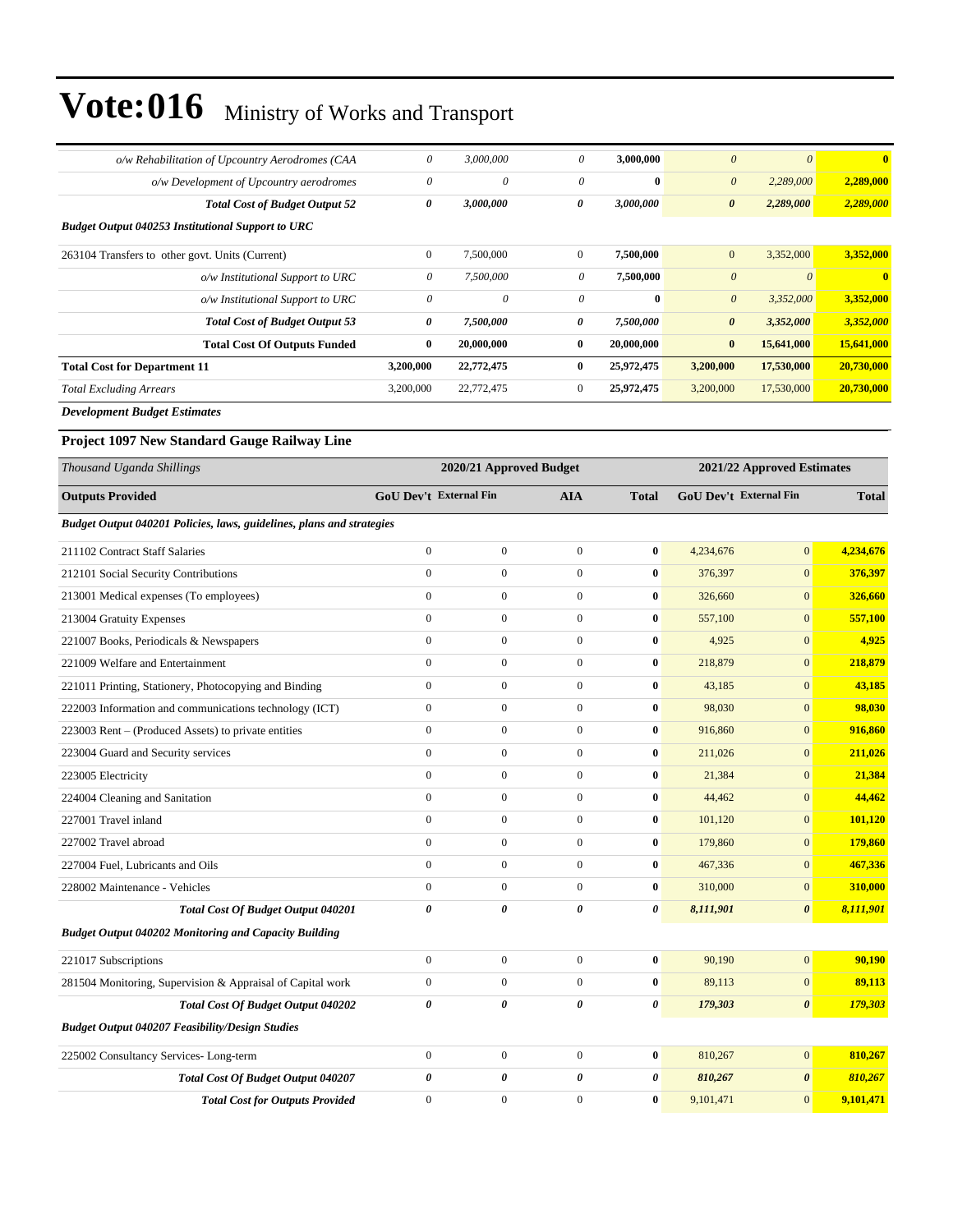| <b>Outputs Funded</b>                                                         |                  | <b>GoU Dev't External Fin</b> | <b>AIA</b>            | <b>Total</b>   |                       | <b>GoU Dev't External Fin</b> | <b>Total</b>          |
|-------------------------------------------------------------------------------|------------------|-------------------------------|-----------------------|----------------|-----------------------|-------------------------------|-----------------------|
| Budget Output 040254 Development of Standard Gauge Railway Infrastructure     |                  |                               |                       |                |                       |                               |                       |
| 263204 Transfers to other govt. Units (Capital)                               | 12,984,200       | $\boldsymbol{0}$              | $\boldsymbol{0}$      | 12,984,200     | $\mathbf{0}$          | $\mathbf{0}$                  | $\bf{0}$              |
| o/w Transfers to Standard Gauge Railway Project                               | 12,984,200       | 0                             | 0                     | 12,984,200     | $\boldsymbol{\theta}$ | $\boldsymbol{\theta}$         | $\mathbf{0}$          |
| 263321 Conditional trans. Autonomous Inst (Wage subvention                    | 6,015,800        | $\boldsymbol{0}$              | $\boldsymbol{0}$      | 6,015,800      | $\mathbf{0}$          | $\mathbf{0}$                  | $\bf{0}$              |
| o/w Wages for SGR staff                                                       | 6,015,800        | 0                             | 0                     | 6,015,800      | $\boldsymbol{\theta}$ | $\theta$                      | $\bf{0}$              |
| <b>Total Cost Of Budget Output 040254</b>                                     | 19,000,000       | $\theta$                      | 0                     | 19,000,000     | $\boldsymbol{\theta}$ | $\boldsymbol{\theta}$         | $\boldsymbol{\theta}$ |
| <b>Total Cost for Outputs Funded</b>                                          | 19,000,000       | $\boldsymbol{0}$              | $\mathbf{0}$          | 19,000,000     | $\mathbf{0}$          | $\mathbf{0}$                  | $\bf{0}$              |
| <b>Capital Purchases</b>                                                      |                  | <b>GoU Dev't External Fin</b> | AIA                   | <b>Total</b>   |                       | GoU Dev't External Fin        | <b>Total</b>          |
| <b>Budget Output 040271 Acquisition of Land by Government</b>                 |                  |                               |                       |                |                       |                               |                       |
| 311101 Land                                                                   | $\boldsymbol{0}$ | $\overline{0}$                | $\boldsymbol{0}$      | $\bf{0}$       | 9,639,299             | $\mathbf{0}$                  | 9,639,299             |
| Total Cost Of Budget Output 040271                                            | 0                | 0                             | $\boldsymbol{\theta}$ | 0              | 9,639,299             | $\boldsymbol{\theta}$         | 9,639,299             |
| Budget Output 040276 Purchase of Office and ICT Equipment, including Software |                  |                               |                       |                |                       |                               |                       |
| 312213 ICT Equipment                                                          | $\mathbf{0}$     | $\overline{0}$                | $\boldsymbol{0}$      | $\bf{0}$       | 259,230               | $\mathbf{0}$                  | 259,230               |
| Total Cost Of Budget Output 040276                                            | $\theta$         | 0                             | $\boldsymbol{\theta}$ | 0              | 259,230               | $\boldsymbol{\theta}$         | 259,230               |
| <b>Total Cost for Capital Purchases</b>                                       | $\mathbf{0}$     | $\mathbf{0}$                  | $\mathbf{0}$          | $\bf{0}$       | 9,898,529             | $\mathbf{0}$                  | 9,898,529             |
| <b>Arrears</b>                                                                |                  | <b>GoU Dev't External Fin</b> | AIA                   | <b>Total</b>   |                       | GoU Dev't External Fin        | <b>Total</b>          |
| <b>Budget Output 040299 Arrears</b>                                           |                  |                               |                       |                |                       |                               |                       |
| 321605 Domestic arrears (Budgeting)                                           | $\mathbf{0}$     | $\boldsymbol{0}$              | $\boldsymbol{0}$      | $\bf{0}$       | 20,788,031            | $\mathbf{0}$                  | 20,788,031            |
| Total Cost Of Budget Output 040299                                            | 0                | 0                             | 0                     | 0              | 20,788,031            | $\boldsymbol{\theta}$         | 20,788,031            |
| <b>Total Cost for Arrears</b>                                                 | $\mathbf{0}$     | $\boldsymbol{0}$              | $\boldsymbol{0}$      | $\bf{0}$       | 20,788,031            | $\mathbf{0}$                  | 20,788,031            |
| <b>Total Cost for Project: 1097</b>                                           | 19,000,000       | $\boldsymbol{0}$              | $\boldsymbol{0}$      | 19,000,000     | 39,788,031            | $\mathbf{0}$                  | 39,788,031            |
| <b>Total Excluding Arrears</b>                                                | 19,000,000       | $\boldsymbol{0}$              | $\boldsymbol{0}$      | 19,000,000     | 19,000,000            | $\mathbf{0}$                  | 19,000,000            |
| Project 1284 Development of new Kampala Port in Bukasa                        |                  |                               |                       |                |                       |                               |                       |
| Thousand Uganda Shillings                                                     |                  | 2020/21 Approved Budget       |                       |                |                       | 2021/22 Approved Estimates    |                       |
| <b>Outputs Provided</b>                                                       |                  | GoU Dev't External Fin        | <b>AIA</b>            | Total          |                       | <b>GoU Dev't External Fin</b> | <b>Total</b>          |
| Budget Output 040201 Policies, laws, guidelines, plans and strategies         |                  |                               |                       |                |                       |                               |                       |
| 211102 Contract Staff Salaries                                                | 200,000          | $\boldsymbol{0}$              | $\boldsymbol{0}$      | 200,000        | 200,000               | $\boldsymbol{0}$              | 200,000               |
| 212101 Social Security Contributions                                          | 20,000           | $\boldsymbol{0}$              | $\boldsymbol{0}$      | 20,000         | 20,000                | $\boldsymbol{0}$              | 20,000                |
| Total Cost Of Budget Output 040201                                            | 220,000          | 0                             | 0                     | 220,000        | 220,000               | $\pmb{\theta}$                | 220,000               |
| <b>Budget Output 040202 Monitoring and Capacity Building</b>                  |                  |                               |                       |                |                       |                               |                       |
| 281504 Monitoring, Supervision & Appraisal of Capital work                    | $\boldsymbol{0}$ | $\boldsymbol{0}$              | $\boldsymbol{0}$      | $\bf{0}$       | 700,000               | $\boldsymbol{0}$              | 700,000               |
| Total Cost Of Budget Output 040202                                            | $\pmb{\theta}$   | 0                             | 0                     | $\pmb{\theta}$ | 700,000               | $\boldsymbol{\theta}$         | 700,000               |
| <b>Budget Output 040207 Feasibility/Design Studies</b>                        |                  |                               |                       |                |                       |                               |                       |
| 225001 Consultancy Services- Short term                                       | 500,000          | $\boldsymbol{0}$              | $\boldsymbol{0}$      | 500,000        | $\mathbf{0}$          | $\boldsymbol{0}$              | $\mathbf{0}$          |
| 225002 Consultancy Services-Long-term                                         | 1,000,000        | $\boldsymbol{0}$              | $\boldsymbol{0}$      | 1,000,000      | $\mathbf{0}$          | $\boldsymbol{0}$              | $\bf{0}$              |
| Total Cost Of Budget Output 040207                                            | 1,500,000        | 0                             | 0                     | 1,500,000      | $\boldsymbol{\theta}$ | $\boldsymbol{\theta}$         | $\boldsymbol{\theta}$ |
| <b>Total Cost for Outputs Provided</b>                                        | 1,720,000        | $\boldsymbol{0}$              | $\boldsymbol{0}$      | 1,720,000      | 920,000               | $\mathbf{0}$                  | 920,000               |
| <b>Capital Purchases</b>                                                      |                  | <b>GoU Dev't External Fin</b> | <b>AIA</b>            | Total          |                       | GoU Dev't External Fin        | <b>Total</b>          |
| <b>Budget Output 040271 Acquisition of Land by Government</b>                 |                  |                               |                       |                |                       |                               |                       |
| 311101 Land                                                                   | 1,000,000        | $\boldsymbol{0}$              | $\boldsymbol{0}$      | 1,000,000      | 7,300,000             | $\boldsymbol{0}$              | 7,300,000             |
| Total Cost Of Budget Output 040271                                            | 1,000,000        | 0                             | 0                     | 1,000,000      | 7,300,000             | $\boldsymbol{\theta}$         | 7,300,000             |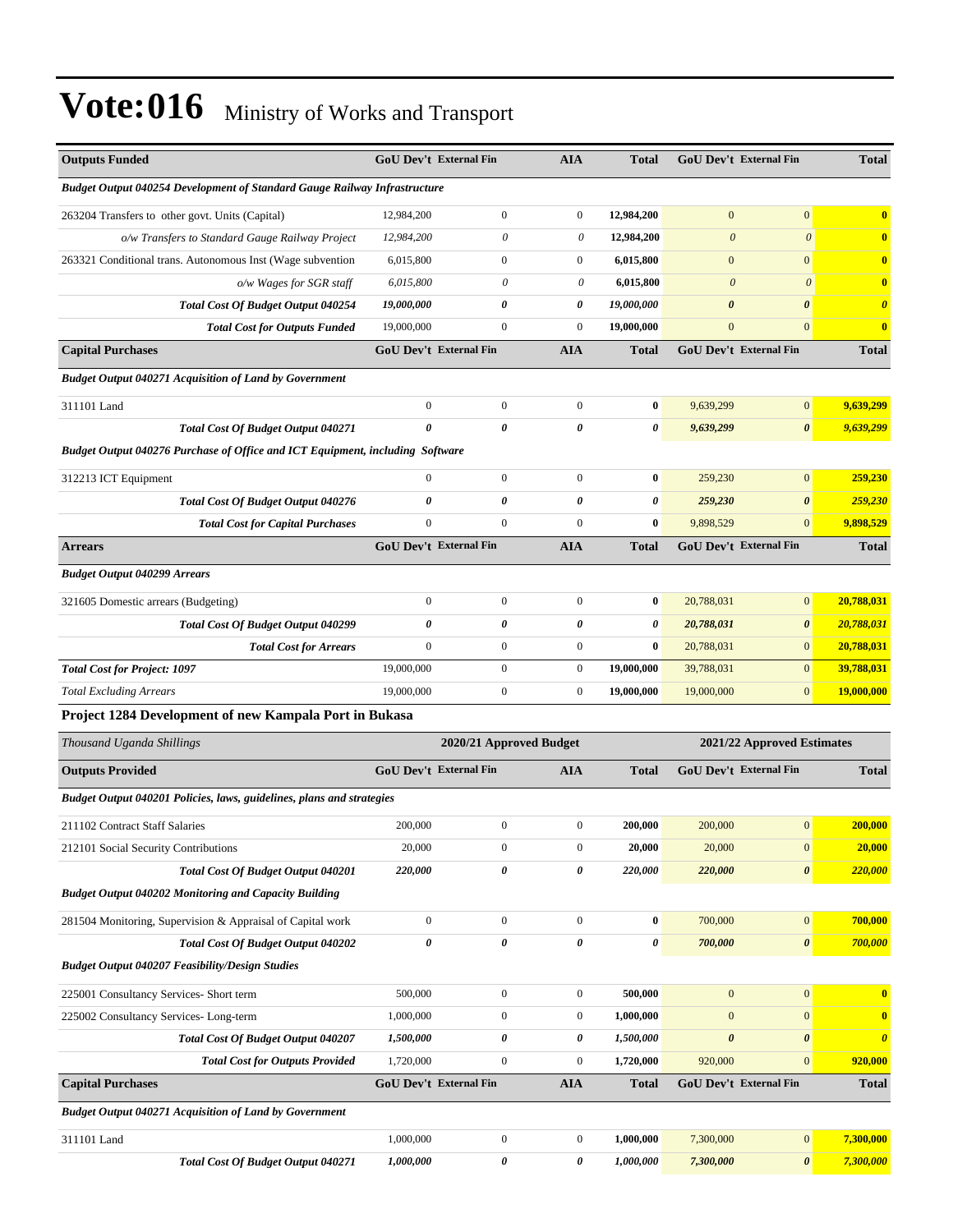| Budget Output 040280 Construction/Rehabilitation of Inland Water Transport Infrastructure |                               |                         |                       |              |                        |                            |                       |
|-------------------------------------------------------------------------------------------|-------------------------------|-------------------------|-----------------------|--------------|------------------------|----------------------------|-----------------------|
| 312104 Other Structures                                                                   | $\mathbf{0}$                  | 92,036,439              | $\boldsymbol{0}$      | 92,036,439   | $\mathbf{0}$           | 95,997,248                 | 95,997,248            |
| <b>Total Cost Of Budget Output 040280</b>                                                 | 0                             | 92,036,439              | 0                     | 92,036,439   | $\boldsymbol{\theta}$  | 95,997,248                 | 95,997,248            |
| <b>Budget Output 040283 Border Post Reahabilitation/Construction</b>                      |                               |                         |                       |              |                        |                            |                       |
| 312104 Other Structures                                                                   | 2,589,900                     | $\mathbf{0}$            | $\boldsymbol{0}$      | 2,589,900    | 6,780,000              | $\mathbf{0}$               | 6,780,000             |
| <b>Total Cost Of Budget Output 040283</b>                                                 | 2,589,900                     | 0                       | 0                     | 2,589,900    | 6,780,000              | $\boldsymbol{\theta}$      | 6,780,000             |
| <b>Total Cost for Capital Purchases</b>                                                   | 3,589,900                     | 92,036,439              | $\boldsymbol{0}$      | 95,626,339   | 14,080,000             | 95,997,248                 | 110,077,248           |
| <b>Total Cost for Project: 1284</b>                                                       | 5,309,900                     | 92,036,439              | $\boldsymbol{0}$      | 97,346,339   | 15,000,000             | 95,997,248                 | 110,997,248           |
| <b>Total Excluding Arrears</b>                                                            | 5,309,900                     | 92,036,439              | $\boldsymbol{0}$      | 97,346,339   | 15,000,000             | 95,997,248                 | 110,997,248           |
| Project 1373 Entebbe Airport Rehabilitation Phase 1                                       |                               |                         |                       |              |                        |                            |                       |
| Thousand Uganda Shillings                                                                 |                               | 2020/21 Approved Budget |                       |              |                        | 2021/22 Approved Estimates |                       |
| <b>Outputs Funded</b>                                                                     | GoU Dev't External Fin        |                         | <b>AIA</b>            | <b>Total</b> | GoU Dev't External Fin |                            | <b>Total</b>          |
| <b>Budget Output 040252 Rehabilitation of Upcountry Aerodromes (CAA)</b>                  |                               |                         |                       |              |                        |                            |                       |
| 263204 Transfers to other govt. Units (Capital)                                           | $\mathbf{0}$                  | 149,683,950             | $\boldsymbol{0}$      | 149,683,950  | $\mathbf{0}$           | 60,902,396                 | 60,902,396            |
| o/w Transfer to UCAA                                                                      | $\boldsymbol{\theta}$         | 149,683,950             | 0                     | 149,683,950  | $\boldsymbol{\theta}$  | $\boldsymbol{\theta}$      | $\bf{0}$              |
| o/w Transfer to UCAA                                                                      | $\boldsymbol{\theta}$         | 0                       | 0                     | $\bf{0}$     | $\boldsymbol{\theta}$  | 60,902,396                 | 60,902,396            |
| Total Cost Of Budget Output 040252                                                        | 0                             | 149,683,950             | 0                     | 149,683,950  | 0                      | 60,902,396                 | 60,902,396            |
| <b>Total Cost for Outputs Funded</b>                                                      | $\mathbf{0}$                  | 149,683,950             | $\boldsymbol{0}$      | 149,683,950  | $\mathbf{0}$           | 60,902,396                 | 60,902,396            |
| <b>Total Cost for Project: 1373</b>                                                       | $\mathbf{0}$                  | 149,683,950             | $\boldsymbol{0}$      | 149,683,950  | $\mathbf{0}$           | 60,902,396                 | 60,902,396            |
| <b>Total Excluding Arrears</b>                                                            | $\mathbf{0}$                  | 149,683,950             | $\boldsymbol{0}$      | 149,683,950  | $\bf{0}$               | 60,902,396                 | 60,902,396            |
| Project 1375 Improvement of Gulu Municipal Council Roads (Preparatory Survey)             |                               |                         |                       |              |                        |                            |                       |
| Thousand Uganda Shillings                                                                 |                               | 2020/21 Approved Budget |                       |              |                        | 2021/22 Approved Estimates |                       |
| <b>Outputs Provided</b>                                                                   | <b>GoU Dev't External Fin</b> |                         | <b>AIA</b>            | <b>Total</b> | GoU Dev't External Fin |                            | <b>Total</b>          |
| Budget Output 040201 Policies, laws, guidelines, plans and strategies                     |                               |                         |                       |              |                        |                            |                       |
| 225001 Consultancy Services- Short term                                                   | 150,000                       | $\boldsymbol{0}$        | $\mathbf{0}$          | 150,000      | $\mathbf{0}$           | $\mathbf{0}$               | $\bf{0}$              |
| Total Cost Of Budget Output 040201                                                        | 150,000                       | 0                       | $\boldsymbol{\theta}$ | 150,000      | $\boldsymbol{\theta}$  | $\boldsymbol{\theta}$      | $\boldsymbol{\theta}$ |
| <b>Budget Output 040202 Monitoring and Capacity Building</b>                              |                               |                         |                       |              |                        |                            |                       |
| 211103 Allowances (Inc. Casuals, Temporary)                                               | 20,000                        | $\boldsymbol{0}$        | $\boldsymbol{0}$      | 20,000       | $\boldsymbol{0}$       | $\boldsymbol{0}$           | $\bf{0}$              |
| 227001 Travel inland                                                                      | 40,000                        | 0                       | $\boldsymbol{0}$      | 40,000       | $\mathbf{0}$           | $\mathbf{0}$               | $\bf{0}$              |
| 227004 Fuel, Lubricants and Oils                                                          | 40,000                        | $\boldsymbol{0}$        | $\boldsymbol{0}$      | 40,000       | $\boldsymbol{0}$       | $\boldsymbol{0}$           | $\bf{0}$              |
| Total Cost Of Budget Output 040202                                                        | 100,000                       | 0                       | $\boldsymbol{\theta}$ | 100,000      | $\pmb{\theta}$         | $\boldsymbol{\theta}$      | $\boldsymbol{\theta}$ |
| <b>Total Cost for Outputs Provided</b>                                                    | 250,000                       | $\boldsymbol{0}$        | $\boldsymbol{0}$      | 250,000      | $\boldsymbol{0}$       | $\mathbf{0}$               | $\bf{0}$              |
| <b>Capital Purchases</b>                                                                  | GoU Dev't External Fin        |                         | <b>AIA</b>            | <b>Total</b> | GoU Dev't External Fin |                            | Total                 |
| <b>Budget Output 040273 Roads, Streets and Highways</b>                                   |                               |                         |                       |              |                        |                            |                       |
| 312103 Roads and Bridges.                                                                 | 450,000                       | $\boldsymbol{0}$        | $\boldsymbol{0}$      | 450,000      | $\boldsymbol{0}$       | $\boldsymbol{0}$           | $\bf{0}$              |
| Total Cost Of Budget Output 040273                                                        | 450,000                       | 0                       | 0                     | 450,000      | $\boldsymbol{\theta}$  | $\boldsymbol{\theta}$      | $\boldsymbol{\theta}$ |
| <b>Total Cost for Capital Purchases</b>                                                   | 450,000                       | $\boldsymbol{0}$        | $\boldsymbol{0}$      | 450,000      | $\boldsymbol{0}$       | $\boldsymbol{0}$           | $\bf{0}$              |
| <b>Total Cost for Project: 1375</b>                                                       | 700,000                       | $\boldsymbol{0}$        | $\boldsymbol{0}$      | 700,000      | $\bf{0}$               | $\mathbf{0}$               | $\mathbf{0}$          |
| <b>Total Excluding Arrears</b>                                                            | 700,000                       | $\boldsymbol{0}$        | $\mathbf{0}$          | 700,000      | $\boldsymbol{0}$       | $\boldsymbol{0}$           | $\mathbf{0}$          |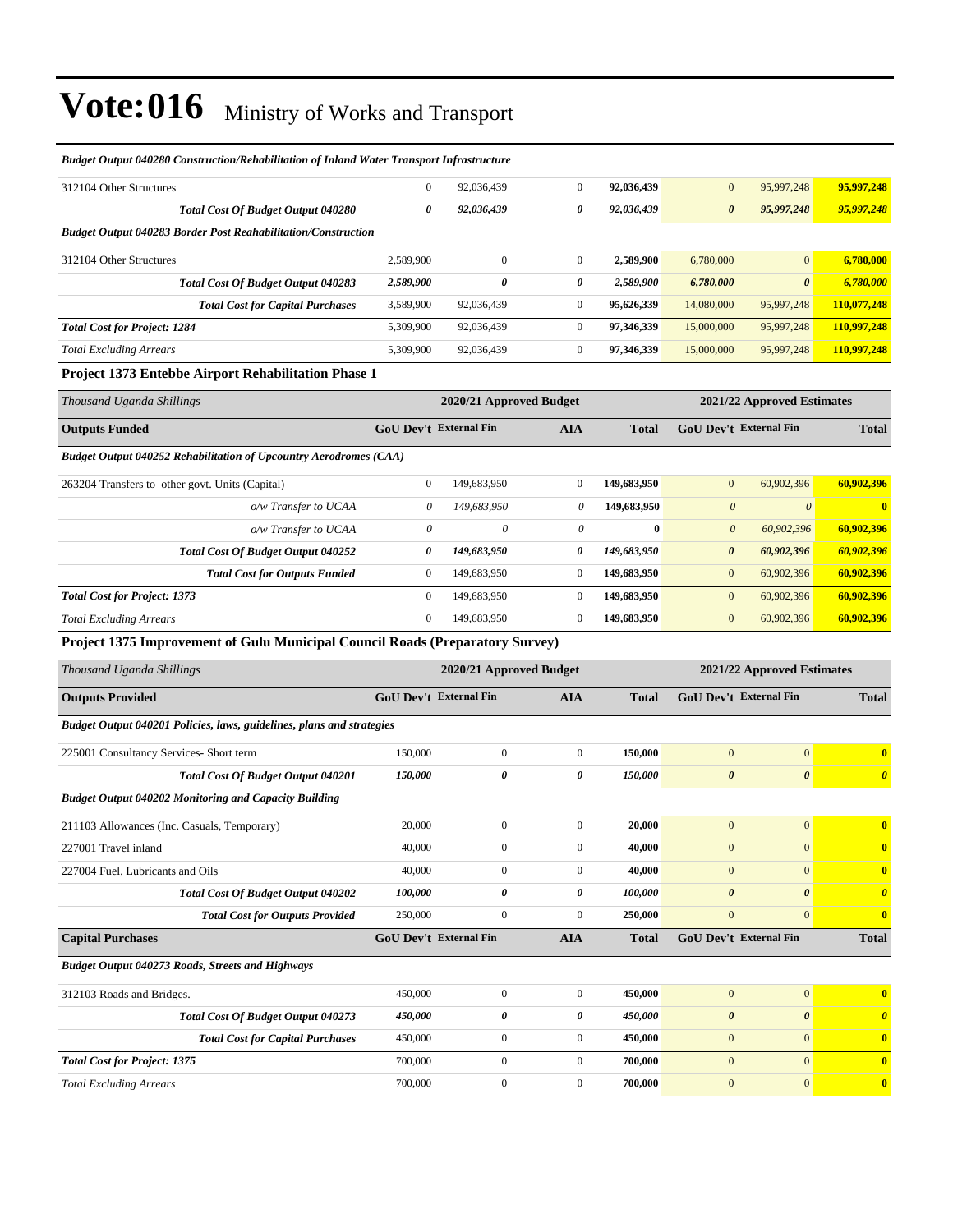| Project 1430 Bus Rapid Transit for Greater Kampala Metropolitan Area  |                       |                               |                  |              |                       |                            |                         |
|-----------------------------------------------------------------------|-----------------------|-------------------------------|------------------|--------------|-----------------------|----------------------------|-------------------------|
| Thousand Uganda Shillings                                             |                       | 2020/21 Approved Budget       |                  |              |                       | 2021/22 Approved Estimates |                         |
| <b>Outputs Provided</b>                                               |                       | GoU Dev't External Fin        | <b>AIA</b>       | <b>Total</b> |                       | GoU Dev't External Fin     | <b>Total</b>            |
| <b>Budget Output 040202 Monitoring and Capacity Building</b>          |                       |                               |                  |              |                       |                            |                         |
| 221003 Staff Training                                                 | 50,000                | $\boldsymbol{0}$              | $\boldsymbol{0}$ | 50,000       | $\mathbf{0}$          | $\boldsymbol{0}$           | $\bf{0}$                |
| <b>Total Cost Of Budget Output 040202</b>                             | 50,000                | $\boldsymbol{\theta}$         | 0                | 50,000       | $\boldsymbol{\theta}$ | $\boldsymbol{\theta}$      | $\boldsymbol{\theta}$   |
| <b>Budget Output 040207 Feasibility/Design Studies</b>                |                       |                               |                  |              |                       |                            |                         |
| 225002 Consultancy Services-Long-term                                 | 450,000               | $\mathbf{0}$                  | $\boldsymbol{0}$ | 450,000      | $\mathbf{0}$          | $\mathbf{0}$               | $\bf{0}$                |
| <b>Total Cost Of Budget Output 040207</b>                             | <i><b>450,000</b></i> | 0                             | 0                | 450,000      | $\boldsymbol{\theta}$ | $\boldsymbol{\theta}$      | $\boldsymbol{\theta}$   |
| <b>Total Cost for Outputs Provided</b>                                | 500,000               | $\mathbf{0}$                  | $\boldsymbol{0}$ | 500,000      | $\boldsymbol{0}$      | $\mathbf{0}$               | $\bf{0}$                |
| <b>Total Cost for Project: 1430</b>                                   | 500,000               | $\boldsymbol{0}$              | $\boldsymbol{0}$ | 500,000      | $\mathbf{0}$          | $\overline{0}$             | $\bf{0}$                |
| <b>Total Excluding Arrears</b>                                        | 500,000               | $\boldsymbol{0}$              | $\boldsymbol{0}$ | 500,000      | $\boldsymbol{0}$      | $\mathbf{0}$               | $\bf{0}$                |
| <b>Project 1489 Development of Kabaale Airport</b>                    |                       |                               |                  |              |                       |                            |                         |
| Thousand Uganda Shillings                                             |                       | 2020/21 Approved Budget       |                  |              |                       | 2021/22 Approved Estimates |                         |
| <b>Outputs Provided</b>                                               |                       | <b>GoU Dev't External Fin</b> | <b>AIA</b>       | <b>Total</b> |                       | GoU Dev't External Fin     | <b>Total</b>            |
| Budget Output 040201 Policies, laws, guidelines, plans and strategies |                       |                               |                  |              |                       |                            |                         |
| 221002 Workshops and Seminars                                         | $\boldsymbol{0}$      | $\boldsymbol{0}$              | $\boldsymbol{0}$ | $\bf{0}$     | 94,000                | $\mathbf{0}$               | 94,000                  |
| 221011 Printing, Stationery, Photocopying and Binding                 | $\boldsymbol{0}$      | $\boldsymbol{0}$              | $\boldsymbol{0}$ | $\bf{0}$     | 16,000                | $\boldsymbol{0}$           | <b>16,000</b>           |
| 225002 Consultancy Services-Long-term                                 | 250,000               | $\mathbf{0}$                  | $\boldsymbol{0}$ | 250,000      | $\mathbf{0}$          | $\mathbf{0}$               | $\overline{\mathbf{0}}$ |
| 227001 Travel inland                                                  | $\mathbf{0}$          | $\mathbf{0}$                  | $\boldsymbol{0}$ | $\bf{0}$     | 100,000               | $\mathbf{0}$               | <b>100,000</b>          |
| 227004 Fuel, Lubricants and Oils                                      | $\mathbf{0}$          | $\mathbf{0}$                  | $\boldsymbol{0}$ | $\bf{0}$     | 40,000                | $\mathbf{0}$               | 40,000                  |
| Total Cost Of Budget Output 040201                                    | 250,000               | 0                             | 0                | 250,000      | 250,000               | $\boldsymbol{\theta}$      | 250,000                 |
| <b>Budget Output 040202 Monitoring and Capacity Building</b>          |                       |                               |                  |              |                       |                            |                         |
| 211103 Allowances (Inc. Casuals, Temporary)                           | 60,000                | $\boldsymbol{0}$              | $\boldsymbol{0}$ | 60,000       | $\mathbf{0}$          | $\boldsymbol{0}$           | $\bf{0}$                |
| 221003 Staff Training                                                 | $\mathbf{0}$          | $\mathbf{0}$                  | $\boldsymbol{0}$ | $\bf{0}$     | 40,000                | $\mathbf{0}$               | 40,000                  |
| 221009 Welfare and Entertainment                                      | $\mathbf{0}$          | $\mathbf{0}$                  | $\boldsymbol{0}$ | $\bf{0}$     | 20,000                | $\mathbf{0}$               | 20,000                  |
| 221011 Printing, Stationery, Photocopying and Binding                 | 40,000                | $\boldsymbol{0}$              | $\boldsymbol{0}$ | 40,000       | 40,000                | $\mathbf{0}$               | 40,000                  |
| 227001 Travel inland                                                  | 70,000                | $\mathbf{0}$                  | $\boldsymbol{0}$ | 70,000       | $\mathbf{0}$          | $\mathbf{0}$               | $\bf{0}$                |
| 227002 Travel abroad                                                  | 30,000                | $\theta$                      | $\theta$         | 30,000       | $\theta$              | $\theta$                   | $\bf{0}$                |
| 227004 Fuel, Lubricants and Oils                                      | 60,000                | $\boldsymbol{0}$              | $\boldsymbol{0}$ | 60,000       | 40,000                | $\mathbf{0}$               | 40,000                  |
| 228002 Maintenance - Vehicles                                         | 40,000                | $\boldsymbol{0}$              | $\boldsymbol{0}$ | 40,000       | 100,000               | $\mathbf{0}$               | 100,000                 |
| 281504 Monitoring, Supervision & Appraisal of Capital work            | $\boldsymbol{0}$      | $\boldsymbol{0}$              | $\boldsymbol{0}$ | $\bf{0}$     | 100,000               | $\mathbf{0}$               | 100,000                 |
| <b>Total Cost Of Budget Output 040202</b>                             | 300,000               | $\pmb{\theta}$                | 0                | 300,000      | 340,000               | $\boldsymbol{\theta}$      | 340,000                 |
| <b>Total Cost for Outputs Provided</b>                                | 550,000               | $\boldsymbol{0}$              | $\boldsymbol{0}$ | 550,000      | 590,000               | $\mathbf{0}$               | 590,000                 |
| <b>Capital Purchases</b>                                              |                       | GoU Dev't External Fin        | AIA              | <b>Total</b> |                       | GoU Dev't External Fin     | <b>Total</b>            |
| <b>Budget Output 040283 Border Post Reahabilitation/Construction</b>  |                       |                               |                  |              |                       |                            |                         |
| 281504 Monitoring, Supervision & Appraisal of Capital work            | 2,450,000             | $\mathbf{0}$                  | $\boldsymbol{0}$ | 2,450,000    | 5,410,000             | $\mathbf{0}$               | 5,410,000               |
| 312104 Other Structures                                               | $\boldsymbol{0}$      | 292,843,215                   | $\boldsymbol{0}$ | 292,843,215  | $\bf{0}$              | 166,394,883                | 166,394,883             |
| Total Cost Of Budget Output 040283                                    | 2,450,000             | 292,843,215                   | 0                | 295,293,215  | 5,410,000             | 166,394,883                | 171,804,883             |
| <b>Total Cost for Capital Purchases</b>                               | 2,450,000             | 292,843,215                   | $\boldsymbol{0}$ | 295,293,215  | 5,410,000             | 166,394,883                | 171,804,883             |
| <b>Total Cost for Project: 1489</b>                                   | 3,000,000             | 292,843,215                   | $\boldsymbol{0}$ | 295,843,215  | 6,000,000             | 166,394,883                | 172,394,883             |
| <b>Total Excluding Arrears</b>                                        | 3,000,000             | 292,843,215                   | $\boldsymbol{0}$ | 295,843,215  | 6,000,000             | 166,394,883                | 172,394,883             |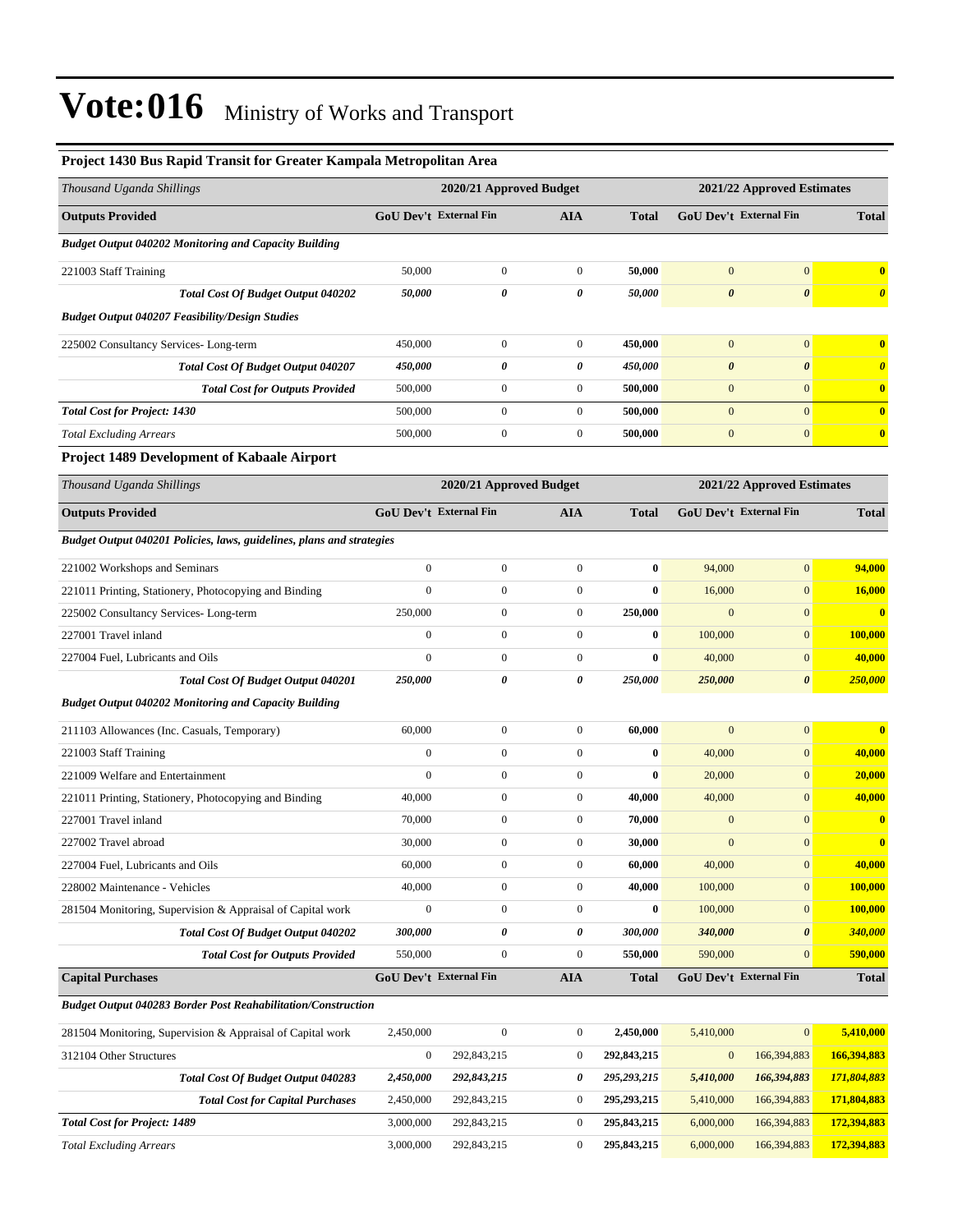#### **Project 1512 Uganda National Airline Project**

| Thousand Uganda Shillings                                                             |                  | 2020/21 Approved Budget       |                       |                            | 2021/22 Approved Estimates    |                            |                       |  |
|---------------------------------------------------------------------------------------|------------------|-------------------------------|-----------------------|----------------------------|-------------------------------|----------------------------|-----------------------|--|
| <b>Outputs Funded</b>                                                                 |                  | <b>GoU Dev't External Fin</b> | AIA                   | <b>Total</b>               | GoU Dev't External Fin        |                            | <b>Total</b>          |  |
| <b>Budget Output 040252 Rehabilitation of Upcountry Aerodromes (CAA)</b>              |                  |                               |                       |                            |                               |                            |                       |  |
| 263204 Transfers to other govt. Units (Capital)                                       | $\mathbf{0}$     | $\mathbf{0}$                  | $\mathbf{0}$          | $\bf{0}$                   | 97,626,000                    | $\boldsymbol{0}$           | 97,626,000            |  |
| o/w Transfer to UNACL for operation, capitalisation and<br>overhead costs to the UCAA | $\theta$         | $\boldsymbol{\mathit{0}}$     | $\boldsymbol{\theta}$ | $\bf{0}$                   | 97,626,000                    | $\boldsymbol{0}$           | 97,626,000            |  |
| 263321 Conditional trans. Autonomous Inst (Wage subvention                            | 18,600,000       | $\boldsymbol{0}$              | $\boldsymbol{0}$      | 18,600,000                 | 20,000,000                    | $\overline{0}$             | 20,000,000            |  |
| o/w Wages for UNAC staff                                                              | 18,600,000       | 0                             | 0                     | 18,600,000                 | $\boldsymbol{\theta}$         | $\boldsymbol{0}$           | 0                     |  |
| o/w Staff salaries paid                                                               | $\theta$         | 0                             | 0                     | $\bf{0}$                   | 20,000,000                    | $\boldsymbol{\theta}$      | 20,000,000            |  |
| Total Cost Of Budget Output 040252                                                    | 18,600,000       | 0                             | 0                     | 18,600,000                 | 117,626,000                   | $\boldsymbol{\theta}$      | 117,626,000           |  |
| <b>Total Cost for Outputs Funded</b>                                                  | 18,600,000       | $\mathbf{0}$                  | $\boldsymbol{0}$      | 18,600,000                 | 117,626,000                   | $\boldsymbol{0}$           | 117,626,000           |  |
| <b>Capital Purchases</b>                                                              |                  | <b>GoU Dev't External Fin</b> | AIA                   | <b>Total</b>               | <b>GoU Dev't External Fin</b> |                            | <b>Total</b>          |  |
| <b>Budget Output 040275 Purchase of Motor Vehicles and Other Transport Equipment</b>  |                  |                               |                       |                            |                               |                            |                       |  |
| 312205 Aircrafts                                                                      | 539,719,100      | $\boldsymbol{0}$              | $\boldsymbol{0}$      | 539,719,100                | $\mathbf{0}$                  | $\mathbf{0}$               | $\bf{0}$              |  |
| <b>Total Cost Of Budget Output 040275</b>                                             | 539,719,100      | 0                             | 0                     | 539,719,100                | $\boldsymbol{\theta}$         | $\boldsymbol{\theta}$      | $\boldsymbol{\theta}$ |  |
| <b>Total Cost for Capital Purchases</b>                                               | 539,719,100      | $\boldsymbol{0}$              | $\bf{0}$              | 539,719,100                | $\mathbf{0}$                  | $\mathbf{0}$               | $\bf{0}$              |  |
| <b>Total Cost for Project: 1512</b>                                                   | 558,319,100      | $\boldsymbol{0}$              | $\boldsymbol{0}$      | 558,319,100                | 117,626,000                   | $\mathbf{0}$               | 117,626,000           |  |
| <b>Total Excluding Arrears</b>                                                        | 558,319,100      | $\boldsymbol{0}$              | $\boldsymbol{0}$      | 558,319,100                | 117,626,000                   | $\mathbf{0}$               | 117,626,000           |  |
| <b>Project 1563 URC Capacity Building Project</b>                                     |                  |                               |                       |                            |                               |                            |                       |  |
| Thousand Uganda Shillings                                                             |                  | 2020/21 Approved Budget       |                       | 2021/22 Approved Estimates |                               |                            |                       |  |
| <b>Outputs Provided</b>                                                               |                  | GoU Dev't External Fin        | AIA                   | <b>Total</b>               | GoU Dev't External Fin        |                            | <b>Total</b>          |  |
| <b>Budget Output 040202 Monitoring and Capacity Building</b>                          |                  |                               |                       |                            |                               |                            |                       |  |
| 225001 Consultancy Services- Short term                                               | $\boldsymbol{0}$ | $\mathbf{0}$                  | $\boldsymbol{0}$      | $\bf{0}$                   | 200,000                       | $\boldsymbol{0}$           | 200,000               |  |
| 225002 Consultancy Services-Long-term                                                 | $\mathbf{0}$     | 11,894,650                    | $\boldsymbol{0}$      | 11,894,650                 | 455,453                       | $\mathbf{0}$               | 455,453               |  |
| <b>Total Cost Of Budget Output 040202</b>                                             | 0                | 11,894,650                    | 0                     | 11,894,650                 | 655,453                       | $\boldsymbol{\theta}$      | 655,453               |  |
| <b>Total Cost for Outputs Provided</b>                                                | $\mathbf{0}$     | 11,894,650                    | $\boldsymbol{0}$      | 11,894,650                 | 655,453                       | $\mathbf{0}$               | 655,453               |  |
| <b>Capital Purchases</b>                                                              |                  | <b>GoU Dev't External Fin</b> | <b>AIA</b>            | <b>Total</b>               | GoU Dev't External Fin        |                            | <b>Total</b>          |  |
| <b>Budget Output 040275 Purchase of Motor Vehicles and Other Transport Equipment</b>  |                  |                               |                       |                            |                               |                            |                       |  |
| 312201 Transport Equipment                                                            | $\mathbf{0}$     | $\mathbf{0}$                  | $\boldsymbol{0}$      | $\bf{0}$                   | 36, 344, 547                  | 10,419,270                 | 46,763,817            |  |
| Total Cost Of Budget Output 040275                                                    | 0                | 0                             | 0                     | 0                          | 36,344,547                    | 10,419,270                 | 46,763,817            |  |
| <b>Budget Output 040281 Construction/Rehabilitation of Railway Infrastructure</b>     |                  |                               |                       |                            |                               |                            |                       |  |
| 312103 Roads and Bridges.                                                             | 2,000,000        | 38,000,000                    | $\boldsymbol{0}$      | 40,000,000                 | $\mathbf{0}$                  | 5,429,347                  | 5,429,347             |  |
| Total Cost Of Budget Output 040281                                                    | 2,000,000        | 38,000,000                    | 0                     | 40,000,000                 | $\boldsymbol{\theta}$         | 5,429,347                  | 5,429,347             |  |
| <b>Total Cost for Capital Purchases</b>                                               | 2,000,000        | 38,000,000                    | $\boldsymbol{0}$      | 40,000,000                 | 36, 344, 547                  | 15,848,617                 | 52,193,164            |  |
| <b>Total Cost for Project: 1563</b>                                                   | 2,000,000        | 49,894,650                    | $\boldsymbol{0}$      | 51,894,650                 | 37,000,000                    | 15,848,617                 | 52,848,617            |  |
| <b>Total Excluding Arrears</b>                                                        | 2,000,000        | 49,894,650                    | $\boldsymbol{0}$      | 51,894,650                 | 37,000,000                    | 15,848,617                 | 52,848,617            |  |
| Project 1659 Rehabilitation of the Tororo - Gulu railway line                         |                  |                               |                       |                            |                               |                            |                       |  |
| Thousand Uganda Shillings                                                             |                  | 2020/21 Approved Budget       |                       |                            |                               | 2021/22 Approved Estimates |                       |  |
| <b>Outputs Provided</b>                                                               |                  | <b>GoU Dev't External Fin</b> | <b>AIA</b>            | <b>Total</b>               | GoU Dev't External Fin        |                            | <b>Total</b>          |  |
| <b>Budget Output 040202 Monitoring and Capacity Building</b>                          |                  |                               |                       |                            |                               |                            |                       |  |
| 211102 Contract Staff Salaries                                                        | $\boldsymbol{0}$ | $\boldsymbol{0}$              | $\boldsymbol{0}$      | $\bf{0}$                   | 300,000                       | $\mathbf{0}$               | 300,000               |  |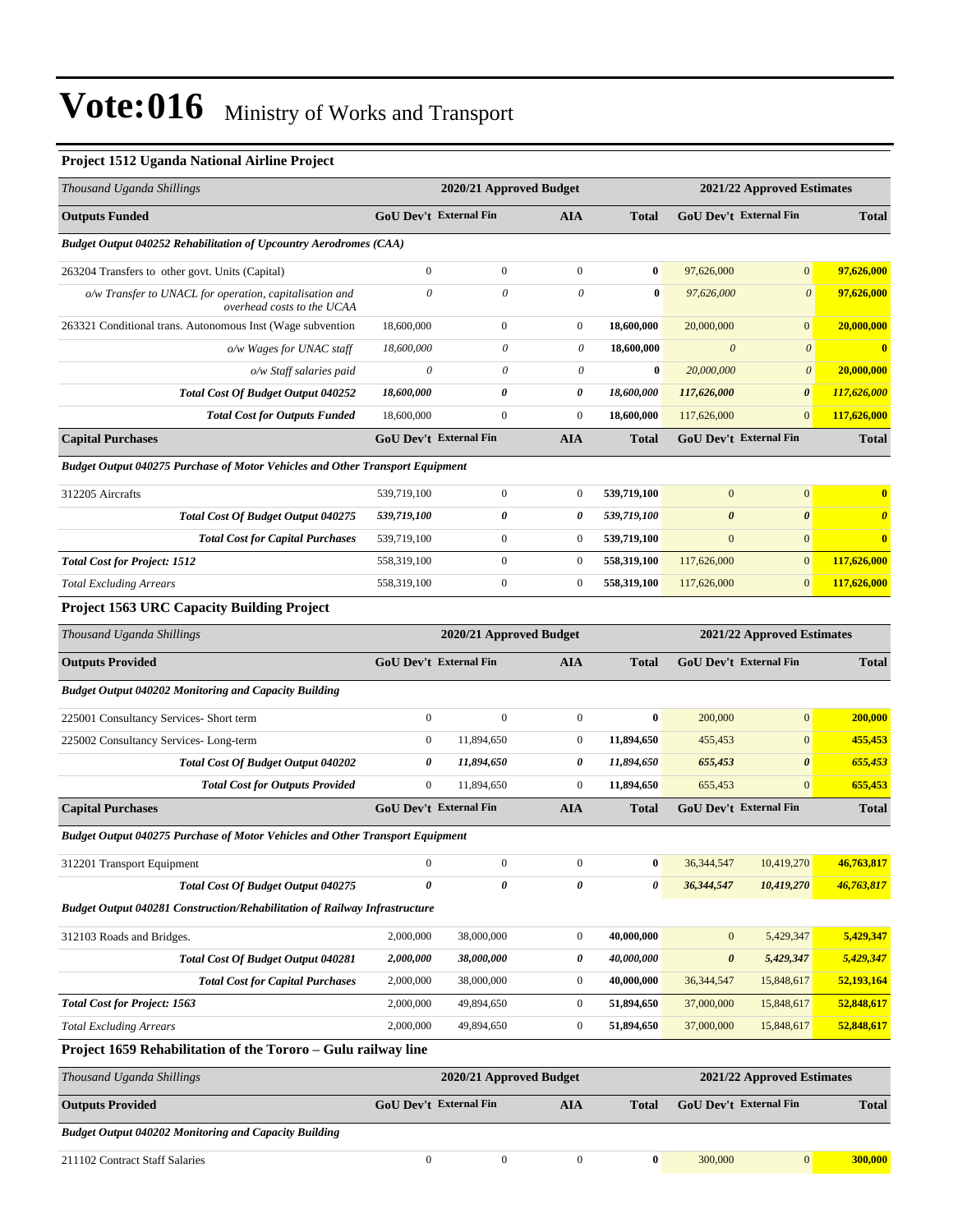| 211103 Allowances (Inc. Casuals, Temporary)                                       | 250,000                       | $\boldsymbol{0}$        | $\boldsymbol{0}$ | 250,000                 | 10,000           | $\mathbf{0}$               | 10,000                  |
|-----------------------------------------------------------------------------------|-------------------------------|-------------------------|------------------|-------------------------|------------------|----------------------------|-------------------------|
| 212101 Social Security Contributions                                              | $\boldsymbol{0}$              | $\boldsymbol{0}$        | $\boldsymbol{0}$ | $\bf{0}$                | 30,000           | $\mathbf{0}$               | 30,000                  |
| 221011 Printing, Stationery, Photocopying and Binding                             | 80,000                        | $\boldsymbol{0}$        | $\boldsymbol{0}$ | 80,000                  | $\mathbf{0}$     | $\mathbf{0}$               | $\overline{\mathbf{0}}$ |
| 225002 Consultancy Services-Long-term                                             | $\mathbf{0}$                  | $\overline{0}$          | $\boldsymbol{0}$ | $\bf{0}$                | 500,000          | $\mathbf{0}$               | 500,000                 |
| 227001 Travel inland                                                              | 150,000                       | $\boldsymbol{0}$        | $\boldsymbol{0}$ | 150,000                 | 10,000           | $\mathbf{0}$               | 10,000                  |
| 227004 Fuel, Lubricants and Oils                                                  | 120,000                       | $\boldsymbol{0}$        | $\boldsymbol{0}$ | 120,000                 | $\mathbf{0}$     | $\mathbf{0}$               | $\bf{0}$                |
| 281504 Monitoring, Supervision & Appraisal of Capital work                        | $\boldsymbol{0}$              | $\boldsymbol{0}$        | $\boldsymbol{0}$ | $\bf{0}$                | 170,000          | $\mathbf{0}$               | 170,000                 |
| <b>Total Cost Of Budget Output 040202</b>                                         | 600,000                       | 0                       | 0                | 600,000                 | 1,020,000        | $\boldsymbol{\theta}$      | 1,020,000               |
| <b>Total Cost for Outputs Provided</b>                                            | 600,000                       | $\boldsymbol{0}$        | $\boldsymbol{0}$ | 600,000                 | 1,020,000        | $\mathbf{0}$               | 1,020,000               |
| <b>Capital Purchases</b>                                                          | <b>GoU Dev't External Fin</b> |                         | <b>AIA</b>       | <b>Total</b>            |                  | GoU Dev't External Fin     | <b>Total</b>            |
| <b>Budget Output 040271 Acquisition of Land by Government</b>                     |                               |                         |                  |                         |                  |                            |                         |
| 311101 Land                                                                       | $\boldsymbol{0}$              | $\boldsymbol{0}$        | $\boldsymbol{0}$ | $\bf{0}$                | 2,500,000        | $\mathbf{0}$               | 2,500,000               |
| <b>Total Cost Of Budget Output 040271</b>                                         | $\boldsymbol{\theta}$         | 0                       | 0                | 0                       | 2,500,000        | $\boldsymbol{\theta}$      | 2,500,000               |
| <b>Budget Output 040281 Construction/Rehabilitation of Railway Infrastructure</b> |                               |                         |                  |                         |                  |                            |                         |
|                                                                                   |                               |                         |                  |                         |                  |                            | $\overline{\mathbf{0}}$ |
| 311101 Land                                                                       | 2,000,000                     | $\boldsymbol{0}$        | $\boldsymbol{0}$ | 2,000,000<br>16,311,712 | $\mathbf{0}$     | $\mathbf{0}$               | 29,098,667              |
| 312103 Roads and Bridges.                                                         | $\mathbf{0}$                  | 16,311,712              | $\boldsymbol{0}$ |                         | 7,980,000        | 21,118,667                 |                         |
| Total Cost Of Budget Output 040281                                                | 2,000,000                     | 16,311,712              | 0                | 18,311,712              | 7,980,000        | 21,118,667                 | 29,098,667              |
| <b>Total Cost for Capital Purchases</b>                                           | 2,000,000                     | 16,311,712              | $\boldsymbol{0}$ | 18,311,712              | 10,480,000       | 21,118,667                 | 31,598,667              |
| <b>Total Cost for Project: 1659</b>                                               | 2,600,000                     | 16,311,712              | $\overline{0}$   | 18,911,712              | 11,500,000       | 21,118,667                 | 32,618,667              |
| <b>Total Excluding Arrears</b>                                                    | 2,600,000                     | 16,311,712              | $\boldsymbol{0}$ | 18,911,712              | 11,500,000       | 21,118,667                 | 32,618,667              |
|                                                                                   | GoU                           | <b>External Fin</b>     | <b>AIA</b>       | <b>Total</b>            | GoU              | <b>External Fin</b>        | <b>Total</b>            |
| <b>Total Cost for Sub-SubProgramme 02</b>                                         | 617,401,475                   | 600,769,966             | 0                | 1,218,171,441           | 247,644,031      | 360,261,811                | 607,905,842             |
| <b>Total Excluding Arrears</b>                                                    | 617,401,475                   | 600,769,966             | 0                | 1,218,171,441           | 226,856,000      | 360,261,811                | 587,117,811             |
| Sub-SubProgrammme 03 Construction Standards and Quality Assurance                 |                               |                         |                  |                         |                  |                            |                         |
| <b>Recurrent Budget Estimates</b>                                                 |                               |                         |                  |                         |                  |                            |                         |
| <b>Department 12 Roads and Bridges</b>                                            |                               |                         |                  |                         |                  |                            |                         |
| Thousand Uganda Shillings                                                         |                               | 2020/21 Approved Budget |                  |                         |                  | 2021/22 Approved Estimates |                         |
| <b>Outputs Provided</b>                                                           | Wage                          | Non Wage                | AIA              | <b>Total</b>            | Wage             | Non Wage                   | <b>Total</b>            |
|                                                                                   |                               |                         |                  |                         |                  |                            |                         |
| Budget Output 040301 Policies, laws, guidelines, plans and strategies             |                               |                         |                  |                         |                  |                            |                         |
| 211101 General Staff Salaries                                                     | 1,700,000                     | $\boldsymbol{0}$        | $\overline{0}$   | 1,700,000               | 1,700,000        | $\mathbf{0}$               | 1,700,000               |
| 211103 Allowances (Inc. Casuals, Temporary)                                       | $\boldsymbol{0}$              | 20,000                  | $\overline{0}$   | 20,000                  | $\mathbf{0}$     | 30,000                     | 30,000                  |
| 221001 Advertising and Public Relations                                           | $\boldsymbol{0}$              | 300,000                 | $\boldsymbol{0}$ | 300,000                 | $\boldsymbol{0}$ | 150,000                    | 150,000                 |
| 221003 Staff Training                                                             | $\boldsymbol{0}$              | $\boldsymbol{0}$        | $\overline{0}$   | $\bf{0}$                | $\mathbf{0}$     | 50,000                     | 50,000                  |
| 221011 Printing, Stationery, Photocopying and Binding                             | $\boldsymbol{0}$              | $\boldsymbol{0}$        | $\boldsymbol{0}$ | $\bf{0}$                | $\mathbf{0}$     | 30,000                     | 30,000                  |
| 223004 Guard and Security services                                                | $\boldsymbol{0}$              | $\boldsymbol{0}$        | $\boldsymbol{0}$ | $\bf{0}$                | $\mathbf{0}$     | 70,000                     | 70,000                  |
| 223005 Electricity                                                                | $\boldsymbol{0}$              | 20,000                  | $\overline{0}$   | 20,000                  | $\mathbf{0}$     | 90,000                     | 90,000                  |
| 223006 Water                                                                      | $\boldsymbol{0}$              | 20,000                  | $\boldsymbol{0}$ | 20,000                  | $\mathbf{0}$     | $\mathbf{0}$               | $\bf{0}$                |
| 224004 Cleaning and Sanitation                                                    | $\boldsymbol{0}$              | $\boldsymbol{0}$        | $\overline{0}$   | $\bf{0}$                | $\mathbf{0}$     | 50,000                     | 50,000                  |
| 227001 Travel inland                                                              | $\boldsymbol{0}$              | 72,900                  | $\boldsymbol{0}$ | 72,900                  | $\mathbf{0}$     | 50,000                     | 50,000                  |

*Total Cost of Budget Output 01 1,700,000 572,900 0 2,272,900 1,700,000 600,000 2,300,000*

227002 Travel abroad 0 100,000 0 **100,000** 0 40,000 **40,000** 227004 Fuel, Lubricants and Oils 0 40,000 0 **40,000** 0 40,000 **40,000**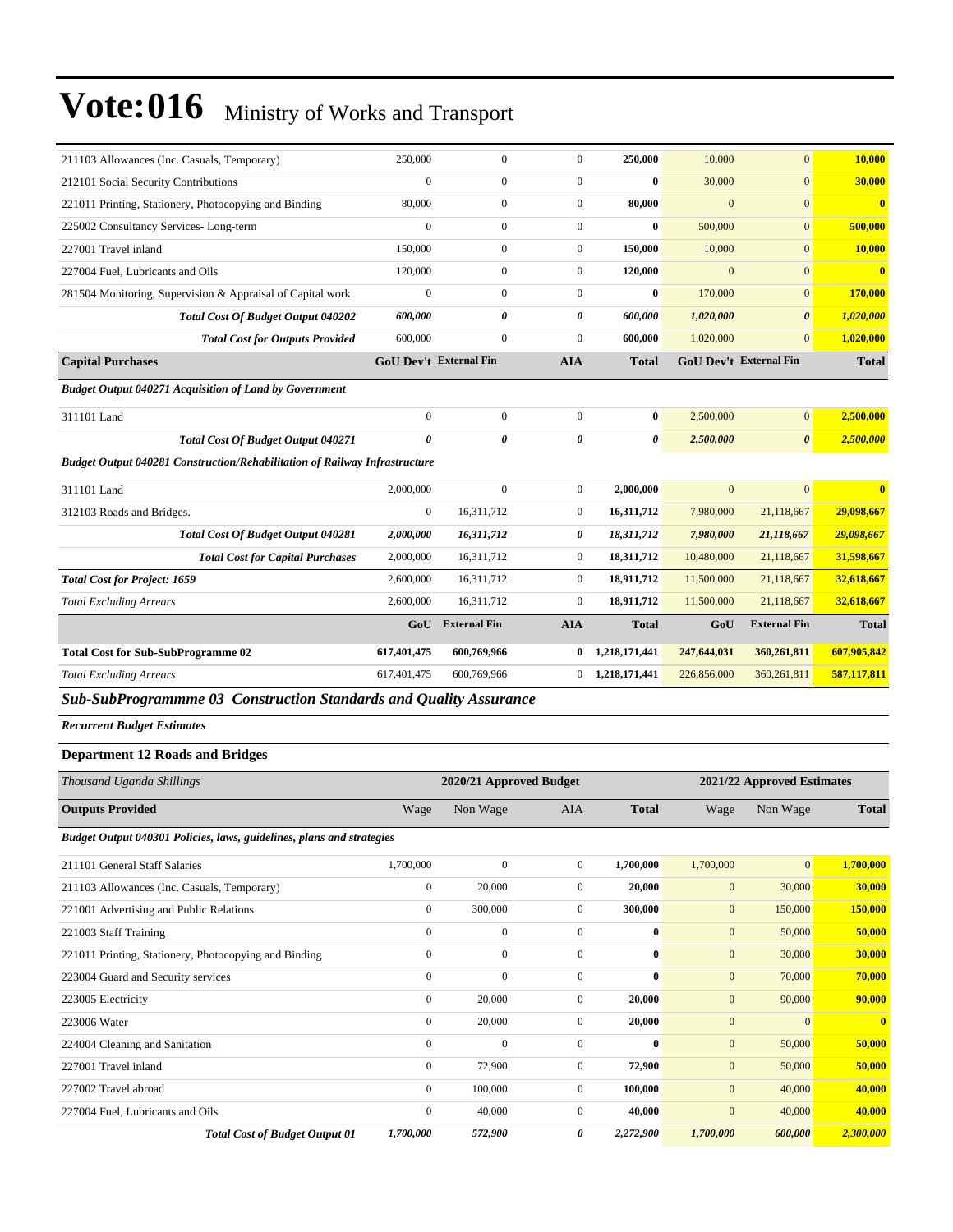#### *Budget Output 040304 Monitoring and Capacity Building Support*

| 211103 Allowances (Inc. Casuals, Temporary)                           | $\mathbf{0}$          | 100,000                   | $\mathbf{0}$     | 100,000      | $\mathbf{0}$          | 100,000                    | 100,000          |
|-----------------------------------------------------------------------|-----------------------|---------------------------|------------------|--------------|-----------------------|----------------------------|------------------|
| 221009 Welfare and Entertainment                                      | $\boldsymbol{0}$      | 50,000                    | $\boldsymbol{0}$ | 50,000       | $\mathbf{0}$          | 10,000                     | 10,000           |
| 222001 Telecommunications                                             | $\boldsymbol{0}$      | 20,000                    | $\mathbf{0}$     | 20,000       | $\mathbf{0}$          | $\boldsymbol{0}$           | $\bf{0}$         |
| 222003 Information and communications technology (ICT)                | $\boldsymbol{0}$      | 40,000                    | $\mathbf{0}$     | 40,000       | $\mathbf{0}$          | $\mathbf{0}$               | $\mathbf{0}$     |
| 223004 Guard and Security services                                    | $\boldsymbol{0}$      | 100,000                   | $\boldsymbol{0}$ | 100,000      | $\mathbf{0}$          | 27,000                     | 27,000           |
| 223005 Electricity                                                    | $\boldsymbol{0}$      | 20,000                    | $\boldsymbol{0}$ | 20,000       | $\mathbf{0}$          | $\mathbf{0}$               | $\bf{0}$         |
| 223006 Water                                                          | $\boldsymbol{0}$      | 20,000                    | $\boldsymbol{0}$ | 20,000       | $\mathbf{0}$          | $\mathbf{0}$               | $\bf{0}$         |
| 224004 Cleaning and Sanitation                                        | $\boldsymbol{0}$      | 70,000                    | $\mathbf{0}$     | 70,000       | $\mathbf{0}$          | 20,000                     | 20,000           |
| 225001 Consultancy Services- Short term                               | $\boldsymbol{0}$      | 60,000                    | $\mathbf{0}$     | 60,000       | $\mathbf{0}$          | $\mathbf{0}$               | $\bf{0}$         |
| 227001 Travel inland                                                  | $\boldsymbol{0}$      | 20,000                    | $\mathbf{0}$     | 20,000       | $\mathbf{0}$          | 50,000                     | 50,000           |
| 227002 Travel abroad                                                  | $\boldsymbol{0}$      | 138,000                   | $\mathbf{0}$     | 138,000      | $\mathbf{0}$          | 73,000                     | 73,000           |
| 227004 Fuel, Lubricants and Oils                                      | $\boldsymbol{0}$      | 140,000                   | $\boldsymbol{0}$ | 140,000      | $\mathbf{0}$          | 140,000                    | 140,000          |
| 228001 Maintenance - Civil                                            | $\boldsymbol{0}$      | 8,640,000                 | $\boldsymbol{0}$ | 8,640,000    | $\mathbf{0}$          | 8,038,000                  | 8,038,000        |
| 228002 Maintenance - Vehicles                                         | $\boldsymbol{0}$      | 50,000                    | $\overline{0}$   | 50,000       | $\mathbf{0}$          | 50,000                     | 50,000           |
| <b>Total Cost of Budget Output 04</b>                                 | 0                     | 9,468,000                 | 0                | 9,468,000    | $\boldsymbol{\theta}$ | 8,508,000                  | 8,508,000        |
| <b>Total Cost Of Outputs Provided</b>                                 | 1,700,000             | 10,040,900                | $\bf{0}$         | 11,740,900   | 1,700,000             | 9,108,000                  | 10,808,000       |
| <b>Outputs Funded</b>                                                 | Wage                  | Non Wage                  | <b>AIA</b>       | <b>Total</b> | Wage                  | Non Wage                   | <b>Total</b>     |
| <b>Budget Output 040352 Support to MELTC</b>                          |                       |                           |                  |              |                       |                            |                  |
| 263104 Transfers to other govt. Units (Current)                       | $\boldsymbol{0}$      | 3,040,000                 | $\boldsymbol{0}$ | 3,040,000    | $\mathbf{0}$          | 5,040,000                  | 5,040,000        |
| o/w Transfer to MELTC                                                 | $\theta$              | 3,040,000                 | $\theta$         | 3,040,000    | $\boldsymbol{\theta}$ | $\boldsymbol{\theta}$      | $\bf{0}$         |
| o/w Transfer to MELTC                                                 | $\theta$              | $\theta$                  | 0                | $\bf{0}$     | $\boldsymbol{\theta}$ | 5,040,000                  | 5,040,000        |
| 263321 Conditional trans. Autonomous Inst (Wage subvention            | $\boldsymbol{0}$      | 960,000                   | $\mathbf{0}$     | 960,000      | $\mathbf{0}$          | 960,000                    | 960,000          |
| o/w Wages for MELTC staff                                             | $\boldsymbol{\theta}$ | 960,000                   | 0                | 960,000      | $\boldsymbol{\theta}$ | $\boldsymbol{\theta}$      | $\mathbf{0}$     |
| o/w Wages for MELTC staff                                             | $\theta$              | $\boldsymbol{\mathit{0}}$ | $\theta$         | $\bf{0}$     | $\boldsymbol{\theta}$ | 960,000                    | 960,000          |
| <b>Total Cost of Budget Output 52</b>                                 | 0                     | 4,000,000                 | 0                | 4,000,000    | 0                     | 6,000,000                  | 6,000,000        |
| <b>Total Cost Of Outputs Funded</b>                                   | $\bf{0}$              | 4,000,000                 | $\bf{0}$         | 4,000,000    | $\bf{0}$              | 6,000,000                  | 6,000,000        |
| <b>Total Cost for Department 12</b>                                   | 1,700,000             | 14,040,900                | $\bf{0}$         | 15,740,900   | 1,700,000             | 15,108,000                 | 16,808,000       |
| <b>Total Excluding Arrears</b>                                        | 1,700,000             | 14,040,900                | $\mathbf{0}$     | 15,740,900   | 1,700,000             | 15,108,000                 | 16,808,000       |
| <b>Department 14 Construction Standards</b>                           |                       |                           |                  |              |                       |                            |                  |
| Thousand Uganda Shillings                                             |                       | 2020/21 Approved Budget   |                  |              |                       | 2021/22 Approved Estimates |                  |
| <b>Outputs Provided</b>                                               | Wage                  | Non Wage                  | AIA              | <b>Total</b> | Wage                  | Non Wage                   | <b>Total</b>     |
| Budget Output 040301 Policies, laws, guidelines, plans and strategies |                       |                           |                  |              |                       |                            |                  |
| 211101 General Staff Salaries                                         | 1,200,000             | $\boldsymbol{0}$          | $\mathbf{0}$     | 1,200,000    | $\mathbf{0}$          | $\boldsymbol{0}$           | $\bf{0}$         |
| 221001 Advertising and Public Relations                               | $\boldsymbol{0}$      | 5,000                     | $\boldsymbol{0}$ | 5,000        | $\mathbf{0}$          | $\boldsymbol{0}$           | $\mathbf{0}$     |
| 221002 Workshops and Seminars                                         | $\boldsymbol{0}$      | 50,000                    | $\boldsymbol{0}$ | 50,000       | $\mathbf{0}$          | $\mathbf{0}$               | $\mathbf{0}$     |
| 221003 Staff Training                                                 | $\boldsymbol{0}$      | 10,000                    | $\boldsymbol{0}$ | 10,000       | $\boldsymbol{0}$      | $\boldsymbol{0}$           | $\bf{0}$         |
| 221005 Hire of Venue (chairs, projector, etc)                         | $\boldsymbol{0}$      | 10,000                    | $\boldsymbol{0}$ | 10,000       | $\boldsymbol{0}$      | $\boldsymbol{0}$           | $\mathbf{0}$     |
| 221007 Books, Periodicals & Newspapers                                | $\boldsymbol{0}$      | 5,000                     | $\mathbf{0}$     | 5,000        | $\boldsymbol{0}$      | $\boldsymbol{0}$           | $\bf{0}$         |
| 221008 Computer supplies and Information Technology (IT)              | $\boldsymbol{0}$      | 5,000                     | $\boldsymbol{0}$ | 5,000        | $\mathbf{0}$          | $\mathbf{0}$               | $\bf{0}$         |
| 221009 Welfare and Entertainment                                      | $\boldsymbol{0}$      | 10,000                    | $\boldsymbol{0}$ | 10,000       | $\mathbf{0}$          | $\mathbf{0}$               | $\bf{0}$         |
| 221011 Printing, Stationery, Photocopying and Binding                 | $\boldsymbol{0}$      | 86,300                    | $\boldsymbol{0}$ | 86,300       | $\mathbf{0}$          | $\boldsymbol{0}$           | $\boldsymbol{0}$ |

221012 Small Office Equipment 0 2,000 0 **2,000** 0 0 **0** 221017 Subscriptions 0 10,000 0 **10,000** 0 0 **0**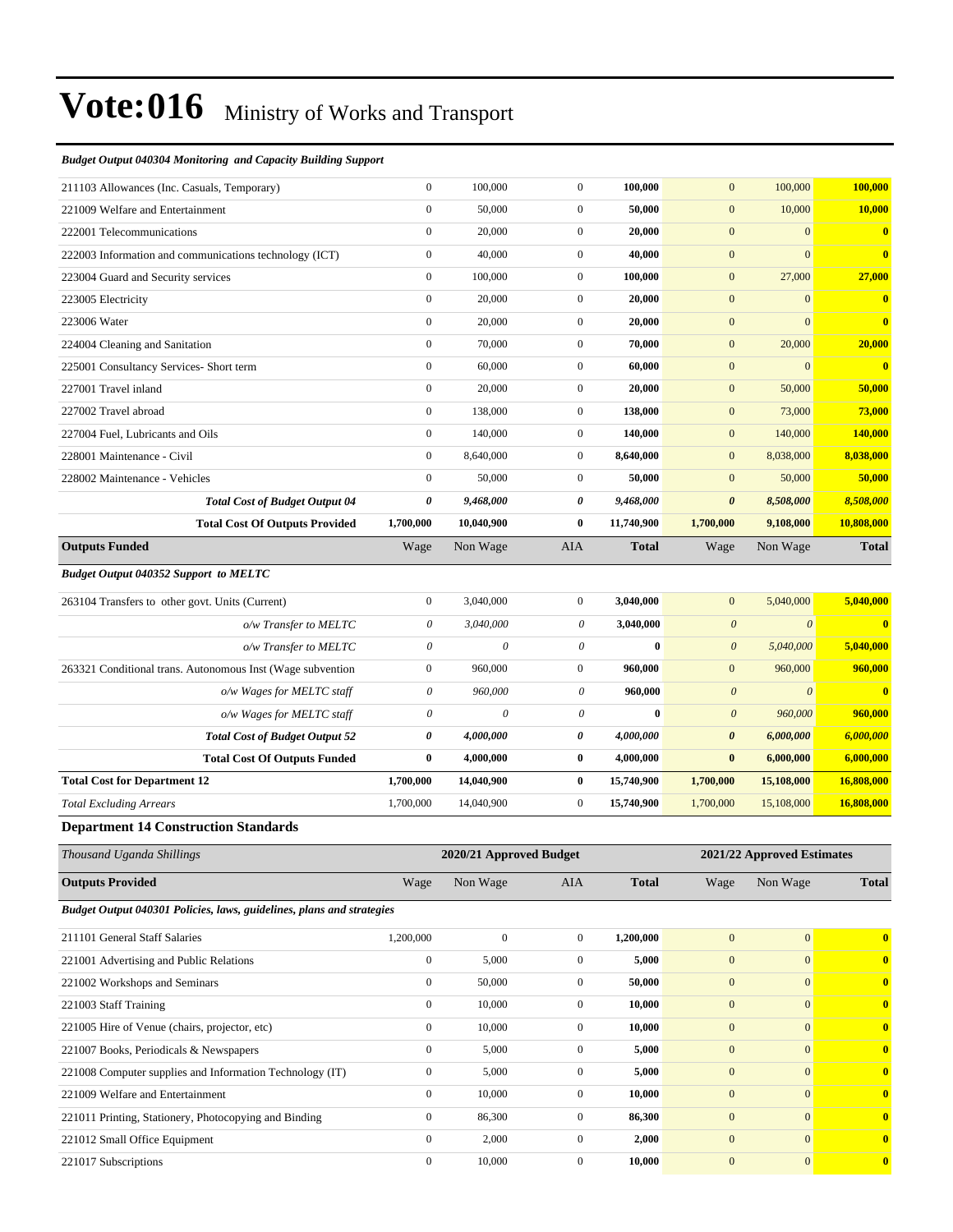| 222001 Telecommunications                                                                     | $\boldsymbol{0}$ | 5,000            | $\mathbf{0}$     | 5,000     | $\overline{0}$        | $\mathbf{0}$          | $\bf{0}$                |
|-----------------------------------------------------------------------------------------------|------------------|------------------|------------------|-----------|-----------------------|-----------------------|-------------------------|
| 222003 Information and communications technology (ICT)                                        | $\boldsymbol{0}$ | 5,000            | $\boldsymbol{0}$ | 5,000     | $\mathbf{0}$          | $\mathbf{0}$          | $\bf{0}$                |
| 223004 Guard and Security services                                                            | $\boldsymbol{0}$ | 10,000           | $\mathbf{0}$     | 10,000    | $\mathbf{0}$          | $\mathbf{0}$          | $\bf{0}$                |
| 223005 Electricity                                                                            | $\boldsymbol{0}$ | 10,000           | $\mathbf{0}$     | 10,000    | $\mathbf{0}$          | $\mathbf{0}$          | $\bf{0}$                |
| 223006 Water                                                                                  | $\boldsymbol{0}$ | 10,000           | $\mathbf{0}$     | 10,000    | $\boldsymbol{0}$      | $\mathbf{0}$          | $\bf{0}$                |
| 224004 Cleaning and Sanitation                                                                | $\boldsymbol{0}$ | 10,000           | $\mathbf{0}$     | 10,000    | $\boldsymbol{0}$      | $\mathbf{0}$          | $\bf{0}$                |
| 224005 Uniforms, Beddings and Protective Gear                                                 | $\boldsymbol{0}$ | 5,000            | $\mathbf{0}$     | 5,000     | $\mathbf{0}$          | $\mathbf{0}$          | $\bf{0}$                |
| 227001 Travel inland                                                                          | $\boldsymbol{0}$ | 42,700           | $\mathbf{0}$     | 42,700    | $\mathbf{0}$          | $\mathbf{0}$          | $\bf{0}$                |
| 227002 Travel abroad                                                                          | $\boldsymbol{0}$ | 21,000           | $\mathbf{0}$     | 21,000    | $\mathbf{0}$          | $\mathbf{0}$          | $\bf{0}$                |
| 227004 Fuel, Lubricants and Oils                                                              | $\boldsymbol{0}$ | 10,000           | $\mathbf{0}$     | 10,000    | $\boldsymbol{0}$      | $\mathbf{0}$          | $\bf{0}$                |
| 228001 Maintenance - Civil                                                                    | $\boldsymbol{0}$ | 5,000            | $\mathbf{0}$     | 5,000     | $\boldsymbol{0}$      | $\mathbf{0}$          | $\bf{0}$                |
| 228002 Maintenance - Vehicles                                                                 | $\boldsymbol{0}$ | 10,000           | $\mathbf{0}$     | 10,000    | $\mathbf{0}$          | $\mathbf{0}$          | $\bf{0}$                |
| 273102 Incapacity, death benefits and funeral expenses                                        | $\boldsymbol{0}$ | 10,000           | $\mathbf{0}$     | 10,000    | $\mathbf{0}$          | $\mathbf{0}$          | $\bf{0}$                |
| <b>Total Cost of Budget Output 01</b>                                                         | 1,200,000        | 347,000          | 0                | 1,547,000 | $\boldsymbol{\theta}$ | $\boldsymbol{\theta}$ | $\boldsymbol{\theta}$   |
| Budget Output 040303 Monitoring Compliance of Construction Standards and undertaking Research |                  |                  |                  |           |                       |                       |                         |
| 211101 General Staff Salaries                                                                 | $\overline{0}$   | $\boldsymbol{0}$ | $\boldsymbol{0}$ | $\bf{0}$  | 1,200,000             | $\mathbf{0}$          | 1,200,000               |
| 211103 Allowances (Inc. Casuals, Temporary)                                                   | $\boldsymbol{0}$ | $\mathbf{0}$     | $\boldsymbol{0}$ | $\bf{0}$  | $\boldsymbol{0}$      | 40,000                | 40,000                  |
| 221001 Advertising and Public Relations                                                       | $\boldsymbol{0}$ | 5,000            | $\mathbf{0}$     | 5,000     | $\mathbf{0}$          | 10,000                | 10,000                  |
| 221002 Workshops and Seminars                                                                 | $\boldsymbol{0}$ | 25,000           | $\mathbf{0}$     | 25,000    | $\mathbf{0}$          | $\mathbf{0}$          | $\overline{\mathbf{0}}$ |
| 221003 Staff Training                                                                         | $\boldsymbol{0}$ | 10,000           | $\mathbf{0}$     | 10,000    | $\mathbf{0}$          | $\mathbf{0}$          | $\bf{0}$                |
| 221008 Computer supplies and Information Technology (IT)                                      | $\boldsymbol{0}$ | 20,000           | $\mathbf{0}$     | 20,000    | $\boldsymbol{0}$      | $\mathbf{0}$          | $\bf{0}$                |
| 221009 Welfare and Entertainment                                                              | $\boldsymbol{0}$ | 10,000           | $\mathbf{0}$     | 10,000    | $\mathbf{0}$          | $\mathbf{0}$          | $\bf{0}$                |
|                                                                                               | $\boldsymbol{0}$ | 6,000            | $\mathbf{0}$     | 6,000     | $\mathbf{0}$          | $\mathbf{0}$          | $\bf{0}$                |
| 221011 Printing, Stationery, Photocopying and Binding                                         | $\boldsymbol{0}$ |                  | $\mathbf{0}$     |           | $\mathbf{0}$          |                       |                         |
| 221012 Small Office Equipment                                                                 | $\boldsymbol{0}$ | 2,000<br>10,000  | $\mathbf{0}$     | 2,000     | $\mathbf{0}$          | 20,000                | 20,000<br>30,000        |
| 223004 Guard and Security services                                                            |                  |                  |                  | 10,000    |                       | 30,000                |                         |
| 223005 Electricity                                                                            | $\boldsymbol{0}$ | 10,000           | $\mathbf{0}$     | 10,000    | $\boldsymbol{0}$      | 29,000                | 29,000                  |
| 223006 Water                                                                                  | $\boldsymbol{0}$ | 10,000           | $\mathbf{0}$     | 10,000    | $\boldsymbol{0}$      | 11,000                | 11,000                  |
| 224004 Cleaning and Sanitation                                                                | $\boldsymbol{0}$ | 25,000           | $\mathbf{0}$     | 25,000    | $\mathbf{0}$          | $\mathbf{0}$          | $\bf{0}$                |
| 225001 Consultancy Services- Short term                                                       | $\boldsymbol{0}$ | 50,000           | $\mathbf{0}$     | 50,000    | $\mathbf{0}$          | $\mathbf{0}$          | $\bf{0}$                |
| 225002 Consultancy Services-Long-term                                                         | $\boldsymbol{0}$ | 50,000           | $\mathbf{0}$     | 50,000    | $\mathbf{0}$          | $\mathbf{0}$          | $\bf{0}$                |
| 227001 Travel inland                                                                          | $\mathbf{0}$     | 60,000           | $\boldsymbol{0}$ | 60,000    | $\boldsymbol{0}$      | 60,000                | 60,000                  |
| 227002 Travel abroad                                                                          | $\boldsymbol{0}$ | 15,000           | $\boldsymbol{0}$ | 15,000    | $\mathbf{0}$          | $\boldsymbol{0}$      | $\bf{0}$                |
| 227004 Fuel, Lubricants and Oils                                                              | $\overline{0}$   | 40,000           | $\boldsymbol{0}$ | 40,000    | $\boldsymbol{0}$      | 62,000                | 62,000                  |
| 228002 Maintenance - Vehicles                                                                 | $\overline{0}$   | $\boldsymbol{0}$ | $\boldsymbol{0}$ | $\bf{0}$  | $\boldsymbol{0}$      | 20,000                | 20,000                  |
| 273102 Incapacity, death benefits and funeral expenses                                        | $\boldsymbol{0}$ | 2,000            | $\mathbf{0}$     | 2,000     | $\boldsymbol{0}$      | $\mathbf{0}$          | $\bf{0}$                |
| <b>Total Cost of Budget Output 03</b>                                                         | 0                | 350,000          | 0                | 350,000   | 1,200,000             | 282,000               | 1,482,000               |
| Budget Output 040304 Monitoring and Capacity Building Support                                 |                  |                  |                  |           |                       |                       |                         |
| 211103 Allowances (Inc. Casuals, Temporary)                                                   | $\boldsymbol{0}$ | 50,000           | $\boldsymbol{0}$ | 50,000    | $\mathbf{0}$          | 80,000                | 80,000                  |
| 221001 Advertising and Public Relations                                                       | $\overline{0}$   | $\boldsymbol{0}$ | $\boldsymbol{0}$ | $\bf{0}$  | $\boldsymbol{0}$      | 10,000                | 10,000                  |
| 221003 Staff Training                                                                         | $\boldsymbol{0}$ | 50,000           | $\boldsymbol{0}$ | 50,000    | $\boldsymbol{0}$      | $\mathbf{0}$          | $\bf{0}$                |
| 221008 Computer supplies and Information Technology (IT)                                      | $\boldsymbol{0}$ | 5,000            | $\boldsymbol{0}$ | 5,000     | $\boldsymbol{0}$      | $\mathbf{0}$          | $\bf{0}$                |
| 221012 Small Office Equipment                                                                 | $\overline{0}$   | 5,000            | $\boldsymbol{0}$ | 5,000     | $\boldsymbol{0}$      | 10,000                | 10,000                  |
| 223005 Electricity                                                                            | $\overline{0}$   | $\boldsymbol{0}$ | $\boldsymbol{0}$ | $\bf{0}$  | $\boldsymbol{0}$      | 10,000                | 10,000                  |
| 223006 Water                                                                                  | $\overline{0}$   | $\boldsymbol{0}$ | $\boldsymbol{0}$ | $\bf{0}$  | $\boldsymbol{0}$      | 10,000                | 10,000                  |
| 225001 Consultancy Services- Short term                                                       | $\boldsymbol{0}$ | 20,000           | $\mathbf{0}$     | 20,000    | $\boldsymbol{0}$      | $\mathbf{0}$          | $\mathbf{0}$            |
|                                                                                               |                  |                  |                  |           |                       |                       |                         |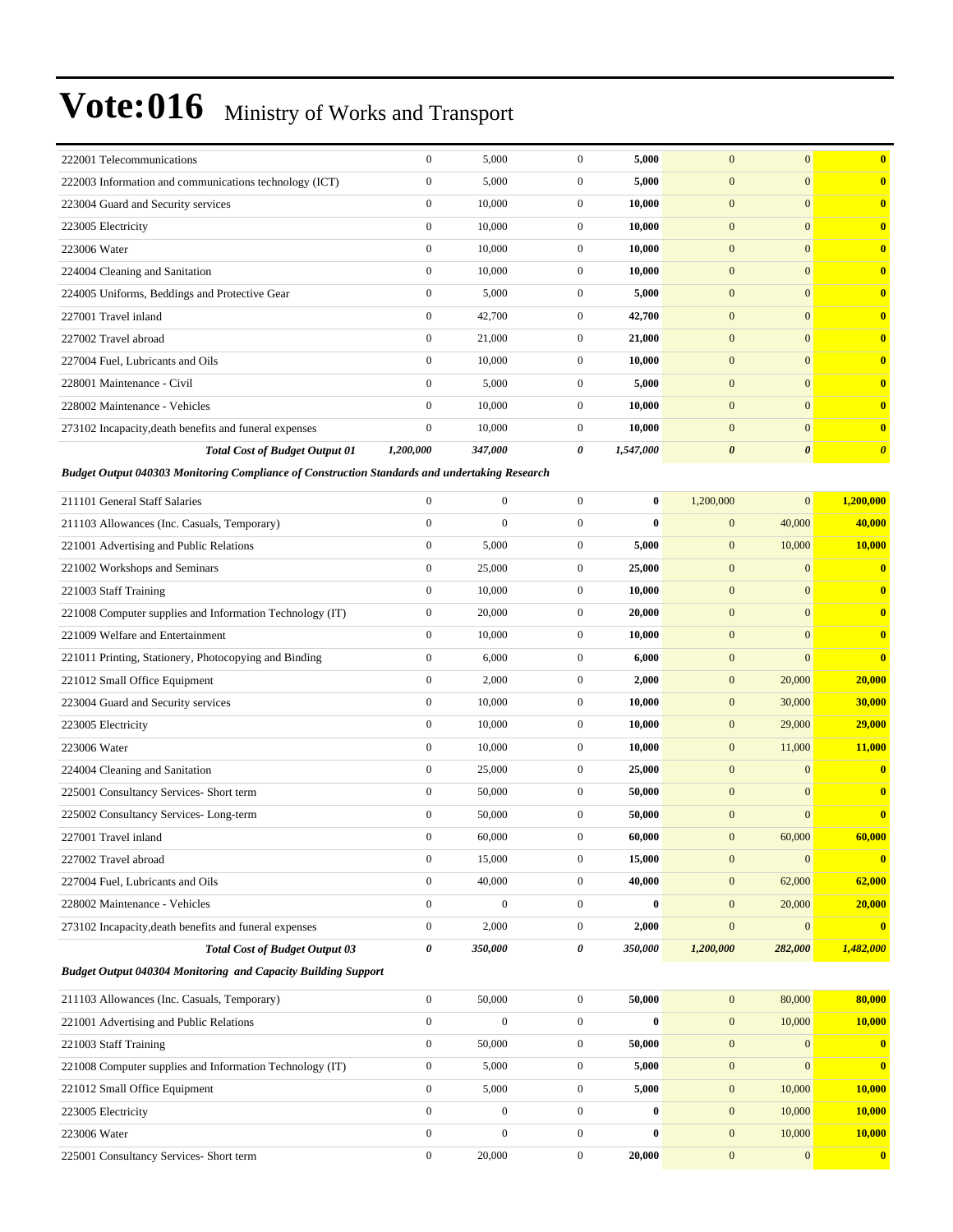| 227001 Travel inland                                                                          | $\boldsymbol{0}$          | 60,000                  | $\mathbf{0}$          | 60,000       | $\mathbf{0}$          | 60,000                     | 60,000                  |  |  |  |
|-----------------------------------------------------------------------------------------------|---------------------------|-------------------------|-----------------------|--------------|-----------------------|----------------------------|-------------------------|--|--|--|
| 227004 Fuel, Lubricants and Oils                                                              | $\boldsymbol{0}$          | 10,000                  | $\boldsymbol{0}$      | 10,000       | $\mathbf{0}$          | $\mathbf{0}$               | $\overline{\mathbf{0}}$ |  |  |  |
| 228002 Maintenance - Vehicles                                                                 | $\boldsymbol{0}$          | $\mathbf{0}$            | $\boldsymbol{0}$      | $\bf{0}$     | $\mathbf{0}$          | 20,000                     | 20,000                  |  |  |  |
| <b>Total Cost of Budget Output 04</b>                                                         | 0                         | 200,000                 | 0                     | 200,000      | $\boldsymbol{\theta}$ | 200,000                    | 200,000                 |  |  |  |
| <b>Total Cost Of Outputs Provided</b>                                                         | 1,200,000                 | 897,000                 | $\bf{0}$              | 2,097,000    | 1,200,000             | 482,000                    | 1,682,000               |  |  |  |
| <b>Outputs Funded</b>                                                                         | Wage                      | Non Wage                | AIA                   | <b>Total</b> | Wage                  | Non Wage                   | <b>Total</b>            |  |  |  |
| <b>Budget Output 040351 Registration of Engineers</b>                                         |                           |                         |                       |              |                       |                            |                         |  |  |  |
| 263104 Transfers to other govt. Units (Current)                                               | $\boldsymbol{0}$          | 1.030.000               | $\mathbf{0}$          | 1,030,000    | $\mathbf{0}$          | 760,000                    | 760,000                 |  |  |  |
| o/w Subscription payments for Engineers in ERB and UIPE                                       | $\boldsymbol{\mathit{0}}$ | 30,000                  | 0                     | 30,000       | $\boldsymbol{\theta}$ | $\boldsymbol{\mathit{0}}$  | $\bf{0}$                |  |  |  |
| o/w Support to ERB activities                                                                 | $\boldsymbol{\mathit{0}}$ | 1,000,000               | 0                     | 1,000,000    | $\boldsymbol{\theta}$ | $\boldsymbol{\theta}$      | $\bf{0}$                |  |  |  |
| o/w Support to UIP and UIPE                                                                   | $\boldsymbol{\mathit{0}}$ | $\theta$                | $\boldsymbol{\theta}$ | $\bf{0}$     | $\boldsymbol{\theta}$ | 760,000                    | 760,000                 |  |  |  |
| <b>Total Cost of Budget Output 51</b>                                                         | 0                         | 1,030,000               | 0                     | 1,030,000    | $\boldsymbol{\theta}$ | 760,000                    | 760,000                 |  |  |  |
| <b>Total Cost Of Outputs Funded</b>                                                           | 0                         | 1,030,000               | $\bf{0}$              | 1,030,000    | $\bf{0}$              | 760,000                    | 760,000                 |  |  |  |
| <b>Total Cost for Department 14</b>                                                           | 1,200,000                 | 1,927,000               | $\bf{0}$              | 3,127,000    | 1,200,000             | 1,242,000                  | 2,442,000               |  |  |  |
| <b>Total Excluding Arrears</b>                                                                | 1,200,000                 | 1,927,000               | $\boldsymbol{0}$      | 3,127,000    | 1,200,000             | 1,242,000                  | 2,442,000               |  |  |  |
| <b>Department 15 Public Structures</b>                                                        |                           |                         |                       |              |                       |                            |                         |  |  |  |
| Thousand Uganda Shillings                                                                     |                           | 2020/21 Approved Budget |                       |              |                       | 2021/22 Approved Estimates |                         |  |  |  |
| <b>Outputs Provided</b>                                                                       | Wage                      | Non Wage                | AIA                   | <b>Total</b> | Wage                  | Non Wage                   | <b>Total</b>            |  |  |  |
| Budget Output 040301 Policies, laws, guidelines, plans and strategies                         |                           |                         |                       |              |                       |                            |                         |  |  |  |
| 211103 Allowances (Inc. Casuals, Temporary)                                                   | $\boldsymbol{0}$          | 64,200                  | $\boldsymbol{0}$      | 64,200       | $\mathbf{0}$          | 55,000                     | 55,000                  |  |  |  |
| 221001 Advertising and Public Relations                                                       | $\boldsymbol{0}$          | 10,000                  | $\mathbf{0}$          | 10,000       | $\mathbf{0}$          | 10,000                     | 10,000                  |  |  |  |
| 221002 Workshops and Seminars                                                                 | $\boldsymbol{0}$          | 20,200                  | $\mathbf{0}$          | 20,200       | $\mathbf{0}$          | 20,000                     | 20,000                  |  |  |  |
| 227001 Travel inland                                                                          | $\boldsymbol{0}$          | 10,000                  | $\boldsymbol{0}$      | 10,000       | $\boldsymbol{0}$      | 12,000                     | <b>12,000</b>           |  |  |  |
| 227004 Fuel, Lubricants and Oils                                                              | $\boldsymbol{0}$          | 12,000                  | $\boldsymbol{0}$      | 12,000       | $\mathbf{0}$          | 12,000                     | <b>12,000</b>           |  |  |  |
| 228002 Maintenance - Vehicles                                                                 | $\boldsymbol{0}$          | 12,000                  | $\mathbf{0}$          | 12,000       | $\mathbf{0}$          | 5,000                      | 5,000                   |  |  |  |
| 228003 Maintenance - Machinery, Equipment & Furniture                                         | $\boldsymbol{0}$          | 9,600                   | $\mathbf{0}$          | 9,600        | $\mathbf{0}$          | 6,000                      | 6,000                   |  |  |  |
| <b>Total Cost of Budget Output 01</b>                                                         | 0                         | 138,000                 | 0                     | 138,000      | $\boldsymbol{\theta}$ | 120,000                    | 120,000                 |  |  |  |
| <b>Budget Output 040302 Management of Public Buildings</b>                                    |                           |                         |                       |              |                       |                            |                         |  |  |  |
| 211101 General Staff Salaries                                                                 | 1,000,000                 | $\boldsymbol{0}$        | $\mathbf{0}$          | 1,000,000    | 1,000,000             | $\mathbf{0}$               | 1,000,000               |  |  |  |
| 211103 Allowances (Inc. Casuals, Temporary)                                                   | $\boldsymbol{0}$          | 10,000                  | $\boldsymbol{0}$      | 10,000       | $\boldsymbol{0}$      | 10,000                     | 10,000                  |  |  |  |
| 213002 Incapacity, death benefits and funeral expenses                                        | $\boldsymbol{0}$          | 8,500                   | $\boldsymbol{0}$      | 8,500        | $\boldsymbol{0}$      | 5,000                      | 5,000                   |  |  |  |
| 221003 Staff Training                                                                         | $\boldsymbol{0}$          | 11,380                  | $\boldsymbol{0}$      | 11,380       | $\boldsymbol{0}$      | $\mathbf{0}$               | $\overline{\mathbf{0}}$ |  |  |  |
| 221011 Printing, Stationery, Photocopying and Binding                                         | $\boldsymbol{0}$          | 4,646                   | $\boldsymbol{0}$      | 4,646        | $\bf{0}$              | 5,000                      | 5,000                   |  |  |  |
| 223005 Electricity                                                                            | $\boldsymbol{0}$          | 4,980                   | $\boldsymbol{0}$      | 4,980        | $\boldsymbol{0}$      | 5,000                      | 5,000                   |  |  |  |
| 223006 Water                                                                                  | $\boldsymbol{0}$          | 4,980                   | $\boldsymbol{0}$      | 4,980        | $\boldsymbol{0}$      | 5,000                      | 5,000                   |  |  |  |
| 224004 Cleaning and Sanitation                                                                | $\boldsymbol{0}$          | 10,000                  | $\boldsymbol{0}$      | 10,000       | $\bf{0}$              | 5,000                      | 5,000                   |  |  |  |
| 227001 Travel inland                                                                          | $\boldsymbol{0}$          | 15,949                  | $\boldsymbol{0}$      | 15,949       | $\boldsymbol{0}$      | 4,800                      | 4,800                   |  |  |  |
| 227004 Fuel, Lubricants and Oils                                                              | $\boldsymbol{0}$          | 12,000                  | $\boldsymbol{0}$      | 12,000       | $\boldsymbol{0}$      | $\mathbf{0}$               | $\mathbf{0}$            |  |  |  |
| 228001 Maintenance - Civil                                                                    | $\boldsymbol{0}$          | 10,000                  | $\boldsymbol{0}$      | 10,000       | $\boldsymbol{0}$      | 10,000                     | 10,000                  |  |  |  |
| 228002 Maintenance - Vehicles                                                                 | $\boldsymbol{0}$          | 30,000                  | $\boldsymbol{0}$      | 30,000       | $\boldsymbol{0}$      | 9,240                      | 9,240                   |  |  |  |
| <b>Total Cost of Budget Output 02</b>                                                         | 1,000,000                 | 122,435                 | 0                     | 1,122,435    | 1,000,000             | 59,040                     | 1,059,040               |  |  |  |
| Budget Output 040303 Monitoring Compliance of Construction Standards and undertaking Research |                           |                         |                       |              |                       |                            |                         |  |  |  |

211103 Allowances (Inc. Casuals, Temporary) 0 5,000 0 **5,000** 0 0 **0**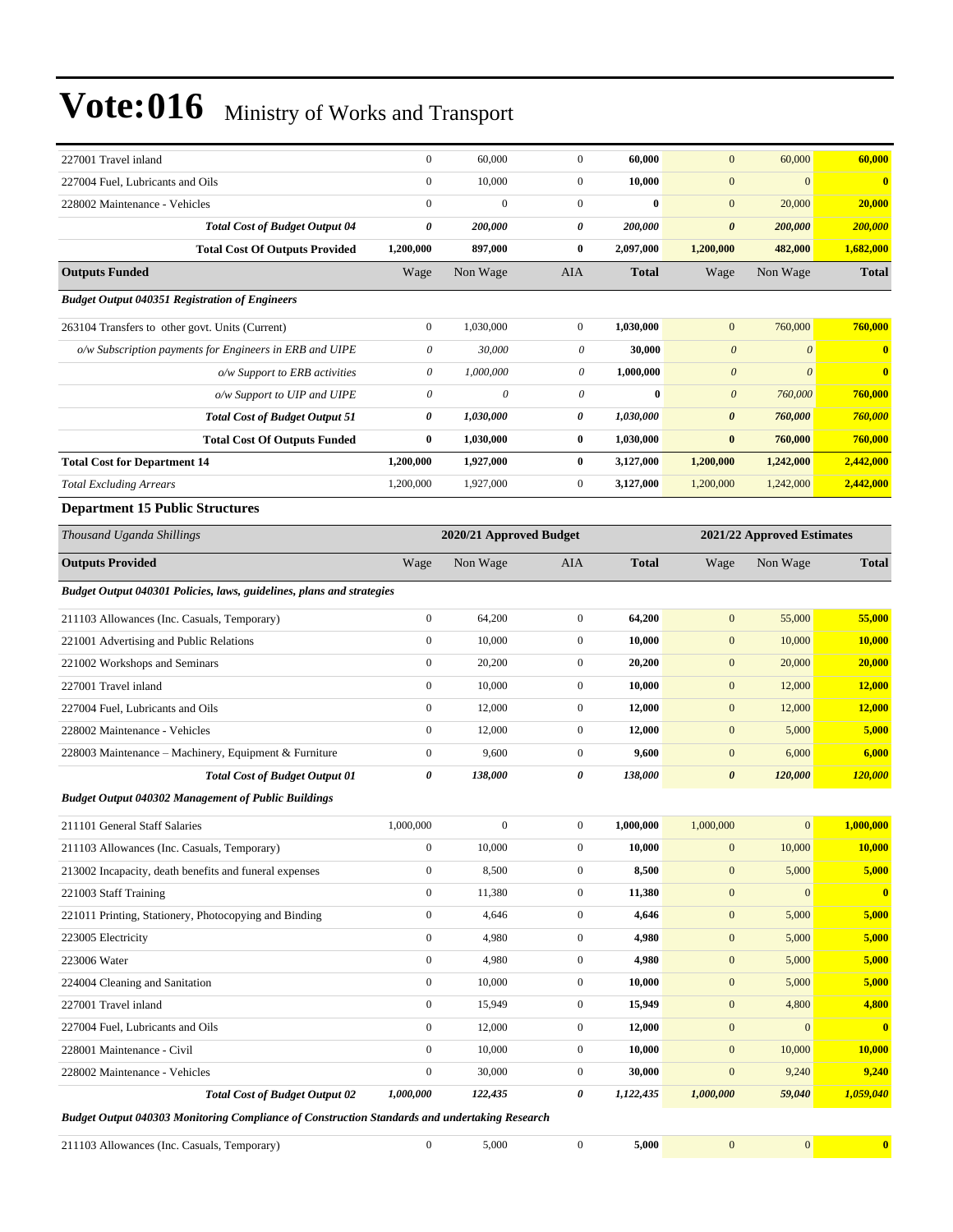| 221001 Advertising and Public Relations                                   | $\boldsymbol{0}$          | 5,000                 | $\mathbf{0}$              | 5,000        | $\mathbf{0}$              | $\mathbf{0}$          | $\bf{0}$                |
|---------------------------------------------------------------------------|---------------------------|-----------------------|---------------------------|--------------|---------------------------|-----------------------|-------------------------|
| 221012 Small Office Equipment                                             | $\boldsymbol{0}$          | 55,000                | $\boldsymbol{0}$          | 55,000       | $\boldsymbol{0}$          | 10,000                | 10,000                  |
| 223004 Guard and Security services                                        | $\boldsymbol{0}$          | 10,000                | $\boldsymbol{0}$          | 10,000       | $\boldsymbol{0}$          | 15,000                | 15,000                  |
| 223005 Electricity                                                        | $\boldsymbol{0}$          | $\boldsymbol{0}$      | $\overline{0}$            | $\bf{0}$     | $\boldsymbol{0}$          | 5,000                 | 5,000                   |
| 223006 Water                                                              | $\mathbf{0}$              | $\mathbf{0}$          | $\overline{0}$            | $\bf{0}$     | $\boldsymbol{0}$          | 10,000                | 10,000                  |
| 225002 Consultancy Services-Long-term                                     | $\boldsymbol{0}$          | 320,000               | $\mathbf{0}$              | 320,000      | $\boldsymbol{0}$          | 275,000               | 275,000                 |
| 227001 Travel inland                                                      | $\mathbf{0}$              | 10,000                | $\overline{0}$            | 10,000       | $\boldsymbol{0}$          | 6,000                 | 6,000                   |
| 227002 Travel abroad                                                      | $\mathbf{0}$              | 5,400                 | $\mathbf{0}$              | 5,400        | $\boldsymbol{0}$          | $\mathbf{0}$          | $\bf{0}$                |
| 227004 Fuel, Lubricants and Oils                                          | $\boldsymbol{0}$          | 9,600                 | $\overline{0}$            | 9,600        | $\boldsymbol{0}$          | $\mathbf{0}$          | $\bf{0}$                |
| 228001 Maintenance - Civil                                                | $\boldsymbol{0}$          | 10,000                | $\mathbf{0}$              | 10,000       | $\boldsymbol{0}$          | 9,000                 | 9,000                   |
| <b>Total Cost of Budget Output 03</b>                                     | $\boldsymbol{\theta}$     | 430,000               | 0                         | 430,000      | $\boldsymbol{\theta}$     | 330,000               | 330,000                 |
| <b>Budget Output 040304 Monitoring and Capacity Building Support</b>      |                           |                       |                           |              |                           |                       |                         |
| 211103 Allowances (Inc. Casuals, Temporary)                               | $\mathbf{0}$              | 10,000                | $\overline{0}$            | 10,000       | $\mathbf{0}$              | 5,000                 | 5,000                   |
| 221003 Staff Training                                                     | $\mathbf{0}$              | 40,000                | $\boldsymbol{0}$          | 40,000       | $\mathbf{0}$              | 20,000                | 20,000                  |
| 221008 Computer supplies and Information Technology (IT)                  | $\boldsymbol{0}$          | 45,000                | $\mathbf{0}$              | 45,000       | $\boldsymbol{0}$          | 40,000                | 40,000                  |
| 221009 Welfare and Entertainment                                          | $\mathbf{0}$              | 5,000                 | $\overline{0}$            | 5,000        | $\boldsymbol{0}$          | 5,000                 | 5,000                   |
| 221012 Small Office Equipment                                             | $\boldsymbol{0}$          | 30,000                | $\mathbf{0}$              | 30,000       | $\boldsymbol{0}$          | 30,000                | 30,000                  |
| 222001 Telecommunications                                                 | $\mathbf{0}$              | 5,000                 | $\overline{0}$            | 5,000        | $\boldsymbol{0}$          | $\mathbf{0}$          | $\bf{0}$                |
| 222003 Information and communications technology (ICT)                    | $\boldsymbol{0}$          | 50,000                | $\mathbf{0}$              | 50,000       | $\boldsymbol{0}$          | $\mathbf{0}$          | $\mathbf{0}$            |
| 227001 Travel inland                                                      | $\boldsymbol{0}$          | 10,000                | $\overline{0}$            | 10,000       | $\boldsymbol{0}$          | 6,000                 | 6,000                   |
| 227002 Travel abroad                                                      | $\mathbf{0}$              | 12,960                | $\mathbf{0}$              | 12,960       | $\boldsymbol{0}$          | $\boldsymbol{0}$      | $\overline{\mathbf{0}}$ |
| 227004 Fuel, Lubricants and Oils                                          | $\mathbf{0}$              | 10,000                | $\mathbf{0}$              | 10,000       | $\boldsymbol{0}$          | 5,000                 | 5,000                   |
| 228001 Maintenance - Civil                                                | $\mathbf{0}$              | $\overline{0}$        | $\overline{0}$            | $\bf{0}$     | $\boldsymbol{0}$          | 6,960                 | 6,960                   |
| 228002 Maintenance - Vehicles                                             | $\mathbf{0}$              | 10,000                | $\mathbf{0}$              | 10,000       | $\boldsymbol{0}$          | $\mathbf{0}$          | $\mathbf{0}$            |
| <b>Total Cost of Budget Output 04</b>                                     | $\boldsymbol{\theta}$     | 227,960               | 0                         | 227,960      | $\boldsymbol{\theta}$     | 117,960               | 117,960                 |
| <b>Budget Output 040306 Construction related accidents investigated</b>   |                           |                       |                           |              |                           |                       |                         |
| 227001 Travel inland                                                      | $\mathbf{0}$              | 10,000                | $\mathbf{0}$              | 10,000       | $\mathbf{0}$              | 10,000                | 10,000                  |
| <b>Total Cost of Budget Output 06</b>                                     | $\boldsymbol{\theta}$     | 10,000                | 0                         | 10,000       | $\boldsymbol{\theta}$     | 10,000                | 10,000                  |
| <b>Total Cost Of Outputs Provided</b>                                     | 1,000,000                 | 928,395               | 0                         | 1,928,395    | 1,000,000                 | 637,000               | 1,637,000               |
| <b>Outputs Funded</b>                                                     | Wage                      | Non Wage              | AIA                       | <b>Total</b> | Wage                      | Non Wage              | <b>Total</b>            |
| <b>Budget Output 040351 Registration of Engineers</b>                     |                           |                       |                           |              |                           |                       |                         |
| 241002 Commitment Charges                                                 | $\mathbf{0}$              | 10,000                | $\overline{0}$            | 10,000       | $\boldsymbol{0}$          | $\boldsymbol{0}$      | $\bf{0}$                |
| o/w Subscriptions for building standards and licences                     | $\boldsymbol{\mathit{0}}$ | 10,000                | $\boldsymbol{\mathit{0}}$ | 10,000       | $\theta$                  | $\boldsymbol{\theta}$ | $\bf{0}$                |
| 264101 Contributions to Autonomous Institutions                           | $\boldsymbol{0}$          | 30,000                | $\boldsymbol{0}$          | 30,000       | $\boldsymbol{0}$          | 30,000                | 30,000                  |
| o/w Payments of subscriptions for staff                                   | 0                         | 15,000                | $\theta$                  | 15,000       | $\boldsymbol{\theta}$     | $\boldsymbol{\theta}$ | $\bf{0}$                |
| o/w Subscriptions to International Professional Bodies                    | $\boldsymbol{\mathit{0}}$ | 15,000                | $\boldsymbol{\mathit{0}}$ | 15,000       | $\boldsymbol{0}$          | $\boldsymbol{\theta}$ | $\bf{0}$                |
| o/w Subscription to Professional Bodies                                   | $\boldsymbol{\mathit{0}}$ | 0                     | $\boldsymbol{\mathit{0}}$ | $\bf{0}$     | $\boldsymbol{\theta}$     | 30,000                | 30,000                  |
| 264201 Contributions to Autonomous Institutions                           | $\boldsymbol{0}$          | 25,000                | $\boldsymbol{0}$          | 25,000       | $\boldsymbol{0}$          | 35,000                | 35,000                  |
| o/w Support to Professional Bodies                                        | 0                         | 25,000                | $\theta$                  | 25,000       | $\boldsymbol{\theta}$     | $\boldsymbol{\theta}$ | $\bf{0}$                |
| o/w Charges for Codes                                                     | 0                         | $\boldsymbol{\theta}$ | $\boldsymbol{\mathit{0}}$ | $\bf{0}$     | $\boldsymbol{\mathit{0}}$ | 10,000                | 10,000                  |
| o/w Subscription to International Professional bodies                     | $\boldsymbol{\mathit{0}}$ | $\mathcal O$          | $\boldsymbol{\mathit{0}}$ | $\bf{0}$     | $\boldsymbol{0}$          | 25,000                | 25,000                  |
| <b>Total Cost of Budget Output 51</b>                                     | $\boldsymbol{\theta}$     | 65,000                | 0                         | 65,000       | $\boldsymbol{\theta}$     | 65,000                | 65,000                  |
| <b>Budget Output 040354 Support to the National Building Review Board</b> |                           |                       |                           |              |                           |                       |                         |
|                                                                           |                           |                       |                           |              |                           |                       |                         |
| 263104 Transfers to other govt. Units (Current)                           | $\boldsymbol{0}$          | 2,410,370             | $\boldsymbol{0}$          | 2,410,370    | $\boldsymbol{0}$          | 828,000               | 828,000                 |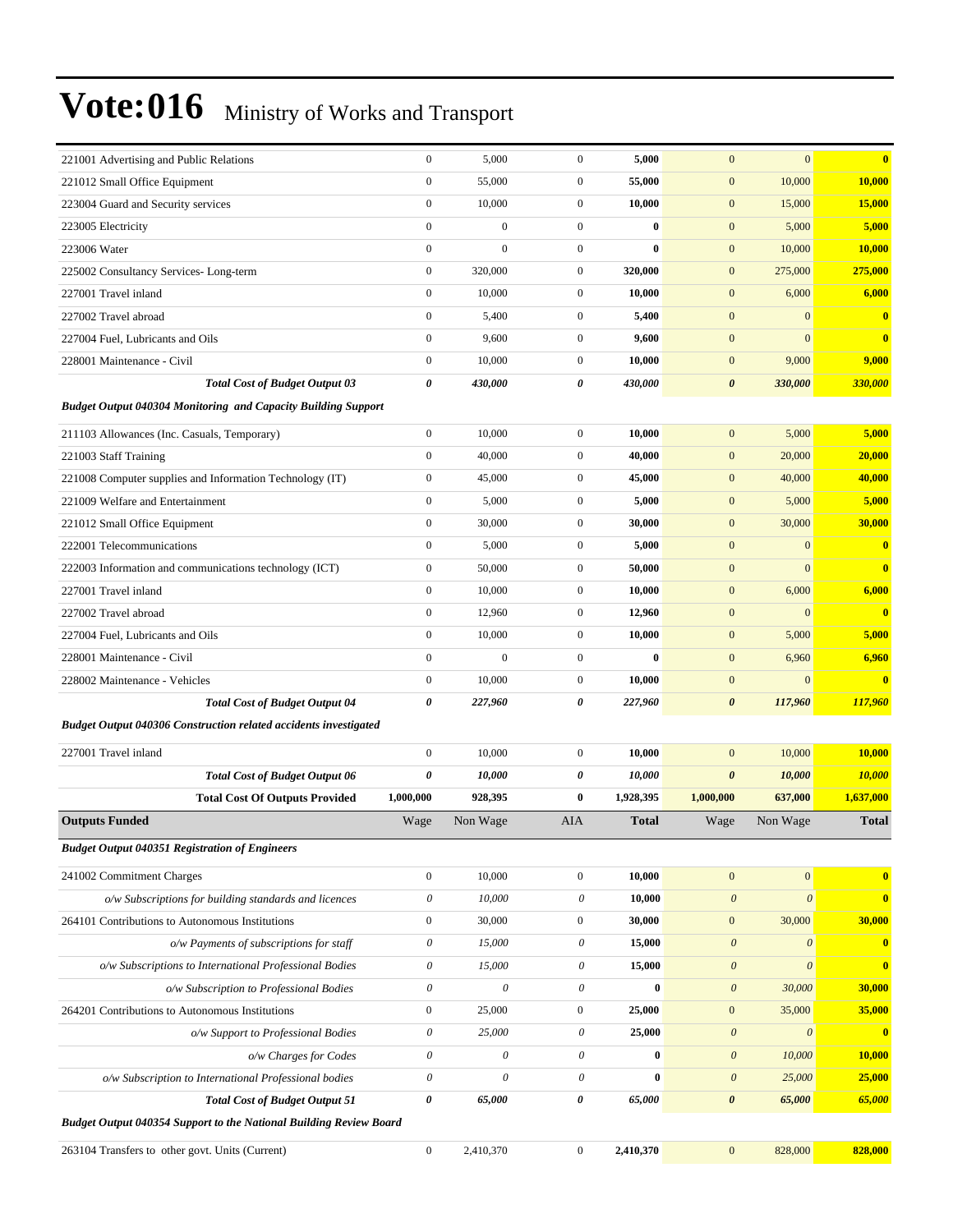works

| o/w Transfer to the National Building Review Board                                            | 0                             | 2,410,370               | 0                     | 2,410,370    | $\boldsymbol{\theta}$ | $\mathcal{O}$              | $\overline{\mathbf{0}}$ |
|-----------------------------------------------------------------------------------------------|-------------------------------|-------------------------|-----------------------|--------------|-----------------------|----------------------------|-------------------------|
| o/w Support to NBRB                                                                           | $\boldsymbol{\theta}$         | 0                       | $\theta$              | $\bf{0}$     | $\boldsymbol{\theta}$ | 828,000                    | 828,000                 |
| 263321 Conditional trans. Autonomous Inst (Wage subvention                                    | $\boldsymbol{0}$              | 2,589,630               | $\mathbf{0}$          | 2,589,630    | $\mathbf{0}$          | 3,600,000                  | 3,600,000               |
| o/w Wages for NBRB staff                                                                      | $\theta$                      | 2,589,630               | 0                     | 2,589,630    | $\boldsymbol{\theta}$ | $\boldsymbol{\theta}$      | $\mathbf{0}$            |
| o/w Staff salaries paid                                                                       | $\theta$                      | $\theta$                | 0                     | $\bf{0}$     | $\boldsymbol{\theta}$ | 3,600,000                  | 3,600,000               |
| <b>Total Cost of Budget Output 54</b>                                                         | 0                             | 5,000,000               | 0                     | 5,000,000    | 0                     | 4,428,000                  | 4,428,000               |
| <b>Total Cost Of Outputs Funded</b>                                                           | $\bf{0}$                      | 5,065,000               | $\bf{0}$              | 5,065,000    | $\bf{0}$              | 4,493,000                  | 4,493,000               |
| <b>Arrears</b>                                                                                | Wage                          | Non Wage                | AIA                   | <b>Total</b> | Wage                  | Non Wage                   | <b>Total</b>            |
| <b>Budget Output 040399 Arrears</b>                                                           |                               |                         |                       |              |                       |                            |                         |
| 321605 Domestic arrears (Budgeting)                                                           | $\boldsymbol{0}$              | $\boldsymbol{0}$        | $\mathbf{0}$          | $\bf{0}$     | $\mathbf{0}$          | 6,000,000                  | 6,000,000               |
| <b>Total Cost of Budget Output 99</b>                                                         | 0                             | 0                       | 0                     | 0            | $\boldsymbol{\theta}$ | 6,000,000                  | 6,000,000               |
| <b>Total Cost Of Arrears</b>                                                                  | $\bf{0}$                      | $\bf{0}$                | $\bf{0}$              | $\bf{0}$     | $\bf{0}$              | 6,000,000                  | 6,000,000               |
| <b>Total Cost for Department 15</b>                                                           | 1,000,000                     | 5,993,395               | $\bf{0}$              | 6,993,395    | 1,000,000             | 11,130,000                 | 12,130,000              |
| <b>Total Excluding Arrears</b>                                                                | 1,000,000                     | 5,993,395               | $\boldsymbol{0}$      | 6,993,395    | 1,000,000             | 5,130,000                  | 6,130,000               |
| <b>Development Budget Estimates</b>                                                           |                               |                         |                       |              |                       |                            |                         |
| <b>Project 1421 Development of the Construction Industry</b>                                  |                               |                         |                       |              |                       |                            |                         |
| Thousand Uganda Shillings                                                                     |                               | 2020/21 Approved Budget |                       |              |                       | 2021/22 Approved Estimates |                         |
| <b>Outputs Provided</b>                                                                       | <b>GoU Dev't External Fin</b> |                         | <b>AIA</b>            | <b>Total</b> |                       | GoU Dev't External Fin     | <b>Total</b>            |
| Budget Output 040301 Policies, laws, guidelines, plans and strategies                         |                               |                         |                       |              |                       |                            |                         |
| 211103 Allowances (Inc. Casuals, Temporary)                                                   | 100,000                       | $\boldsymbol{0}$        | $\mathbf{0}$          | 100,000      | 200,000               | $\mathbf{0}$               | 200,000                 |
| 221001 Advertising and Public Relations                                                       | 10,000                        | $\boldsymbol{0}$        | $\overline{0}$        | 10,000       | $\mathbf{0}$          | $\overline{0}$             | $\bf{0}$                |
| 221011 Printing, Stationery, Photocopying and Binding                                         | 20,000                        | $\mathbf{0}$            | $\overline{0}$        | 20,000       | $\mathbf{0}$          | $\overline{0}$             | $\bf{0}$                |
| 221017 Subscriptions                                                                          | 50,000                        | $\boldsymbol{0}$        | $\mathbf{0}$          | 50,000       | 110,000               | $\mathbf{0}$               | 110,000                 |
| 225002 Consultancy Services-Long-term                                                         | 1,300,000                     | $\mathbf{0}$            | $\boldsymbol{0}$      | 1,300,000    | 2,300,000             | $\mathbf{0}$               | 2,300,000               |
| 227001 Travel inland                                                                          | 100,000                       | $\boldsymbol{0}$        | $\mathbf{0}$          | 100,000      | $\mathbf{0}$          | $\mathbf{0}$               | $\bf{0}$                |
| 227004 Fuel, Lubricants and Oils                                                              | 50,000                        | $\boldsymbol{0}$        | $\overline{0}$        | 50,000       | 145,000               | $\mathbf{0}$               | 145,000                 |
| 228002 Maintenance - Vehicles                                                                 | 50,000                        | $\mathbf{0}$            | $\mathbf{0}$          | 50,000       | $\mathbf{0}$          | $\mathbf{0}$               |                         |
| Total Cost Of Budget Output 040301                                                            | 1,680,000                     | 0                       | 0                     | 1,680,000    | 2,755,000             | 0                          | 2,755,000               |
| <b>Budget Output 040302 Management of Public Buildings</b>                                    |                               |                         |                       |              |                       |                            |                         |
| 225002 Consultancy Services-Long-term                                                         | 650,000                       | $\boldsymbol{0}$        | $\boldsymbol{0}$      | 650,000      | $\boldsymbol{0}$      | $\overline{0}$             | $\bf{0}$                |
| 228001 Maintenance - Civil                                                                    | 300,000                       | $\boldsymbol{0}$        | $\mathbf{0}$          | 300,000      | $\boldsymbol{0}$      | $\boldsymbol{0}$           | $\bf{0}$                |
| Total Cost Of Budget Output 040302                                                            | 950,000                       | 0                       | $\boldsymbol{\theta}$ | 950,000      | $\boldsymbol{\theta}$ | 0                          | $\boldsymbol{\theta}$   |
| Budget Output 040303 Monitoring Compliance of Construction Standards and undertaking Research |                               |                         |                       |              |                       |                            |                         |
| 211103 Allowances (Inc. Casuals, Temporary)                                                   | 80,000                        | $\boldsymbol{0}$        | $\mathbf{0}$          | 80,000       | 100,000               | $\boldsymbol{0}$           | 100,000                 |
| 221002 Workshops and Seminars                                                                 | 40,000                        | $\boldsymbol{0}$        | $\boldsymbol{0}$      | 40,000       | $\boldsymbol{0}$      | $\boldsymbol{0}$           | $\bf{0}$                |
| 221009 Welfare and Entertainment                                                              | 10,000                        | $\boldsymbol{0}$        | $\boldsymbol{0}$      | 10,000       | $\boldsymbol{0}$      | $\overline{0}$             | $\bf{0}$                |
| 221011 Printing, Stationery, Photocopying and Binding                                         | 100,000                       | $\boldsymbol{0}$        | $\mathbf{0}$          | 100,000      | $\boldsymbol{0}$      | $\mathbf{0}$               | $\bf{0}$                |
| 225001 Consultancy Services- Short term                                                       | 100,000                       | $\boldsymbol{0}$        | $\mathbf{0}$          | 100,000      | $\boldsymbol{0}$      | $\overline{0}$             | $\bf{0}$                |
| 227001 Travel inland                                                                          | 100,000                       | $\boldsymbol{0}$        | $\mathbf{0}$          | 100,000      | $\mathbf{0}$          | $\overline{0}$             | $\bf{0}$                |
| 227004 Fuel, Lubricants and Oils                                                              | 100,000                       | $\boldsymbol{0}$        | $\boldsymbol{0}$      | 100,000      | 300,000               | $\boldsymbol{0}$           | 300,000                 |
| 228002 Maintenance - Vehicles                                                                 | $\boldsymbol{0}$              | $\boldsymbol{0}$        | $\boldsymbol{0}$      | $\bf{0}$     | 25,000                | $\boldsymbol{0}$           | 25,000                  |
| 281503 Engineering and Design Studies & Plans for capital                                     | 300,000                       | $\mathbf{0}$            | $\boldsymbol{0}$      | 300,000      | 300,000               | $\boldsymbol{0}$           | 300,000                 |

*Total Cost Of Budget Output 040303 830,000 0 0 830,000 725,000 0 725,000*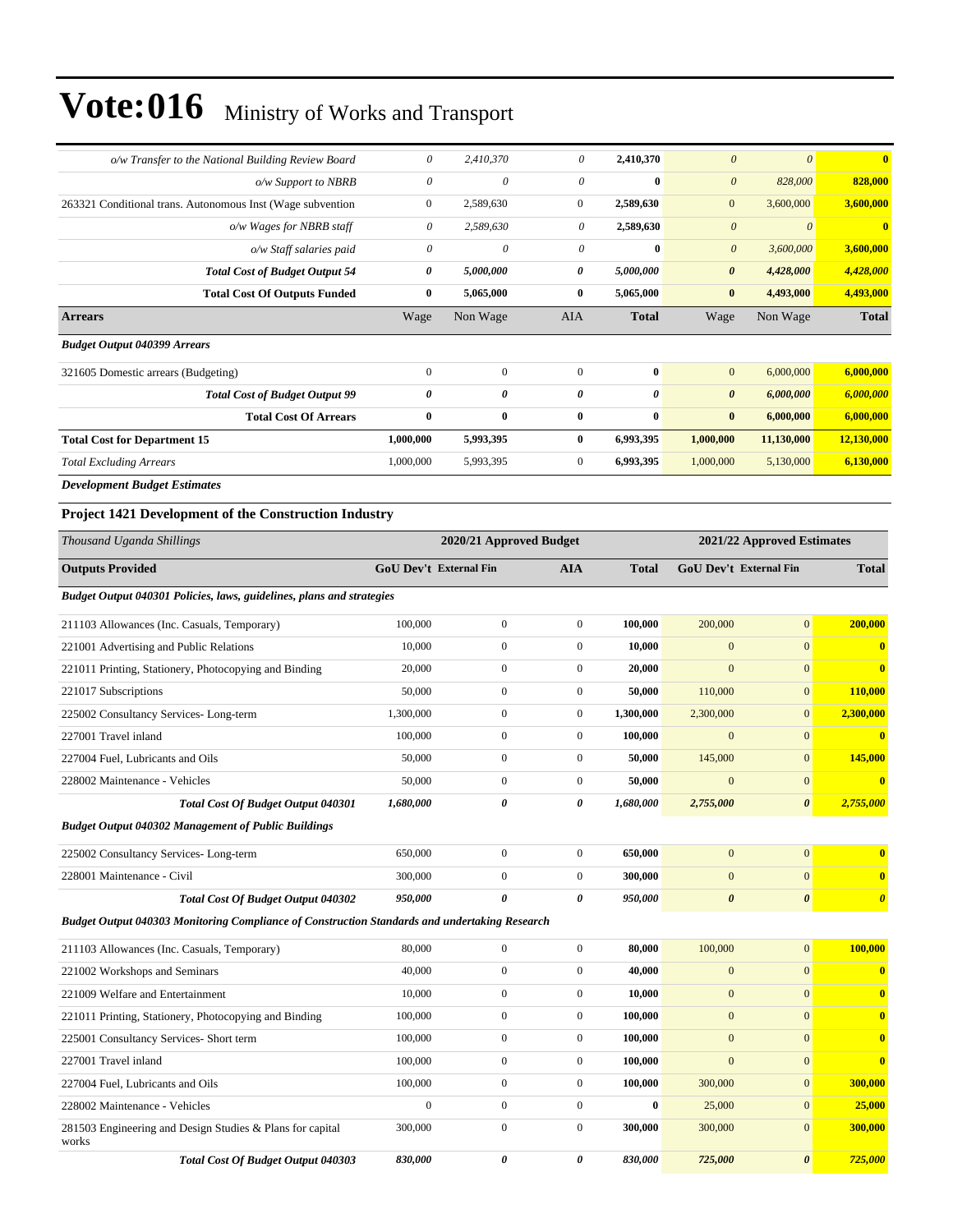| <b>Budget Output 040304 Monitoring and Capacity Building Support</b>          |                               |                               |                           |              |                       |                        |                         |
|-------------------------------------------------------------------------------|-------------------------------|-------------------------------|---------------------------|--------------|-----------------------|------------------------|-------------------------|
| 211103 Allowances (Inc. Casuals, Temporary)                                   | 395,000                       | $\mathbf{0}$                  | $\boldsymbol{0}$          | 395,000      | $\mathbf{0}$          | $\mathbf{0}$           | $\mathbf{0}$            |
| 221003 Staff Training                                                         | 150,000                       | 0                             | $\boldsymbol{0}$          | 150,000      | $\mathbf{0}$          | $\overline{0}$         | $\mathbf{0}$            |
| 221017 Subscriptions                                                          | 50,000                        | $\boldsymbol{0}$              | $\boldsymbol{0}$          | 50,000       | $\mathbf{0}$          | $\overline{0}$         | $\bf{0}$                |
| 223006 Water                                                                  | 5,000                         | $\mathbf{0}$                  | $\boldsymbol{0}$          | 5,000        | $\mathbf{0}$          | $\mathbf{0}$           | $\mathbf{0}$            |
| 227004 Fuel, Lubricants and Oils                                              | 100,000                       | $\boldsymbol{0}$              | $\boldsymbol{0}$          | 100,000      | $\mathbf{0}$          | $\overline{0}$         | $\bf{0}$                |
| 228002 Maintenance - Vehicles                                                 | 20,000                        | $\boldsymbol{0}$              | $\boldsymbol{0}$          | 20,000       | $\mathbf{0}$          | $\mathbf{0}$           | $\bf{0}$                |
| Total Cost Of Budget Output 040304                                            | 720,000                       | 0                             | 0                         | 720,000      | $\boldsymbol{\theta}$ | $\boldsymbol{\theta}$  | $\boldsymbol{\theta}$   |
| <b>Total Cost for Outputs Provided</b>                                        | 4,180,000                     | $\boldsymbol{0}$              | $\boldsymbol{0}$          | 4,180,000    | 3,480,000             | $\mathbf{0}$           | 3,480,000               |
| <b>Outputs Funded</b>                                                         | <b>GoU Dev't External Fin</b> |                               | AIA                       | <b>Total</b> |                       | GoU Dev't External Fin | <b>Total</b>            |
| <b>Budget Output 040351 Registration of Engineers</b>                         |                               |                               |                           |              |                       |                        |                         |
| 263104 Transfers to other govt. Units (Current)                               | 200,000                       | $\boldsymbol{0}$              | $\boldsymbol{0}$          | 200,000      | $\mathbf{0}$          | $\mathbf{0}$           | $\overline{\mathbf{0}}$ |
| o/w Support to UIPE and ERB                                                   | 200,000                       | $\boldsymbol{\theta}$         | $\boldsymbol{\mathit{0}}$ | 200,000      | $\theta$              | $\theta$               | $\bf{0}$                |
| <b>Total Cost Of Budget Output 040351</b>                                     | 200,000                       | 0                             | 0                         | 200,000      | $\boldsymbol{\theta}$ | $\boldsymbol{\theta}$  | $\boldsymbol{\theta}$   |
| <b>Budget Output 040354 Support to the National Building Review Board</b>     |                               |                               |                           |              |                       |                        |                         |
| 263204 Transfers to other govt. Units (Capital)                               | 1,000,000                     | 0                             | $\boldsymbol{0}$          | 1,000,000    | 5,000,000             | $\overline{0}$         | 5,000,000               |
| o/w Transfer to the National Building Review Board                            | 1,000,000                     | $\boldsymbol{\theta}$         | $\boldsymbol{\theta}$     | 1,000,000    | $\boldsymbol{\theta}$ | $\boldsymbol{\theta}$  | $\bf{0}$                |
| o/w Subvention to NBRB                                                        | $\theta$                      | 0                             | $\boldsymbol{\theta}$     | $\bf{0}$     | 5,000,000             | $\boldsymbol{\theta}$  | 5,000,000               |
| Total Cost Of Budget Output 040354                                            | 1,000,000                     | 0                             | 0                         | 1,000,000    | 5,000,000             | $\boldsymbol{\theta}$  | 5,000,000               |
| <b>Total Cost for Outputs Funded</b>                                          | 1,200,000                     | $\boldsymbol{0}$              | $\mathbf{0}$              | 1,200,000    | 5,000,000             | $\overline{0}$         | 5,000,000               |
| <b>Capital Purchases</b>                                                      |                               | <b>GoU Dev't External Fin</b> | <b>AIA</b>                | <b>Total</b> |                       | GoU Dev't External Fin | <b>Total</b>            |
| Budget Output 040372 Government Buildings and Administrative Infrastructure   |                               |                               |                           |              |                       |                        |                         |
| 281504 Monitoring, Supervision & Appraisal of Capital work                    | $\boldsymbol{0}$              | $\boldsymbol{0}$              | $\boldsymbol{0}$          | $\bf{0}$     | 50,000                | $\mathbf{0}$           | 50,000                  |
| 311101 Land                                                                   | 350,000                       | $\boldsymbol{0}$              | $\boldsymbol{0}$          | 350,000      | $\mathbf{0}$          | $\boldsymbol{0}$       | $\bf{0}$                |
| 312101 Non-Residential Buildings                                              | 2,370,000                     | $\mathbf{0}$                  | $\boldsymbol{0}$          | 2,370,000    | 4,210,000             | $\overline{0}$         | 4,210,000               |
| Total Cost Of Budget Output 040372                                            | 2,720,000                     | 0                             | 0                         | 2,720,000    | 4,260,000             | $\theta$               | 4,260,000               |
| Budget Output 040375 Purchase of Motor Vehicles and Other Transport Equipment |                               |                               |                           |              |                       |                        |                         |
| 312201 Transport Equipment                                                    | 1,340,000                     | $\boldsymbol{0}$              | $\boldsymbol{0}$          | 1,340,000    | $\mathbf{0}$          | $\mathbf{0}$           | $\bf{0}$                |
| Total Cost Of Budget Output 040375                                            | 1,340,000                     | 0                             | 0                         | 1,340,000    | $\boldsymbol{\theta}$ | $\boldsymbol{\theta}$  | $\boldsymbol{\theta}$   |
| Budget Output 040376 Purchase of Office and ICT Equipment, including Software |                               |                               |                           |              |                       |                        |                         |
| 312213 ICT Equipment                                                          | 200,000                       | $\boldsymbol{0}$              | $\boldsymbol{0}$          | 200,000      | 100,000               | $\mathbf{0}$           | 100,000                 |
| <b>Total Cost Of Budget Output 040376</b>                                     | 200,000                       | $\pmb{\theta}$                | 0                         | 200,000      | 100,000               | $\boldsymbol{\theta}$  | 100,000                 |
| <b>Budget Output 040377 Purchase of Specialised Machinery &amp; Equipment</b> |                               |                               |                           |              |                       |                        |                         |
| 312202 Machinery and Equipment                                                | 400,000                       | $\boldsymbol{0}$              | $\boldsymbol{0}$          | 400,000      | $\mathbf{0}$          | $\mathbf{0}$           | $\bf{0}$                |
| 312203 Furniture & Fixtures                                                   | $\boldsymbol{0}$              | $\boldsymbol{0}$              | $\boldsymbol{0}$          | $\bf{0}$     | 200,000               | $\mathbf{0}$           | 200,000                 |
| 312211 Office Equipment                                                       | 100,000                       | $\boldsymbol{0}$              | $\boldsymbol{0}$          | 100,000      | $\mathbf{0}$          | $\overline{0}$         | $\bf{0}$                |
| 312214 Laboratory Equipments                                                  | 1,000,000                     | $\boldsymbol{0}$              | $\boldsymbol{0}$          | 1,000,000    | 1,000,000             | $\mathbf{0}$           | 1,000,000               |
| Total Cost Of Budget Output 040377                                            | 1,500,000                     | 0                             | 0                         | 1,500,000    | 1,200,000             | 0                      | 1,200,000               |
| <b>Total Cost for Capital Purchases</b>                                       | 5,760,000                     | $\boldsymbol{0}$              | $\boldsymbol{0}$          | 5,760,000    | 5,560,000             | $\mathbf{0}$           | 5,560,000               |
| <b>Total Cost for Project: 1421</b>                                           | 11,140,000                    | $\boldsymbol{0}$              | $\boldsymbol{0}$          | 11,140,000   | 14,040,000            | $\mathbf{0}$           | 14,040,000              |
| <b>Total Excluding Arrears</b>                                                | 11,140,000                    | $\boldsymbol{0}$              | $\boldsymbol{0}$          | 11,140,000   | 14,040,000            | $\mathbf{0}$           | 14,040,000              |
|                                                                               | GoU                           | <b>External Fin</b>           | <b>AIA</b>                | <b>Total</b> | GoU                   | <b>External Fin</b>    | <b>Total</b>            |
| <b>Total Cost for Sub-SubProgramme 03</b>                                     | 37,001,295                    | $\bf{0}$                      | $\bf{0}$                  | 37,001,295   | 45,420,000            | $\boldsymbol{0}$       | 45,420,000              |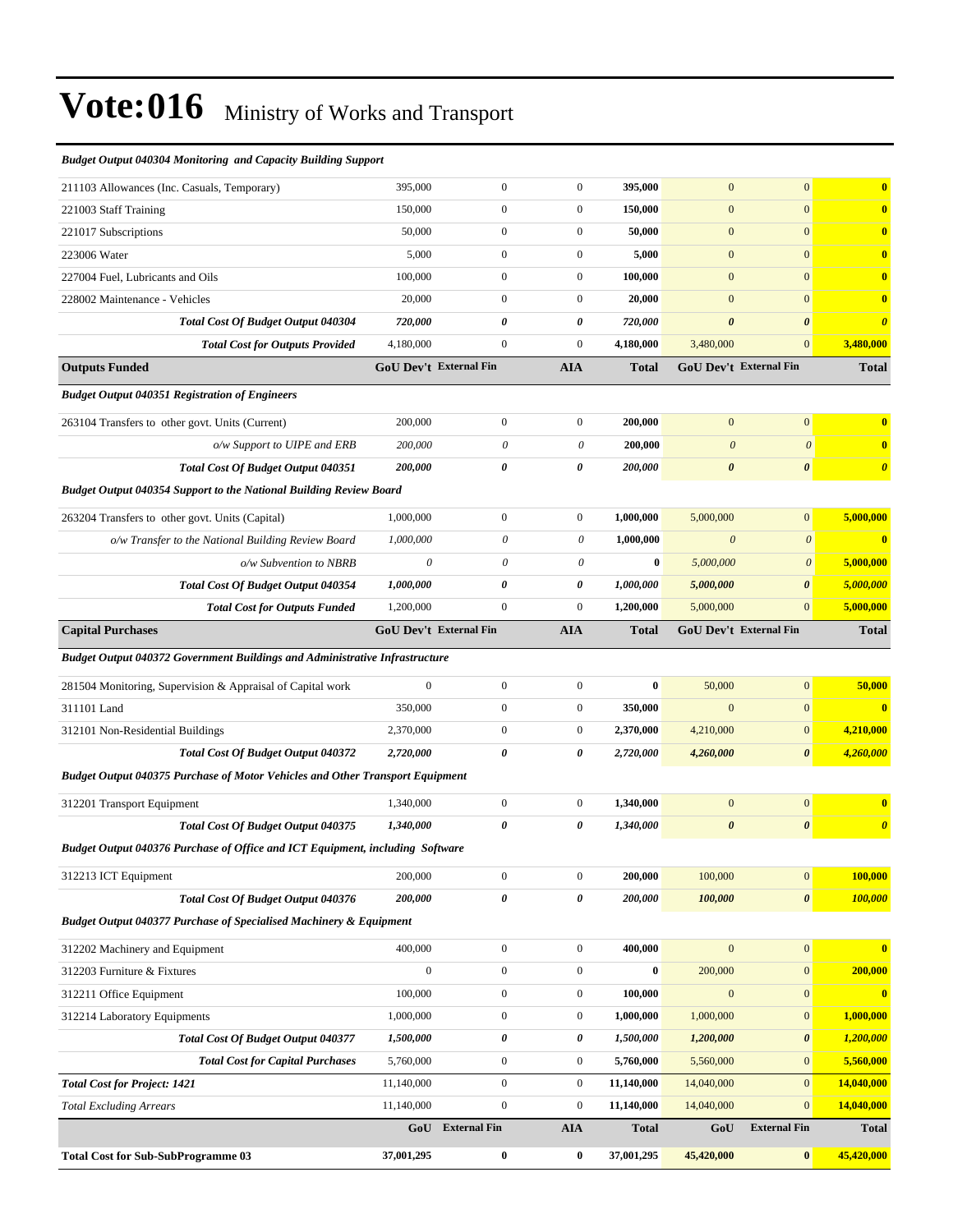| <b>Total Excluding Arrears</b>                                                        | 37,001,295       | $\overline{0}$                | $\mathbf{0}$            | 37,001,295   | 39,420,000   | $\mathbf{0}$                  | 39,420,000              |
|---------------------------------------------------------------------------------------|------------------|-------------------------------|-------------------------|--------------|--------------|-------------------------------|-------------------------|
| Sub-SubProgrammme 04 District, Urban and Community Access Roads                       |                  |                               |                         |              |              |                               |                         |
| <b>Development Budget Estimates</b>                                                   |                  |                               |                         |              |              |                               |                         |
| Project 1558 Rural Bridges Infrastructure Development                                 |                  |                               |                         |              |              |                               |                         |
| Thousand Uganda Shillings                                                             |                  |                               | 2020/21 Approved Budget |              |              | 2021/22 Approved Estimates    |                         |
| <b>Outputs Provided</b>                                                               |                  | <b>GoU Dev't External Fin</b> | <b>AIA</b>              | <b>Total</b> |              | <b>GoU Dev't External Fin</b> | <b>Total</b>            |
|                                                                                       |                  |                               |                         |              |              |                               |                         |
| Budget Output 040402 Monitoring and capacity building support for district road works |                  |                               |                         |              |              |                               |                         |
| 211102 Contract Staff Salaries                                                        | 641,648          | $\mathbf{0}$                  | $\boldsymbol{0}$        | 641,648      | 310,000      | $\mathbf{0}$                  | 310,000                 |
| 211103 Allowances (Inc. Casuals, Temporary)                                           | 230,120          | $\boldsymbol{0}$              | $\boldsymbol{0}$        | 230,120      | 120,000      | $\boldsymbol{0}$              | 120,000                 |
| 212101 Social Security Contributions                                                  | 64,165           | $\boldsymbol{0}$              | $\boldsymbol{0}$        | 64,165       | 31,000       | $\boldsymbol{0}$              | 31,000                  |
| 213002 Incapacity, death benefits and funeral expenses                                | 7,500            | $\mathbf{0}$                  | $\boldsymbol{0}$        | 7,500        | 5,000        | $\boldsymbol{0}$              | 5,000                   |
| 221001 Advertising and Public Relations                                               | 91,500           | $\mathbf{0}$                  | $\boldsymbol{0}$        | 91,500       | 31,500       | $\boldsymbol{0}$              | 31,500                  |
| 221002 Workshops and Seminars                                                         | 12,000           | $\mathbf{0}$                  | $\boldsymbol{0}$        | 12,000       | 5,000        | $\boldsymbol{0}$              | 5,000                   |
| 221003 Staff Training                                                                 | 199,900          | $\boldsymbol{0}$              | $\boldsymbol{0}$        | 199,900      | 100,000      | $\mathbf{0}$                  | 100,000                 |
| 221005 Hire of Venue (chairs, projector, etc)                                         | 5,000            | $\boldsymbol{0}$              | $\boldsymbol{0}$        | 5,000        | 2,500        | $\boldsymbol{0}$              | 2,500                   |
| 221007 Books, Periodicals & Newspapers                                                | 2,500            | $\mathbf{0}$                  | $\boldsymbol{0}$        | 2,500        | 2,500        | $\boldsymbol{0}$              | 2,500                   |
| 221008 Computer supplies and Information Technology (IT)                              | 56,000           | $\overline{0}$                | $\boldsymbol{0}$        | 56,000       | 50,000       | $\mathbf{0}$                  | 50,000                  |
| 221011 Printing, Stationery, Photocopying and Binding                                 | 50,511           | $\mathbf{0}$                  | $\boldsymbol{0}$        | 50,511       | 25,000       | $\boldsymbol{0}$              | 25,000                  |
| 222003 Information and communications technology (ICT)                                | 7,500            | $\boldsymbol{0}$              | $\boldsymbol{0}$        | 7,500        | $\mathbf{0}$ | $\mathbf{0}$                  | $\bf{0}$                |
| 225001 Consultancy Services- Short term                                               | 145,000          | $\boldsymbol{0}$              | $\boldsymbol{0}$        | 145,000      | $\mathbf{0}$ | $\boldsymbol{0}$              | $\overline{\mathbf{0}}$ |
| 227001 Travel inland                                                                  | 68,200           | $\mathbf{0}$                  | $\boldsymbol{0}$        | 68,200       | 68,200       | $\boldsymbol{0}$              | 68,200                  |
| 227002 Travel abroad                                                                  | 150,000          | $\overline{0}$                | $\boldsymbol{0}$        | 150,000      | 50,000       | $\mathbf{0}$                  | 50,000                  |
| 227004 Fuel, Lubricants and Oils                                                      | 127,200          | $\mathbf{0}$                  | $\boldsymbol{0}$        | 127,200      | 86,000       | $\boldsymbol{0}$              | 86,000                  |
| 228002 Maintenance - Vehicles                                                         | 70,800           | $\boldsymbol{0}$              | $\boldsymbol{0}$        | 70,800       | 90,800       | $\boldsymbol{0}$              | 90,800                  |
| 228004 Maintenance – Other                                                            | 83,500           | $\boldsymbol{0}$              | $\boldsymbol{0}$        | 83,500       | $\mathbf{0}$ | $\mathbf{0}$                  | $\overline{\mathbf{0}}$ |
| Total Cost Of Budget Output 040402                                                    | 2,013,044        | 0                             | 0                       | 2,013,044    | 977,500      | $\boldsymbol{\theta}$         | 977,500                 |
| <b>Total Cost for Outputs Provided</b>                                                | 2,013,044        | $\overline{0}$                | $\mathbf{0}$            | 2,013,044    | 977,500      | $\overline{0}$                | 977,500                 |
| <b>Capital Purchases</b>                                                              |                  | <b>GoU Dev't External Fin</b> | <b>AIA</b>              | <b>Total</b> |              | <b>GoU Dev't External Fin</b> | <b>Total</b>            |
| <b>Budget Output 040474 Major Bridges</b>                                             |                  |                               |                         |              |              |                               |                         |
| 281502 Feasibility Studies for Capital Works                                          | $\boldsymbol{0}$ | $\boldsymbol{0}$              | $\boldsymbol{0}$        | $\bf{0}$     | 60,000       | $\boldsymbol{0}$              | 60,000                  |
| 281503 Engineering and Design Studies & Plans for capital<br>works                    | 550,000          | $\boldsymbol{0}$              | $\boldsymbol{0}$        | 550,000      | 550,000      | $\boldsymbol{0}$              | 550,000                 |
| 281504 Monitoring, Supervision & Appraisal of Capital work                            | 500,000          | $\boldsymbol{0}$              | $\boldsymbol{0}$        | 500,000      | 500,000      | $\boldsymbol{0}$              | 500,000                 |
| 312103 Roads and Bridges.                                                             | 18,058,000       | $\boldsymbol{0}$              | $\boldsymbol{0}$        | 18,058,000   | 18,282,500   | $\boldsymbol{0}$              | 18,282,500              |
| Total Cost Of Budget Output 040474                                                    | 19,108,000       | 0                             | 0                       | 19,108,000   | 19,392,500   | 0                             | 19,392,500              |
| Budget Output 040476 Purchase of Office and ICT Equipment, including Software         |                  |                               |                         |              |              |                               |                         |
| 312211 Office Equipment                                                               | 50,000           | $\boldsymbol{0}$              | $\boldsymbol{0}$        | 50,000       | 80,000       | $\boldsymbol{0}$              | 80,000                  |
| 312213 ICT Equipment                                                                  | 290,000          | $\boldsymbol{0}$              | $\boldsymbol{0}$        | 290,000      | 150,000      | $\boldsymbol{0}$              | 150,000                 |
| Total Cost Of Budget Output 040476                                                    | 340,000          | $\pmb{\theta}$                | $\pmb{\theta}$          | 340,000      | 230,000      | $\pmb{\theta}$                | 230,000                 |
| Budget Output 040481 Urban roads construction and rehabilitation (Bitumen standard)   |                  |                               |                         |              |              |                               |                         |
| 281503 Engineering and Design Studies & Plans for capital<br>works                    | 150,000          | $\boldsymbol{0}$              | $\boldsymbol{0}$        | 150,000      | $\mathbf{0}$ | $\boldsymbol{0}$              | $\bf{0}$                |
| 281504 Monitoring, Supervision & Appraisal of Capital work                            | 230,000          | $\boldsymbol{0}$              | $\boldsymbol{0}$        | 230,000      | $\mathbf{0}$ | $\boldsymbol{0}$              | $\bf{0}$                |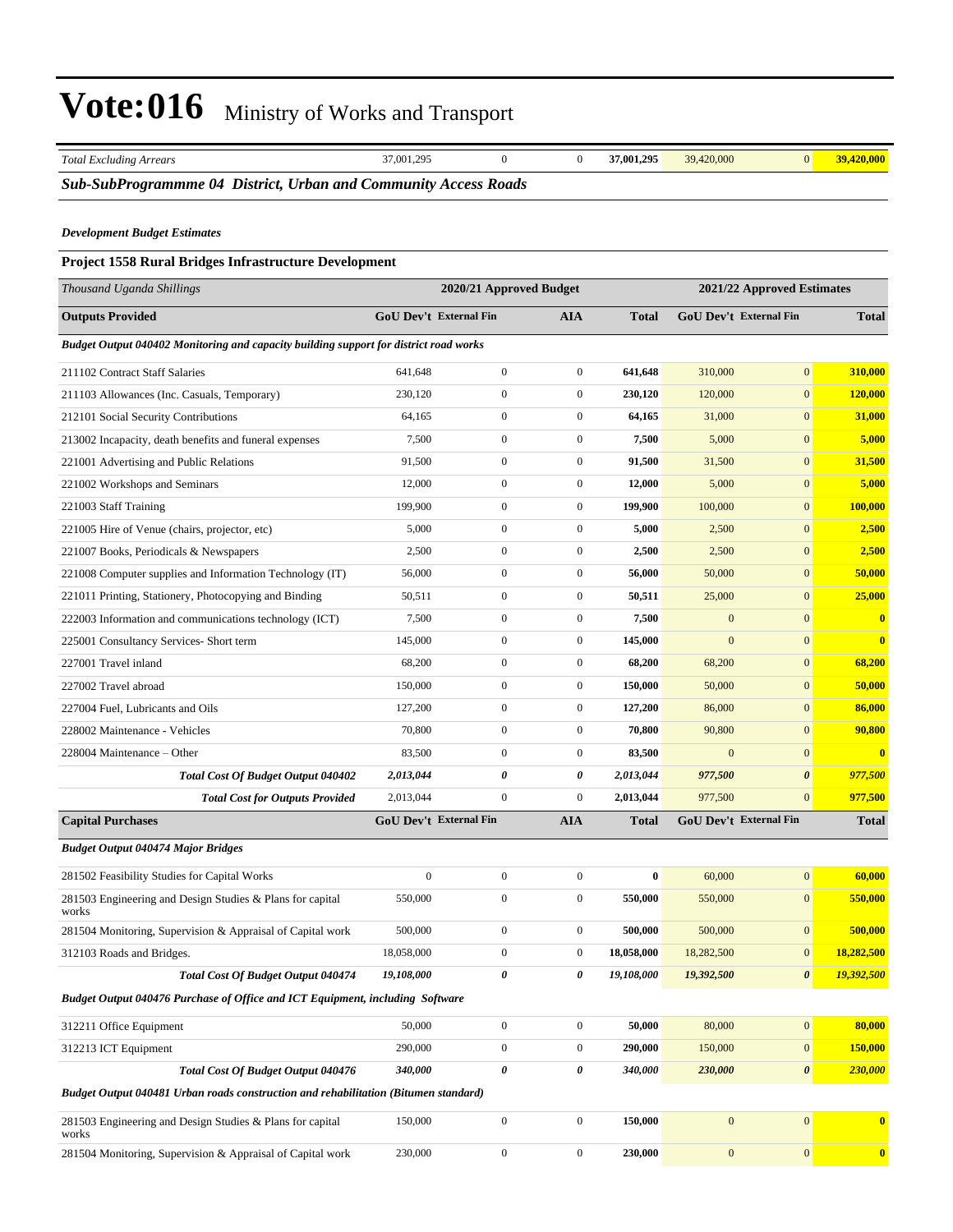| 312103 Roads and Bridges.                                                             | 12,858,956 | $\boldsymbol{0}$              |                  | $\boldsymbol{0}$ | 12,858,956   | $\mathbf{0}$          | $\mathbf{0}$                  | $\bf{0}$              |
|---------------------------------------------------------------------------------------|------------|-------------------------------|------------------|------------------|--------------|-----------------------|-------------------------------|-----------------------|
| Total Cost Of Budget Output 040481                                                    | 13,238,956 |                               | 0                | 0                | 13,238,956   | $\boldsymbol{\theta}$ | $\boldsymbol{\theta}$         | $\boldsymbol{\theta}$ |
| <b>Total Cost for Capital Purchases</b>                                               | 32,686,956 |                               | $\mathbf{0}$     | $\boldsymbol{0}$ | 32,686,956   | 19,622,500            | $\mathbf{0}$                  | 19,622,500            |
| <b>Arrears</b>                                                                        |            | <b>GoU Dev't External Fin</b> |                  | <b>AIA</b>       | Total        |                       | <b>GoU Dev't External Fin</b> | <b>Total</b>          |
| <b>Budget Output 040499 Arrears</b>                                                   |            |                               |                  |                  |              |                       |                               |                       |
| 321605 Domestic arrears (Budgeting)                                                   | 111,545    |                               | $\boldsymbol{0}$ | $\mathbf{0}$     | 111,545      | $\mathbf{0}$          | $\mathbf{0}$                  | $\bf{0}$              |
| <b>Total Cost Of Budget Output 040499</b>                                             | 111,545    |                               | 0                | 0                | 111,545      | $\boldsymbol{\theta}$ | $\boldsymbol{\theta}$         | O                     |
| <b>Total Cost for Arrears</b>                                                         | 111,545    |                               | $\boldsymbol{0}$ | $\boldsymbol{0}$ | 111,545      | $\mathbf{0}$          | $\mathbf{0}$                  | $\bf{0}$              |
| <b>Total Cost for Project: 1558</b>                                                   | 34,811,545 |                               | $\boldsymbol{0}$ | $\boldsymbol{0}$ | 34,811,545   | 20,600,000            | $\mathbf{0}$                  | 20,600,000            |
| <b>Total Excluding Arrears</b>                                                        | 34,700,000 |                               | $\boldsymbol{0}$ | $\mathbf{0}$     | 34,700,000   | 20,600,000            | $\mathbf{0}$                  | 20,600,000            |
| <b>Project 1564 Community Roads Improvement Project</b>                               |            |                               |                  |                  |              |                       |                               |                       |
| Thousand Uganda Shillings                                                             |            | 2020/21 Approved Budget       |                  |                  |              |                       | 2021/22 Approved Estimates    |                       |
| <b>Outputs Provided</b>                                                               |            | GoU Dev't External Fin        |                  | <b>AIA</b>       | <b>Total</b> |                       | <b>GoU Dev't External Fin</b> | <b>Total</b>          |
| Budget Output 040402 Monitoring and capacity building support for district road works |            |                               |                  |                  |              |                       |                               |                       |
| 211102 Contract Staff Salaries                                                        | 2,492,000  |                               | $\mathbf{0}$     | $\boldsymbol{0}$ | 2,492,000    | $\mathbf{0}$          | $\mathbf{0}$                  | 0                     |
| 211103 Allowances (Inc. Casuals, Temporary)                                           | 300,000    |                               | $\boldsymbol{0}$ | $\boldsymbol{0}$ | 300,000      | 240,000               | $\mathbf{0}$                  | 240,000               |
| 212101 Social Security Contributions                                                  | 249,200    |                               | $\boldsymbol{0}$ | $\boldsymbol{0}$ | 249,200      | $\mathbf{0}$          | $\mathbf{0}$                  | $\bf{0}$              |
| 213004 Gratuity Expenses                                                              | 300,000    |                               | $\mathbf{0}$     | $\boldsymbol{0}$ | 300,000      | $\mathbf{0}$          | $\mathbf{0}$                  | $\bf{0}$              |
| 221001 Advertising and Public Relations                                               | 20,000     |                               | $\boldsymbol{0}$ | $\overline{0}$   | 20,000       | 20,000                | $\mathbf{0}$                  | 20,000                |
| 221002 Workshops and Seminars                                                         | 200,000    |                               | $\boldsymbol{0}$ | $\boldsymbol{0}$ | 200,000      | $\mathbf{0}$          | $\mathbf{0}$                  | $\bf{0}$              |
| 221003 Staff Training                                                                 | 250,000    |                               | $\boldsymbol{0}$ | $\boldsymbol{0}$ | 250,000      | 150,000               | $\mathbf{0}$                  | 150,000               |
| 221009 Welfare and Entertainment                                                      | 25,800     |                               | $\boldsymbol{0}$ | $\boldsymbol{0}$ | 25,800       | $\mathbf{0}$          | $\mathbf{0}$                  | $\bf{0}$              |
| 221011 Printing, Stationery, Photocopying and Binding                                 | 220,000    |                               | $\mathbf{0}$     | $\boldsymbol{0}$ | 220,000      | 220,000               | $\mathbf{0}$                  | 220,000               |
| 223004 Guard and Security services                                                    | 10,000     |                               | $\boldsymbol{0}$ | $\boldsymbol{0}$ | 10,000       | $\mathbf{0}$          | $\mathbf{0}$                  | $\bf{0}$              |
| 223006 Water                                                                          | 40,000     |                               | $\boldsymbol{0}$ | $\boldsymbol{0}$ | 40,000       | $\mathbf{0}$          | $\mathbf{0}$                  | $\bf{0}$              |
| 225001 Consultancy Services- Short term                                               | 200,000    |                               | $\boldsymbol{0}$ | $\boldsymbol{0}$ | 200,000      | $\mathbf{0}$          | $\mathbf{0}$                  | $\mathbf{0}$          |
| 225002 Consultancy Services-Long-term                                                 | 200,000    |                               | $\boldsymbol{0}$ | $\mathbf{0}$     | 200,000      | $\mathbf{0}$          | $\mathbf{0}$                  | $\bf{0}$              |
| 227001 Travel inland                                                                  | 200,000    |                               | $\mathbf{0}$     | $\boldsymbol{0}$ | 200,000      | 200,000               | $\mathbf{0}$                  | 200,000               |
| 227002 Travel abroad                                                                  | 100,000    |                               | $\mathbf{0}$     | $\boldsymbol{0}$ | 100,000      | $\mathbf{0}$          | $\mathbf{0}$                  | $\bf{0}$              |
| 227004 Fuel, Lubricants and Oils                                                      | 300,000    |                               | $\boldsymbol{0}$ | $\boldsymbol{0}$ | 300,000      | 200,000               | $\boldsymbol{0}$              | 200,000               |
| 228001 Maintenance - Civil                                                            | 50,000     |                               | $\boldsymbol{0}$ | $\boldsymbol{0}$ | 50,000       | $\boldsymbol{0}$      | $\mathbf{0}$                  | $\bf{0}$              |
| 228002 Maintenance - Vehicles                                                         | 80,000     |                               | $\boldsymbol{0}$ | $\boldsymbol{0}$ | 80,000       | 50,000                | $\boldsymbol{0}$              | 50,000                |
| Total Cost Of Budget Output 040402                                                    | 5,237,000  |                               | $\pmb{\theta}$   | 0                | 5,237,000    | 1,080,000             | $\boldsymbol{\theta}$         | 1,080,000             |
| <b>Total Cost for Outputs Provided</b>                                                | 5,237,000  |                               | $\boldsymbol{0}$ | $\boldsymbol{0}$ | 5,237,000    | 1,080,000             | $\mathbf{0}$                  | 1,080,000             |
| <b>Capital Purchases</b>                                                              |            | <b>GoU Dev't External Fin</b> |                  | <b>AIA</b>       | <b>Total</b> |                       | GoU Dev't External Fin        | <b>Total</b>          |
| <b>Budget Output 040473 Roads, Streets and Highways</b>                               |            |                               |                  |                  |              |                       |                               |                       |
| 281501 Environment Impact Assessment for Capital Works                                | 660,000    |                               | $\boldsymbol{0}$ | $\boldsymbol{0}$ | 660,000      | 300,000               | $\boldsymbol{0}$              | 300,000               |
| 281502 Feasibility Studies for Capital Works                                          | 2,000,000  |                               | $\boldsymbol{0}$ | $\boldsymbol{0}$ | 2,000,000    | 600,000               | $\mathbf{0}$                  | 600,000               |
| 281503 Engineering and Design Studies & Plans for capital<br>works                    | 3,000,000  |                               | $\boldsymbol{0}$ | $\boldsymbol{0}$ | 3,000,000    | 2,500,000             | $\mathbf{0}$                  | 2,500,000             |
| 281504 Monitoring, Supervision & Appraisal of Capital work                            | 500,000    |                               | $\overline{0}$   | $\boldsymbol{0}$ | 500,000      | 330,000               | 0                             | 330,000               |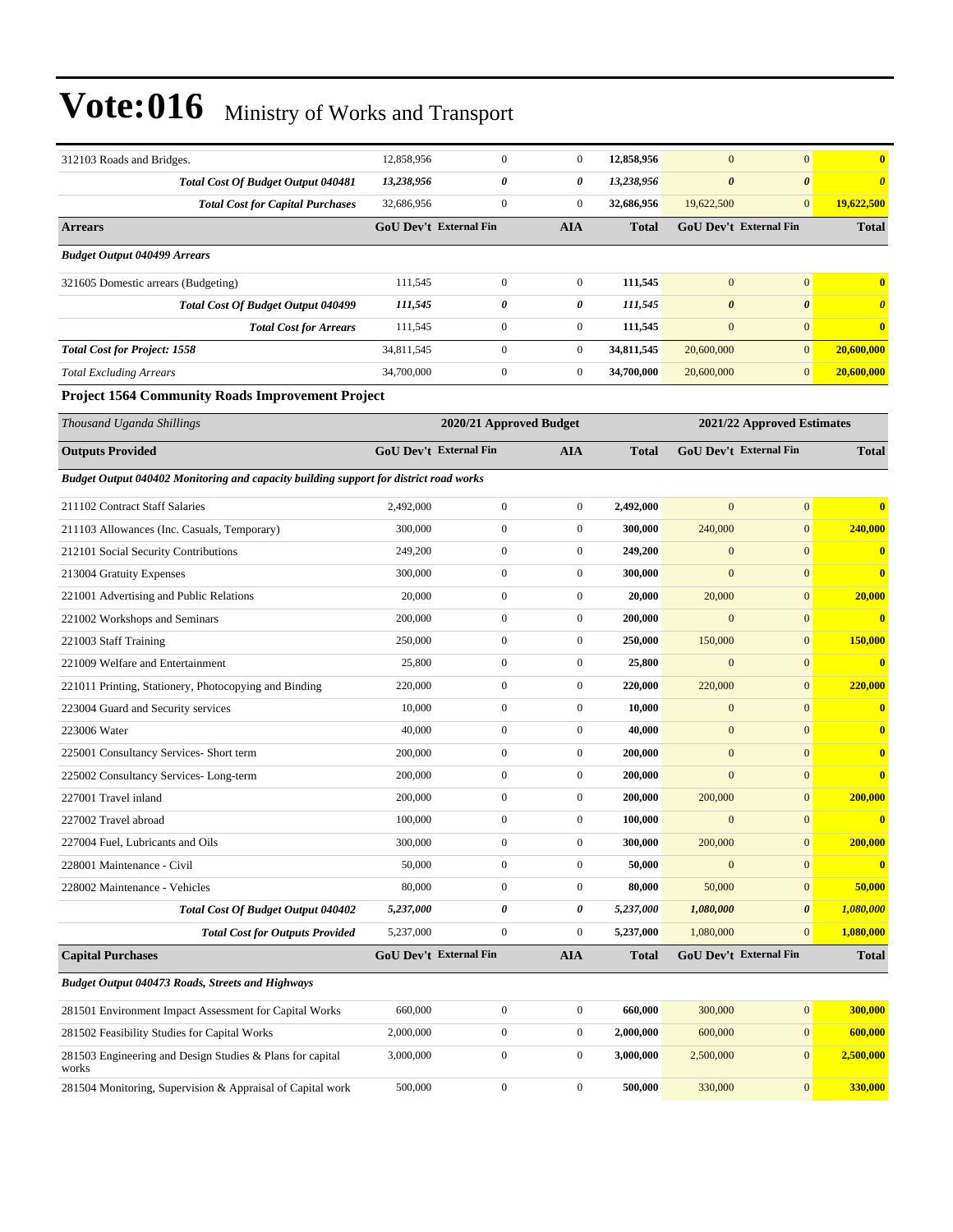| 312103 Roads and Bridges.                                                             | 123,090,000                   | $\boldsymbol{0}$        | 0                | 123,090,000      | 40,700,000     | $\mathbf{0}$                  | 40,700,000            |
|---------------------------------------------------------------------------------------|-------------------------------|-------------------------|------------------|------------------|----------------|-------------------------------|-----------------------|
| Total Cost Of Budget Output 040473                                                    | 129,250,000                   | $\pmb{\theta}$          | 0                | 129,250,000      | 44,430,000     | $\boldsymbol{\theta}$         | 44,430,000            |
| <b>Budget Output 040475 Purchase of Motor Vehicles and Other Transport Equipment</b>  |                               |                         |                  |                  |                |                               |                       |
| 312201 Transport Equipment                                                            | 680,000                       | $\boldsymbol{0}$        | $\boldsymbol{0}$ | 680,000          | $\mathbf{0}$   | $\mathbf{0}$                  | $\bf{0}$              |
| <b>Total Cost Of Budget Output 040475</b>                                             | 680,000                       | 0                       | 0                | 680,000          | $\pmb{\theta}$ | $\boldsymbol{\theta}$         | $\boldsymbol{\theta}$ |
| Budget Output 040476 Purchase of Office and ICT Equipment, including Software         |                               |                         |                  |                  |                |                               |                       |
| 312202 Machinery and Equipment                                                        | 120,000                       | $\boldsymbol{0}$        | $\boldsymbol{0}$ | 120,000          | $\mathbf{0}$   | $\mathbf{0}$                  | $\bf{0}$              |
| 312203 Furniture & Fixtures                                                           | 200,000                       | $\boldsymbol{0}$        | $\boldsymbol{0}$ | 200,000          | 100,000        | $\mathbf{0}$                  | 100,000               |
| 312211 Office Equipment                                                               | 149,427                       | $\boldsymbol{0}$        | $\boldsymbol{0}$ | 149,427          | 100,000        | $\mathbf{0}$                  | 100,000               |
| 312213 ICT Equipment                                                                  | 284,000                       | $\boldsymbol{0}$        | $\boldsymbol{0}$ | 284,000          | 300,000        | $\mathbf{0}$                  | 300,000               |
| Total Cost Of Budget Output 040476                                                    | 753,427                       | 0                       | 0                | 753,427          | 500,000        | $\boldsymbol{\theta}$         | 500,000               |
| <b>Total Cost for Capital Purchases</b>                                               | 130,683,427                   | $\boldsymbol{0}$        | $\boldsymbol{0}$ | 130,683,427      | 44,930,000     | $\mathbf{0}$                  | 44,930,000            |
| <b>Total Cost for Project: 1564</b>                                                   | 135,920,427                   | $\boldsymbol{0}$        | $\boldsymbol{0}$ | 135,920,427      | 46,010,000     | $\mathbf{0}$                  | 46,010,000            |
| <b>Total Excluding Arrears</b>                                                        | 135,920,427                   | $\boldsymbol{0}$        | $\boldsymbol{0}$ | 135,920,427      | 46,010,000     | $\mathbf{0}$                  | 46,010,000            |
| <b>Project 1703 Rehabilitation of District Roads Project</b>                          |                               |                         |                  |                  |                |                               |                       |
| Thousand Uganda Shillings                                                             |                               | 2020/21 Approved Budget |                  |                  |                | 2021/22 Approved Estimates    |                       |
| <b>Outputs Provided</b>                                                               | <b>GoU Dev't External Fin</b> |                         | <b>AIA</b>       | <b>Total</b>     |                | <b>GoU Dev't External Fin</b> | <b>Total</b>          |
| Budget Output 040402 Monitoring and capacity building support for district road works |                               |                         |                  |                  |                |                               |                       |
| 211102 Contract Staff Salaries                                                        | $\boldsymbol{0}$              | $\boldsymbol{0}$        | $\boldsymbol{0}$ | $\bf{0}$         | 3,018,182      | $\mathbf{0}$                  | 3,018,182             |
| 212101 Social Security Contributions                                                  | $\mathbf{0}$                  | $\mathbf{0}$            | $\boldsymbol{0}$ | $\bf{0}$         | 301,818        | $\mathbf{0}$                  | 301,818               |
| 221003 Staff Training                                                                 | $\mathbf{0}$                  | $\mathbf{0}$            | $\boldsymbol{0}$ | $\bf{0}$         | 170,000        | $\mathbf{0}$                  | 170,000               |
| 221008 Computer supplies and Information Technology (IT)                              | $\boldsymbol{0}$              | $\boldsymbol{0}$        | $\boldsymbol{0}$ | $\bf{0}$         | 100,000        | $\mathbf{0}$                  | <b>100,000</b>        |
| 227001 Travel inland                                                                  | $\boldsymbol{0}$              | $\boldsymbol{0}$        | $\boldsymbol{0}$ | $\bf{0}$         | 320,000        | $\mathbf{0}$                  | 320,000               |
| 227004 Fuel, Lubricants and Oils                                                      | $\mathbf{0}$                  | $\boldsymbol{0}$        | $\boldsymbol{0}$ | $\bf{0}$         | 600,000        | $\mathbf{0}$                  | 600,000               |
| 281504 Monitoring, Supervision & Appraisal of Capital work                            | $\boldsymbol{0}$              | $\mathbf{0}$            | $\overline{0}$   | $\bf{0}$         | 304,000        | $\mathbf{0}$                  | 304,000               |
| Total Cost Of Budget Output 040402                                                    | 0                             | 0                       | 0                | 0                | 4,814,000      | $\boldsymbol{\theta}$         | 4,814,000             |
| <b>Total Cost for Outputs Provided</b>                                                | $\boldsymbol{0}$              | $\mathbf{0}$            | $\boldsymbol{0}$ | $\bf{0}$         | 4,814,000      | $\mathbf{0}$                  | 4,814,000             |
| <b>Capital Purchases</b>                                                              | <b>GoU Dev't External Fin</b> |                         | AIA              | <b>Total</b>     |                | <b>GoU Dev't External Fin</b> | <b>Total</b>          |
| <b>Budget Output 040473 Roads, Streets and Highways</b>                               |                               |                         |                  |                  |                |                               |                       |
| 281501 Environment Impact Assessment for Capital Works                                | $\boldsymbol{0}$              | $\boldsymbol{0}$        | $\boldsymbol{0}$ | $\pmb{0}$        | 80,000         | $\mathbf{0}$                  | 80,000                |
| 281503 Engineering and Design Studies & Plans for capital<br>works                    | $\boldsymbol{0}$              | $\boldsymbol{0}$        | $\overline{0}$   | $\bf{0}$         | 1,000,000      | $\mathbf{0}$                  | 1,000,000             |
| 281504 Monitoring, Supervision & Appraisal of Capital work                            | $\boldsymbol{0}$              | $\boldsymbol{0}$        | $\boldsymbol{0}$ | $\bf{0}$         | 600,000        | $\mathbf{0}$                  | 600,000               |
| 312103 Roads and Bridges.                                                             | $\boldsymbol{0}$              | $\boldsymbol{0}$        | $\boldsymbol{0}$ | $\boldsymbol{0}$ | 77,781,000     | $\mathbf{0}$                  | 77,781,000            |
| Total Cost Of Budget Output 040473                                                    | $\pmb{\theta}$                | 0                       | 0                | 0                | 79,461,000     | $\boldsymbol{\theta}$         | 79,461,000            |
| Budget Output 040476 Purchase of Office and ICT Equipment, including Software         |                               |                         |                  |                  |                |                               |                       |
| 281504 Monitoring, Supervision & Appraisal of Capital work                            | $\boldsymbol{0}$              | $\boldsymbol{0}$        | $\boldsymbol{0}$ | $\bf{0}$         | 365,000        | 0                             | 365,000               |
|                                                                                       |                               |                         |                  |                  |                |                               |                       |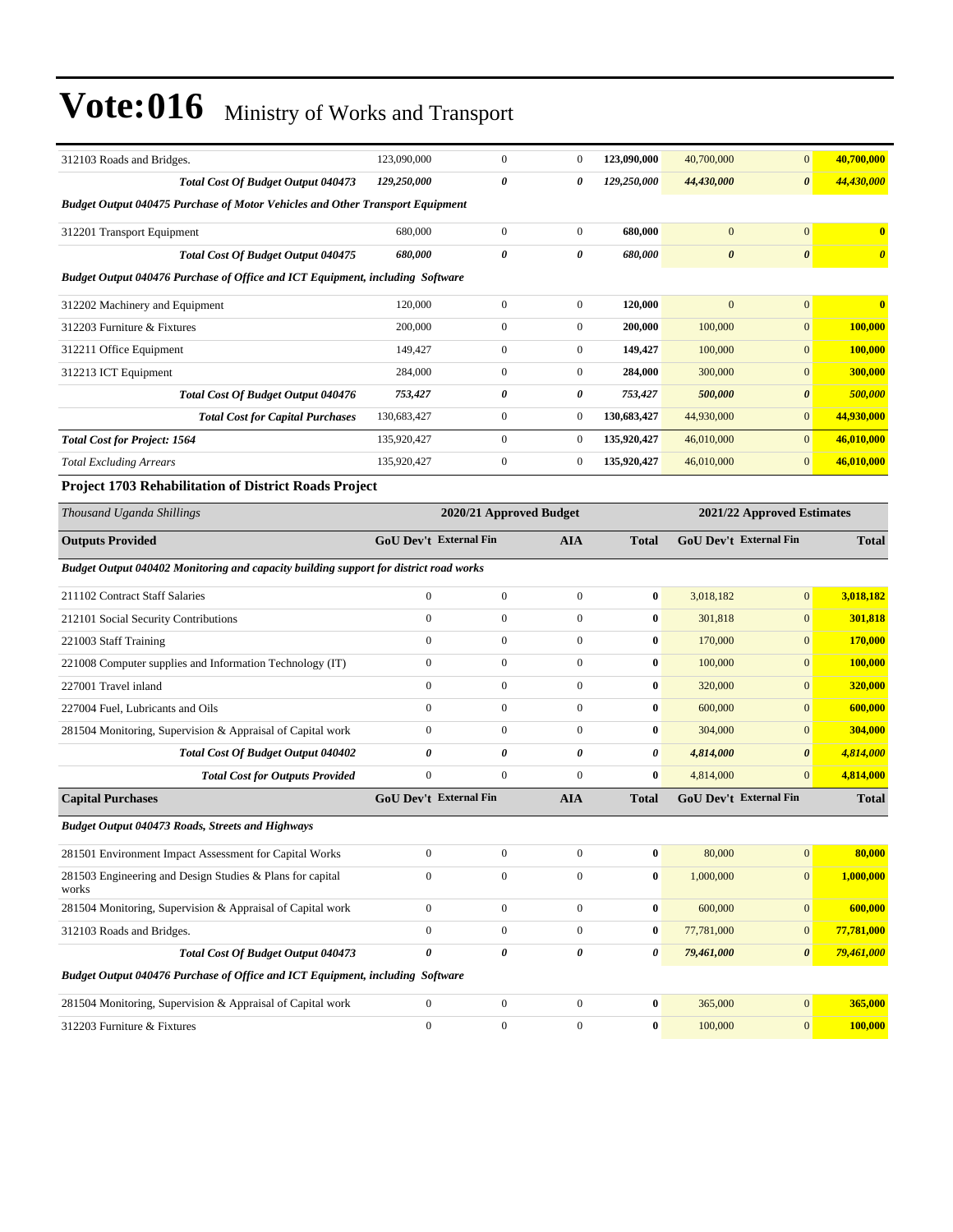| 312213 ICT Equipment                                                                  | $\mathbf{0}$           | $\mathbf{0}$            | $\boldsymbol{0}$      | $\bf{0}$              | 350,000                | $\mathbf{0}$               | 350,000       |
|---------------------------------------------------------------------------------------|------------------------|-------------------------|-----------------------|-----------------------|------------------------|----------------------------|---------------|
| Total Cost Of Budget Output 040476                                                    | 0                      | 0                       | $\boldsymbol{\theta}$ | $\boldsymbol{\theta}$ | 815,000                | $\boldsymbol{\theta}$      | 815,000       |
| <b>Total Cost for Capital Purchases</b>                                               | $\mathbf{0}$           | $\mathbf{0}$            | $\boldsymbol{0}$      | $\bf{0}$              | 80,276,000             | $\mathbf{0}$               | 80,276,000    |
| <b>Total Cost for Project: 1703</b>                                                   | $\mathbf{0}$           | $\boldsymbol{0}$        | $\mathbf{0}$          | $\bf{0}$              | 85,090,000             | $\mathbf{0}$               | 85,090,000    |
| <b>Total Excluding Arrears</b>                                                        | $\boldsymbol{0}$       | $\boldsymbol{0}$        | $\boldsymbol{0}$      | $\bf{0}$              | 85,090,000             | $\mathbf{0}$               | 85,090,000    |
| Project 1705 Rehabilitation and Upgrading of Urban Roads Project                      |                        |                         |                       |                       |                        |                            |               |
| Thousand Uganda Shillings                                                             |                        | 2020/21 Approved Budget |                       |                       |                        | 2021/22 Approved Estimates |               |
| <b>Outputs Provided</b>                                                               | GoU Dev't External Fin |                         | <b>AIA</b>            | <b>Total</b>          | GoU Dev't External Fin |                            | <b>Total</b>  |
| Budget Output 040402 Monitoring and capacity building support for district road works |                        |                         |                       |                       |                        |                            |               |
| 211102 Contract Staff Salaries                                                        | $\mathbf{0}$           | $\boldsymbol{0}$        | $\boldsymbol{0}$      | $\bf{0}$              | 440,648                | $\mathbf{0}$               | 440,648       |
| 211103 Allowances (Inc. Casuals, Temporary)                                           | $\mathbf{0}$           | $\boldsymbol{0}$        | $\mathbf{0}$          | $\bf{0}$              | 75,120                 | $\mathbf{0}$               | 75,120        |
| 212101 Social Security Contributions                                                  | $\mathbf{0}$           | $\mathbf{0}$            | $\boldsymbol{0}$      | $\bf{0}$              | 44,065                 | $\mathbf{0}$               | 44,065        |
| 221001 Advertising and Public Relations                                               | $\mathbf{0}$           | $\boldsymbol{0}$        | $\boldsymbol{0}$      | $\bf{0}$              | 15,000                 | $\mathbf{0}$               | 15,000        |
| 221003 Staff Training                                                                 | $\mathbf{0}$           | $\mathbf{0}$            | $\boldsymbol{0}$      | $\bf{0}$              | 40,000                 | $\mathbf{0}$               | 40,000        |
| 221008 Computer supplies and Information Technology (IT)                              | $\mathbf{0}$           | $\mathbf{0}$            | $\boldsymbol{0}$      | $\bf{0}$              | 15,000                 | $\mathbf{0}$               | 15,000        |
| 227004 Fuel, Lubricants and Oils                                                      | $\mathbf{0}$           | $\boldsymbol{0}$        | $\mathbf{0}$          | $\bf{0}$              | 51,200                 | $\mathbf{0}$               | 51,200        |
| 228002 Maintenance - Vehicles                                                         | $\mathbf{0}$           | $\mathbf{0}$            | $\mathbf{0}$          | $\bf{0}$              | 55,967                 | $\mathbf{0}$               | 55,967        |
| <b>Total Cost Of Budget Output 040402</b>                                             | 0                      | 0                       | $\boldsymbol{\theta}$ | 0                     | 737,000                | $\boldsymbol{\theta}$      | 737,000       |
| <b>Total Cost for Outputs Provided</b>                                                | $\boldsymbol{0}$       | $\boldsymbol{0}$        | $\boldsymbol{0}$      | $\bf{0}$              | 737,000                | $\mathbf{0}$               | 737,000       |
| <b>Capital Purchases</b>                                                              | GoU Dev't External Fin |                         | <b>AIA</b>            | <b>Total</b>          | GoU Dev't External Fin |                            | <b>Total</b>  |
|                                                                                       |                        |                         |                       |                       |                        |                            |               |
| Budget Output 040481 Urban roads construction and rehabilitation (Bitumen standard)   |                        |                         |                       |                       |                        |                            |               |
| 281503 Engineering and Design Studies & Plans for capital<br>works                    | $\boldsymbol{0}$       | $\boldsymbol{0}$        | $\boldsymbol{0}$      | $\bf{0}$              | 200,000                | $\mathbf{0}$               | 200,000       |
| 281504 Monitoring, Supervision & Appraisal of Capital work                            | $\boldsymbol{0}$       | $\boldsymbol{0}$        | $\boldsymbol{0}$      | $\bf{0}$              | 230,000                | $\mathbf{0}$               | 230,000       |
| 312103 Roads and Bridges.                                                             | $\boldsymbol{0}$       | $\boldsymbol{0}$        | $\boldsymbol{0}$      | $\bf{0}$              | 25,633,000             | $\mathbf{0}$               | 25,633,000    |
| <b>Total Cost Of Budget Output 040481</b>                                             | $\pmb{\theta}$         | 0                       | $\boldsymbol{\theta}$ | 0                     | 26,063,000             | $\boldsymbol{\theta}$      | 26,063,000    |
| <b>Total Cost for Capital Purchases</b>                                               | $\mathbf{0}$           | $\boldsymbol{0}$        | $\boldsymbol{0}$      | $\bf{0}$              | 26,063,000             | $\mathbf{0}$               | 26,063,000    |
| <b>Total Cost for Project: 1705</b>                                                   | $\mathbf{0}$           | $\mathbf{0}$            | $\boldsymbol{0}$      | $\bf{0}$              | 26,800,000             | $\mathbf{0}$               | 26,800,000    |
| <b>Total Excluding Arrears</b>                                                        | $\mathbf{0}$           | $\boldsymbol{0}$        | $\boldsymbol{0}$      | $\bf{0}$              | 26,800,000             | $\mathbf{0}$               | 26,800,000    |
|                                                                                       | GoU                    | <b>External Fin</b>     | <b>AIA</b>            | <b>Total</b>          | GoU                    | <b>External Fin</b>        | <b>Total</b>  |
| <b>Total Cost for Sub-SubProgramme 04</b>                                             | 170,731,971            | $\bf{0}$                | $\bf{0}$              | 170,731,971           | 178,500,000            | $\bf{0}$                   | 178,500,000   |
| <b>Total Excluding Arrears</b>                                                        | 170,731,971            | $\boldsymbol{0}$        | $\boldsymbol{0}$      | 170,731,971           | 178,500,000            | $\mathbf{0}$               | 178,500,000   |
| <b>Sub-SubProgrammme 05 Mechanical Engineering Services</b>                           |                        |                         |                       |                       |                        |                            |               |
| <b>Recurrent Budget Estimates</b>                                                     |                        |                         |                       |                       |                        |                            |               |
| <b>Department 13 Mechanical Engineering Services</b>                                  |                        |                         |                       |                       |                        |                            |               |
| Thousand Uganda Shillings                                                             |                        | 2020/21 Approved Budget |                       |                       |                        | 2021/22 Approved Estimates |               |
| <b>Outputs Provided</b>                                                               | Wage                   | Non Wage                | AIA                   | <b>Total</b>          | Wage                   | Non Wage                   | Total         |
| Budget Output 040501 Policies, laws, guidelines, plans and strategies.                |                        |                         |                       |                       |                        |                            |               |
| 211101 General Staff Salaries                                                         | 2,000,000              | $\boldsymbol{0}$        | $\mathbf{0}$          | 2,000,000             | 2,000,000              | $\mathbf{0}$               | 2,000,000     |
| 211103 Allowances (Inc. Casuals, Temporary)                                           | $\boldsymbol{0}$       | 50,000                  | $\mathbf{0}$          | 50,000                | $\mathbf{0}$           | 50,000                     | 50,000        |
| 213001 Medical expenses (To employees)                                                | $\boldsymbol{0}$       | $\boldsymbol{0}$        | $\boldsymbol{0}$      | $\bf{0}$              | $\mathbf{0}$           | 10,000                     | <b>10,000</b> |
| 213002 Incapacity, death benefits and funeral expenses                                | $\boldsymbol{0}$       | 5,000                   | $\mathbf{0}$          | 5,000                 | $\mathbf{0}$           | 5,000                      | 5,000         |
| 221001 Advertising and Public Relations                                               | $\boldsymbol{0}$       | 20,000                  | $\boldsymbol{0}$      | 20,000                | $\mathbf{0}$           | 10,000                     | 10,000        |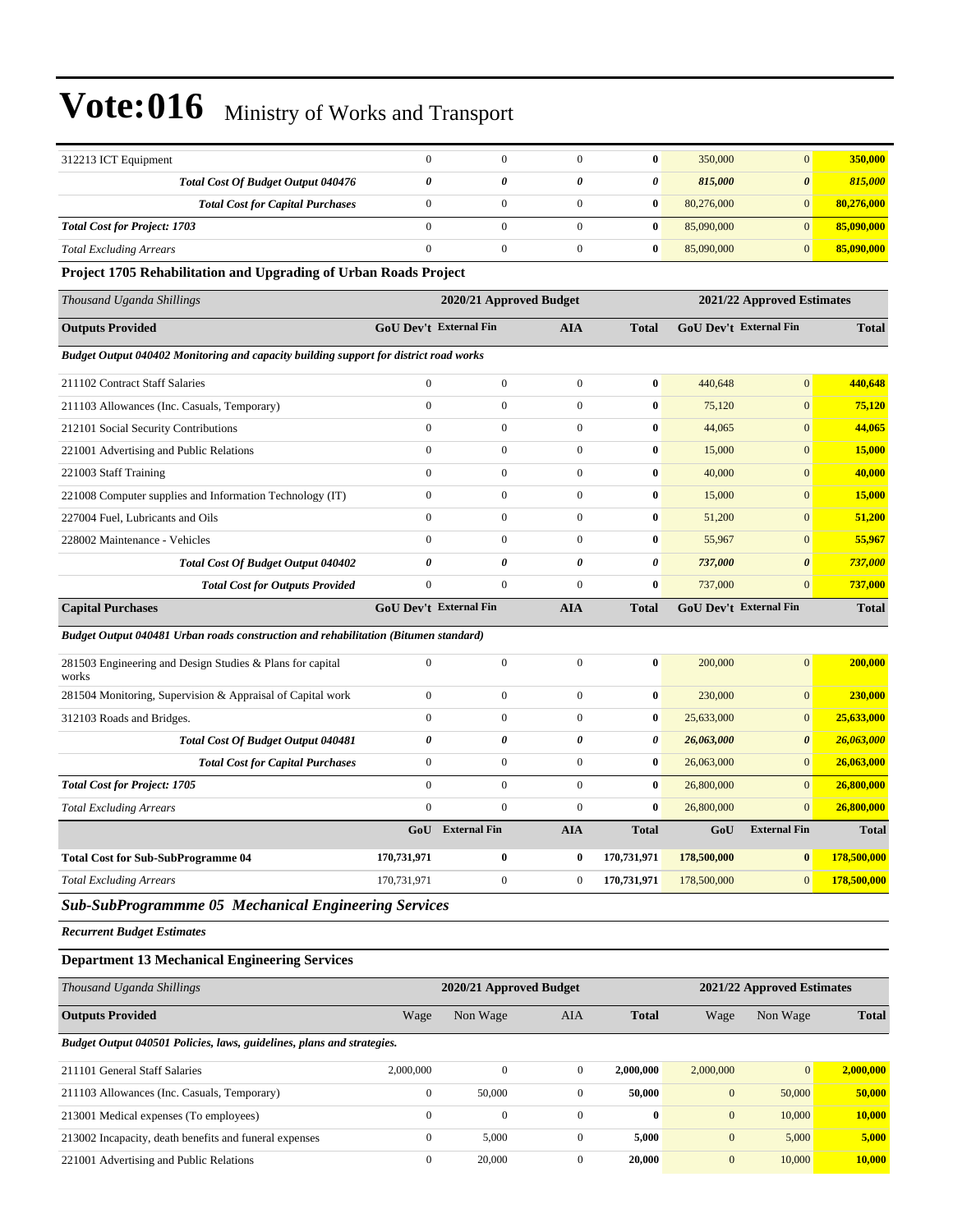| 221002 Workshops and Seminars                                                                   | $\boldsymbol{0}$ | 10,000           | $\mathbf{0}$     | 10,000     | $\mathbf{0}$          | $\mathbf{0}$          | $\bf{0}$              |
|-------------------------------------------------------------------------------------------------|------------------|------------------|------------------|------------|-----------------------|-----------------------|-----------------------|
| 221003 Staff Training                                                                           | $\boldsymbol{0}$ | 10,000           | $\mathbf{0}$     | 10,000     | $\boldsymbol{0}$      | 10,000                | 10,000                |
| 221007 Books, Periodicals & Newspapers                                                          | $\boldsymbol{0}$ | 1,000            | $\mathbf{0}$     | 1,000      | $\boldsymbol{0}$      | 1,000                 | 1,000                 |
| 221008 Computer supplies and Information Technology (IT)                                        | $\boldsymbol{0}$ | 20,000           | $\mathbf{0}$     | 20,000     | $\boldsymbol{0}$      | 15,000                | 15,000                |
| 221009 Welfare and Entertainment                                                                | $\boldsymbol{0}$ | 15,000           | $\mathbf{0}$     | 15,000     | $\mathbf{0}$          | 10,000                | 10,000                |
| 221011 Printing, Stationery, Photocopying and Binding                                           | $\boldsymbol{0}$ | 4,538            | $\mathbf{0}$     | 4,538      | $\mathbf{0}$          | 5,000                 | 5,000                 |
| 221012 Small Office Equipment                                                                   | $\boldsymbol{0}$ | 1,000            | $\mathbf{0}$     | 1,000      | $\boldsymbol{0}$      | 1,000                 | 1,000                 |
| 222001 Telecommunications                                                                       | $\boldsymbol{0}$ | 2,000            | $\mathbf{0}$     | 2,000      | $\mathbf{0}$          | 2,000                 | 2,000                 |
| 222003 Information and communications technology (ICT)                                          | $\boldsymbol{0}$ | $\overline{0}$   | $\boldsymbol{0}$ | $\bf{0}$   | $\mathbf{0}$          | 10,000                | 10,000                |
| 223004 Guard and Security services                                                              | $\mathbf{0}$     | 100,000          | $\mathbf{0}$     | 100,000    | $\mathbf{0}$          | 35,000                | 35,000                |
| 223005 Electricity                                                                              | $\boldsymbol{0}$ | 87,400           | $\mathbf{0}$     | 87,400     | $\mathbf{0}$          | 20,000                | 20,000                |
| 223006 Water                                                                                    | $\boldsymbol{0}$ | 20,000           | $\mathbf{0}$     | 20,000     | $\boldsymbol{0}$      | 35,000                | 35,000                |
| 224004 Cleaning and Sanitation                                                                  | $\boldsymbol{0}$ | 39,000           | $\mathbf{0}$     | 39,000     | $\boldsymbol{0}$      | 35,000                | 35,000                |
| 225002 Consultancy Services-Long-term                                                           | $\mathbf{0}$     | $\boldsymbol{0}$ | $\boldsymbol{0}$ | $\bf{0}$   | $\mathbf{0}$          | 550,000               | 550,000               |
| 227001 Travel inland                                                                            | $\mathbf{0}$     | 36,000           | $\mathbf{0}$     | 36,000     | $\mathbf{0}$          | 50,000                | 50,000                |
| 227002 Travel abroad                                                                            | $\boldsymbol{0}$ | 9,000            | $\mathbf{0}$     | 9,000      | $\mathbf{0}$          | 10,000                | 10,000                |
| 227004 Fuel, Lubricants and Oils                                                                | $\mathbf{0}$     | 50,000           | $\mathbf{0}$     | 50,000     | $\boldsymbol{0}$      | 48,100                | 48,100                |
| 228001 Maintenance - Civil                                                                      | $\boldsymbol{0}$ | 15,000           | $\mathbf{0}$     | 15,000     | $\mathbf{0}$          | 5,000                 | 5,000                 |
| 228003 Maintenance - Machinery, Equipment & Furniture                                           | $\mathbf{0}$     | 1,000            | $\mathbf{0}$     | 1,000      | $\mathbf{0}$          | 16,000                | 16,000                |
| 273101 Medical expenses (To general Public)                                                     | $\mathbf{0}$     | 10,000           | $\mathbf{0}$     | 10,000     | $\mathbf{0}$          | $\mathbf{0}$          | $\mathbf{0}$          |
| <b>Total Cost of Budget Output 01</b>                                                           | 2,000,000        | 505,938          | 0                | 2,505,938  | 2,000,000             | 933,100               | 2,933,100             |
| <b>Budget Output 040502 Maintenance Services for Central and District Road Equipment.</b>       |                  |                  |                  |            |                       |                       |                       |
| 211103 Allowances (Inc. Casuals, Temporary)                                                     | $\overline{0}$   | 50,000           | $\mathbf{0}$     | 50,000     | $\mathbf{0}$          | 50,000                | 50,000                |
| 225001 Consultancy Services- Short term                                                         | $\mathbf{0}$     | $\overline{0}$   | $\mathbf{0}$     | 0          | $\mathbf{0}$          | 70,000                | 70,000                |
| 227001 Travel inland                                                                            | $\mathbf{0}$     | 50,000           | $\mathbf{0}$     | 50,000     | $\mathbf{0}$          | 50,000                | 50,000                |
| 228002 Maintenance - Vehicles                                                                   | $\boldsymbol{0}$ | 200,000          | $\mathbf{0}$     | 200,000    | $\mathbf{0}$          | 200,000               | 200,000               |
| <b>Total Cost of Budget Output 02</b>                                                           | 0                | 300,000          | 0                | 300,000    | $\boldsymbol{\theta}$ | 370,000               | 370,000               |
| Budget Output 040503 Mech Tech Advise rendered & govt vehicle inventory maintained.             |                  |                  |                  |            |                       |                       |                       |
| 211103 Allowances (Inc. Casuals, Temporary)                                                     | $\mathbf{0}$     | 50,000           | $\mathbf{0}$     | 50,000     | $\mathbf{0}$          | $\mathbf{0}$          | $\bf{0}$              |
| 225001 Consultancy Services- Short term                                                         | $\boldsymbol{0}$ | 1,556,000        | $\mathbf{0}$     | 1,556,000  | $\mathbf{0}$          | $\mathbf{0}$          | $\mathbf{0}$          |
| 225002 Consultancy Services-Long-term                                                           | $\boldsymbol{0}$ | $\Omega$         | $\overline{0}$   | $\bf{0}$   | $\mathbf{0}$          | 570,000               | 570,000               |
| 227001 Travel inland                                                                            | $\boldsymbol{0}$ | 50,000           | $\boldsymbol{0}$ | 50,000     | $\boldsymbol{0}$      | $\mathbf{0}$          | $\bf{0}$              |
| <b>Total Cost of Budget Output 03</b>                                                           | $\pmb{\theta}$   | 1,656,000        | 0                | 1,656,000  | $\boldsymbol{\theta}$ | 570,000               | 570,000               |
| Budget Output 040504 Maintenance of district Vehicles and Road equipment and regional workshops |                  |                  |                  |            |                       |                       |                       |
| 228003 Maintenance - Machinery, Equipment & Furniture                                           | $\boldsymbol{0}$ | 200,000          | $\boldsymbol{0}$ | 200,000    | $\boldsymbol{0}$      | $\boldsymbol{0}$      | $\bf{0}$              |
| <b>Total Cost of Budget Output 04</b>                                                           | $\pmb{\theta}$   | 200,000          | 0                | 200,000    | $\pmb{\theta}$        | $\boldsymbol{\theta}$ | $\boldsymbol{\theta}$ |
| Budget Output 040505 Operation and Maintenance of MV Kalangala Ship and other delegated ferries |                  |                  |                  |            |                       |                       |                       |
| 221003 Staff Training                                                                           | $\boldsymbol{0}$ | 60,000           | $\boldsymbol{0}$ | 60,000     | $\mathbf{0}$          | $\boldsymbol{0}$      | $\mathbf{0}$          |
| 225001 Consultancy Services- Short term                                                         | $\boldsymbol{0}$ | 2,284,000        | $\boldsymbol{0}$ | 2,284,000  | $\boldsymbol{0}$      | $\mathbf{0}$          | $\bf{0}$              |
| 225002 Consultancy Services-Long-term                                                           | $\boldsymbol{0}$ | 32,550,000       | $\boldsymbol{0}$ | 32,550,000 | $\boldsymbol{0}$      | 32,350,000            | 32,350,000            |
| 226001 Insurances                                                                               | $\boldsymbol{0}$ | 600,000          | $\boldsymbol{0}$ | 600,000    | $\boldsymbol{0}$      | 410,000               | 410,000               |
| <b>Total Cost of Budget Output 05</b>                                                           | $\pmb{\theta}$   | 35,494,000       | 0                | 35,494,000 | $\pmb{\theta}$        | 32,760,000            | 32,760,000            |
| <b>Budget Output 040506 Maintenance of the Government Protocol Fleet</b>                        |                  |                  |                  |            |                       |                       |                       |
| 211103 Allowances (Inc. Casuals, Temporary)                                                     | $\boldsymbol{0}$ | 50,000           | $\mathbf{0}$     | 50,000     | $\boldsymbol{0}$      | $\boldsymbol{0}$      | $\bf{0}$              |
|                                                                                                 |                  |                  |                  |            |                       |                       |                       |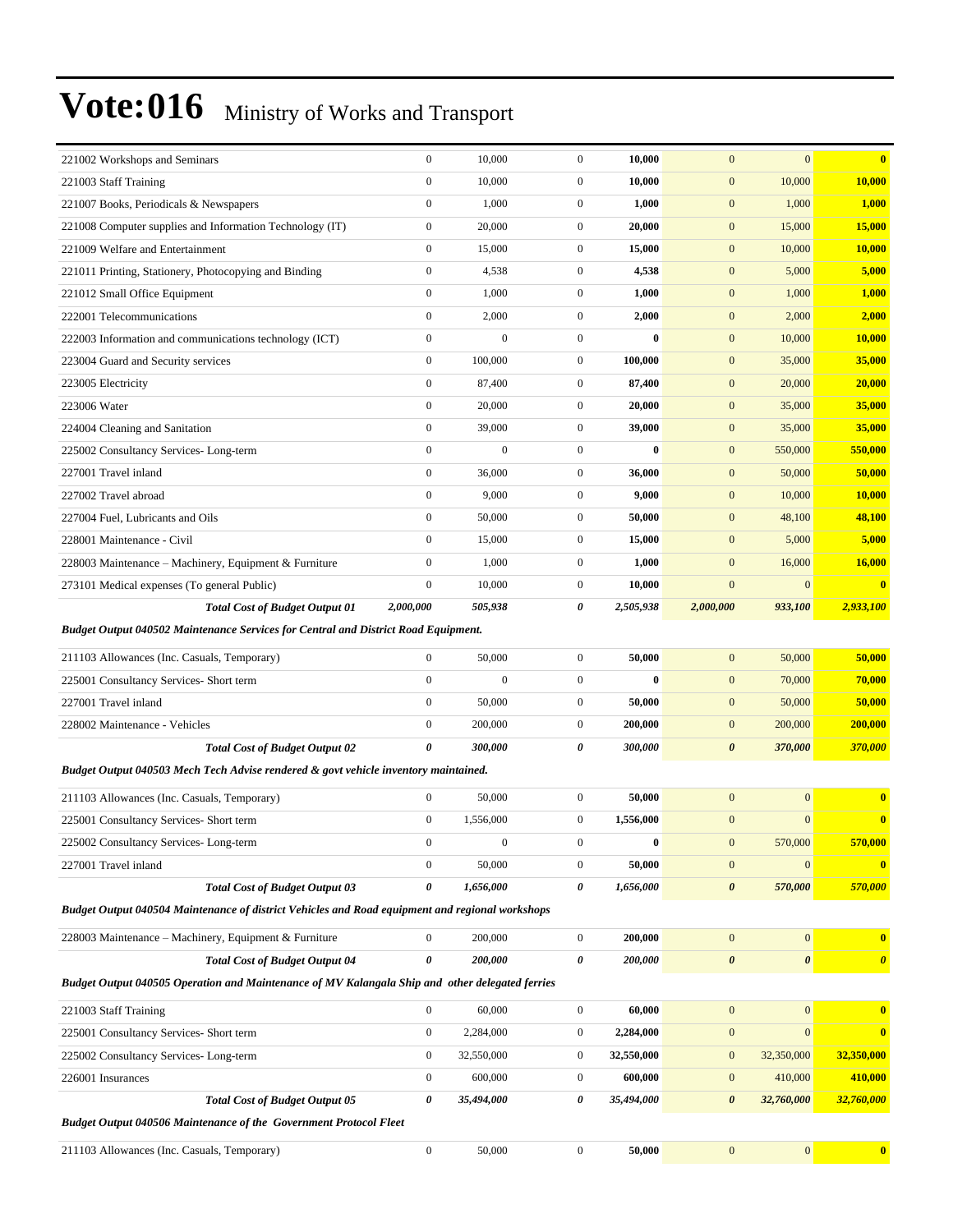| 227001 Travel inland                                                                     | $\boldsymbol{0}$      | 50,000         | $\boldsymbol{0}$ | 50,000       | $\mathbf{0}$          | $\mathbf{0}$          | $\overline{\mathbf{0}}$ |
|------------------------------------------------------------------------------------------|-----------------------|----------------|------------------|--------------|-----------------------|-----------------------|-------------------------|
| 228004 Maintenance - Other                                                               | $\boldsymbol{0}$      | 500,000        | $\boldsymbol{0}$ | 500,000      | $\mathbf{0}$          | 250,000               | 250,000                 |
| <b>Total Cost of Budget Output 06</b>                                                    | $\boldsymbol{\theta}$ | 600,000        | 0                | 600,000      | $\boldsymbol{\theta}$ | 250,000               | 250,000                 |
| <b>Budget Output 040507 Monitoring and Inspection of Plant and Equipment</b>             |                       |                |                  |              |                       |                       |                         |
| 225001 Consultancy Services- Short term                                                  | $\overline{0}$        | 200,000        | $\mathbf{0}$     | 200,000      | $\Omega$              | $\mathbf{0}$          | $\overline{\mathbf{0}}$ |
| 227001 Travel inland                                                                     | $\mathbf{0}$          | $\overline{0}$ | $\mathbf{0}$     | $\bf{0}$     | $\mathbf{0}$          | 60,000                | 60,000                  |
| 227004 Fuel. Lubricants and Oils                                                         | $\theta$              | $\theta$       | $\mathbf{0}$     | $\mathbf{0}$ | $\mathbf{0}$          | 40,000                | 40,000                  |
| <b>Total Cost of Budget Output 07</b>                                                    | $\boldsymbol{\theta}$ | 200,000        | 0                | 200,000      | $\boldsymbol{\theta}$ | 100,000               | 100,000                 |
| <b>Total Cost Of Outputs Provided</b>                                                    | 2,000,000             | 38,955,938     | $\bf{0}$         | 40,955,938   | 2,000,000             | 34,983,100            | 36,983,100              |
| <b>Outputs Funded</b>                                                                    | Wage                  | Non Wage       | AIA              | <b>Total</b> | Wage                  | Non Wage              | <b>Total</b>            |
| <b>Budget Output 040551 Transfers to Regional Mechanical Workshops</b>                   |                       |                |                  |              |                       |                       |                         |
| 263104 Transfers to other govt. Units (Current)                                          | $\mathbf{0}$          | $\overline{0}$ | $\mathbf{0}$     | $\bf{0}$     | $\mathbf{0}$          | 3,000,000             | 3,000,000               |
| o/w Subvention to Directorate of Industrial Training to<br>develop a training curriculum | $\theta$              | $\theta$       | $\theta$         | $\mathbf{0}$ | $\theta$              | 3,000,000             | 3,000,000               |
| 263321 Conditional trans. Autonomous Inst (Wage subvention                               | $\mathbf{0}$          | 2,053,500      | $\overline{0}$   | 2,053,500    | $\mathbf{0}$          | 1,164,900             | 1,164,900               |
| o/w Wages for RMW staff                                                                  | $\theta$              | 2,053,500      | $\theta$         | 2,053,500    | $\boldsymbol{\theta}$ | $\theta$              | $\overline{\mathbf{0}}$ |
| o/w Salaries for staff in zonal centers                                                  | $\theta$              | $\theta$       | $\theta$         | $\mathbf{0}$ | $\theta$              | 753,500               | 753,500                 |
| o/w Salaries for MV Kalangala crew members                                               | $\theta$              | $\theta$       | $\theta$         | $\mathbf{0}$ | $\theta$              | 411,400               | 411,400                 |
| 263323 Conditional transfers for feeder roads maintenance<br>workshops                   | $\mathbf{0}$          | 14,535,100     | $\mathbf{0}$     | 14,535,100   | $\mathbf{0}$          | 12,392,000            | 12,392,000              |
| o/w Maintenance of district road equipment                                               | 0                     | 13,535,100     | 0                | 13,535,100   | $\theta$              | $\boldsymbol{\theta}$ | $\overline{\mathbf{0}}$ |
| o/w Quarterly monitoring of district road equipment                                      | $\theta$              | 400,000        | $\theta$         | 400,000      | $\theta$              | $\theta$              | $\overline{\mathbf{0}}$ |
| o/w Project Pre and feasibility studies                                                  | $\theta$              | 600,000        | $\theta$         | 600,000      | $\boldsymbol{\theta}$ | $\theta$              | $\overline{\mathbf{0}}$ |
| o/w Salaries and wages for staff at the Regional Mechanical<br>Workshops.                | $\theta$              | $\theta$       | $\theta$         | $\theta$     | $\theta$              | 1,300,000             | 1,300,000               |
| o/w Monitoring and supervision of district road equipment.                               | $\theta$              | $\theta$       | $\theta$         | $\bf{0}$     | $\theta$              | 400,000               | 400,000                 |
| o/w Support to operations at the Central Mechanical<br>Workshops.                        | $\theta$              | $\theta$       | $\theta$         | $\theta$     | $\boldsymbol{\theta}$ | 200,000               | 200,000                 |
| o/w Maintenance of district and zonal road equipment.                                    | $\theta$              | $\theta$       | $\theta$         | $\mathbf{0}$ | $\theta$              | 10,492,000            | 10,492,000              |
| <b>Total Cost of Budget Output 51</b>                                                    | $\boldsymbol{\theta}$ | 16,588,600     | 0                | 16,588,600   | $\boldsymbol{\theta}$ | 16,556,900            | 16,556,900              |
| <b>Total Cost Of Outputs Funded</b>                                                      | $\bf{0}$              | 16,588,600     | $\bf{0}$         | 16,588,600   | $\bf{0}$              | 16,556,900            | 16,556,900              |
| <b>Total Cost for Department 13</b>                                                      | 2,000,000             | 55,544,538     | $\bf{0}$         | 57,544,538   | 2,000,000             | 51,540,000            | 53,540,000              |
| <b>Total Excluding Arrears</b>                                                           | 2,000,000             | 55,544,538     | $\overline{0}$   | 57,544,538   | 2,000,000             | 51,540,000            | 53,540,000              |

|                                           | GoU               | <b>External Fin</b> | AIA | <b>Total</b> | GoU        | <b>External Fin</b> | <b>Total</b> |
|-------------------------------------------|-------------------|---------------------|-----|--------------|------------|---------------------|--------------|
| <b>Total Cost for Sub-SubProgramme 05</b> | ___<br>57,544,538 |                     |     | 57.544.538   | 53,540,000 | $\mathbf{0}$        | 53,540,000   |
| <b>Total Excluding Arrears</b>            | 57,544,538        |                     |     | 57.544.538   | 53,540,000 | $\overline{0}$      | 53,540,000   |

#### *Sub-SubProgrammme 49 Policy,Planning and Support Services*

*Recurrent Budget Estimates*

#### **Department 01 Headquarters**

| Thousand Uganda Shillings                                                              | 2020/21 Approved Budget |          |     | 2021/22 Approved Estimates |              |          |              |
|----------------------------------------------------------------------------------------|-------------------------|----------|-----|----------------------------|--------------|----------|--------------|
| <b>Outputs Provided</b>                                                                | Wage                    | Non Wage | AIA | <b>Total</b>               | Wage         | Non Wage | <b>Total</b> |
| Budget Output 044902 Ministry Support Services and Communication strategy implimented. |                         |          |     |                            |              |          |              |
| 211103 Allowances (Inc. Casuals, Temporary)                                            |                         | 25,000   |     | 25,000                     | $\mathbf{0}$ | 50,000   | 50,000       |
| 213002 Incapacity, death benefits and funeral expenses                                 |                         | 5,000    |     | 5,000                      | $\mathbf{0}$ | 5,000    | 5,000        |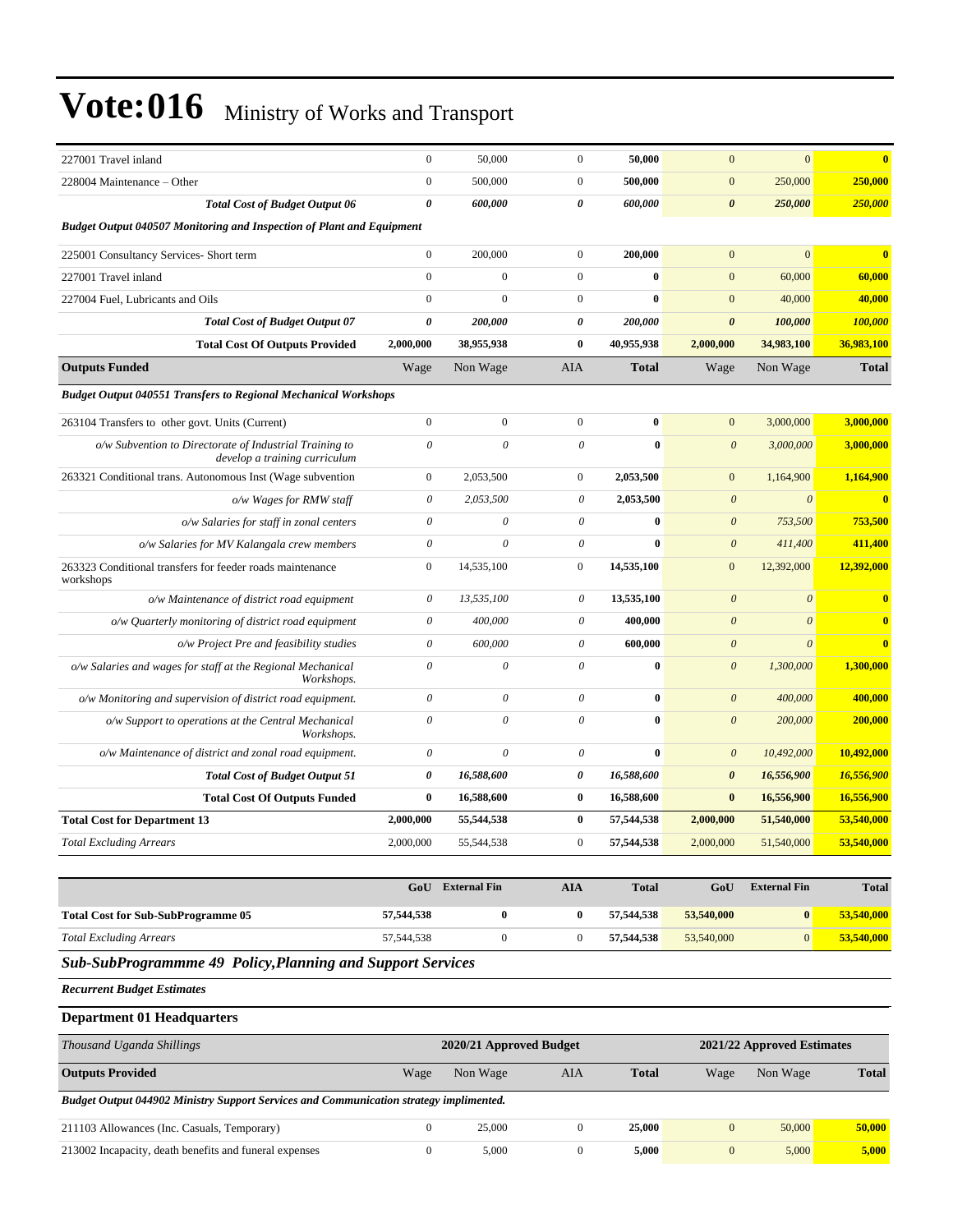| 221001 Advertising and Public Relations                                           | $\boldsymbol{0}$      | 161,560          | $\boldsymbol{0}$ | 161,560   | $\mathbf{0}$<br>168,000              | 168,000      |
|-----------------------------------------------------------------------------------|-----------------------|------------------|------------------|-----------|--------------------------------------|--------------|
| 221007 Books, Periodicals & Newspapers                                            | $\boldsymbol{0}$      | 90,000           | $\overline{0}$   | 90,000    | 50,000<br>$\mathbf{0}$               | 50,000       |
| 221008 Computer supplies and Information Technology (IT)                          | $\boldsymbol{0}$      | 10,000           | $\mathbf{0}$     | 10,000    | $\mathbf{0}$<br>$\mathbf{0}$         | $\bf{0}$     |
| 221009 Welfare and Entertainment                                                  | $\boldsymbol{0}$      | 5,000            | $\mathbf{0}$     | 5,000     | $\mathbf{0}$<br>50,000               | 50,000       |
| 221011 Printing, Stationery, Photocopying and Binding                             | $\boldsymbol{0}$      | $\boldsymbol{0}$ | $\overline{0}$   | $\bf{0}$  | $\mathbf{0}$<br>164,620              | 164,620      |
| 221012 Small Office Equipment                                                     | $\boldsymbol{0}$      | 18,400           | $\mathbf{0}$     | 18,400    | $\mathbf{0}$<br>180,000              | 180,000      |
| 221016 IFMS Recurrent costs                                                       | $\boldsymbol{0}$      | $\boldsymbol{0}$ | $\overline{0}$   | $\bf{0}$  | $\mathbf{0}$<br>250,000              | 250,000      |
| 222001 Telecommunications                                                         | $\mathbf{0}$          | $\boldsymbol{0}$ | $\overline{0}$   | $\bf{0}$  | $\mathbf{0}$<br>5,000                | 5,000        |
| 223004 Guard and Security services                                                | $\boldsymbol{0}$      | 200,000          | $\mathbf{0}$     | 200,000   | $\mathbf{0}$<br>300,000              | 300,000      |
| 223005 Electricity                                                                | $\boldsymbol{0}$      | 2,000            | $\overline{0}$   | 2,000     | $\mathbf{0}$<br>45,380               | 45,380       |
| 223006 Water                                                                      | $\boldsymbol{0}$      | 2,000            | $\mathbf{0}$     | 2,000     | $\mathbf{0}$<br>43,000               | 43,000       |
| 224004 Cleaning and Sanitation                                                    | $\boldsymbol{0}$      | $\overline{0}$   | $\overline{0}$   | $\bf{0}$  | 40,000<br>$\mathbf{0}$               | 40,000       |
| 225001 Consultancy Services- Short term                                           | $\boldsymbol{0}$      | 60,000           | $\mathbf{0}$     | 60,000    | $\mathbf{0}$<br>$\boldsymbol{0}$     | $\bf{0}$     |
| 225002 Consultancy Services-Long-term                                             | $\boldsymbol{0}$      | 119,080          | $\mathbf{0}$     | 119,080   | $\mathbf{0}$<br>$\mathbf{0}$         | $\bf{0}$     |
| 227001 Travel inland                                                              | $\boldsymbol{0}$      | 48,000           | $\overline{0}$   | 48,000    | $\mathbf{0}$<br>50,000               | 50,000       |
| 227004 Fuel, Lubricants and Oils                                                  | $\boldsymbol{0}$      | 15,960           | $\mathbf{0}$     | 15,960    | $\mathbf{0}$<br>50,000               | 50,000       |
| 228003 Maintenance - Machinery, Equipment & Furniture                             | $\boldsymbol{0}$      | $\overline{0}$   | $\overline{0}$   | $\bf{0}$  | $\mathbf{0}$<br>50,000               | 50,000       |
| <b>Total Cost of Budget Output 02</b>                                             | 0                     | 762,000          | 0                | 762,000   | $\boldsymbol{\theta}$<br>1,501,000   | 1,501,000    |
| <b>Budget Output 044903 Ministerial and Top Management Services</b>               |                       |                  |                  |           |                                      |              |
| 211103 Allowances (Inc. Casuals, Temporary)                                       | $\boldsymbol{0}$      | 170,858          | $\mathbf{0}$     | 170,858   | 100,000<br>$\mathbf{0}$              | 100,000      |
| 213001 Medical expenses (To employees)                                            | $\boldsymbol{0}$      | 10,000           | $\overline{0}$   | 10,000    | $\boldsymbol{0}$<br>$\boldsymbol{0}$ | $\bf{0}$     |
| 213002 Incapacity, death benefits and funeral expenses                            | $\boldsymbol{0}$      | 2,000            | $\mathbf{0}$     | 2,000     | $\mathbf{0}$<br>$\mathbf{0}$         | $\bf{0}$     |
| 213003 Retrenchment costs                                                         | $\boldsymbol{0}$      | 8,000            | $\overline{0}$   | 8,000     | $\mathbf{0}$<br>$\mathbf{0}$         | $\bf{0}$     |
| 221001 Advertising and Public Relations                                           | $\boldsymbol{0}$      | 880              | $\mathbf{0}$     | 880       | $\mathbf{0}$<br>$\mathbf{0}$         | $\bf{0}$     |
| 221003 Staff Training                                                             | $\boldsymbol{0}$      | 80,000           | $\mathbf{0}$     | 80,000    | $\mathbf{0}$<br>$\mathbf{0}$         | $\bf{0}$     |
| 221007 Books, Periodicals & Newspapers                                            | $\boldsymbol{0}$      | 15,000           | $\overline{0}$   | 15,000    | $\boldsymbol{0}$<br>$\mathbf{0}$     | $\bf{0}$     |
| 221009 Welfare and Entertainment                                                  | $\boldsymbol{0}$      | 2,000            | $\mathbf{0}$     | 2,000     | $\mathbf{0}$<br>$\mathbf{0}$         | $\bf{0}$     |
| 221011 Printing, Stationery, Photocopying and Binding                             | $\boldsymbol{0}$      | 102,661          | $\mathbf{0}$     | 102,661   | $\mathbf{0}$<br>$\mathbf{0}$         | $\bf{0}$     |
| 221016 IFMS Recurrent costs                                                       | $\boldsymbol{0}$      | 112,000          | $\mathbf{0}$     | 112,000   | $\mathbf{0}$<br>$\mathbf{0}$         | $\bf{0}$     |
| 221017 Subscriptions                                                              | $\boldsymbol{0}$      | 2,000            | $\mathbf{0}$     | 2,000     | $\mathbf{0}$<br>$\mathbf{0}$         | $\bf{0}$     |
| 222001 Telecommunications                                                         | $\boldsymbol{0}$      | 19,500           | $\overline{0}$   | 19,500    | $\mathbf{0}$<br>$\mathbf{0}$         | $\bf{0}$     |
| 223004 Guard and Security services                                                | $\boldsymbol{0}$      | 20,000           | $\overline{0}$   | 20,000    | $\mathbf{0}$<br>$\bf{0}$             | $\bf{0}$     |
| 223005 Electricity                                                                | $\boldsymbol{0}$      | 37,000           | $\overline{0}$   | 37,000    | $\mathbf{0}$<br>$\mathbf{0}$         | $\bf{0}$     |
| 223006 Water                                                                      | $\boldsymbol{0}$      | 20,000           | $\boldsymbol{0}$ | 20,000    | $\mathbf{0}$<br>$\mathbf{0}$         | $\mathbf{0}$ |
| 224004 Cleaning and Sanitation                                                    | $\boldsymbol{0}$      | 20,000           | $\mathbf{0}$     | 20,000    | $\mathbf{0}$<br>$\mathbf{0}$         | $\bf{0}$     |
| 224005 Uniforms, Beddings and Protective Gear                                     | $\boldsymbol{0}$      | 5,000            | $\boldsymbol{0}$ | 5,000     | $\boldsymbol{0}$<br>$\mathbf{0}$     | $\bf{0}$     |
| 227001 Travel inland                                                              | $\boldsymbol{0}$      | 59,999           | $\mathbf{0}$     | 59,999    | $\mathbf{0}$<br>$\mathbf{0}$         | $\bf{0}$     |
| 227002 Travel abroad                                                              | $\boldsymbol{0}$      | 179,000          | $\boldsymbol{0}$ | 179,000   | $\mathbf{0}$<br>$\mathbf{0}$         | $\bf{0}$     |
| 227004 Fuel, Lubricants and Oils                                                  | $\boldsymbol{0}$      | 68,199           | $\boldsymbol{0}$ | 68,199    | $\boldsymbol{0}$<br>50,000           | 50,000       |
| 228002 Maintenance - Vehicles                                                     | $\boldsymbol{0}$      | 88,563           | $\mathbf{0}$     | 88,563    | $\mathbf{0}$<br>$\mathbf{0}$         | $\bf{0}$     |
| 228003 Maintenance – Machinery, Equipment & Furniture                             | $\boldsymbol{0}$      | 15,000           | $\boldsymbol{0}$ | 15,000    | $\boldsymbol{0}$<br>$\mathbf{0}$     | $\bf{0}$     |
| 273103 Retrenchment costs                                                         | $\boldsymbol{0}$      | 8,000            | $\boldsymbol{0}$ | 8,000     | $\mathbf{0}$<br>$\mathbf{0}$         | $\bf{0}$     |
| <b>Total Cost of Budget Output 03</b>                                             | $\boldsymbol{\theta}$ | 1,045,660        | 0                | 1,045,660 | $\boldsymbol{\theta}$<br>150,000     | 150,000      |
| <b>Budget Output 044905 Strengthening Sector Coordination, Planning &amp; ICT</b> |                       |                  |                  |           |                                      |              |
| 211103 Allowances (Inc. Casuals, Temporary)                                       | $\boldsymbol{0}$      | 11,000           | $\boldsymbol{0}$ | 11,000    | $\mathbf{0}$<br>30,000               | 30,000       |
|                                                                                   |                       |                  |                  |           |                                      |              |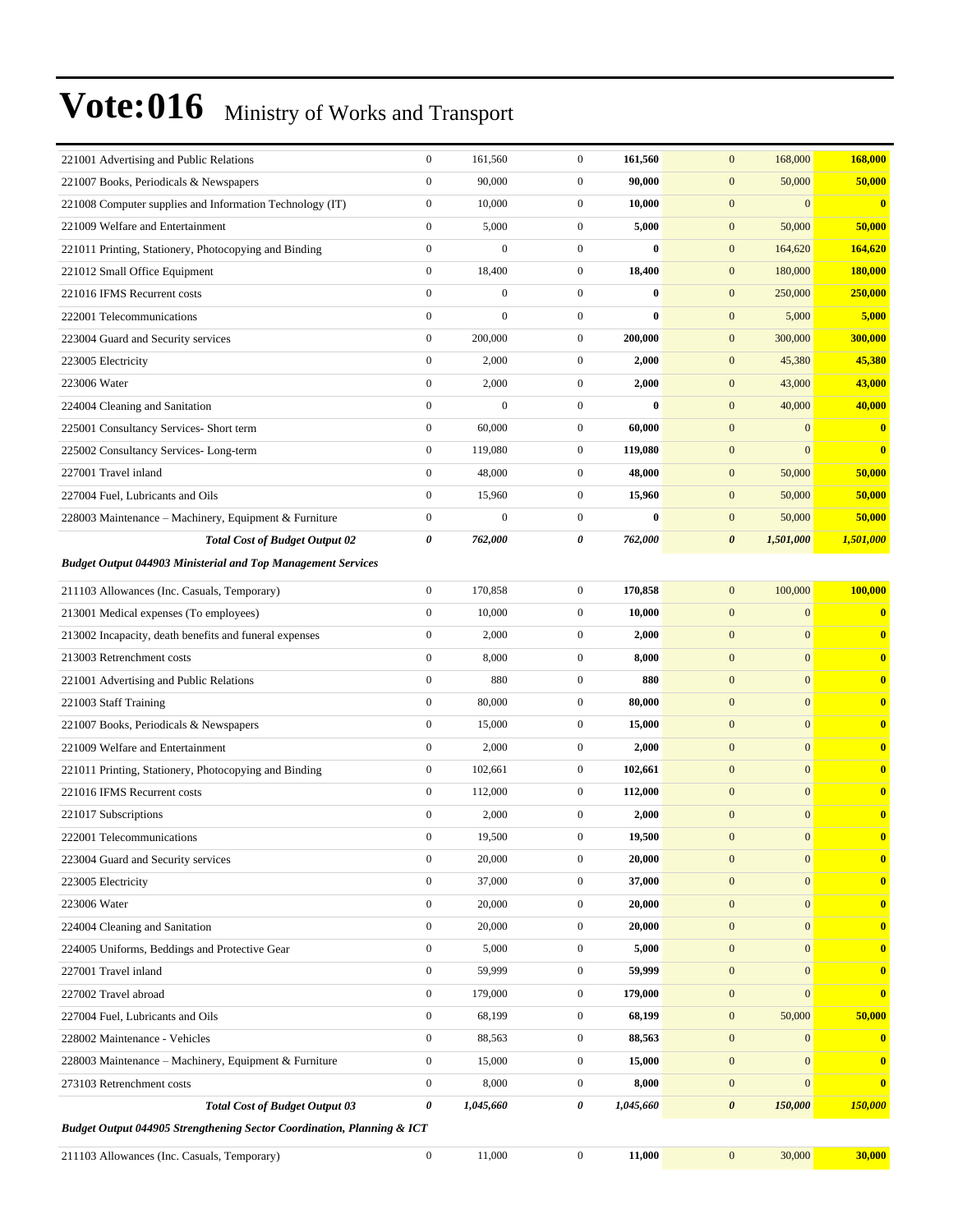| 221008 Computer supplies and Information Technology (IT)             | $\boldsymbol{0}$ | 139,259          | $\mathbf{0}$     | 139,259      | $\mathbf{0}$          | 150,000          | 150,000    |
|----------------------------------------------------------------------|------------------|------------------|------------------|--------------|-----------------------|------------------|------------|
| 221011 Printing, Stationery, Photocopying and Binding                | $\boldsymbol{0}$ | 1,500            | $\mathbf{0}$     | 1,500        | $\mathbf{0}$          | $\mathbf{0}$     | $\bf{0}$   |
| 221012 Small Office Equipment                                        | $\boldsymbol{0}$ | 7,000            | $\mathbf{0}$     | 7,000        | $\mathbf{0}$          | $\mathbf{0}$     | $\bf{0}$   |
| 222002 Postage and Courier                                           | $\boldsymbol{0}$ | 5,040            | $\boldsymbol{0}$ | 5,040        | $\mathbf{0}$          | $\mathbf{0}$     | $\bf{0}$   |
| 222003 Information and communications technology (ICT)               | $\boldsymbol{0}$ | 95,000           | $\mathbf{0}$     | 95,000       | $\mathbf{0}$          | 150,000          | 150,000    |
| 227001 Travel inland                                                 | $\boldsymbol{0}$ | 19,000           | $\mathbf{0}$     | 19,000       | $\boldsymbol{0}$      | 50,000           | 50,000     |
| 227004 Fuel, Lubricants and Oils                                     | $\boldsymbol{0}$ | 22,200           | $\mathbf{0}$     | 22,200       | $\boldsymbol{0}$      | $\mathbf{0}$     | $\bf{0}$   |
| <b>Total Cost of Budget Output 05</b>                                | 0                | 300,000          | 0                | 300,000      | $\boldsymbol{\theta}$ | 380,000          | 380,000    |
| <b>Budget Output 044906 Monitoring and Capacity Building Support</b> |                  |                  |                  |              |                       |                  |            |
| 221002 Workshops and Seminars                                        | $\overline{0}$   | 30,000           | $\mathbf{0}$     | 30,000       | $\mathbf{0}$          | $\mathbf{0}$     | $\bf{0}$   |
| 221003 Staff Training                                                | $\boldsymbol{0}$ | 150,000          | $\mathbf{0}$     | 150,000      | $\mathbf{0}$          | 50,000           | 50,000     |
| 221011 Printing, Stationery, Photocopying and Binding                | $\boldsymbol{0}$ | 30,000           | $\mathbf{0}$     | 30,000       | $\mathbf{0}$          | $\mathbf{0}$     | $\bf{0}$   |
| 227001 Travel inland                                                 | $\boldsymbol{0}$ | $\overline{0}$   | $\mathbf{0}$     | $\mathbf{0}$ | $\boldsymbol{0}$      | 30,000           | 30,000     |
| <b>Total Cost of Budget Output 06</b>                                | 0                | 210,000          | 0                | 210,000      | $\boldsymbol{\theta}$ | 80,000           | 80,000     |
| <b>Budget Output 044919 Human Resource Management Services</b>       |                  |                  |                  |              |                       |                  |            |
| 211101 General Staff Salaries                                        | 930,803          | $\boldsymbol{0}$ | $\boldsymbol{0}$ | 930,803      | 1,021,414             | $\mathbf{0}$     | 1,021,414  |
| 211103 Allowances (Inc. Casuals, Temporary)                          | $\boldsymbol{0}$ | 120,000          | $\mathbf{0}$     | 120,000      | $\mathbf{0}$          | $\mathbf{0}$     | $\bf{0}$   |
| 212102 Pension for General Civil Service                             | $\boldsymbol{0}$ | 7,840,007        | $\mathbf{0}$     | 7,840,007    | $\boldsymbol{0}$      | 8,031,985        | 8,031,985  |
| 212106 Validation of old Pensioners                                  | $\boldsymbol{0}$ | 180,000          | $\mathbf{0}$     | 180,000      | $\mathbf{0}$          | 285,000          | 285,000    |
| 213001 Medical expenses (To employees)                               | $\boldsymbol{0}$ | 10,000           | $\mathbf{0}$     | 10,000       | $\mathbf{0}$          | 10,000           | 10,000     |
| 213002 Incapacity, death benefits and funeral expenses               | $\boldsymbol{0}$ | 60,000           | $\mathbf{0}$     | 60,000       | $\boldsymbol{0}$      | 20,000           | 20,000     |
| 213003 Retrenchment costs                                            | $\boldsymbol{0}$ | 20,768           | $\mathbf{0}$     | 20,768       | $\boldsymbol{0}$      | $\mathbf{0}$     | $\bf{0}$   |
| 213004 Gratuity Expenses                                             | $\boldsymbol{0}$ | 840,909          | $\mathbf{0}$     | 840,909      | $\boldsymbol{0}$      | 256,170          | 256,170    |
| 221008 Computer supplies and Information Technology (IT)             | $\boldsymbol{0}$ | 30,000           | $\mathbf{0}$     | 30,000       | $\boldsymbol{0}$      | $\mathbf{0}$     | $\bf{0}$   |
| 221009 Welfare and Entertainment                                     | $\boldsymbol{0}$ | 150,000          | $\mathbf{0}$     | 150,000      | $\mathbf{0}$          | 100,000          | 100,000    |
| 221011 Printing, Stationery, Photocopying and Binding                | $\boldsymbol{0}$ | 50,000           | $\mathbf{0}$     | 50,000       | $\mathbf{0}$          | $\mathbf{0}$     | $\bf{0}$   |
| 221020 IPPS Recurrent Costs                                          | $\boldsymbol{0}$ | 150,000          | $\mathbf{0}$     | 150,000      | $\mathbf{0}$          | 259,845          | 259,845    |
| 223004 Guard and Security services                                   | $\boldsymbol{0}$ | 71,142           | $\mathbf{0}$     | 71,142       | $\mathbf{0}$          | $\mathbf{0}$     | $\bf{0}$   |
| 224005 Uniforms, Beddings and Protective Gear                        | $\boldsymbol{0}$ | 40,000           | $\mathbf{0}$     | 40,000       | $\boldsymbol{0}$      | 84,000           | 84,000     |
| 227001 Travel inland                                                 | $\boldsymbol{0}$ | 83,326           | $\boldsymbol{0}$ | 83,326       | $\mathbf{0}$          | 10,000           | 10,000     |
| 227002 Travel abroad                                                 | $\boldsymbol{0}$ | 10,000           | $\boldsymbol{0}$ | 10,000       | $\mathbf{0}$          | $\mathbf{0}$     |            |
| 227004 Fuel, Lubricants and Oils                                     | $\boldsymbol{0}$ | 21               | $\boldsymbol{0}$ | 21           | $\boldsymbol{0}$      | 50,000           | 50,000     |
| <b>Total Cost of Budget Output 19</b>                                | 930,803          | 9,656,174        | 0                | 10,586,977   | 1,021,414             | 9,107,000        | 10,128,414 |
| <b>Budget Output 044920 Records Management Services</b>              |                  |                  |                  |              |                       |                  |            |
| 211103 Allowances (Inc. Casuals, Temporary)                          | $\boldsymbol{0}$ | 34,000           | $\boldsymbol{0}$ | 34,000       | $\boldsymbol{0}$      | $\boldsymbol{0}$ | $\bf{0}$   |
| 221003 Staff Training                                                | $\boldsymbol{0}$ | 20,000           | $\boldsymbol{0}$ | 20,000       | $\mathbf{0}$          | $\mathbf{0}$     | $\bf{0}$   |
| 221008 Computer supplies and Information Technology (IT)             | $\boldsymbol{0}$ | 20,000           | $\boldsymbol{0}$ | 20,000       | $\mathbf{0}$          | $\mathbf{0}$     | $\bf{0}$   |
| 221009 Welfare and Entertainment                                     | $\boldsymbol{0}$ | 3,996            | $\boldsymbol{0}$ | 3,996        | $\boldsymbol{0}$      | $\mathbf{0}$     | $\bf{0}$   |
| 221011 Printing, Stationery, Photocopying and Binding                | $\boldsymbol{0}$ | 35,000           | $\boldsymbol{0}$ | 35,000       | $\boldsymbol{0}$      | $\mathbf{0}$     | $\bf{0}$   |
| 221012 Small Office Equipment                                        | $\boldsymbol{0}$ | 88,600           | $\boldsymbol{0}$ | 88,600       | $\boldsymbol{0}$      | 50,000           | 50,000     |
| 221020 IPPS Recurrent Costs                                          | $\boldsymbol{0}$ | 40,000           | $\boldsymbol{0}$ | 40,000       | $\boldsymbol{0}$      | 130,000          | 130,000    |
| 222002 Postage and Courier                                           | $\boldsymbol{0}$ | 12,000           | $\boldsymbol{0}$ | 12,000       | $\boldsymbol{0}$      | 42,000           | 42,000     |
| 222003 Information and communications technology (ICT)               | $\boldsymbol{0}$ | 41,000           | $\boldsymbol{0}$ | 41,000       | $\boldsymbol{0}$      | $\mathbf{0}$     | $\bf{0}$   |
| 224005 Uniforms, Beddings and Protective Gear                        | $\boldsymbol{0}$ | 2,000            | $\boldsymbol{0}$ | 2,000        | $\boldsymbol{0}$      | $\mathbf{0}$     | $\bf{0}$   |
| 227001 Travel inland                                                 | $\boldsymbol{0}$ | 11,200           | $\boldsymbol{0}$ | 11,200       | $\boldsymbol{0}$      | 20,000           | 20,000     |
|                                                                      |                  |                  |                  |              |                       |                  |            |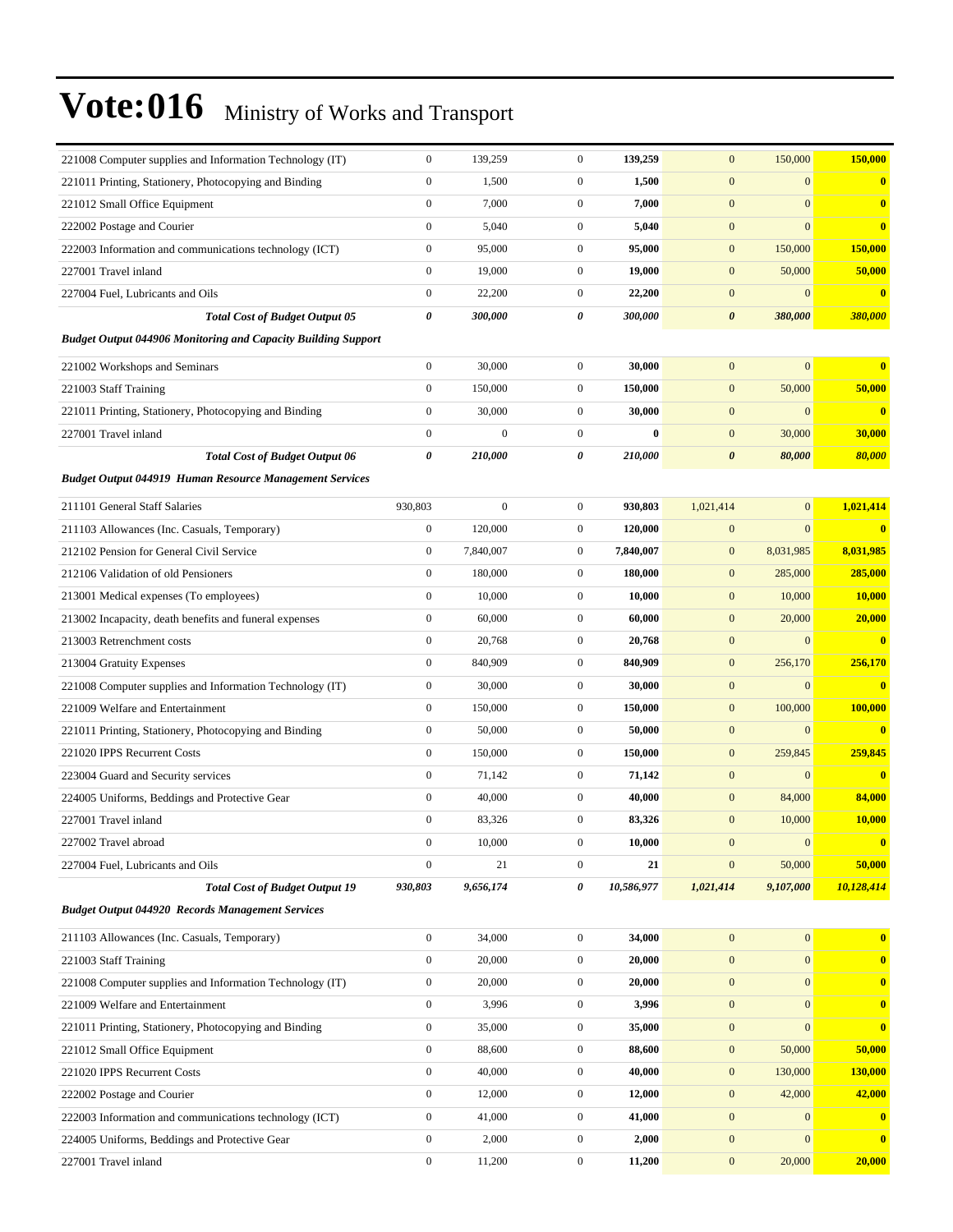| 227004 Fuel, Lubricants and Oils                                           | $\boldsymbol{0}$      | 4,000                   | $\mathbf{0}$     | 4,000        | $\mathbf{0}$          | $\mathbf{0}$               | $\bf{0}$                |
|----------------------------------------------------------------------------|-----------------------|-------------------------|------------------|--------------|-----------------------|----------------------------|-------------------------|
| 228001 Maintenance - Civil                                                 | $\boldsymbol{0}$      | 19,000                  | $\mathbf{0}$     | 19,000       | $\mathbf{0}$          | $\mathbf{0}$               | $\bf{0}$                |
| 228003 Maintenance – Machinery, Equipment & Furniture                      | $\boldsymbol{0}$      | 8,000                   | $\boldsymbol{0}$ | 8,000        | $\mathbf{0}$          | $\mathbf{0}$               | $\bf{0}$                |
| <b>Total Cost of Budget Output 20</b>                                      | 0                     | 338,796                 | 0                | 338,796      | $\pmb{\theta}$        | 242,000                    | 242,000                 |
| <b>Total Cost Of Outputs Provided</b>                                      | 930,803               | 12,312,630              | $\bf{0}$         | 13,243,433   | 1,021,414             | 11,460,000                 | 12,481,414              |
| <b>Arrears</b>                                                             | Wage                  | Non Wage                | AIA              | <b>Total</b> | Wage                  | Non Wage                   | <b>Total</b>            |
| <b>Budget Output 044999 Arrears</b>                                        |                       |                         |                  |              |                       |                            |                         |
| 321608 General Public Service Pension arrears (Budgeting)                  | $\boldsymbol{0}$      | 637,988                 | $\boldsymbol{0}$ | 637,988      | $\mathbf{0}$          | $\mathbf{0}$               | $\mathbf{0}$            |
| 321617 Salary Arrears (Budgeting)                                          | $\boldsymbol{0}$      | $\boldsymbol{0}$        | $\overline{0}$   | $\bf{0}$     | $\mathbf{0}$          | 128,469                    | 128,469                 |
| <b>Total Cost of Budget Output 99</b>                                      | 0                     | 637,988                 | 0                | 637,988      | $\boldsymbol{\theta}$ | 128,469                    | 128,469                 |
| <b>Total Cost Of Arrears</b>                                               | $\bf{0}$              | 637,988                 | $\bf{0}$         | 637,988      | $\bf{0}$              | 128,469                    | 128,469                 |
| <b>Total Cost for Department 01</b>                                        | 930,803               | 12,950,618              | $\bf{0}$         | 13,881,421   | 1,021,414             | 11,588,469                 | 12,609,883              |
| <b>Total Excluding Arrears</b>                                             | 930,803               | 12,312,630              | $\boldsymbol{0}$ | 13,243,433   | 1,021,414             | 11,460,000                 | 12,481,414              |
| <b>Department 09 Policy and Planning</b>                                   |                       |                         |                  |              |                       |                            |                         |
| Thousand Uganda Shillings                                                  |                       | 2020/21 Approved Budget |                  |              |                       | 2021/22 Approved Estimates |                         |
| <b>Outputs Provided</b>                                                    | Wage                  | Non Wage                | AIA              | <b>Total</b> | Wage                  | Non Wage                   | <b>Total</b>            |
| Budget Output 044901 Policy, Laws, guidelines, plans and strategies        |                       |                         |                  |              |                       |                            |                         |
| 211101 General Staff Salaries                                              | 500,000               | $\boldsymbol{0}$        | $\mathbf{0}$     | 500,000      | 500,000               | $\boldsymbol{0}$           | 500,000                 |
| 211103 Allowances (Inc. Casuals, Temporary)                                | $\boldsymbol{0}$      | 40,000                  | $\boldsymbol{0}$ | 40,000       | $\mathbf{0}$          | 40,000                     | 40,000                  |
| 221002 Workshops and Seminars                                              | $\mathbf{0}$          | 300,000                 | $\overline{0}$   | 300,000      | $\mathbf{0}$          | 20,000                     | 20,000                  |
| 221011 Printing, Stationery, Photocopying and Binding                      | $\boldsymbol{0}$      | 270,000                 | $\mathbf{0}$     | 270,000      | $\mathbf{0}$          | 20,000                     | 20,000                  |
| 221012 Small Office Equipment                                              | $\boldsymbol{0}$      | 8,000                   | $\boldsymbol{0}$ | 8,000        | $\mathbf{0}$          | $\mathbf{0}$               | $\bf{0}$                |
| 223005 Electricity                                                         | $\boldsymbol{0}$      | 2,000                   | $\overline{0}$   | 2,000        | $\mathbf{0}$          | 2,000                      | 2,000                   |
| 223006 Water                                                               | $\boldsymbol{0}$      | 2,000                   | $\boldsymbol{0}$ | 2,000        | $\mathbf{0}$          | 2,000                      | 2,000                   |
| 225001 Consultancy Services- Short term                                    | $\mathbf{0}$          | 100,000                 | $\overline{0}$   | 100,000      | $\mathbf{0}$          | $\mathbf{0}$               | $\overline{\mathbf{0}}$ |
| 227001 Travel inland                                                       | $\boldsymbol{0}$      | 18,000                  | $\mathbf{0}$     | 18,000       | $\mathbf{0}$          | 40,000                     | 40,000                  |
| 227004 Fuel, Lubricants and Oils                                           | $\boldsymbol{0}$      | $\boldsymbol{0}$        | $\boldsymbol{0}$ | $\bf{0}$     | $\mathbf{0}$          | 32,000                     | 32,000                  |
| <b>Total Cost of Budget Output 01</b>                                      | <i><b>500,000</b></i> | 740,000                 | 0                | 1,240,000    | 500,000               | 156,000                    | 656,000                 |
| <b>Budget Output 044904 Transport Data Collection Analysis and Storage</b> |                       |                         |                  |              |                       |                            |                         |
| 211103 Allowances (Inc. Casuals, Temporary)                                | $\boldsymbol{0}$      | 140,000                 | $\boldsymbol{0}$ | 140,000      | $\boldsymbol{0}$      | 100,000                    | 100,000                 |
| 221002 Workshops and Seminars                                              | $\boldsymbol{0}$      | 50,000                  | $\overline{0}$   | 50,000       | $\boldsymbol{0}$      | $\boldsymbol{0}$           | $\bf{0}$                |
| 221008 Computer supplies and Information Technology (IT)                   | $\boldsymbol{0}$      | 60,000                  | $\boldsymbol{0}$ | 60,000       | $\boldsymbol{0}$      | 59,000                     | 59,000                  |
| 221009 Welfare and Entertainment                                           | $\boldsymbol{0}$      | 10,000                  | $\boldsymbol{0}$ | 10,000       | $\boldsymbol{0}$      | $\mathbf{0}$               | $\bf{0}$                |
| 221011 Printing, Stationery, Photocopying and Binding                      | $\boldsymbol{0}$      | 92,600                  | $\boldsymbol{0}$ | 92,600       | $\boldsymbol{0}$      | 20,000                     | 20,000                  |
| 223004 Guard and Security services                                         | $\boldsymbol{0}$      | 5,000                   | $\boldsymbol{0}$ | 5,000        | $\boldsymbol{0}$      | 5,000                      | 5,000                   |
| 223005 Electricity                                                         | $\boldsymbol{0}$      | 16,000                  | $\boldsymbol{0}$ | 16,000       | $\boldsymbol{0}$      | 5,000                      | 5,000                   |
| 223006 Water                                                               | $\boldsymbol{0}$      | 6,000                   | $\boldsymbol{0}$ | 6,000        | $\boldsymbol{0}$      | $\boldsymbol{0}$           | $\bf{0}$                |
| 224004 Cleaning and Sanitation                                             | $\boldsymbol{0}$      | 5,000                   | $\boldsymbol{0}$ | 5,000        | $\boldsymbol{0}$      | $\mathbf{0}$               | $\bf{0}$                |
| 227001 Travel inland                                                       | $\boldsymbol{0}$      | 66,940                  | $\boldsymbol{0}$ | 66,940       | $\boldsymbol{0}$      | 146,000                    | 146,000                 |
| 227004 Fuel, Lubricants and Oils                                           | $\boldsymbol{0}$      | 20,000                  | $\boldsymbol{0}$ | 20,000       | $\boldsymbol{0}$      | 30,000                     | 30,000                  |
| <b>Total Cost of Budget Output 04</b>                                      | 0                     | 471,540                 | 0                | 471,540      | $\pmb{\theta}$        | 365,000                    | <b>365,000</b>          |
| Budget Output 044905 Strengthening Sector Coordination, Planning & ICT     |                       |                         |                  |              |                       |                            |                         |
| 211103 Allowances (Inc. Casuals, Temporary)                                | $\boldsymbol{0}$      | 90,000                  | $\boldsymbol{0}$ | 90,000       | $\boldsymbol{0}$      | 52,000                     | 52,000                  |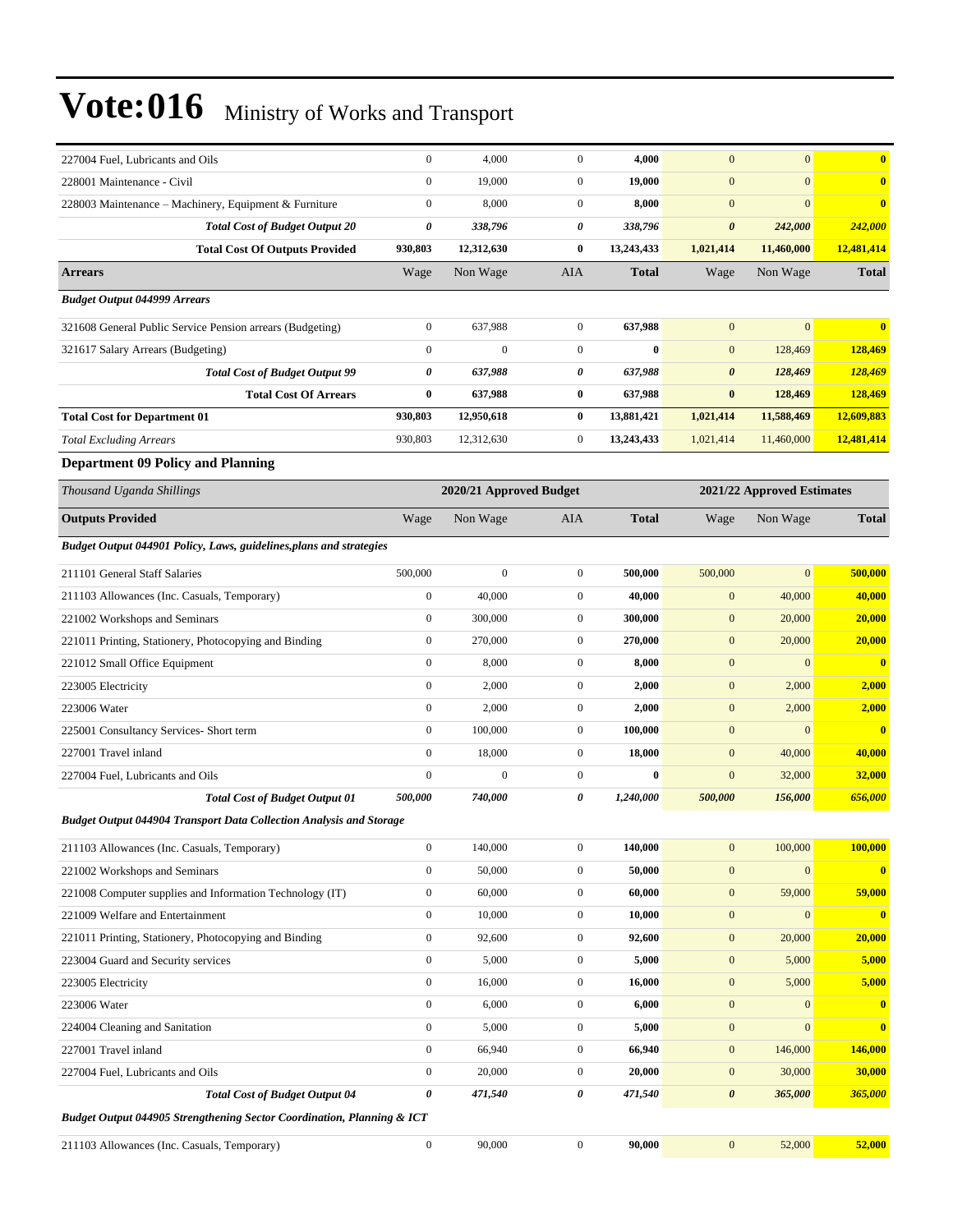| $\boldsymbol{0}$                                                     | 60,000           | $\boldsymbol{0}$                                                                       | 60,000                  | $\mathbf{0}$          | $\mathbf{0}$                                                                                                                                                | $\bf{0}$                         |
|----------------------------------------------------------------------|------------------|----------------------------------------------------------------------------------------|-------------------------|-----------------------|-------------------------------------------------------------------------------------------------------------------------------------------------------------|----------------------------------|
| $\boldsymbol{0}$                                                     | 40,000           | $\boldsymbol{0}$                                                                       | 40,000                  | $\mathbf{0}$          | $\overline{0}$                                                                                                                                              | $\bf{0}$                         |
| $\boldsymbol{0}$                                                     | 20,000           | $\boldsymbol{0}$                                                                       |                         | $\mathbf{0}$          | $\overline{0}$                                                                                                                                              | $\bf{0}$                         |
| $\mathbf{0}$                                                         | 80,000           | $\boldsymbol{0}$                                                                       | 80,000                  | $\mathbf{0}$          | $\overline{0}$                                                                                                                                              | $\bf{0}$                         |
| $\mathbf{0}$                                                         | $\boldsymbol{0}$ | $\boldsymbol{0}$                                                                       |                         | $\boldsymbol{0}$      | 25,000                                                                                                                                                      | 25,000                           |
| $\boldsymbol{0}$                                                     | $\boldsymbol{0}$ | $\boldsymbol{0}$                                                                       |                         | $\mathbf{0}$          | 13,000                                                                                                                                                      | 13,000                           |
| $\mathbf{0}$                                                         | 50,000           | $\boldsymbol{0}$                                                                       | 50,000                  | $\mathbf{0}$          | $\overline{0}$                                                                                                                                              | $\bf{0}$                         |
| $\mathbf{0}$                                                         | 20,000           | $\boldsymbol{0}$                                                                       |                         | $\mathbf{0}$          | $\overline{0}$                                                                                                                                              | $\bf{0}$                         |
| $\mathbf{0}$                                                         | 5,000            | $\boldsymbol{0}$                                                                       | 5,000                   | $\mathbf{0}$          | 10,000                                                                                                                                                      | 10,000                           |
| $\pmb{\theta}$                                                       | 365,000          | 0                                                                                      | 365,000                 | $\boldsymbol{\theta}$ | 100,000                                                                                                                                                     | 100,000                          |
| <b>Budget Output 044906 Monitoring and Capacity Building Support</b> |                  |                                                                                        |                         |                       |                                                                                                                                                             |                                  |
| $\boldsymbol{0}$                                                     | 160,000          | $\boldsymbol{0}$                                                                       | 160,000                 | $\mathbf{0}$          | $\overline{0}$                                                                                                                                              | $\bf{0}$                         |
| $\mathbf{0}$                                                         | 5,000            | $\boldsymbol{0}$                                                                       | 5,000                   | $\boldsymbol{0}$      | 4,400                                                                                                                                                       | 4,400                            |
| $\mathbf{0}$                                                         | 40,000           | $\boldsymbol{0}$                                                                       |                         | $\mathbf{0}$          | $\overline{0}$                                                                                                                                              | $\bf{0}$                         |
| $\mathbf{0}$                                                         | 100,000          | $\boldsymbol{0}$                                                                       |                         | $\mathbf{0}$          | $\overline{0}$                                                                                                                                              | $\bf{0}$                         |
| $\theta$                                                             | $\boldsymbol{0}$ | $\boldsymbol{0}$                                                                       |                         | $\boldsymbol{0}$      | 23,000                                                                                                                                                      | 23,000                           |
| $\mathbf{0}$                                                         | $\mathbf{0}$     | $\boldsymbol{0}$                                                                       |                         | $\mathbf{0}$          | 5,000                                                                                                                                                       | 5,000                            |
| $\theta$                                                             | 60,000           | $\boldsymbol{0}$                                                                       | 60,000                  | $\mathbf{0}$          | 67,000                                                                                                                                                      | 67,000                           |
| $\mathbf{0}$                                                         | 10,000           | $\boldsymbol{0}$                                                                       |                         | $\mathbf{0}$          | $\boldsymbol{0}$                                                                                                                                            | $\bf{0}$                         |
| $\mathbf{0}$                                                         | 20,000           | $\boldsymbol{0}$                                                                       | 20,000                  | $\mathbf{0}$          | 23,914                                                                                                                                                      | 23,914                           |
| $\theta$                                                             | 20,000           | $\boldsymbol{0}$                                                                       | 20,000                  | $\mathbf{0}$          | $\overline{0}$                                                                                                                                              | $\bf{0}$                         |
| 0                                                                    | 415,000          | 0                                                                                      | 415,000                 | $\boldsymbol{\theta}$ | 123,314                                                                                                                                                     | 123,314                          |
| 500,000                                                              | 1,991,540        | $\bf{0}$                                                                               | 2,491,540               | 500,000               | 744,314                                                                                                                                                     | 1,244,314                        |
| 500,000                                                              | 1,991,540        | $\bf{0}$                                                                               | 2,491,540               | 500,000               | 744,314                                                                                                                                                     | 1,244,314                        |
| 500,000                                                              | 1,991,540        | $\boldsymbol{0}$                                                                       | 2,491,540               | 500,000               | 744,314                                                                                                                                                     | 1,244,314                        |
|                                                                      |                  |                                                                                        |                         |                       |                                                                                                                                                             |                                  |
|                                                                      |                  |                                                                                        |                         |                       |                                                                                                                                                             |                                  |
| Wage                                                                 | Non Wage         | AIA                                                                                    | <b>Total</b>            | Wage                  | Non Wage                                                                                                                                                    | <b>Total</b>                     |
|                                                                      |                  |                                                                                        |                         |                       |                                                                                                                                                             |                                  |
| 35,000                                                               | $\boldsymbol{0}$ | $\boldsymbol{0}$                                                                       | 35,000                  | 35,000                |                                                                                                                                                             | <b>35,000</b>                    |
| $\boldsymbol{0}$                                                     | 40,000           | $\boldsymbol{0}$                                                                       |                         | $\boldsymbol{0}$      | 35,000                                                                                                                                                      | 35,000                           |
| $\boldsymbol{0}$                                                     | 20,000           | $\boldsymbol{0}$                                                                       |                         | $\boldsymbol{0}$      | $\boldsymbol{0}$                                                                                                                                            | $\mathbf{0}$                     |
| $\boldsymbol{0}$                                                     | 4,000            | $\boldsymbol{0}$                                                                       |                         | $\mathbf{0}$          | 3,000                                                                                                                                                       | 3,000                            |
| $\boldsymbol{0}$                                                     | 5,440            | 0                                                                                      |                         | $\mathbf{0}$          | 15,200                                                                                                                                                      | 15,200                           |
| $\boldsymbol{0}$                                                     | 5,000            | 0                                                                                      |                         | $\boldsymbol{0}$      | 1,000                                                                                                                                                       | 1,000                            |
| $\boldsymbol{0}$                                                     | 76,020           | $\boldsymbol{0}$                                                                       |                         | $\mathbf{0}$          | 85,000                                                                                                                                                      | 85,000                           |
| $\boldsymbol{0}$                                                     | 13,530           | $\overline{0}$                                                                         |                         | $\boldsymbol{0}$      | $\boldsymbol{0}$                                                                                                                                            | $\boldsymbol{0}$                 |
|                                                                      |                  | Budget Output 044902 Ministry Support Services and Communication strategy implimented. | 2020/21 Approved Budget |                       | 20,000<br>$\bf{0}$<br>$\bf{0}$<br>20,000<br>40,000<br>100,000<br>$\bf{0}$<br>0<br>10,000<br>40,000<br>20,000<br>4,000<br>5,440<br>5,000<br>76,020<br>13,530 | 2021/22 Approved Estimates<br> 0 |

227004 Fuel, Lubricants and Oils 0 40,005 0 **40,005** 0 52,800 **52,800**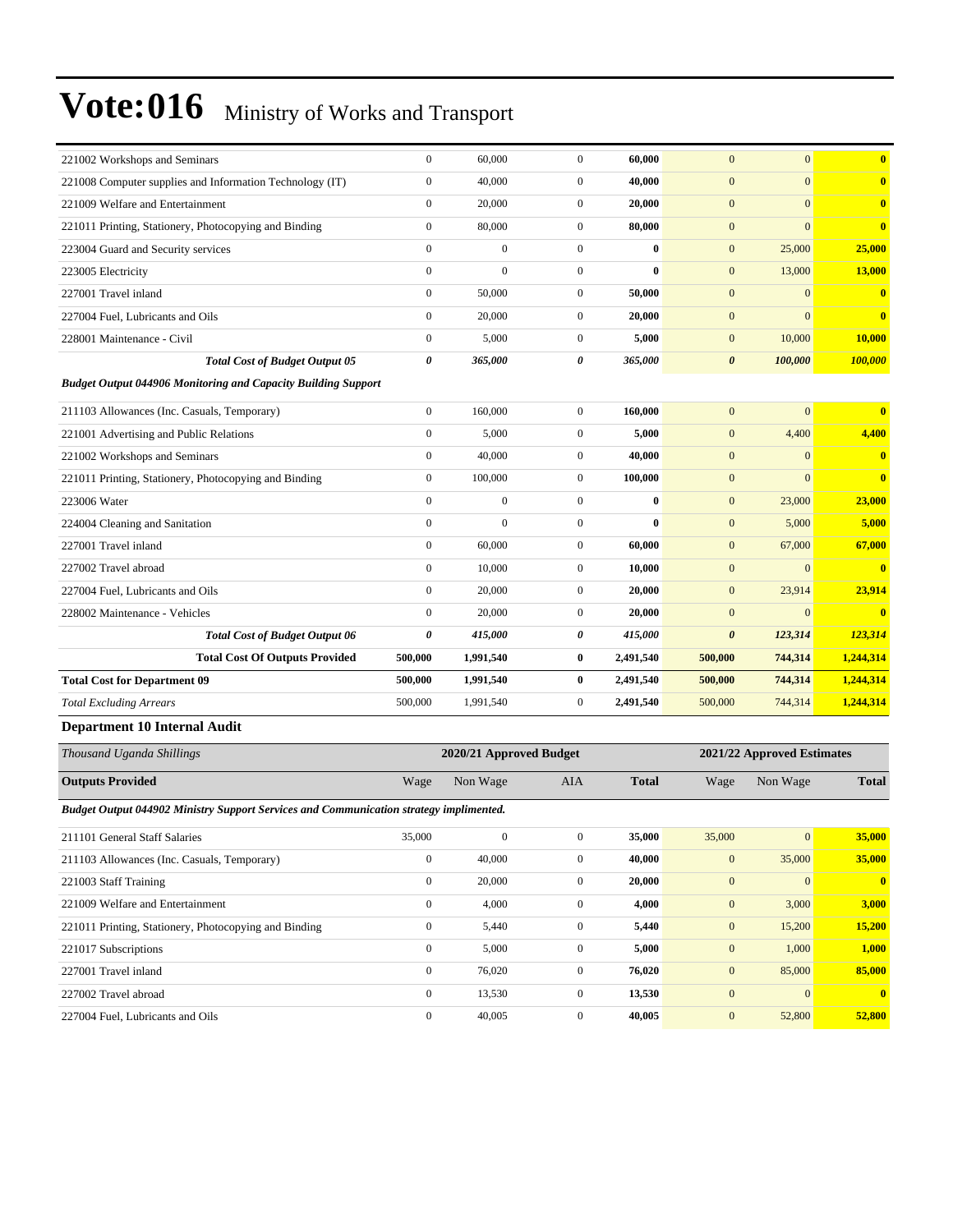| 228002 Maintenance - Vehicles         | 0      | 15,000  |   | 15,000  |        | 8,000   | 8,000   |
|---------------------------------------|--------|---------|---|---------|--------|---------|---------|
| <b>Total Cost of Budget Output 02</b> | 35,000 | 218,995 | 0 | 253,995 | 35,000 | 200,000 | 235,000 |
| <b>Total Cost Of Outputs Provided</b> | 35,000 | 218,995 | 0 | 253,995 | 35,000 | 200,000 | 235,000 |
| <b>Total Cost for Department 10</b>   | 35,000 | 218,995 | 0 | 253,995 | 35,000 | 200,000 | 235,000 |
| <b>Total Excluding Arrears</b>        | 35,000 | 218,995 |   | 253,995 | 35,000 | 200,000 | 235,000 |
| <b>Development Budget Estimates</b>   |        |         |   |         |        |         |         |

**Project 1617 Retooling of Ministry of Works and Transport**

| Thousand Uganda Shillings                                                                     | 2020/21 Approved Budget |                               |                  | 2021/22 Approved Estimates |                  |                               |                         |
|-----------------------------------------------------------------------------------------------|-------------------------|-------------------------------|------------------|----------------------------|------------------|-------------------------------|-------------------------|
| <b>Outputs Provided</b>                                                                       |                         | <b>GoU Dev't External Fin</b> | <b>AIA</b>       | <b>Total</b>               |                  | <b>GoU Dev't External Fin</b> | <b>Total</b>            |
| Budget Output 044901 Policy, Laws, guidelines, plans and strategies                           |                         |                               |                  |                            |                  |                               |                         |
| 211103 Allowances (Inc. Casuals, Temporary)                                                   | $\boldsymbol{0}$        | $\boldsymbol{0}$              | $\boldsymbol{0}$ | $\bf{0}$                   | 360,000          | $\overline{0}$                | 360,000                 |
| 221002 Workshops and Seminars                                                                 | 140,000                 | $\boldsymbol{0}$              | $\mathbf{0}$     | 140,000                    | 140,000          | $\overline{0}$                | 140,000                 |
| 221003 Staff Training                                                                         | 100,000                 | $\boldsymbol{0}$              | $\boldsymbol{0}$ | 100,000                    | $\mathbf{0}$     | $\overline{0}$                | $\bf{0}$                |
| 221008 Computer supplies and Information Technology (IT)                                      | 80,000                  | $\boldsymbol{0}$              | $\boldsymbol{0}$ | 80,000                     | $\mathbf{0}$     | $\mathbf{0}$                  | $\bf{0}$                |
| 221009 Welfare and Entertainment                                                              | 50,000                  | $\boldsymbol{0}$              | $\boldsymbol{0}$ | 50,000                     | $\mathbf{0}$     | $\overline{0}$                | $\bf{0}$                |
| 221011 Printing, Stationery, Photocopying and Binding                                         | 100,000                 | $\boldsymbol{0}$              | $\boldsymbol{0}$ | 100,000                    | $\mathbf{0}$     | $\overline{0}$                | $\bf{0}$                |
| 224004 Cleaning and Sanitation                                                                | 10,000                  | $\overline{0}$                | $\boldsymbol{0}$ | 10,000                     | $\mathbf{0}$     | $\overline{0}$                | $\bf{0}$                |
| 225001 Consultancy Services- Short term                                                       | $\boldsymbol{0}$        | $\mathbf{0}$                  | $\boldsymbol{0}$ | $\bf{0}$                   | 130,000          | $\mathbf{0}$                  | 130,000                 |
| 225002 Consultancy Services-Long-term                                                         | 150,000                 | $\boldsymbol{0}$              | $\boldsymbol{0}$ | 150,000                    | $\mathbf{0}$     | $\mathbf{0}$                  | $\bf{0}$                |
| 227001 Travel inland                                                                          | 110,000                 | $\boldsymbol{0}$              | $\boldsymbol{0}$ | 110,000                    | 200,000          | $\overline{0}$                | 200,000                 |
| 227002 Travel abroad                                                                          | 50,000                  | $\boldsymbol{0}$              | $\boldsymbol{0}$ | 50,000                     | $\mathbf{0}$     | $\mathbf{0}$                  | $\bf{0}$                |
| 227004 Fuel, Lubricants and Oils                                                              | 50,000                  | $\overline{0}$                | $\boldsymbol{0}$ | 50,000                     | 20,000           | $\overline{0}$                | 20,000                  |
| 228002 Maintenance - Vehicles                                                                 | 80,000                  | $\mathbf{0}$                  | $\boldsymbol{0}$ | 80,000                     | $\mathbf{0}$     | $\mathbf{0}$                  | $\bf{0}$                |
| 228003 Maintenance – Machinery, Equipment & Furniture                                         | 80,000                  | $\boldsymbol{0}$              | $\mathbf{0}$     | 80,000                     | $\mathbf{0}$     | $\mathbf{0}$                  | $\bf{0}$                |
| <b>Total Cost Of Budget Output 044901</b>                                                     | 1,000,000               | 0                             | 0                | 1,000,000                  | 850,000          | $\boldsymbol{\theta}$         | 850,000                 |
| <b>Budget Output 044902 Ministry Support Services and Communication strategy implimented.</b> |                         |                               |                  |                            |                  |                               |                         |
| 211103 Allowances (Inc. Casuals, Temporary)                                                   | 100,000                 | $\boldsymbol{0}$              | $\boldsymbol{0}$ | 100,000                    | $\mathbf{0}$     | $\overline{0}$                | $\bf{0}$                |
| 221001 Advertising and Public Relations                                                       | $\boldsymbol{0}$        | $\boldsymbol{0}$              | $\mathbf{0}$     | $\bf{0}$                   | 30,000           | $\overline{0}$                | 30,000                  |
| 221002 Workshops and Seminars                                                                 | 25,000                  | $\boldsymbol{0}$              | $\boldsymbol{0}$ | 25,000                     | $\mathbf{0}$     | $\mathbf{0}$                  | $\overline{\mathbf{0}}$ |
| 221003 Staff Training                                                                         | 20,000                  | $\boldsymbol{0}$              | $\boldsymbol{0}$ | 20,000                     | $\mathbf{0}$     | $\overline{0}$                | $\bf{0}$                |
| 221005 Hire of Venue (chairs, projector, etc)                                                 | 25,000                  | $\boldsymbol{0}$              | $\boldsymbol{0}$ | 25,000                     | $\mathbf{0}$     | $\overline{0}$                | $\bf{0}$                |
| 221007 Books, Periodicals & Newspapers                                                        | 3,000                   | $\boldsymbol{0}$              | $\boldsymbol{0}$ | 3,000                      | $\mathbf{0}$     | $\mathbf{0}$                  | $\mathbf{0}$            |
| 221009 Welfare and Entertainment                                                              | 10,000                  | $\boldsymbol{0}$              | $\boldsymbol{0}$ | 10,000                     | $\boldsymbol{0}$ | $\overline{0}$                | $\mathbf{0}$            |
| 222001 Telecommunications                                                                     | 5,000                   | $\boldsymbol{0}$              | $\boldsymbol{0}$ | 5,000                      | $\mathbf{0}$     | $\overline{0}$                | $\mathbf{0}$            |
| 228002 Maintenance - Vehicles                                                                 | 12,000                  | $\boldsymbol{0}$              | $\boldsymbol{0}$ | 12,000                     | $\overline{0}$   | $\mathbf{0}$                  | $\bf{0}$                |
| Total Cost Of Budget Output 044902                                                            | 200,000                 | 0                             | 0                | 200,000                    | 30,000           | $\boldsymbol{\theta}$         | 30,000                  |
| <b>Budget Output 044904 Transport Data Collection Analysis and Storage</b>                    |                         |                               |                  |                            |                  |                               |                         |
| 211102 Contract Staff Salaries                                                                | 300,000                 | $\boldsymbol{0}$              | $\boldsymbol{0}$ | 300,000                    | $\mathbf{0}$     | $\overline{0}$                | $\bf{0}$                |
| 211103 Allowances (Inc. Casuals, Temporary)                                                   | $\boldsymbol{0}$        | $\boldsymbol{0}$              | $\boldsymbol{0}$ | $\boldsymbol{0}$           | 150,000          | $\mathbf{0}$                  | 150,000                 |
| 212101 Social Security Contributions                                                          | 30,000                  | $\boldsymbol{0}$              | $\boldsymbol{0}$ | 30,000                     | $\boldsymbol{0}$ | $\mathbf{0}$                  | $\bf{0}$                |
| 221002 Workshops and Seminars                                                                 | $\boldsymbol{0}$        | $\boldsymbol{0}$              | $\boldsymbol{0}$ | $\bf{0}$                   | 190,000          | $\mathbf{0}$                  | 190,000                 |
| 221003 Staff Training                                                                         | 90,000                  | $\boldsymbol{0}$              | $\boldsymbol{0}$ | 90,000                     | $\boldsymbol{0}$ | $\mathbf{0}$                  | $\overline{\mathbf{0}}$ |
| 221008 Computer supplies and Information Technology (IT)                                      | 70,000                  | $\boldsymbol{0}$              | $\boldsymbol{0}$ | 70,000                     | 50,000           | $\mathbf{0}$                  | 50,000                  |

221011 Printing, Stationery, Photocopying and Binding 10,000 0 0 **10,000** 40,000 0 **40,000**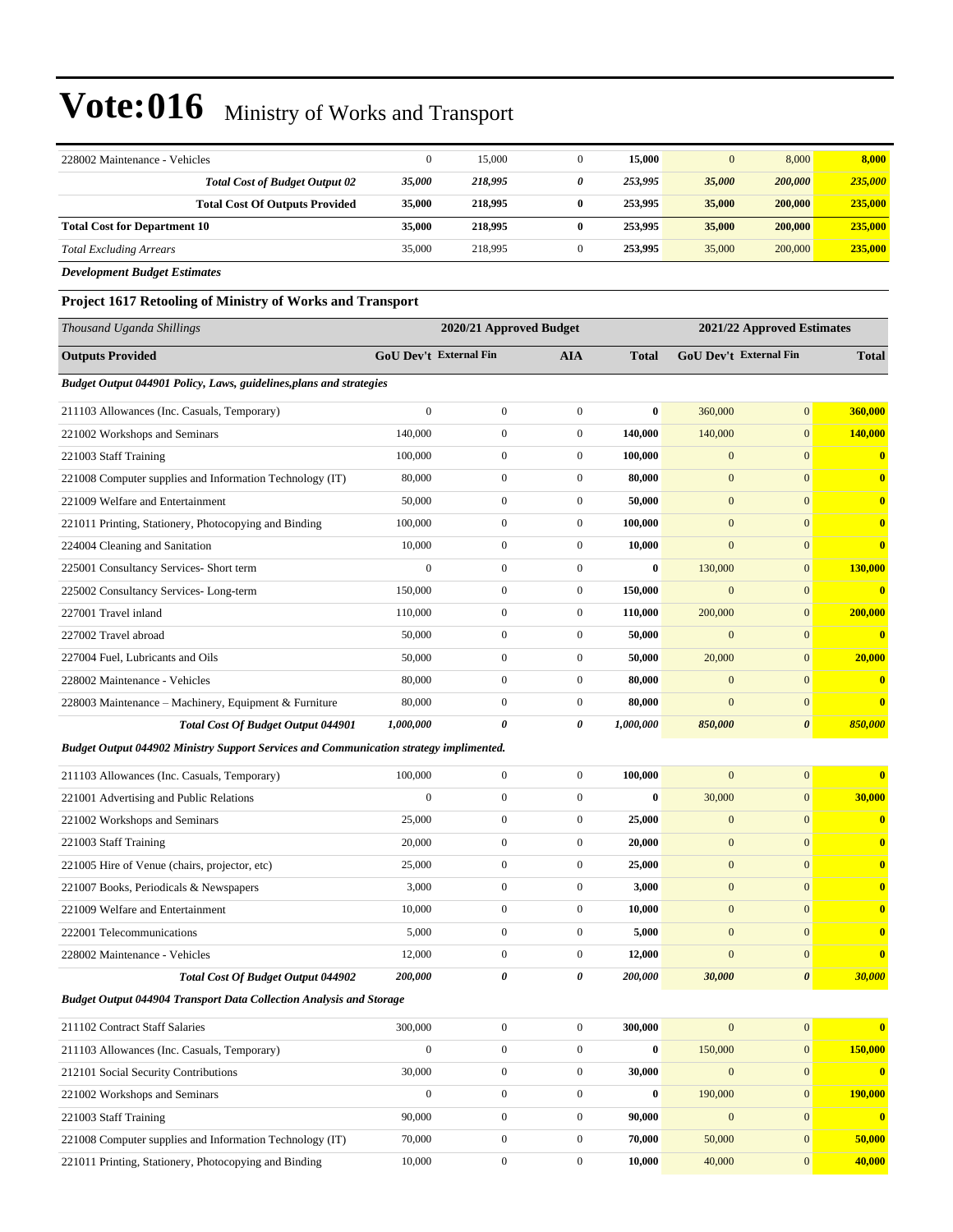| 225001 Consultancy Services- Short term                                       | 100,000                       | $\mathbf{0}$                            | $\mathbf{0}$     | 100,000       | $\mathbf{0}$   | $\mathbf{0}$               | $\bf{0}$                |
|-------------------------------------------------------------------------------|-------------------------------|-----------------------------------------|------------------|---------------|----------------|----------------------------|-------------------------|
| 225002 Consultancy Services-Long-term                                         | 450,000                       | $\boldsymbol{0}$                        | $\boldsymbol{0}$ | 450,000       | $\overline{0}$ | $\mathbf{0}$               | $\bf{0}$                |
| 227001 Travel inland                                                          | 200,000                       | $\boldsymbol{0}$                        | $\boldsymbol{0}$ | 200,000       | 110,000        | $\mathbf{0}$               | 110,000                 |
| 227002 Travel abroad                                                          | 100,000                       | $\boldsymbol{0}$                        | $\boldsymbol{0}$ | 100,000       | $\mathbf{0}$   | $\mathbf{0}$               | $\bf{0}$                |
| 227004 Fuel, Lubricants and Oils                                              | 50,000                        | $\boldsymbol{0}$                        | $\boldsymbol{0}$ | 50,000        | 43,000         | $\overline{0}$             | 43,000                  |
| 281504 Monitoring, Supervision & Appraisal of Capital work                    | $\mathbf{0}$                  | $\mathbf{0}$                            | $\mathbf{0}$     | $\bf{0}$      | 500,000        | $\mathbf{0}$               | 500,000                 |
| <b>Total Cost Of Budget Output 044904</b>                                     | 1,400,000                     | 0                                       | 0                | 1,400,000     | 1,083,000      | $\boldsymbol{\theta}$      | 1,083,000               |
| Budget Output 044905 Strengthening Sector Coordination, Planning & ICT        |                               |                                         |                  |               |                |                            |                         |
| 211103 Allowances (Inc. Casuals, Temporary)                                   | $\mathbf{0}$                  | $\boldsymbol{0}$                        | $\boldsymbol{0}$ | $\bf{0}$      | 692,000        | $\overline{0}$             | 692,000                 |
| 221002 Workshops and Seminars                                                 | 160,000                       | $\boldsymbol{0}$                        | $\boldsymbol{0}$ | 160,000       | 385,000        | $\overline{0}$             | 385,000                 |
| 221011 Printing, Stationery, Photocopying and Binding                         | $\boldsymbol{0}$              | $\boldsymbol{0}$                        | $\boldsymbol{0}$ | $\bf{0}$      | 330,000        | $\overline{0}$             | 330,000                 |
| 225001 Consultancy Services- Short term                                       | 200,000                       | $\boldsymbol{0}$                        | $\mathbf{0}$     | 200,000       | $\mathbf{0}$   | $\mathbf{0}$               | $\bf{0}$                |
| 225002 Consultancy Services-Long-term                                         | $\boldsymbol{0}$              | $\boldsymbol{0}$                        | $\boldsymbol{0}$ | $\bf{0}$      | 570,000        | $\mathbf{0}$               | 570,000                 |
| 227001 Travel inland                                                          | $\mathbf{0}$                  | $\boldsymbol{0}$                        | $\mathbf{0}$     | $\bf{0}$      | 447,000        | $\boldsymbol{0}$           | 447,000                 |
| 227004 Fuel, Lubricants and Oils                                              | $\mathbf{0}$                  | $\boldsymbol{0}$                        | $\boldsymbol{0}$ | $\bf{0}$      | 90,000         | $\overline{0}$             | 90,000                  |
| Total Cost Of Budget Output 044905                                            | 360,000                       | 0                                       | 0                | 360,000       | 2,514,000      | $\boldsymbol{\theta}$      | 2,514,000               |
| <b>Budget Output 044906 Monitoring and Capacity Building Support</b>          |                               |                                         |                  |               |                |                            |                         |
| 211103 Allowances (Inc. Casuals, Temporary)                                   | $\mathbf{0}$                  | $\boldsymbol{0}$                        | $\boldsymbol{0}$ | $\bf{0}$      | 120,000        | $\overline{0}$             | 120,000                 |
| 221002 Workshops and Seminars                                                 | 100,000                       | $\boldsymbol{0}$                        | $\boldsymbol{0}$ | 100,000       | $\overline{0}$ | $\mathbf{0}$               | $\bf{0}$                |
| 221003 Staff Training                                                         | 200,000                       | $\boldsymbol{0}$                        | $\boldsymbol{0}$ | 200,000       | 100,000        | $\boldsymbol{0}$           | 100,000                 |
| 225001 Consultancy Services- Short term                                       | 50,000                        | $\boldsymbol{0}$                        | $\boldsymbol{0}$ | 50,000        | $\mathbf{0}$   | $\mathbf{0}$               | $\bf{0}$                |
| 227001 Travel inland                                                          | 200,000                       | $\boldsymbol{0}$                        | $\boldsymbol{0}$ | 200,000       | 160,000        | $\overline{0}$             | 160,000                 |
| 227002 Travel abroad                                                          | 100,000                       | $\overline{0}$                          | $\boldsymbol{0}$ | 100,000       | $\mathbf{0}$   | $\overline{0}$             | $\overline{\mathbf{0}}$ |
| 227004 Fuel, Lubricants and Oils                                              | 50,000                        | $\boldsymbol{0}$                        | $\boldsymbol{0}$ | 50,000        | 120,000        | $\overline{0}$             | 120,000                 |
| <b>Total Cost Of Budget Output 044906</b>                                     | 700,000                       | 0                                       | 0                | 700,000       | 500,000        | 0                          | 500,000                 |
| <b>Total Cost for Outputs Provided</b>                                        | 3,660,000                     | $\boldsymbol{0}$                        | $\boldsymbol{0}$ | 3,660,000     | 4,977,000      | $\overline{0}$             | 4,977,000               |
| <b>Capital Purchases</b>                                                      | <b>GoU Dev't External Fin</b> |                                         | <b>AIA</b>       | <b>Total</b>  |                | GoU Dev't External Fin     | <b>Total</b>            |
| Budget Output 044976 Purchase of Office and ICT Equipment, including Software |                               |                                         |                  |               |                |                            |                         |
| 312201 Transport Equipment                                                    | 2,000,000                     | $\boldsymbol{0}$                        | $\boldsymbol{0}$ | 2,000,000     | $\mathbf{0}$   | $\mathbf{0}$               | $\bf{0}$                |
| 312203 Furniture & Fixtures                                                   | 113,500                       | $\boldsymbol{0}$                        | $\boldsymbol{0}$ | 113,500       | $\mathbf{0}$   | $\mathbf{0}$               | $\bf{0}$                |
| 312213 ICT Equipment                                                          | 386,500                       | $\boldsymbol{0}$                        | $\boldsymbol{0}$ | 386,500       | 1,450,427      | 0                          | 1,450,427               |
| Total Cost Of Budget Output 044976                                            | 2,500,000                     | 0                                       | 0                | 2,500,000     | 1,450,427      | 0                          | 1,450,427               |
| <b>Total Cost for Capital Purchases</b>                                       | 2,500,000                     | $\boldsymbol{0}$                        | $\boldsymbol{0}$ | 2,500,000     | 1,450,427      | $\overline{0}$             | 1,450,427               |
| <b>Total Cost for Project: 1617</b>                                           | 6,160,000                     | $\boldsymbol{0}$                        | $\boldsymbol{0}$ | 6,160,000     | 6,427,427      | $\vert 0 \vert$            | 6,427,427               |
| <b>Total Excluding Arrears</b>                                                | 6,160,000                     | $\boldsymbol{0}$                        | $\boldsymbol{0}$ | 6,160,000     | 6,427,427      | $\mathbf{0}$               | 6,427,427               |
|                                                                               | GoU                           | <b>External Fin</b>                     | <b>AIA</b>       | <b>Total</b>  | GoU            | <b>External Fin</b>        | <b>Total</b>            |
|                                                                               |                               |                                         |                  |               |                |                            |                         |
| <b>Total Cost for Sub-SubProgramme 49</b>                                     | 22,786,956                    | 0                                       | $\bf{0}$         | 22,786,956    | 20,516,623     | $\bf{0}$<br>$\overline{0}$ | 20,516,623              |
| <b>Total Excluding Arrears</b>                                                | 22,786,956                    | $\boldsymbol{0}$<br><b>External Fin</b> | $\boldsymbol{0}$ | 22,786,956    | 20,388,154     | <b>External Fin.</b>       | 20,388,154              |
|                                                                               | GoU                           |                                         | AIA              | <b>Total</b>  | GoU            |                            | <b>Total</b>            |
| <b>Grand Total for Vote 016</b>                                               | 945,946,576                   | 625,956,594                             | $\mathbf{0}$     | 1,571,903,170 | 587,024,655    | 386, 854, 301              | 973,878,956             |
| <b>Total Excluding Arrears</b>                                                | 945,197,044                   | 625,956,594                             | $\mathbf{0}$     | 1,571,153,638 | 560,108,154    | 386,854,301                | 946,962,455             |